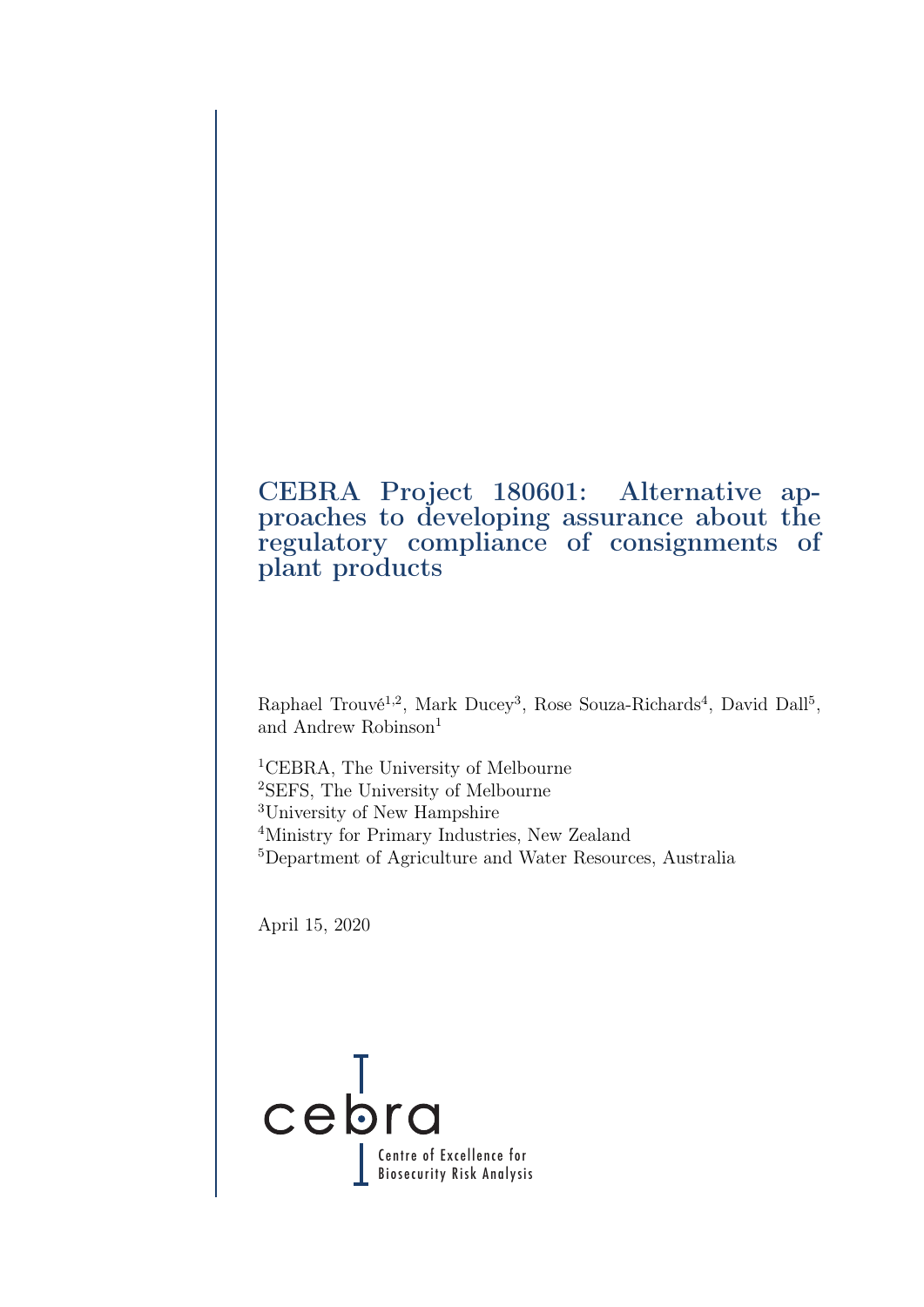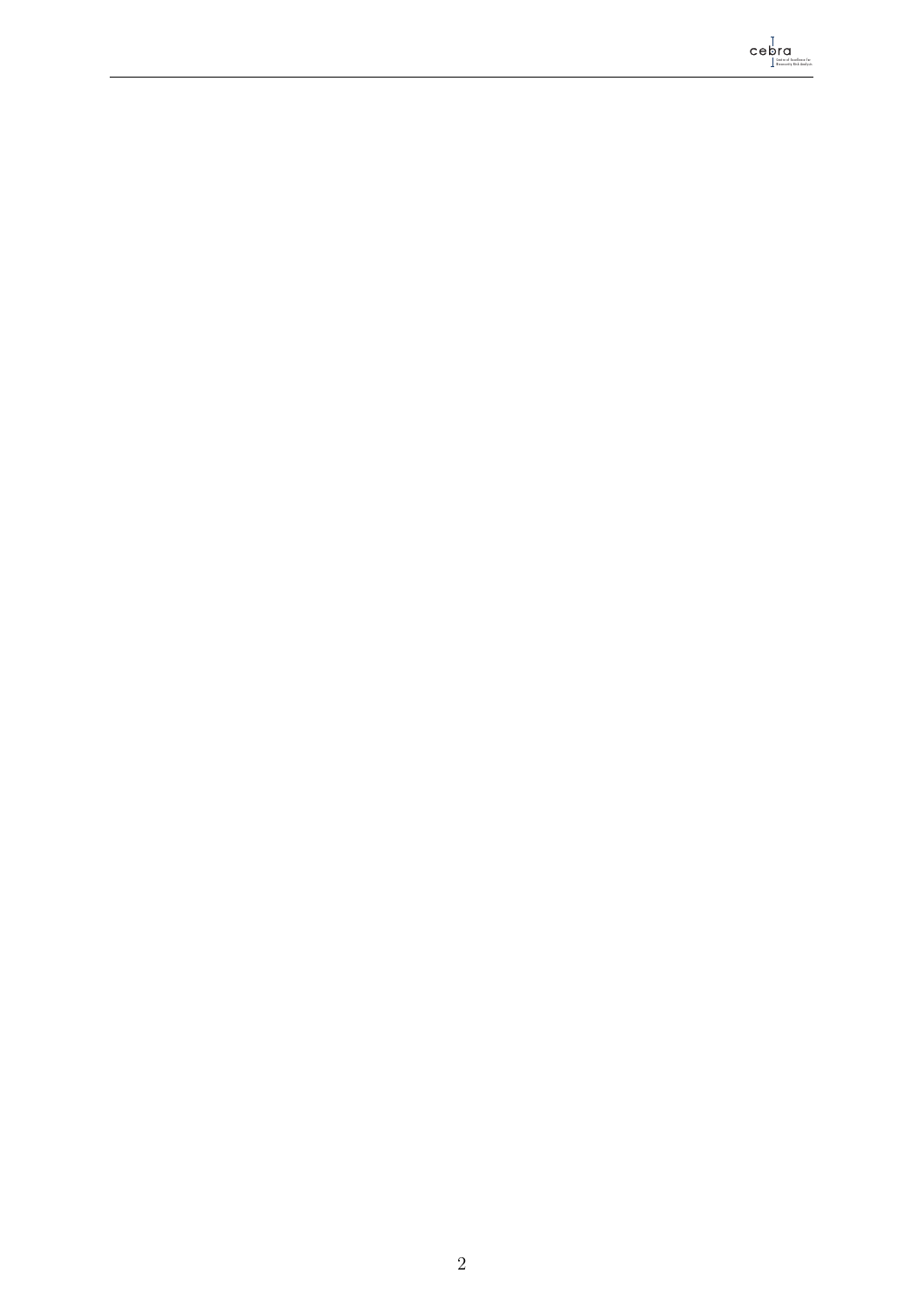## **Contents**

| 1              |     |                                                                                                              | <b>Executive summary</b> |                                                                                                                         | 9  |
|----------------|-----|--------------------------------------------------------------------------------------------------------------|--------------------------|-------------------------------------------------------------------------------------------------------------------------|----|
| $\overline{2}$ |     |                                                                                                              |                          | Review of different inferential approaches to inspection                                                                | 14 |
|                | 2.1 |                                                                                                              |                          |                                                                                                                         | 14 |
|                | 2.2 |                                                                                                              |                          | Design-based and model-based inference: a simple example $.\;.\;.\;.\;.\;.\;.\;.\;.\;.\;$                               | 15 |
|                | 2.3 |                                                                                                              |                          | Design-based inference for consignments $\ldots \ldots \ldots \ldots \ldots \ldots \ldots$                              | 17 |
|                |     | 2.3.1                                                                                                        |                          |                                                                                                                         | 17 |
|                |     |                                                                                                              | 2.3.1.1                  |                                                                                                                         | 17 |
|                |     |                                                                                                              | 2.3.1.2                  |                                                                                                                         | 18 |
|                |     |                                                                                                              | 2.3.1.3                  | Detecting Contamination                                                                                                 | 19 |
|                |     |                                                                                                              | 2.3.1.4                  | Setting the confidence level, design prevalence, and sample                                                             |    |
|                |     |                                                                                                              |                          | size of an inspection $\ldots \ldots \ldots \ldots \ldots \ldots$                                                       | 22 |
|                |     |                                                                                                              | 2.3.1.5                  |                                                                                                                         | 22 |
|                |     | 2.3.2                                                                                                        |                          | Cluster and two-stage sampling $\dots \dots \dots \dots \dots \dots \dots$                                              | 24 |
|                | 2.4 |                                                                                                              |                          |                                                                                                                         | 25 |
|                |     | 2.4.1                                                                                                        |                          | Homogeneous populations and simple random sampling $\ldots \ldots$                                                      | 26 |
|                |     |                                                                                                              | 2.4.1.1                  | Estimating prevalence and detecting contamination                                                                       | 27 |
|                |     |                                                                                                              | 2.4.1.2                  | The role of the sampling design                                                                                         | 29 |
|                |     | 2.4.2                                                                                                        |                          |                                                                                                                         | 31 |
|                | 2.5 | Bayesian inference<br><u>. A series and a series and a series and a series and a series and a series and</u> |                          | 33                                                                                                                      |    |
|                |     | 2.5.1                                                                                                        |                          | Homogenous Populations and Simple Random Samples                                                                        | 34 |
|                |     | 2.5.2                                                                                                        |                          |                                                                                                                         | 37 |
|                | 2.6 |                                                                                                              | Further Alternatives     | <u>. A series a la calactera de la calactera de la calactera de la calactera de la calactera de la calactera de la </u> | 38 |
|                |     | 2.6.1                                                                                                        |                          | The Dempster-Shafer theory of evidence                                                                                  | 38 |
|                |     | 2.6.2                                                                                                        |                          |                                                                                                                         | 41 |
| 3              |     | Case studies                                                                                                 |                          |                                                                                                                         | 44 |
|                | 3.1 |                                                                                                              |                          | Simple random sampling $\dots \dots \dots \dots \dots \dots \dots \dots \dots \dots \dots$                              | 44 |
|                |     | 3.1.1                                                                                                        |                          | Design-based inference for simple random sampling                                                                       | 44 |
|                |     | 3.1.2                                                                                                        |                          | Model-based inference for simple random sampling $\dots \dots$                                                          | 45 |
| 3.1.3          |     | Bayesian inference for simple random sampling                                                                | 45                       |                                                                                                                         |    |
|                |     |                                                                                                              |                          | 3.1.3.1 Beta distribution as conjugate prior to the Binomial like-                                                      |    |
|                |     |                                                                                                              |                          | lihood                                                                                                                  | 45 |
|                |     |                                                                                                              | 3.1.3.2                  | Bayesian inference using a noninformative prior. Case                                                                   |    |
|                |     |                                                                                                              |                          | study with a $0.5\%$ risk cutoff                                                                                        | 46 |
|                |     |                                                                                                              | 3.1.3.3                  | Bayesian inference using informative priors. Case study                                                                 |    |
|                |     |                                                                                                              |                          |                                                                                                                         | 46 |
|                |     |                                                                                                              | 3.1.3.4                  | Bayesian inference, case study with a $0.01\%$ risk cutoff                                                              | 48 |
|                |     | 3.1.4                                                                                                        |                          | Dempster-Shafer theory of evidence for simple random sampling                                                           | 49 |
|                |     |                                                                                                              | 3.1.4.1                  | Dempster-Shafer theory, case study with a $0.5\%$ risk cutoff                                                           |    |
|                |     |                                                                                                              |                          |                                                                                                                         | 50 |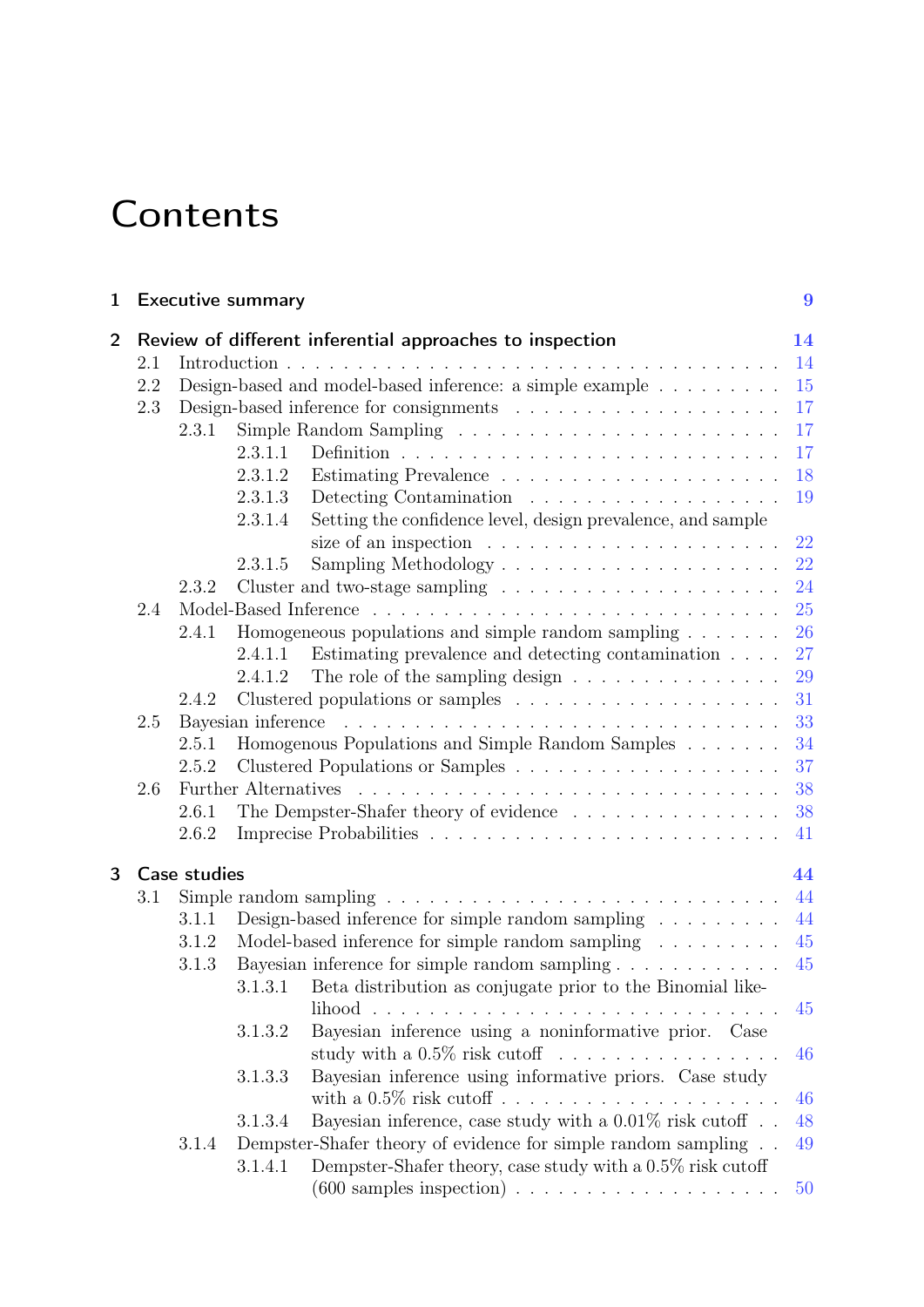|   |     |                   | 3.1.4.2 | Dempster-Shafer theory, case study with a $0.01\%$ risk cut-     | 53 |
|---|-----|-------------------|---------|------------------------------------------------------------------|----|
|   |     | 3.1.5             |         | Imprecise probabilities for simple random sampling $\dots \dots$ | 53 |
|   | 3.2 |                   |         |                                                                  | 54 |
|   |     | 3.2.1             |         | Design-based inference for clustered sampling                    | 54 |
|   |     | 3.2.2             |         | Model-based inference for clustered sampling                     | 54 |
|   |     |                   | 3.2.2.1 | Using the Beta-binomial model for clustered data                 | 54 |
|   |     |                   | 3.2.2.2 | Estimating the intra-cluster correlation coefficient $\rho$ from |    |
|   |     |                   |         |                                                                  | 56 |
|   |     | 3.2.3             |         | Bayesian inference for clustered sampling                        | 60 |
|   |     | 3.2.4             |         | Dempster-Shafer theory of evidence for clustered sampling        | 63 |
|   |     | 3.2.5             |         | Imprecise probabilities for clustered sampling                   | 63 |
|   | 3.3 |                   |         |                                                                  | 63 |
|   |     | 3.3.1             |         |                                                                  | 64 |
|   |     | 3.3.2             |         |                                                                  | 65 |
|   |     | 3.3.3             |         |                                                                  | 65 |
|   |     | 3.3.4             |         |                                                                  | 65 |
| 4 |     |                   |         | <b>Adaptive Inspection Schemes</b>                               | 67 |
|   | 4.1 |                   |         |                                                                  | 67 |
|   | 4.2 |                   |         |                                                                  | 67 |
|   |     | 4.2.1             |         |                                                                  | 67 |
|   |     |                   | 4.2.1.1 |                                                                  | 67 |
|   |     |                   | 4.2.1.2 |                                                                  | 68 |
|   |     |                   | 4.2.1.3 |                                                                  | 68 |
|   |     | 4.2.2             |         |                                                                  | 69 |
|   | 4.3 |                   |         |                                                                  | 70 |
|   |     | 4.3.1             |         |                                                                  | 70 |
|   | 4.4 |                   |         |                                                                  | 72 |
|   |     |                   |         |                                                                  |    |
| 5 |     | <b>Discussion</b> |         |                                                                  | 74 |
| 6 |     |                   |         | Summary, recommendations, and conclusions                        | 76 |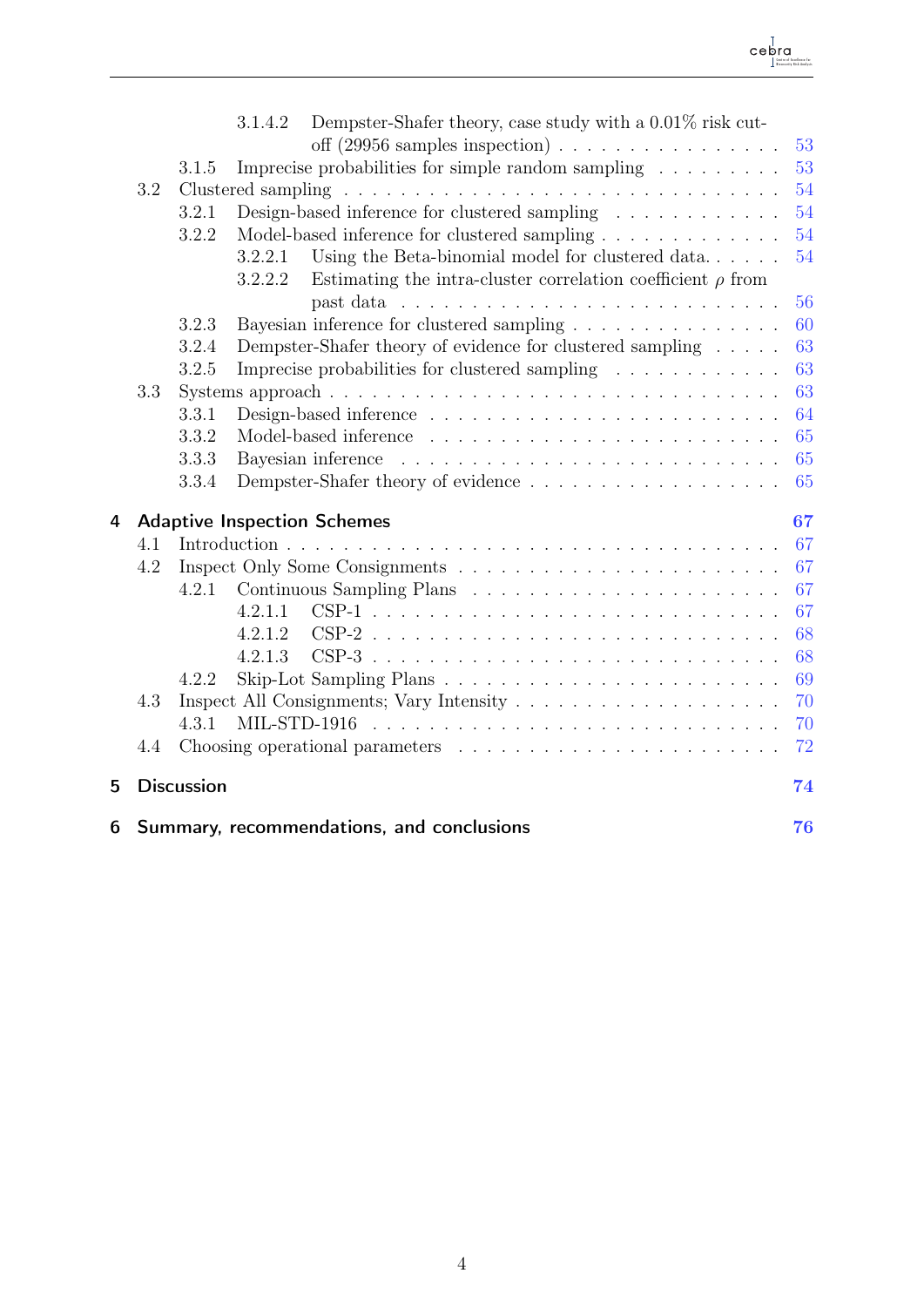# List of Figures

| 2.1 | Posterior probability that the actual prevalence $p$ is less than or equal to<br>the design prevalence $p^* = 0.005$ as a function of sample size when no<br>contamination has been detected, for two common noninformative prior<br>distributions.                                                                                                                                                                                                                                                                                                                                                                                                                                                                                     | 36       |
|-----|-----------------------------------------------------------------------------------------------------------------------------------------------------------------------------------------------------------------------------------------------------------------------------------------------------------------------------------------------------------------------------------------------------------------------------------------------------------------------------------------------------------------------------------------------------------------------------------------------------------------------------------------------------------------------------------------------------------------------------------------|----------|
| 2.2 | Upper $95\%$ credible intervals for the prevalence $p$ as a function of sample<br>size when no contamination has been detected, for two common noninfor-<br>mative prior distributions.                                                                                                                                                                                                                                                                                                                                                                                                                                                                                                                                                 | 37       |
| 3.1 | a. Estimated distribution of $p_i$ among consignments in the import plant<br>pathway to Australia. b. Posterior distribution of infestation rate in an<br>incoming consignment after finding zero BRM out of 183 samples during                                                                                                                                                                                                                                                                                                                                                                                                                                                                                                         |          |
| 3.2 | a. Infestation rate among consignments in a specific germplasm pathway. b.<br>Posterior distribution of infestation rate in an accepted consignment of the<br>pathway after finding zero BRM out of 2589 samples during an inspection.<br>The vertical red lines represent $p^* = 0.01\%$ (92% of the $p_i$ values are left<br>of the red line in a, while $95\%$ of the values are left of the red line in b).<br>Note that since the infestation rate of the pathway is already very low,<br>the inspection doesn't reduce the infestation rate by much (posterior mean<br>infestation rate of the inspected consignment is $2.07 \times 10^{-5}$ , which is only<br>0.78 times lower than the prior mean of $2.63 \times 10^{-5}$ ). | 47<br>49 |
| 3.3 | a. Sample size for clustered data given by the beta-binomial model (approx-<br>imate and exact solution). b. Ratio of sample size for the beta-binomial<br>(approximate and exact) and the binomial distribution when varying $\rho$ and                                                                                                                                                                                                                                                                                                                                                                                                                                                                                                |          |
| 3.4 | and a state<br>a. Sample size for clustered data given by the beta-binomial model (approx-<br>imate and exact solution). b. Ratio of sample size for the beta-binomial<br>(approximate and exact) and the binomial distribution when varying $\rho$ and<br>$\mathcal{L}^{\mathcal{A}}$ , and $\mathcal{L}^{\mathcal{A}}$ , and $\mathcal{L}^{\mathcal{A}}$<br>$n_k$<br>$\mathbf{1}$ $\mathbf{1}$ $\mathbf{1}$ $\mathbf{1}$ $\mathbf{1}$ $\mathbf{1}$ $\mathbf{1}$                                                                                                                                                                                                                                                                       | 55<br>57 |
| 3.5 | Conceptual diagram of the hierarchical Beta-Binomial model                                                                                                                                                                                                                                                                                                                                                                                                                                                                                                                                                                                                                                                                              | 58       |
| 3.6 | Mean and standard deviation of $\rho$ from the hierarchical beta-binomial<br>model estimated from potential plant pathways of different size.                                                                                                                                                                                                                                                                                                                                                                                                                                                                                                                                                                                           | 59       |
| 3.7 | Mean and standard deviation of $\rho$ from the hierarchical beta-binomial<br>model estimated from potential pathways of different size.<br>.                                                                                                                                                                                                                                                                                                                                                                                                                                                                                                                                                                                            | 60       |
| 3.8 | Posterior distribution of $p_j$ after a clean inspection sample with a 0.5% risk<br>cutoff.                                                                                                                                                                                                                                                                                                                                                                                                                                                                                                                                                                                                                                             | 62       |
| 3.9 | Posterior distribution of $p_i$ after a clean inspection sample with a 0.01%                                                                                                                                                                                                                                                                                                                                                                                                                                                                                                                                                                                                                                                            | 63       |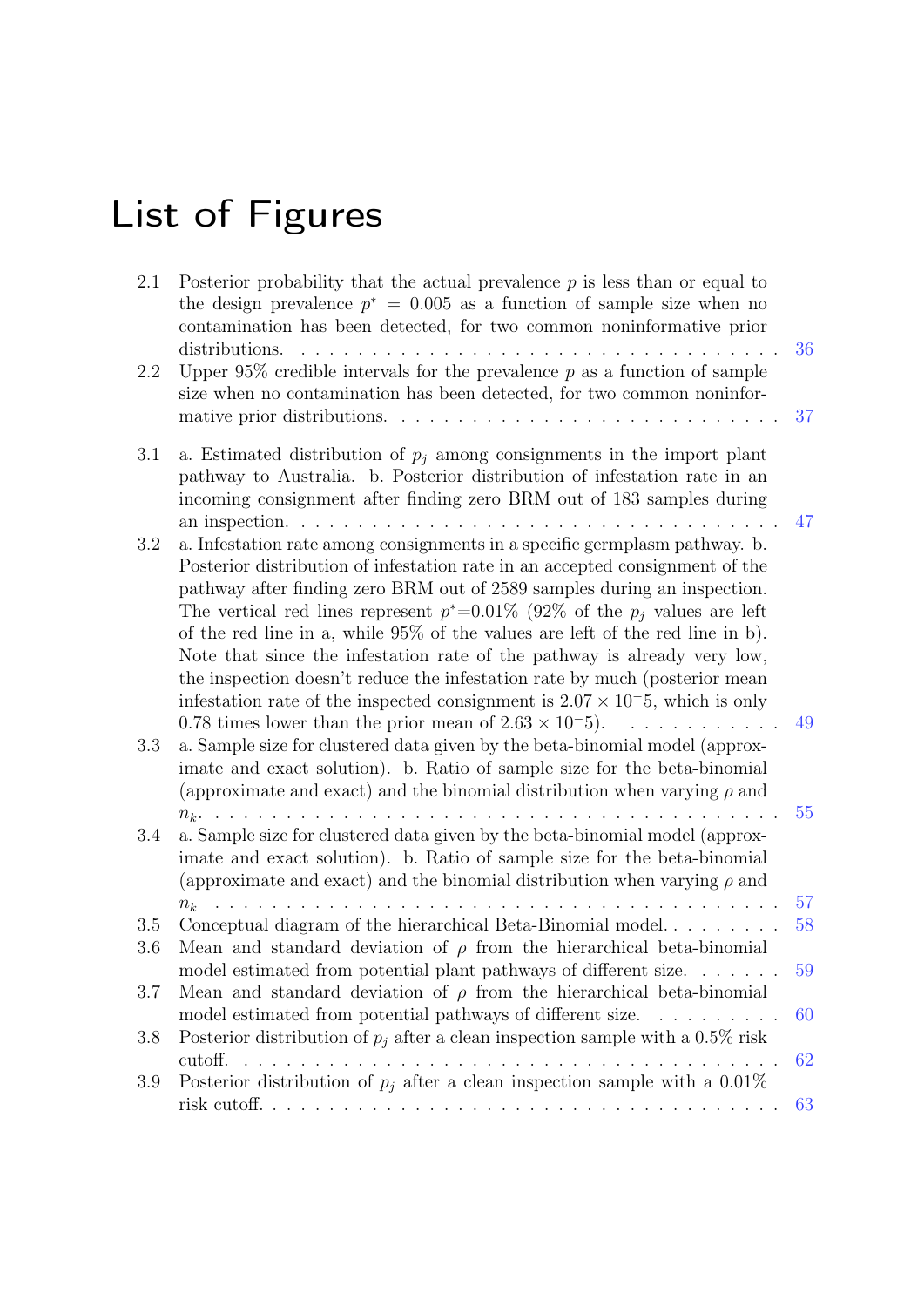## List of Tables

| 3.1 Possibility to use external information in different inference frameworks 44 |  |
|----------------------------------------------------------------------------------|--|
| 4.1 Code letters for entry into the sampling tables for MIL-STD-1916 71          |  |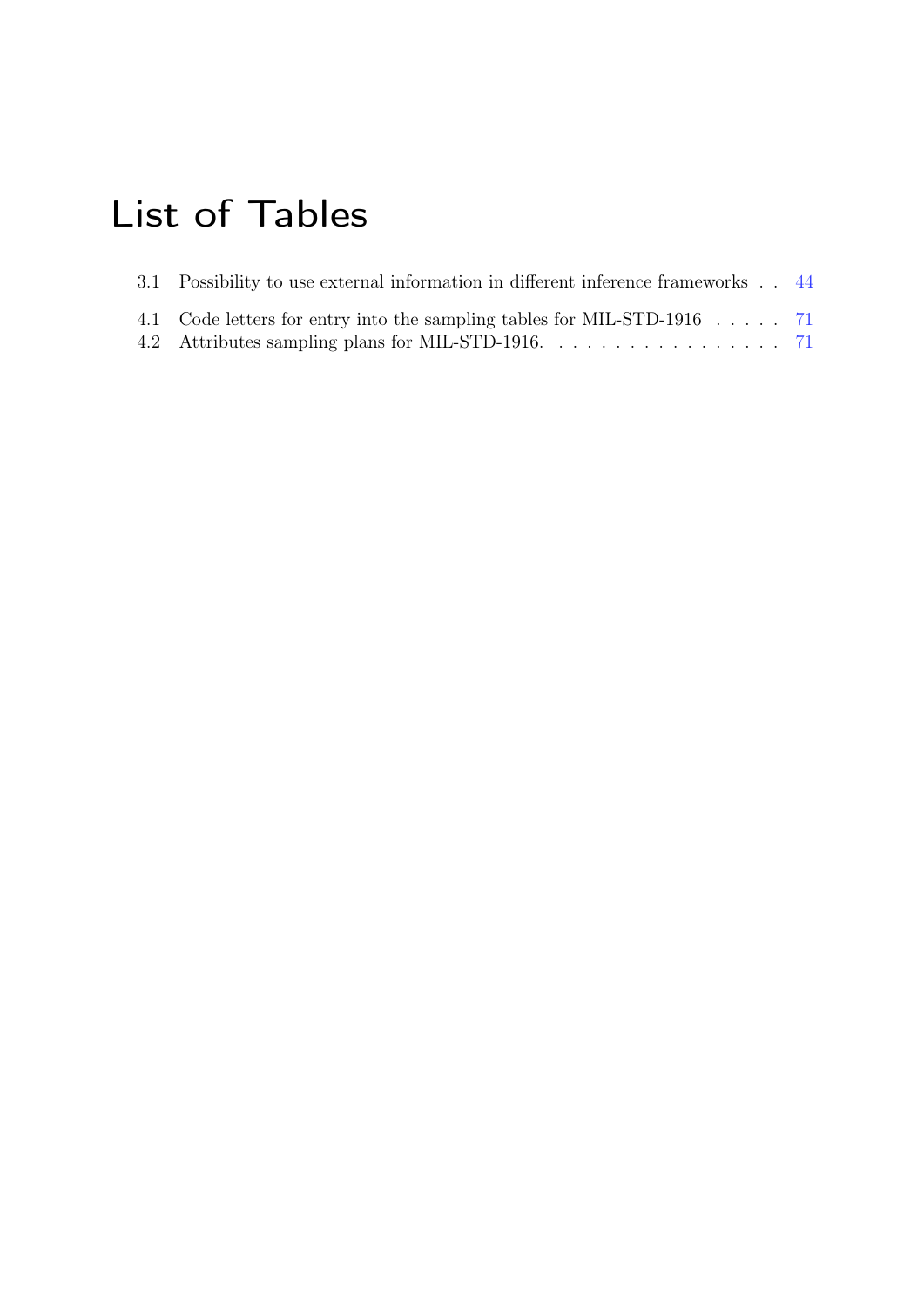# Glossary

| Term                  | Definition                                                                                                                                                                                                                                                                                                                                                                                                                                                    |
|-----------------------|---------------------------------------------------------------------------------------------------------------------------------------------------------------------------------------------------------------------------------------------------------------------------------------------------------------------------------------------------------------------------------------------------------------------------------------------------------------|
| Parameter             | A parameter is a numerical attribute relating to the entire<br>population of interest. In a border inspection setting, the<br>numerical attribute that we wish to estimate is often the in-<br>festation rate of incoming consignments.                                                                                                                                                                                                                       |
| Infestation rate      | The infestation rate (sometimes called prevalence) is the pro-<br>portion of infested units $(i.e.,$ units that contain Biosecurity<br>Risk Material, BRM) in a consignment.                                                                                                                                                                                                                                                                                  |
| Sensitivity           | The sensitivity of an inspection (sometimes called the<br>confidence-level) is the minimum probability with which we<br>wish to detect at least one BRM in the inspected sample given<br>that the baseline contamination rate is at the design preva-<br>lence or higher. In the '600 samples rule', the sensitivity is<br>$95\%$ .                                                                                                                           |
| Design prevalence     | The design prevalence (sometimes called risk-cutoff or detec-<br>tion level) is the lower limit of the infestation that we want<br>to detect with a given sensitivity. In the '600 samples rule'<br>the design prevalence is $0.5\%$ . This should not be interpreted<br>as a tolerance level: even if the estimated rate is below the<br>level of detection, which it can be, so long as contamination<br>is detected, the consignment will not be released. |
| Sample size           | The sample size is the chosen number of units that will be<br>inspected. This is usually denoted by the letter $n$ . The sample<br>size is typically chosen to have a given sensitivity to detect a<br>given prevalence.                                                                                                                                                                                                                                      |
| Prior                 | In Bayesian inference, the prior distribution represents our<br>knowledge or belief of a parameter of interest before seeing<br>the data.                                                                                                                                                                                                                                                                                                                     |
| Non-informative prior | A non-informative prior represents our ignorance of the value<br>of the parameter. For example, if our parameter is a proba-<br>bility, it might be a uniform distribution on the $0-1$ range.<br>Note that most of the so-called non-informative priors still af-<br>fect the posterior distribution of the parameter in some ways.                                                                                                                          |
| Informative prior     | When we know something about the range of values that a<br>parameter can take, it can be included in the prior distribu-<br>tion. For example, we might know from past data that the<br>distribution of infestation rate among different consignments<br>on the pathway follows a $Beta(.18, 8)$ distribution.                                                                                                                                                |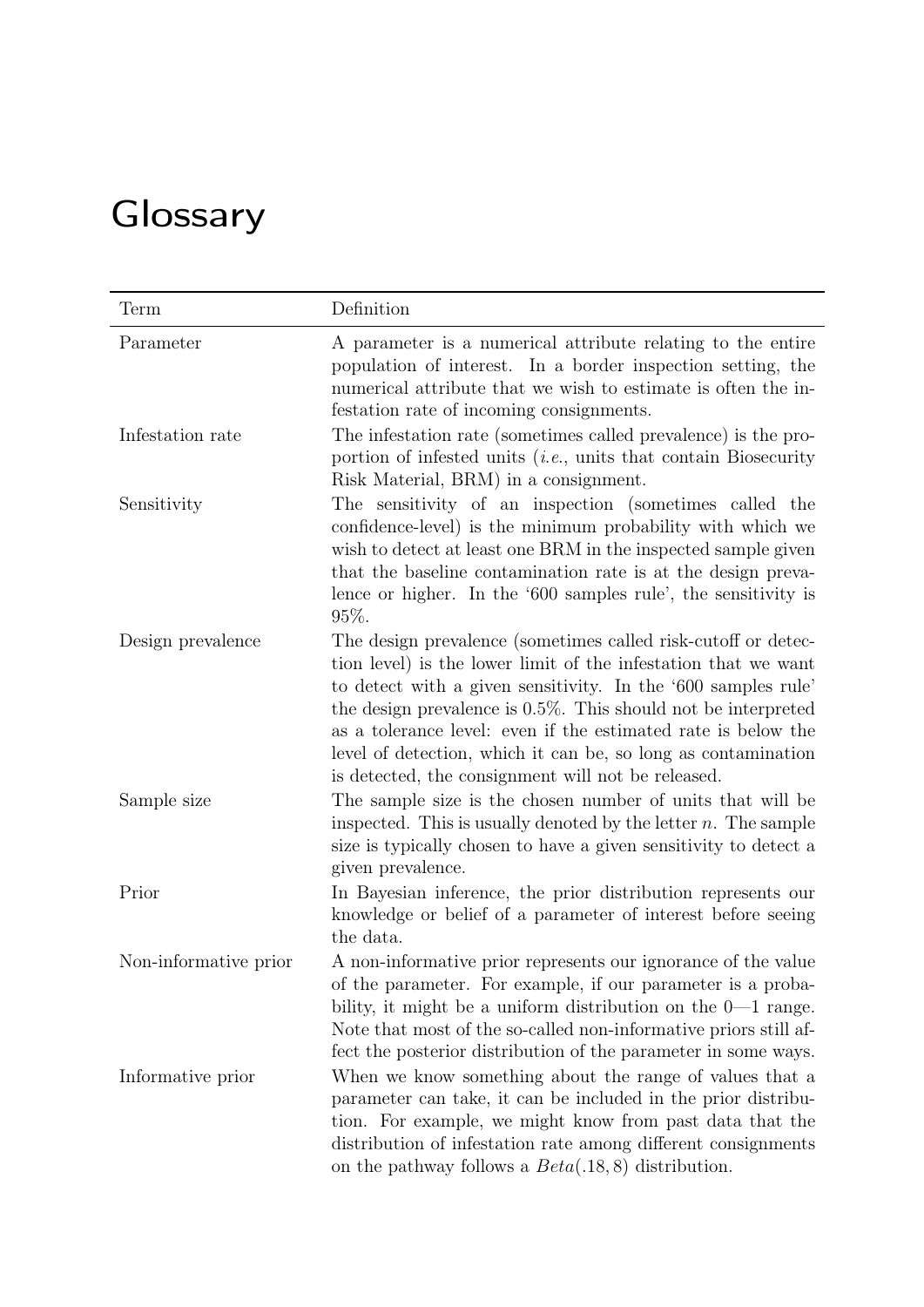| Term                      | Definition                                                                                                                                                                                                                                                                                                                                                                                                                                                                                                                                                                    |
|---------------------------|-------------------------------------------------------------------------------------------------------------------------------------------------------------------------------------------------------------------------------------------------------------------------------------------------------------------------------------------------------------------------------------------------------------------------------------------------------------------------------------------------------------------------------------------------------------------------------|
| Conjugate prior           | In Bayesian inference, a prior is said to be conjugate for the<br>likelihood function if when combining prior and likelihood,<br>the posterior distribution is of the same probability distribu-<br>tion family than the prior distribution. An example relevant<br>to biosecurity inspection is that combining a Beta prior distri-<br>bution with a Binomial likelihood for the inspection data will<br>lead to a posterior distribution that is also Beta distributed.                                                                                                     |
| Expected value            | The hypothetical mean value of a sampling distribution over<br>many repetitions of the sampling.                                                                                                                                                                                                                                                                                                                                                                                                                                                                              |
| Estimator                 | A rule or method of estimating a parameter of a population.                                                                                                                                                                                                                                                                                                                                                                                                                                                                                                                   |
| <b>Bias</b>               | A bias is a systematic error. The bias of an estimator is the<br>difference between the expected value of the estimator and<br>the true value of the parameter being estimated.                                                                                                                                                                                                                                                                                                                                                                                               |
| Efficient estimator       | An efficient estimator is the estimator that has the lowest<br>variance among all unbiased estimator of the parameter.                                                                                                                                                                                                                                                                                                                                                                                                                                                        |
| <b>BRM</b>                | Biosecurity Risk Material. A sampled unit that is infested by<br>a pest, disease, or anything that is considered a biosecurity<br>threat and that would render the consignment non-compliant.                                                                                                                                                                                                                                                                                                                                                                                 |
| Cluster sampling          | With cluster sampling, we divide the population into sepa-<br>rate groups, called clusters. Then, we randomly select clus-<br>ters from the population, and we sample several units per<br>cluster $(e.g., \, selecting \, individual \, fruits \, within \, selected \, crates)$<br>of fruit within a container, rather than selecting individual<br>fruits completely at random from the entire container).                                                                                                                                                                 |
| Intra-cluster Correlation | The intra-cluster correlation coefficient (ICC, often written as<br>$\rho$ in equations) characterises the degree of similarity shared<br>by units contained in the same cluster. For example, an ICC<br>of one indicate that all units from the same cluster are exactly<br>the same $(i.e., if one unit of a specific-cluster is infected, all)$<br>the other units from the same cluster are infested and vice-<br>versa). An ICC of zero indicates that two units sampled from<br>the same cluster are no more similar than two units sampled<br>from different clusters. |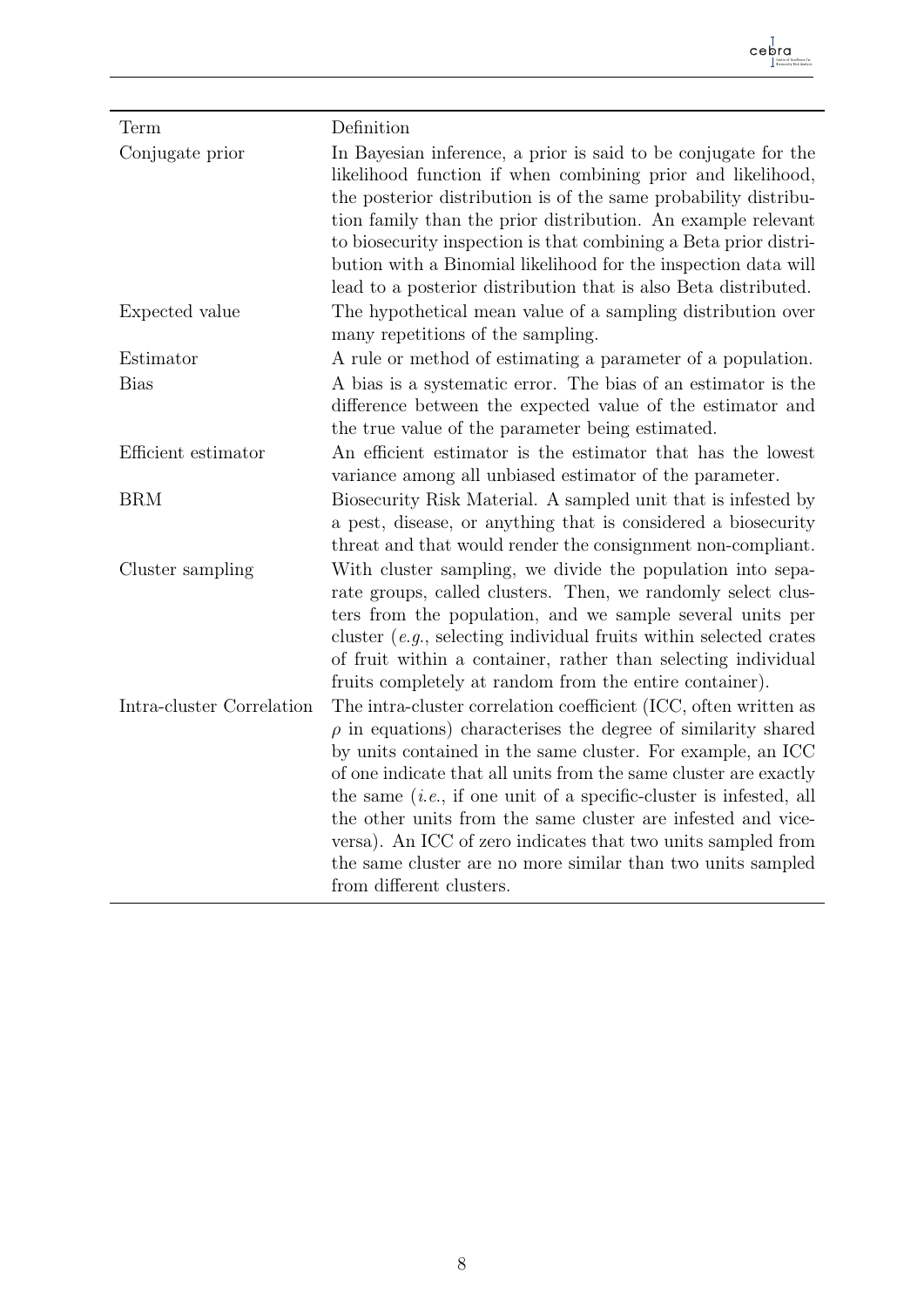## <span id="page-8-0"></span>1 Executive summary

Consignments of plant products represent a significant potential pathway for invasive pests into Australia and New Zealand. Currently, the Department of Agriculture of Australia (DA) and the Ministry of Primary Industries of New Zealand (MPI) assess the risk associated with each consignment solely from its inspection data. However, testing seeds for pests and pathogens is commonly destructive, and concomitantly laborious and expensive. CEBRA projects 1806, 'Alternative approaches to developing assurance about the regulatory compliance of consignments of seeds' for DA and 180601 'Models for Border Inspection for pelleted seeds' for MPI, aimed to develop a statistical framework that will generalize the models that are applied in ISPM 31 (International Plant Protection Convention, [2008\)](#page-82-0) to allow the provision of other sources of data in the decision making. This can include inspection history, or audit information and inspection results from parent lots that might arise from systems approaches.

The report is structured as follows. In chapter [2,](#page-13-0) we review design- and model-based inference frameworks that underlie ISPM 31 biosecurity inspection system, and allow decision making  $(i.e., deciding if a consignment is compliant or not) by providing assurance$ about the correct sample size to be adopted with representative sampling to determine if a proportion of units that may be infested in a given consignment after inspection. Additionally, we review three alternative inference frameworks that might be used in biosecurity (i.e., imprecise probability theory, Bayesian inference, and Dempster-Shafer theory of evidence), the latter two frameworks allow combining inspection data with external information when making inference. Typically, using external information will reduce the sample size required to make a decision on the compliance of a consignment. We review how these five frameworks interact with two typical type of data collected in biosecurity inspections (simple random samples vs. clustered samples). Typically, clustered sampling increases the sample size required to make a decision on the compliance of a consignment.

In chapter [3,](#page-43-0) we provide case studies for design, model-based, Bayesian inference, Dempster-Shafer, and imprecise probability theory for both simple random sampling and clustered sampling (when applicable) and their potential use in systems approach. In chapter [4,](#page-66-0) we review different adaptive inspection schemes which allow using external information by choosing to inspect or not inspect consignments based on the recent inspection history of the pathway. We conclude the report by summarizing the pro and cons of using these alternative frameworks.

### Pro and cons of the different inference frameworks reviewed.

Several inference frameworks can be used to develop assurance about the regulatory compliance of consignments of germplasm. While some frameworks allow using external information when making inference (Bayesian, Dempster-Shafer, and to some extent, modelbased inference) others do not (design-based inference, imprecise probability theory) (see table [3.1\)](#page-43-3). Frameworks that do not allow using external information are of limited use for systems approach (analyzing systems approach data requires combining different sources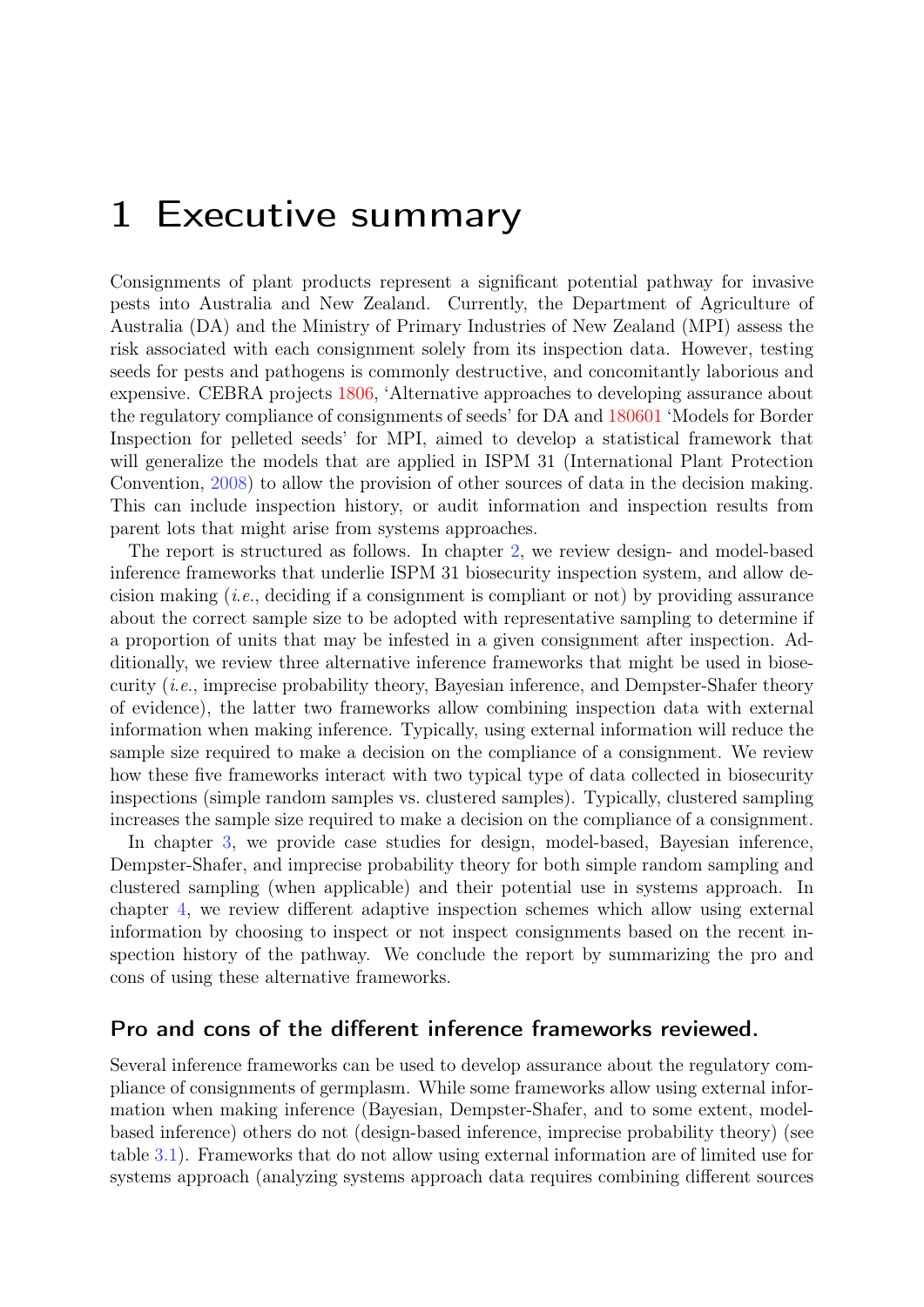of evidence). Below, we summarize the pro and cons of the five framework that will be reviewed in this report.

## Design-based inference

- This is the main type of inference used for border biosecurity inspection.
- In design-based inference, we can draw conclusions about the population from the sample because we know exactly how the sample was collected. No additional assumption is required which makes the method particularly objective.
- When the inspected units comes from a simple random sample, we can use the binomial sample size formula (Eq. [3.2\)](#page-44-3) to compute sample size. This is the basis of the '600 samples' rule often used in biosecurity and also the basis for the 31,540 samples used for the plant product data supplied by New Zealand.
- When the data arrives in clusters but we still manage to do simple random sampling, we can also use Eq. [3.2](#page-44-3) to compute sample size (simple random sampling protects against the detrimental effect of clustering on sensitivity and sample size).
- Does not allow the use of external information.

## Model-based inference

- In model-based inference, we postulate a model that might have generated the data  $(i.e., the inspection data might have been generated from a Binomial model), check$ the assumptions of the model, and make inference about the infestation rate.
- When the data comes from simple random sampling, model-based inference give the same sensitivity and sample size than design-based inference (Eq. [3.2\)](#page-44-3).
- When there is clustering, we can use Eq. [3.9](#page-54-1) to compute sample size. This requires estimating or fixing the intra-cluster correlation coefficient (ICC) of the pathway.
- Allows limited use of external information (for example, to estimate the ICC of the pathway from past data, section [3.2.2.2\)](#page-55-0).

## Bayesian inference

- In Bayesian inference, we postulate the potential values that the parameter of interest might take (prior information before seeing the data) as well as a model that might have generated the inspection data. We then combine the prior and the model with the inspection data to make our inference on the parameter of interest (typically the infestation rate of the consignment being inspected).
- When we use a non-informative uniform prior on the infestation rate of the consignment being inspected, Bayesian inference gives the same sample size as design-based and model-based inference for simple random sampling data (section [3.1.3\)](#page-44-1) and as model-based inference for clustered sampling (section [3.2.3\)](#page-59-0).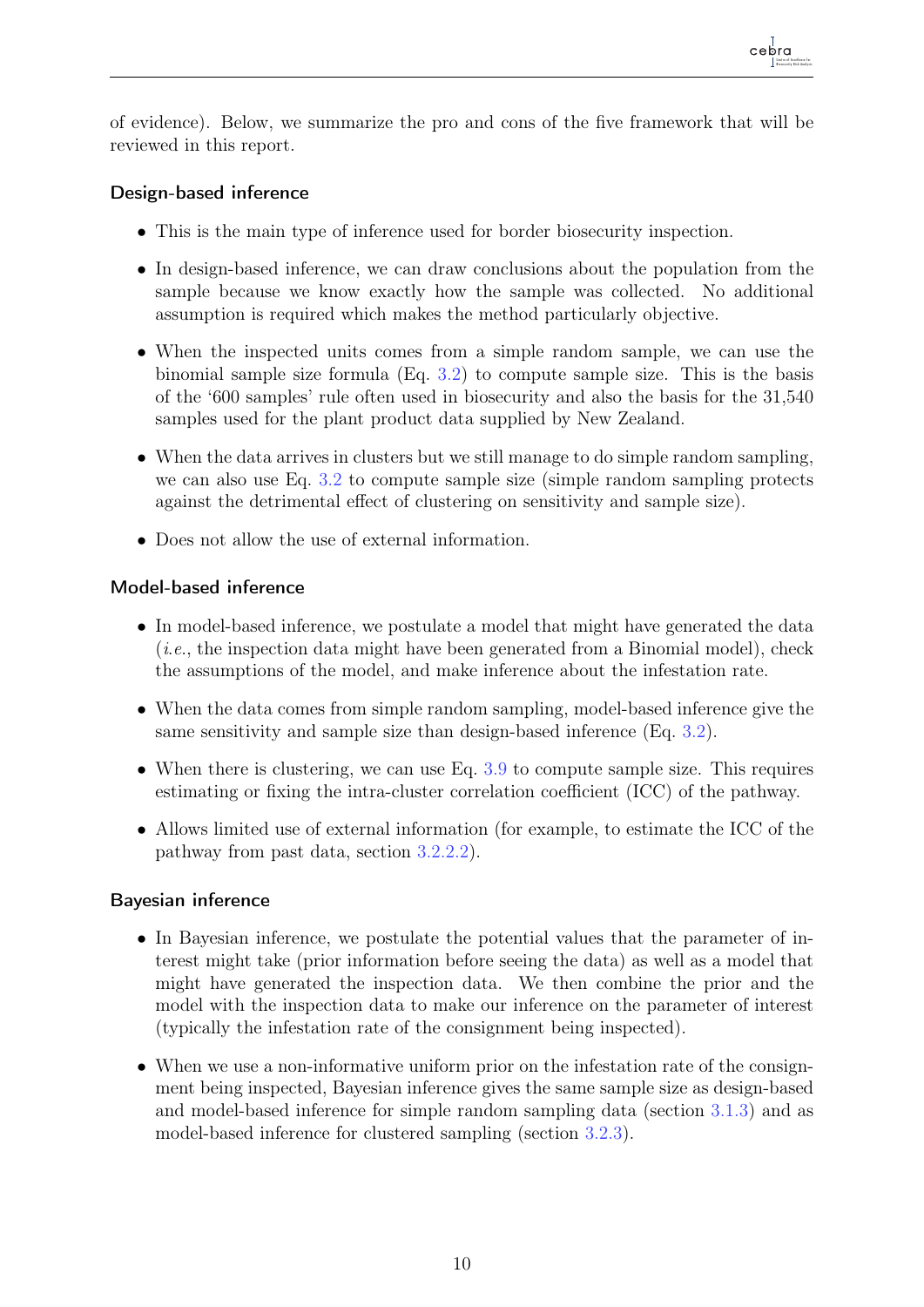- The strength of Bayesian inference however is that it allows combining external information (informative prior) with inspection data (likelihood) to draw conclusion about the infestation rate of a consignment. Using informative prior (for example calibrated from past data on the pathway) allows to reduce sample size in both the simple random sampling and the clustered sampling cases (sections [3.1.3](#page-44-1) and [3.2.3\)](#page-59-0). In the case of a potential 0.5% pathway, the sample size can be reduced by a factor of around three compared to design-based inference. In the case of a potential 0.01% pathway, the sample size can be reduced by a factor of around 11.
- One issue that arises when using an informative prior is the assumption of stationarity (past data are representative of future data). We suggest monitoring and re-estimating the distribution of infestation rate among different consignments of the pathway regularly (perhaps every year). We can also use mixture priors to 'robustify' our prior.
- Another issue with Bayesian inference is that we do not always have analytical solutions for our estimates or our decision criteria. In the case of simple random sampling, we have an analytical distribution for the posterior  $p_j$  but we have to compute the sample size numerically. In the case of clustered sampling, both the posterior distribution of  $p_i$  and the sample size have to be computed numerically (by fitting the hierarchical model to a clean inspection data of different sizes and observing the effect on the posterior).

## Dempster-Shafer theory of evidence

- Dempster-Shafer theory of evidence works directly on the decision scale (probability of compliance) rather than the infestation rate of the population. Dempster-Shafer theory is typically used to combine different lines of evidence when making inference. Each line of evidence can arise from a model and inspection data (e.g., a Binomial model generated the observed inspection data) or can be completely subjective (e.g., experts think that the proportion of compliant consignments in this specific pathway that used a systems approach is 90%).
- With only one source of evidence and in the simple random sampling case, the sample sizes are similar to those given by Bayesian inference with non-informative prior.
- The framework might be difficult to extend to support clustered sampling.
- The Dempster-Shafer framework allows combining external information when making inference. There are several ways to do so and perhaps not much to decide between them (see for example Rathman et al., [2018\)](#page-84-0).

### Imprecise probability theory

- Imprecise probability theory is a specific type of Bayesian analysis that was created to avoid having to fix a specific non-informative prior when we are ignorant about the value of the parameter of interest.
- The sample sizes are similar to Bayesian inference with a uniform prior in the case of simple random sampling.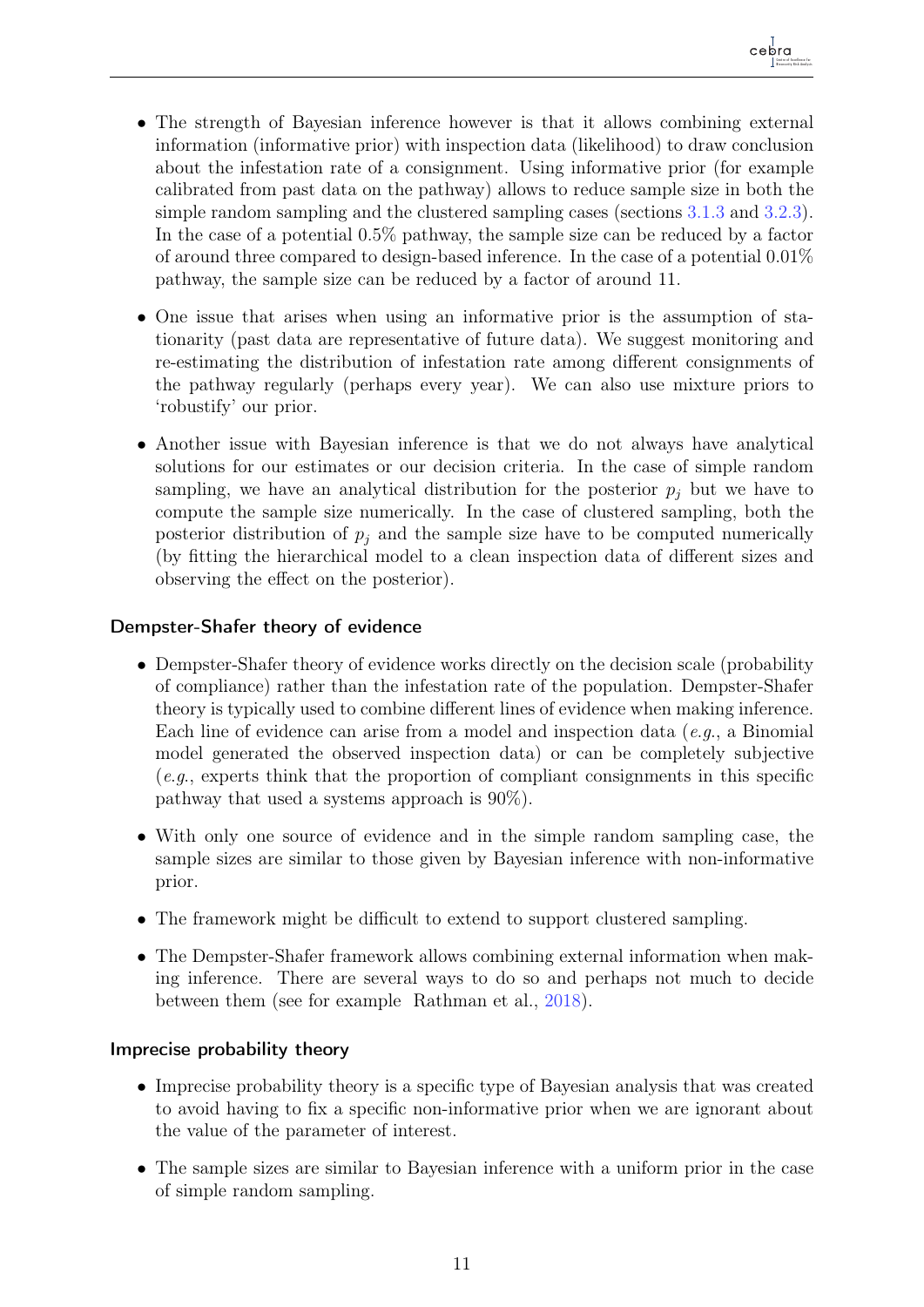- The framework might be difficult to extend to support clustered sampling.
- Does not allow the use of external information when making inference (Imprecise probability theory is all about non-informative priors).

#### Adaptive Inspection Schemes

- Adaptive inspection schemes provide a light-touch approach for implementing riskbased intervention.
- The sample sizes depend on recent inspection history.
- Reasonably easy to implement.
- Does not explicitly allow using external information when making inference but work-arounds are possible.

## Conclusion and recommendations.

Of the five frameworks reviewed, Bayesian inference seems to be the most promising to allow incorporating sources of data other than the current inspection sample when making a decision. At this point, it is worth noting that there is a fundamental difference in the scope of the classical and Bayesian frameworks. Whereas the classical approach focuses on detection, the Bayesian approach focuses on estimation:

- In the classical approach to biosecurity inspection, the sample size is calculated to give a 95% confidence of detecting a consignment that has a 0.5% infestation rate.
- In the Bayesian approach, the sample size is calculated to give 95% confidence that the estimated infestation rate in an accepted consignment is less than 0.5%.

However and despite this perspective difference, Bayesian inference is compatible with current methods used in biosecurity: when using non-informative priors  $(i.e.,$  representing our ignorance of the infestation rate of the consignment before inspection), Bayesian results are similar to design and model-based inference (e.g., after a clean '600 samples' inspection with a uniform prior, Bayesian methods infer that there are 95% chances that the infestation rate in an accepted consignment is below 0.5%). If available, Bayesian inference allows using information from external sources of data, which reduces the sample size required to make a decision on the compliance of a consignment. However, this comes at a cost: if future data are different from past data, we are no longer guaranteed to detect a given prevalence with a given sensitivity (as with the design-based inference procedure). There are different ways to penalize an informative prior. The most promising approach is to use a mixture prior that combines the informative prior with a uniform prior. This approach allows for the possibility that some of the future consignments might have an infestation rate higher than what we have seen in past data.

Data collected from a clustered population can result in noticeably reduced sensitivity for an inspection scheme. Keeping the sensitivity constant (with respect to simple random sample inspection) requires sampling more units. How many more units to sample will depends on the intra-cluster correlation coefficient  $\rho$  (*i.e.*, the degree of similarity among units sampled from the same cluster) and the number of units sampled per cluster  $n_k$  (the higher  $\rho$  and  $n_k$ , the higher we will need to increase the sample size to be to keep the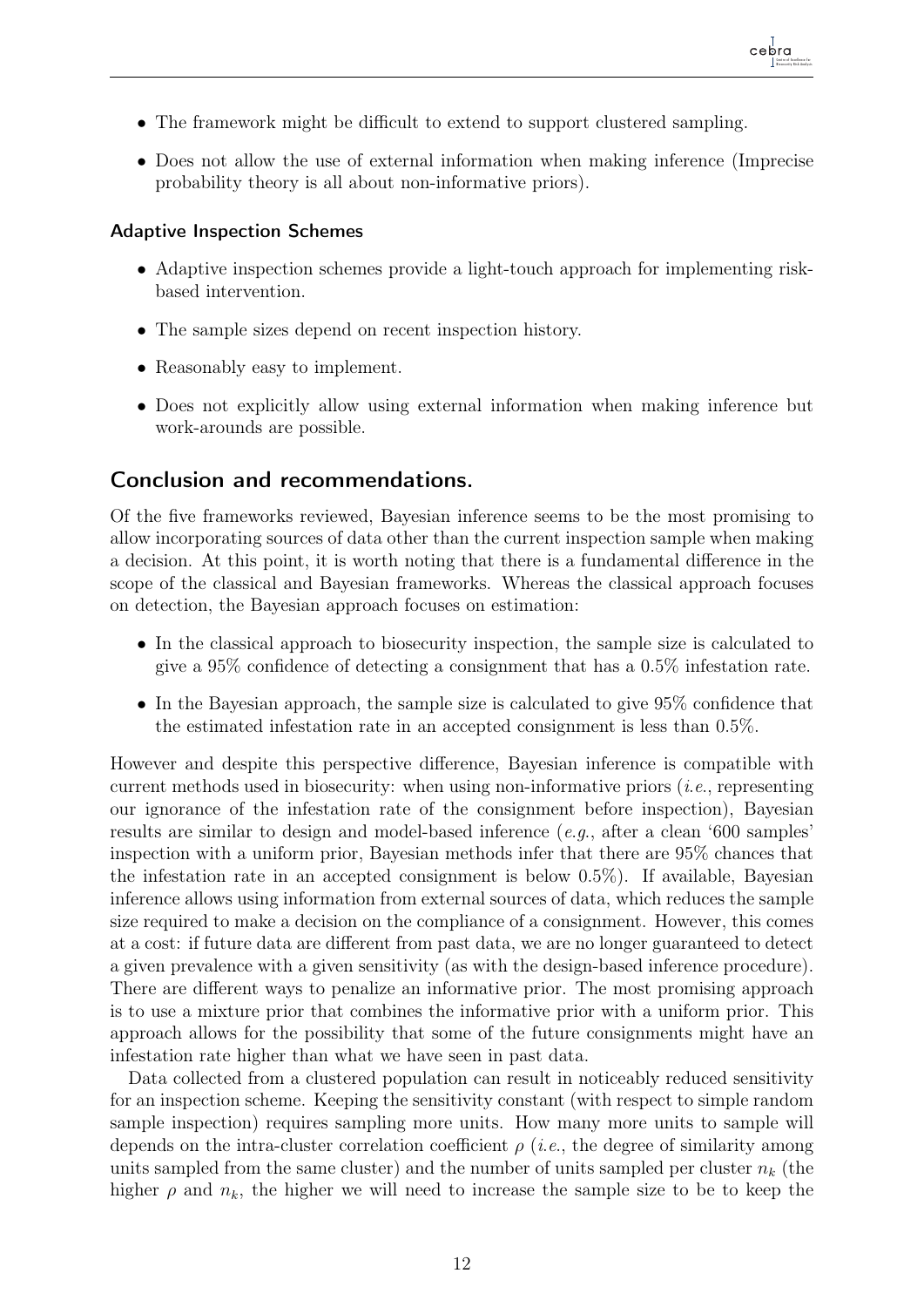sensitivity constant) (see Fig. [3.3\)](#page-54-0). When the infestation rate is relatively high (in the 0.5–2% range), it is possible to reliably estimate  $\rho$  for a pathway using model-based or Bayesian inference. However, when the infestation rate is very low (e.g., in the case of NZ data, with a typical mean infestation rate of 0.003%), it is difficult to reliably estimate  $\rho$ from a pathway, even for large pathways (100 consignments).

Alternatively, adaptive inspection regimes might be a useful first step if early action is valuable and when we do not have enough data to apply Bayesian approaches.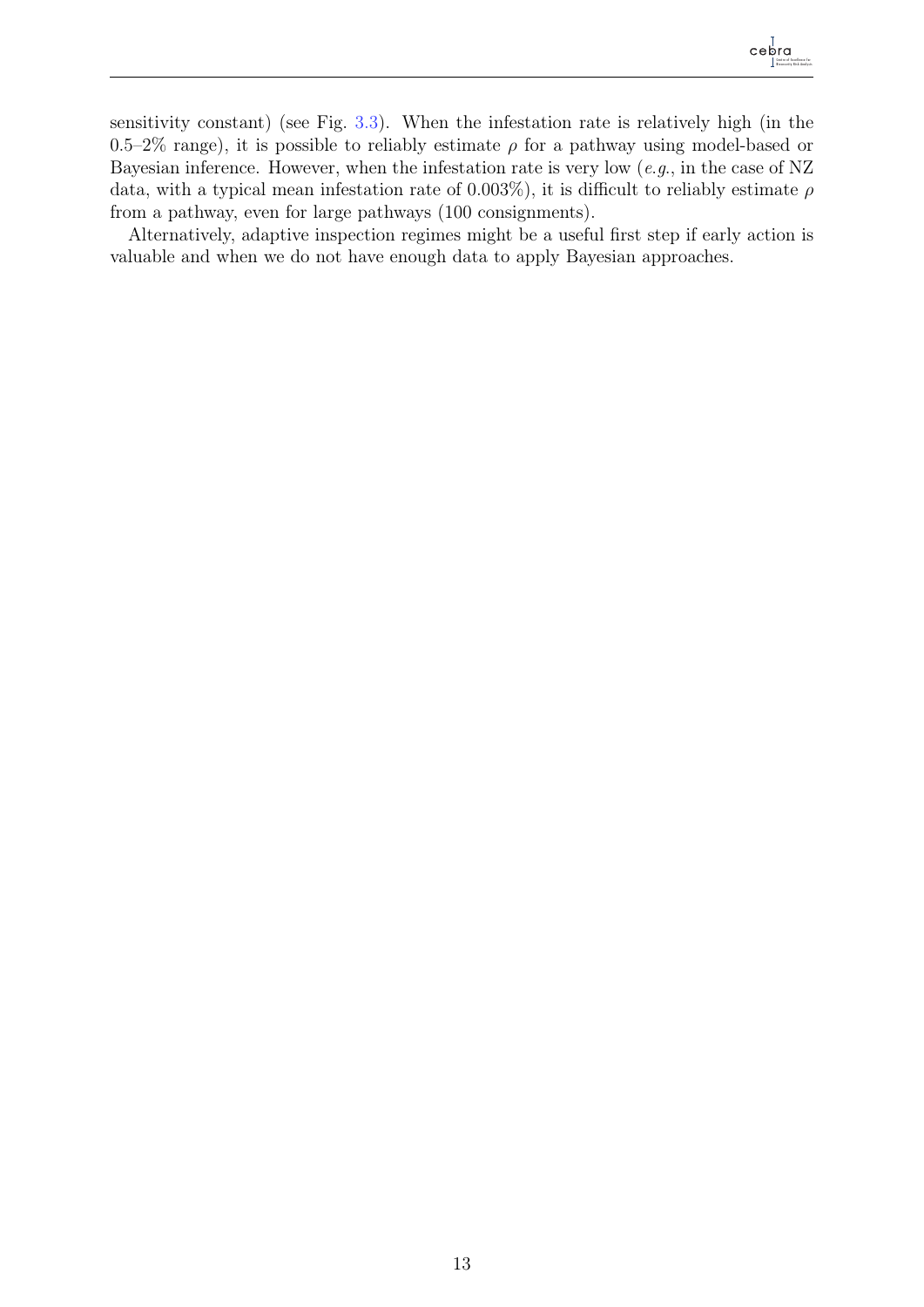## <span id="page-13-0"></span>2 Review of different inferential approaches to inspection

## <span id="page-13-1"></span>2.1 Introduction

Invasive species, including arthropods, plants, fungi, and microbial pathogens, pose a significant and growing risk to managed and native ecosystems worldwide. Hoffman and Broadhurst [\(2016\)](#page-81-0) estimate the total annual cost of invasive species to the Australian economy in 2011–2012, including both losses and control expenditures, at nearly AU\$14 billion, or approximately AU\$560 per capita. Likewise, Colautti et al. [\(2006\)](#page-80-0) estimate the costs associated with invasive species in Canada at CDN\$34.5 billion, or at over CDN\$1000 per capita, nearly 3% of GDP. Comparable costs for other major economies include USD\$100.6 billion for the United States in 2003 (Pimentel et al., [2005\)](#page-84-1), rising to over USD\$200 billion by the end of that decade (Pimentel, [2011\)](#page-84-2), USD\$18.9 billion for China (Wan and Yang, [2016\)](#page-85-0), and NZ\$3.29 billion for New Zealand in 2009 (Giera and Bell, [2009\)](#page-81-1). In both cases, losses plus expenditures total nearly 2% of gross domestic product (GDP) (Pimentel et al., [2005;](#page-84-1) Giera and Bell, [2009\)](#page-81-1). Losses as a proportion of GDP are lower for many other developed economies, but inconsistent methodology and reporting makes it challenging to account for the full costs of invasions (Hoffman and Broadhurst, [2016\)](#page-81-0).

Both the impacts of an incursion and the costs of control escalate dramatically once an invader has become established, so effective surveillance at the border is a critical component in national-scale efforts to reduce the social and ecological cost of invasive species (Whattam et al., [2014;](#page-85-1) Quinlan et al., [2015\)](#page-84-3). Despite the values at stake, biosecurity surveillance programmes typically operate within tight budget constraints. For example, inspection is based on sampling, rather than an exhaustive inspection, for nearly all types of goods crossing international borders. When inspection is destructive, such as for the import of pelleted seeds, sampling is the only way to go if we don't want to destroy the whole consignment. The adoption of sampling necessitates a further decision, namely: how large of a sample should be taken to adequately manage the biosecurity risk of incursion? Existing international agreements, such as the ISPM-6 and ISPM-31 guidelines of the International Plant Protection Convention (International Plant Protection Convention, [2008;](#page-82-0) International Plant Protection Convention, [2016\)](#page-82-1), recommend that biosecurity decisions be based on scientifically and statistically sound procedures, but provide little specific guidance on the procedures themselves.

Perhaps as a result, a wide range of applications rely on a small set of sampling and statistical approaches that have come to be accepted as common practice. One example is the 600-units sample, hereafter the 600 sample, which is designed to achieve a specified level of sensitivity (95%) when the prevalence of biosecurity risk material (BRM) is 0.5 percent within a consignment, assuming that inspection is carried out without error. The "600 sample" approach has been adopted as standard practice in a range of situations (Ransom, [2017;](#page-84-4) Ormsby, [2017\)](#page-83-0), sometimes with adjustments for the number of units in a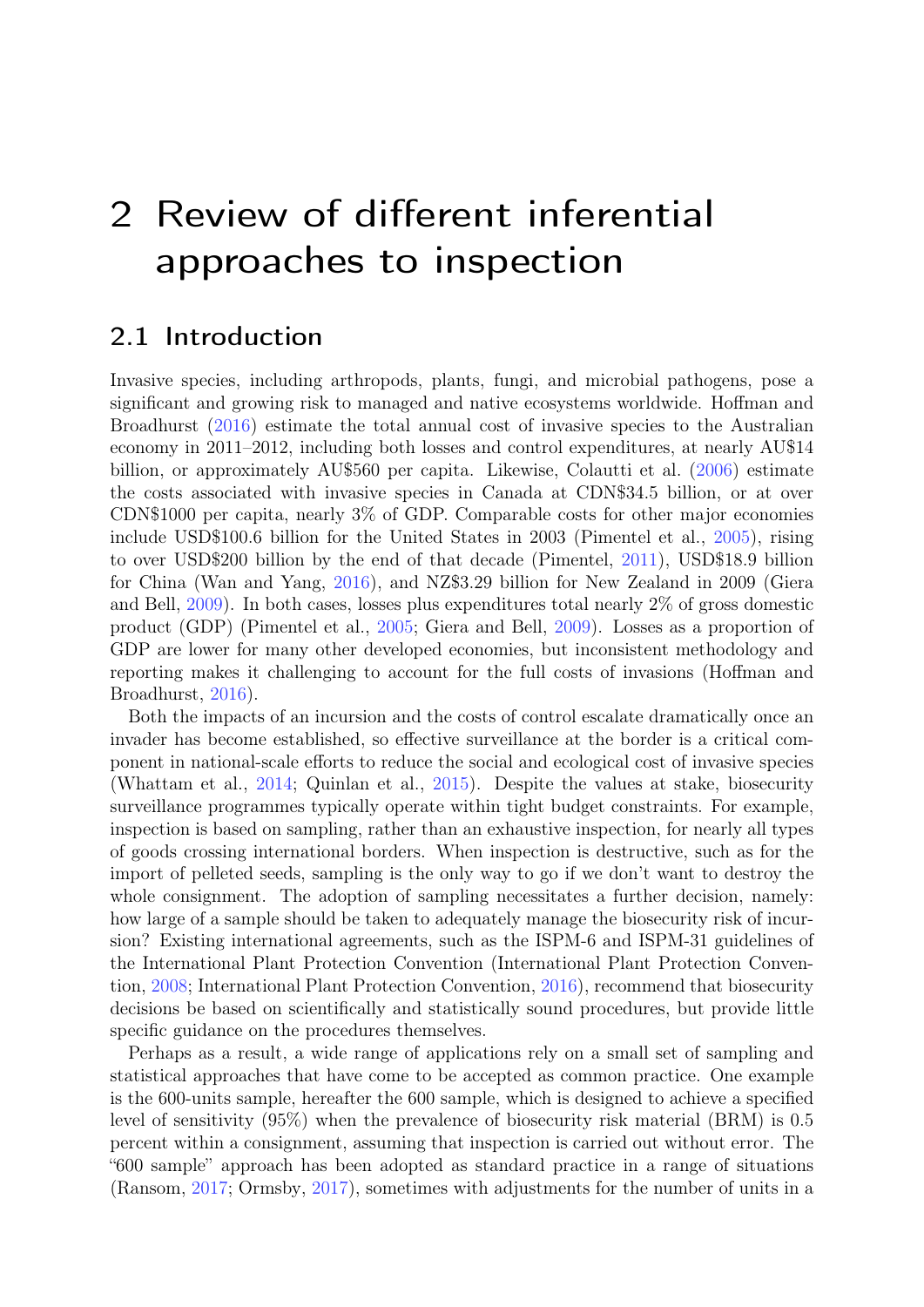consignment to be inspected (e.g., New Zealand Ministry for Primary Industries, [2016\)](#page-83-1).

The mathematical computations associated with a variety of common sampling situa-tions have been well described in the literature (e.g., Venette et al., [2002a\)](#page-85-2). Unfortunately, in biosecurity as in other areas of application, the conceptual basis for drawing inferences from sample data is rarely specified (see, e.g., Gregoire, [1998\)](#page-81-2). This can lead to confusing or even contradictory interpretations of key terms such as bias and independence, with important consequences for what is considered an acceptable sampling design, or what is a valid inference once data have been collected. These distinctions become especially important when reality departs from an idealized case of simple random sampling within homogeneous consignments.

The goal of this chapter is to clarify the assumptions and implications of the two primary modes of inference from sample data, namely the design-based and the modelbased approaches (Gregoire, [1998\)](#page-81-2). Although key distinctions between these approaches have been well-characterized and debated in the literature on sampling theory (e.g., Särndal et al., [1992;](#page-84-5) Little, [2004;](#page-83-2) Fuller, [2009;](#page-81-3) Chambers and Clark, [2012;](#page-79-0) Magnussen, [2015\)](#page-83-3), the nature of that literature makes it less than fully accessible to many practitioners and even researchers in the biosecurity and risk assessment communities.

In order to make this material more accessible here, we attempt to be rigorous and correct while employing a minimum of notation, derivations, or proofs. First, we clearly define design- and model-based inference. Then, we explore the consequences of each paradigm, using the 600 sample as a starting point, beginning with the simple case (simple random sampling from a homogeneous consignment) and proceeding to consider the consequences of inhomogeneous consignments, and of drawing samples in clusters (e.g., selecting individual fruits within selected crates of fruit within a container, rather than selecting individual fruits completely at random from the entire container). We briefly explore Bayesian and alternative inferential paradigms, with attention to their relationship to more traditional model-based approaches, such as Frequentism. Practical case studies on the consequences of using different inference framework in a biosecurity context are provided in chapter [3.](#page-43-0)

## <span id="page-14-0"></span>2.2 Design-based and model-based inference: a simple example

Simply put, the difference between design-based and model-based inference is in how inference from the sample is connected, conceptually, to the target process.

In design-based inference, we can draw conclusions about the process from the sample because we know exactly how the sample was collected — more specifically, the sample must be collected according to one of a number of designs, and the appropriate analysis carried out. In model-based inference we propose a probability distribution — a model — for the observed random variable, we test whether the model is correct, and then draw conclusions using the model.

An example that captures the flavour of the difference follows. Imagine we provide to you the following data, which represents a sample of biological/assigned sexes of schoolchildren: MFFFMFMFFFMFMFF. Your task is to estimate the underlying proportion of F's in the process from which these data were sampled. How to proceed?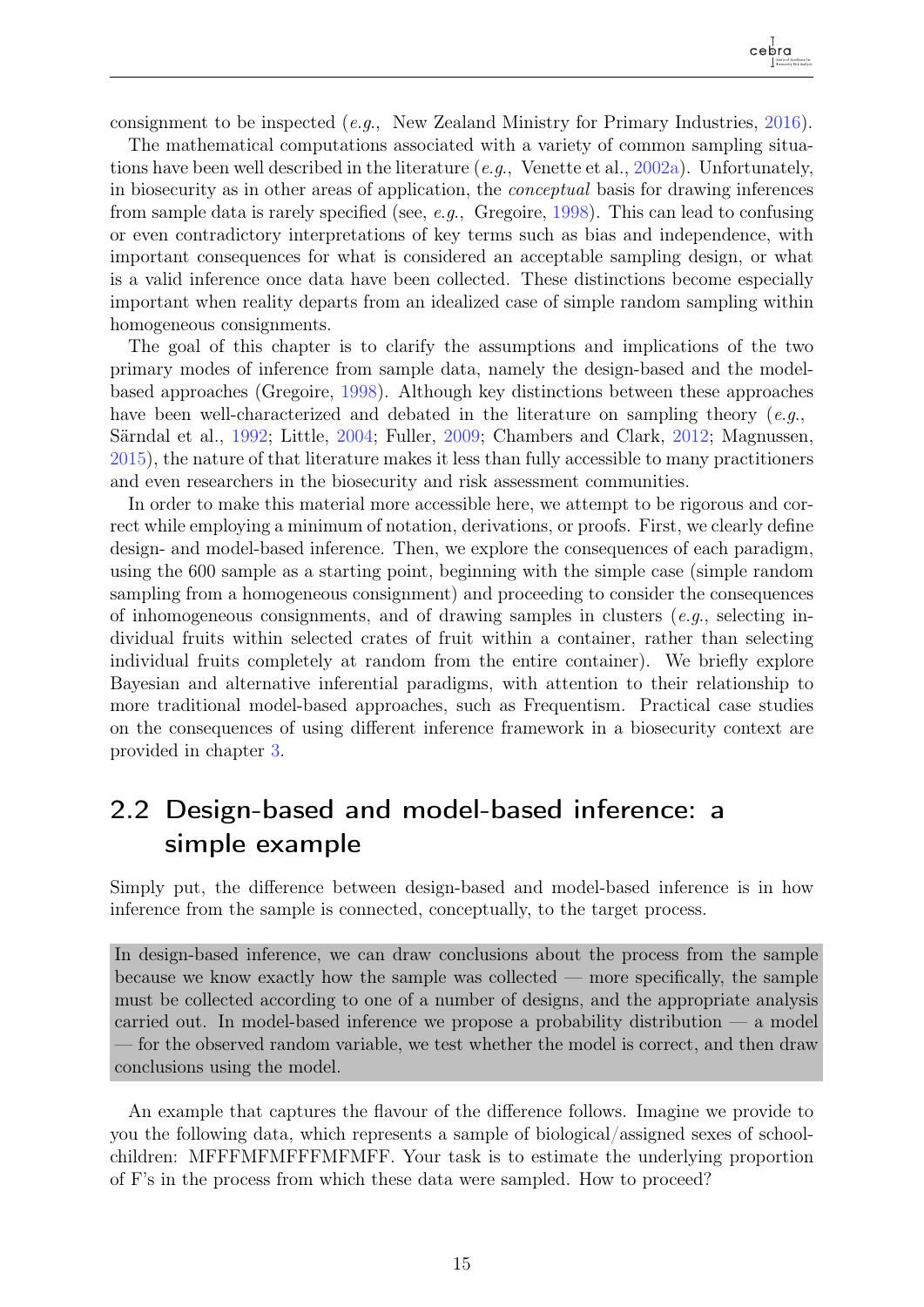One way would be to assume that the data follow a Binomial distribution, which requires (i) that the outcomes be independent of one another, (ii) that the probability of an F be a fixed (but unknown) quantity, and (iii) that the sample size be known in advance. If these three assumptions are true, then the data do follow a Binomial distribution, and we can proceed to use the standard approach. This is model-based inference.

But, any one of these assumptions may be false. We may have sampled human children sequentially in a schoolyard, in which case we would expect sex-based clustering, which would induce auto-correlation, contradicting the first assumption. We may have sampled multiple groups that have different proportions of F, also called heterogeneity, contradicting the second. And, the samples may have been collected according to the following stopping rule: sample until we reach the required number of F's (namely, 10), contradicting the third. In each case the Binomial distribution is wrong and may lead to misleading estimates, especially of the uncertainty. This is important for the current context because estimates of the uncertainty determine how much assurance can be gained from an inspected sample. We must check these assumptions in order to proceed confidently with model-based inference.

Alternatively, we may know that the sequence of F and M arose from the following scenario. The names of 2000 students were recorded on a spreadsheet and a unique integer assigned to each. Fifteen random integers were selected from the unique integers, and the assigned sexes of the students thus selected were identified. Now, we know that no clustering is possible, because the sample was selected randomly from the list of names. We know that if there are sub-populations then the sampling occurred randomly across them, so whether or not they differ has no bearing on the statistical qualities of the estimate. (Indeed, unbeknown to us, someone could have constructed the original list of students by concatenating a list of male students with a list of female students; the genders could be completely segregated within the original list, and the validity of our inference would be unaffected.) And, we nominated a sample size of 15, so we knew the sample size in advance. We can use the Binomial distribution with confidence because the assumptions are satisfied by the design. This is design-based inference.

Although the difference between design- and model-based inference is conceptual, it carries important practical consequences. Within a model-based framework, we must be concerned with whether, or how well, the data and the mechanisms that generated the data conform with our assumed model. If that conformity is poor, then the inferences from our survey will be suspect. On the other hand, certain aspects of the design — such as the use of purposive  $(i.e.,$  subjective) or other non-probability sampling that would be anathema in the design-based context — may not create serious problems. (As Magnussen [\(2015\)](#page-83-3) observes, however, claims that the design is completely irrelevant to model-based inference have done much to undermine confidence in its application.) From a designbased perspective, the correct implementation of a stated probability-driven sampling design is paramount. For example, in simple random sampling, sampling must be truly random; haphazard or "convenience" sampling seriously undermines confidence in any inferences. But, commonly few if any assumptions about the underlying structure of the population or the mechanisms that generated it are made. As we shall see below, the failure to specify which mode of inference is in operation has occasionally led to substantial confusion in recommendations about the design and implementation of sampling methods for biosecurity.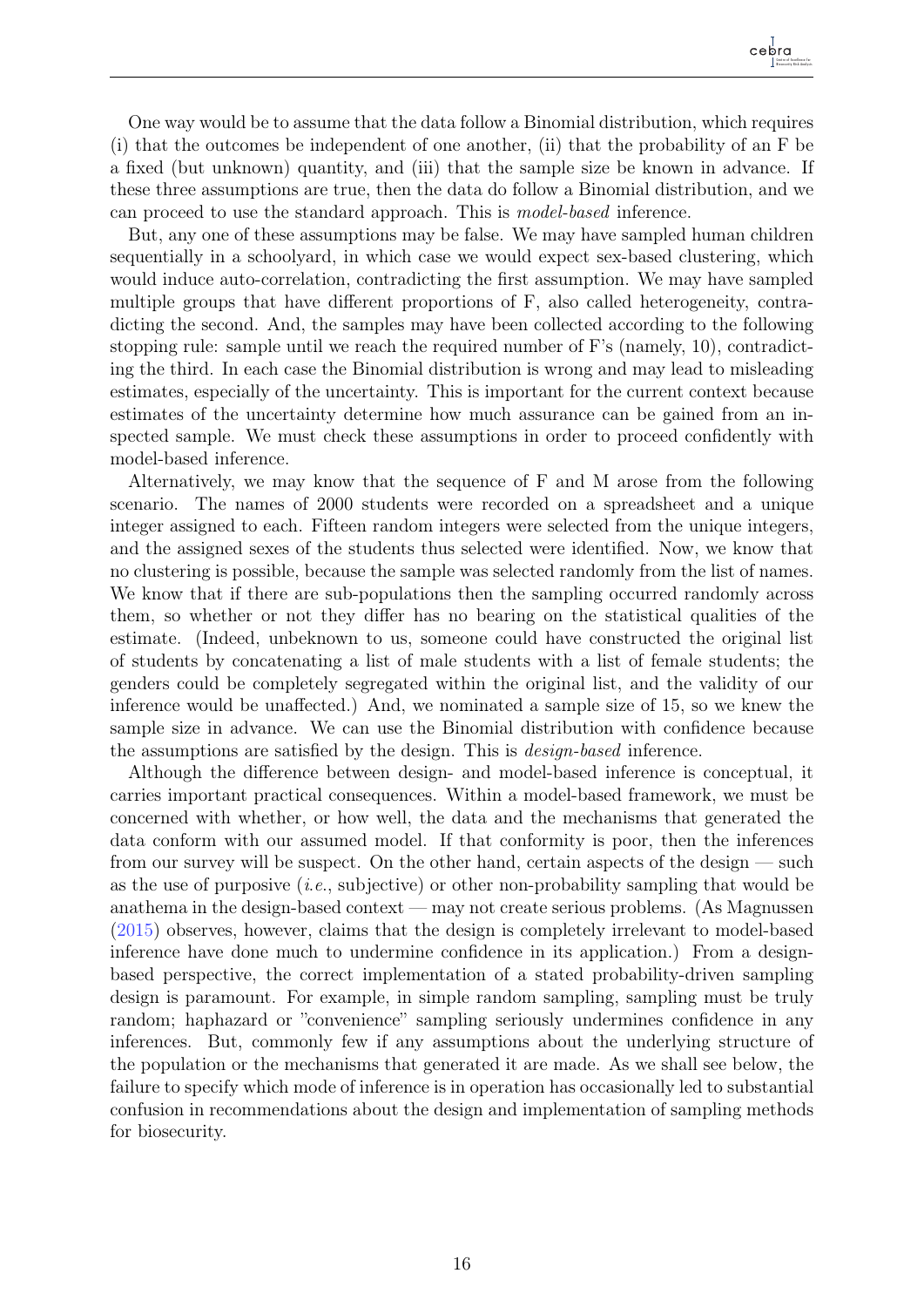## <span id="page-16-0"></span>2.3 Design-based inference for consignments

Design-based inference is the older of the two dominant paradigms in survey sampling, with origins in seminal papers by Neyman  $(1934)$  and Neyman  $(1938)$ . Neyman's work appeared at a time when the statistics community was grappling with serious questions about the meaning of "representative sampling" (Kruskal and Mosteller, [1980\)](#page-82-2), and the design-based perspective quickly rose to dominance as dramatic advances in sampling theory were made during and after the Second World War. Classic texts on design-based inference include Hansen et al. [\(1953\)](#page-81-4), Kish [\(1965\)](#page-82-3), Sukhatme and Sukhatme [\(1970\)](#page-85-3), and Cochran [\(1977\)](#page-79-1); more recent texts include Gregoire and Valentine [\(2008\)](#page-81-5) and Thompson [\(2012\)](#page-85-4). The design-based perspective does not preclude the use of models, but it does restrict their role and influence. Design-based approaches that are informed by models are often called model-assisted (see, e.g., Särndal et al., [1992\)](#page-84-5).

In the design-based paradigm, the population parameter about which inference is to be made is fixed but unknown. The attributes of the sample units that comprise the population, including those about which we wish to draw inferences (such as their association with BRM) as well as those that might influence the outcome of sampling (such as their position and proximity to one another), are fixed. Randomness enters the sampling process through the selection of units into the sample, and the procedure for selecting units is governed by a design. The resulting probability distribution of inclusion or exclusion of sample units is often called the randomization distribution. The inclusion of the  $i^{th}$  unit can be described by a binary random variable  $\delta_i$  that take the value  $\delta_i = 1$  if the unit is included, and  $\delta_i = 0$  if it is not; it is the  $\delta_i$ , not the  $y_i$  (*i.e.*, the status non-infested = 0, infested  $= 1$  of the unit i), that are considered as random. Inference is based on the use of estimating equations that are appropriate to the design.

A great deal of effort in design-based sampling theory is focused on proving the properties of the estimators (such as unbiasedness, and having unbiased estimates of variance) under a given design, and with few or no assumptions about the characteristics of the population. For example, under simple random sampling, the sample mean is known to provide an unbiased estimate of the population mean for a given attribute, without any assumption about the distribution of that attribute (such as normality) within the pop-ulation as a whole (e.g., Thompson, [2012,](#page-85-4) Chapter 2). Here, "unbiasedness" refers to a mathematical expectation over all possible outcomes of sampling under the given design, including those that were not observed, *i.e.*, if  $\theta$  is a population parameter of interest,  $\theta$ is an estimate computed from sample data using an estimating equation, and

$$
\mathrm{E}[\hat{\theta}] = \theta
$$

where E[] indicates expectation over the possible samples under the design, then  $\hat{\theta}$  is said to be design-unbiased.

## <span id="page-16-1"></span>2.3.1 Simple Random Sampling

#### <span id="page-16-2"></span>2.3.1.1 Definition

A sampling design can be considered a simple random sample if it meets the following criteria:

- 1. The sample size  $n$  is fixed and known in advance.
- 2. Sample units are included in the sample by a chance mechanism.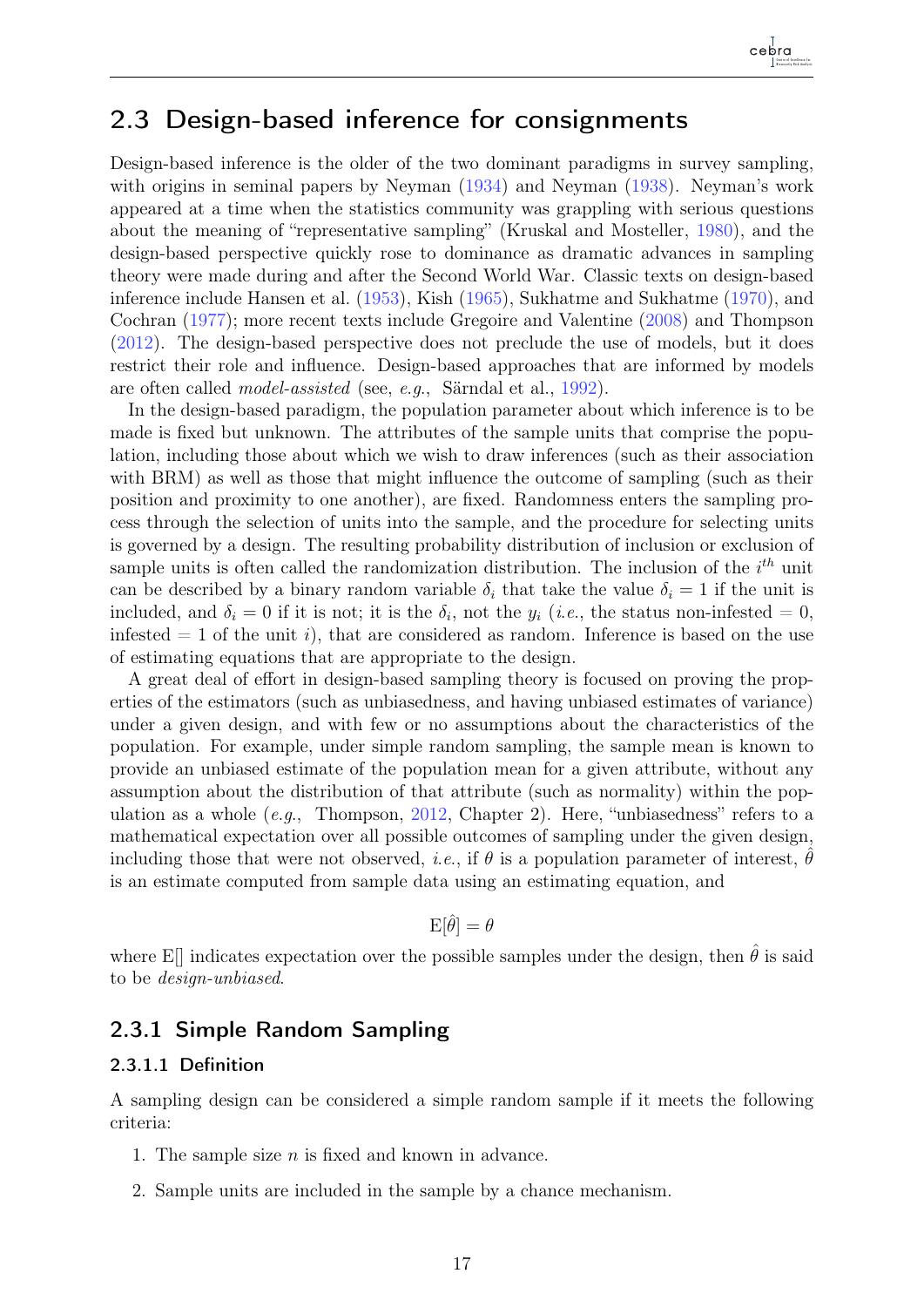- 3. Every sample unit has the same probability of being included in the sample.
- 4. Whether a given unit is included in the sample or not is independent of whether or not any other unit is included in the sample.

For example, suppose our population is a standard deck of 52 playing cards. The cards are well-shuffled, and the first 4 cards are drawn from the top of the deck. The shuffling is (for all practical purposes) a chance mechanism, and it creates a situation in which each card has an equal chance of being the first, second, third, or fourth card in the deck. The probability that the ace of spades will be in the sample of four cards, is the same as the probability that the ace of diamonds or the two of hearts or any other specific card is in the sample, namely  $4/52$ . If we know that the first card actually is the ace of spades, the probability of any other card being among the remaining three is 3/51; the occurrence of the ace of spades does not, for example, make the ace of diamonds more probable to occur than the two of hearts, or vice versa. Thus, the inclusion of sample units (cards) is independent. In this example, we have simple random sampling without replacement as our design; had each card been put back into the deck and the deck reshuffled after each individual draw, we would have simple random sampling with replacement. In most biosecurity examples that use simple random sampling, sampling is without replacement — we would not inspect the same item twice.

Note that some apparently innocuous (and some less innocuous) sampling approaches do not satisfy the requirements of a simple random sample. For example, sampling every tenth unit that occurs in a sequence is a systematic sample, rather than a simple random sample. If the start of sampling is driven by a random choice (rather than, say, always choosing the first unit that occurs and then every tenth thereafter), the sample is still a probability sample. But, if we know that the second sample unit has been chosen, we know that the first, eleventh, twenty-first, and so on will not be, while the twelfth, twentysecond, and so on certainly will be. From a design-based perspective, systematic sampling violates the requirement of independence – possibly in a way that is advantageous, but nonetheless one that has consequences for estimation (and especially for the design-based estimation of variance or uncertainty; see Cochran (e.g., [1977,](#page-79-1) Chapter 8), Thompson [\(2012,](#page-85-4) Chapter 12)), and Gregoire and Valentine [\(2008,](#page-81-5) Section 3.2.2).

Haphazard selection of sample units, selection of those that are most convenient, or selection of those that are most representative or most likely to be contaminated based on the judgment of the inspector, are not simple random sampling designs because the selection is not based on a chance probability. Purposive selection of the units subjectively judged most likely to be contaminated may be advantageous from the perspective of detecting BRM in a consignment, if the judgment of the inspector is reliable. However, if simple random sampling formulae are used, then estimates of the prevalence of BRM will be biased. It is possible (through profiling) to assign unequal probabilities of selection to different sample units, so that inspection targets higher-risk material; this is often advantageous, but from a design-based perspective it strictly requires different estimating equations than those used for simple random sampling  $(e.g.,\text{ Horvitz and Thompson},$ [1952\)](#page-81-6).

#### <span id="page-17-0"></span>2.3.1.2 Estimating Prevalence

Traditional design-based sampling textbooks often focus on the estimation of the population mean, and accounting for the uncertainty of that mean. In the context of biosecurity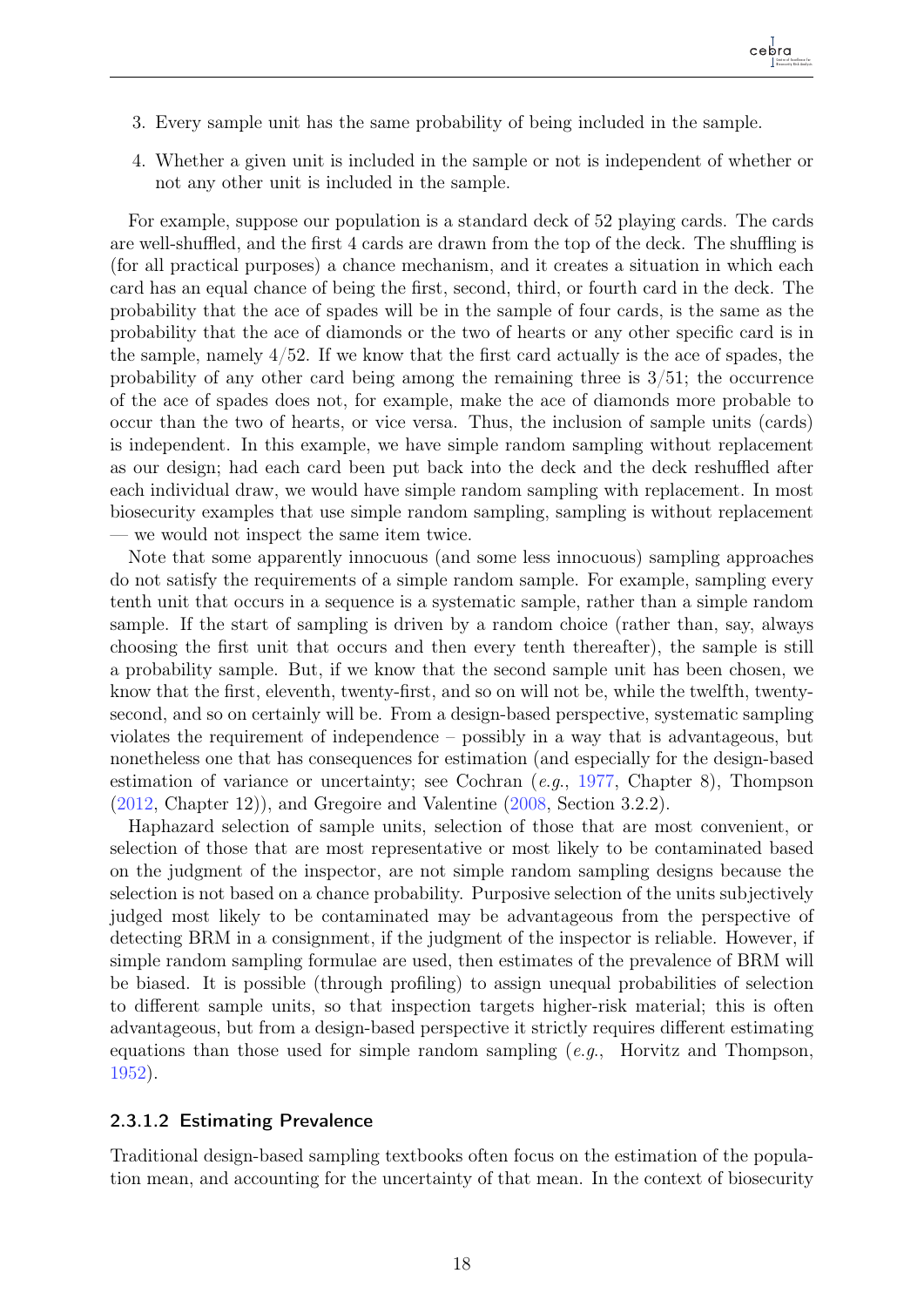

inspection of a single consignment, the problem most easily cast in terms of estimating a population mean is that of estimating the prevalence of BRM within the consignment. Following a straightforward approach to estimating proportions (e.g., Thompson, [2012,](#page-85-4) Chapter 5), suppose that there are  $N$  sample units (say, pieces of fruit) in a consignment (say, a shipping container). We will sample  $n$  fruits using simple random sampling. Let  $y_i, i = 1...N$ , be a binary variable:  $y_i = 0$  if the  $i^{th}$  fruit is clean, and  $y_i = 1$  if the  $i^{th}$ fruit is contaminated. It is easy to show that

$$
\hat{p} = \frac{1}{n} \sum_{i \in n} y_i
$$

where  $i \in n$  indicates the individual units in the sample, is a design-unbiased estimator of the population prevalence  $p$ , *i.e.*,

$$
p = \frac{1}{N} \sum_{i=1}^{N} y_i
$$

and moreover that

$$
\hat{\textrm{var}}(\hat{p}) = \left(\frac{N-n}{N}\right)\frac{\hat{p}(1-\hat{p})}{n-1}
$$

is a design-unbiased estimator of the sample variance of  $\hat{p}$ . Confidence limits can be constructed by a normal approximation (by invoking the Central Limit Theorem and multiplying  $\sqrt{\hat{\varphi}(\hat{p})}$  by the appropriate value of t with n−1 degrees of freedom), or more exact confidence limits can be computed (albeit with some computational effort) based on the hypergeometric distribution (Thompson, [2012,](#page-85-4) Section 5.2).

#### <span id="page-18-0"></span>2.3.1.3 Detecting Contamination

As simple and appealing as the estimation of prevalence within a consignment might be, it is usually not the most important question for biosecurity surveillance at the consignment level. Rather, the purpose of most consignment-level inspection is to determine whether or not the prevalence p exceeds, or is less than, some maximally-allowable design prevalence p<sup>\*</sup>. We might wish to say that a consignment has zero prevalence, *i.e.*,  $p^* = 0$ , but actually proving that would require 100% inspection of the consignment. Instead, a more realistic goal would be to state that  $p \leq p^*$ , where  $p^*$  is a specified, very small value, with a given (and hopefully high) level of confidence.

It is in this very context that the so-called "600 sample" was developed, along with its many variants. Generally speaking, suppose that we draw n sample units by simple random sampling, from a consignment containing  $N$  such units. The total number of contaminated units in the consignment is  $Y = \sum_{i=1}^{N} y_i$ . If we detect contamination in any unit in our sample, *i.e.*, if  $\sum_{i \in n} y_i > 0$ , then we will reject the consignment. But if  $\sum_{i\in n} y_i = 0$ , we accept it. Formally, this sampling plan is an acceptance sampling plan with zero acceptance number (Stephens, [2001\)](#page-85-5); the original development of acceptance sampling methods by H.F. Dodge and colleagues during World War Two strictly followed Neyman's then-new design-based paradigm.

Under the design, if  $n$  units are drawn without replacement from a population of size N containing Y contaminated units, then the number of contaminated units  $x = \sum_{i \in n} y_i$ in the sample follows a hypergeometric distribution

<span id="page-18-1"></span>
$$
h(x; n, Y, N) = \frac{\binom{Y}{x} \binom{N-Y}{n-x}}{\binom{N}{n}}
$$
\n(2.1)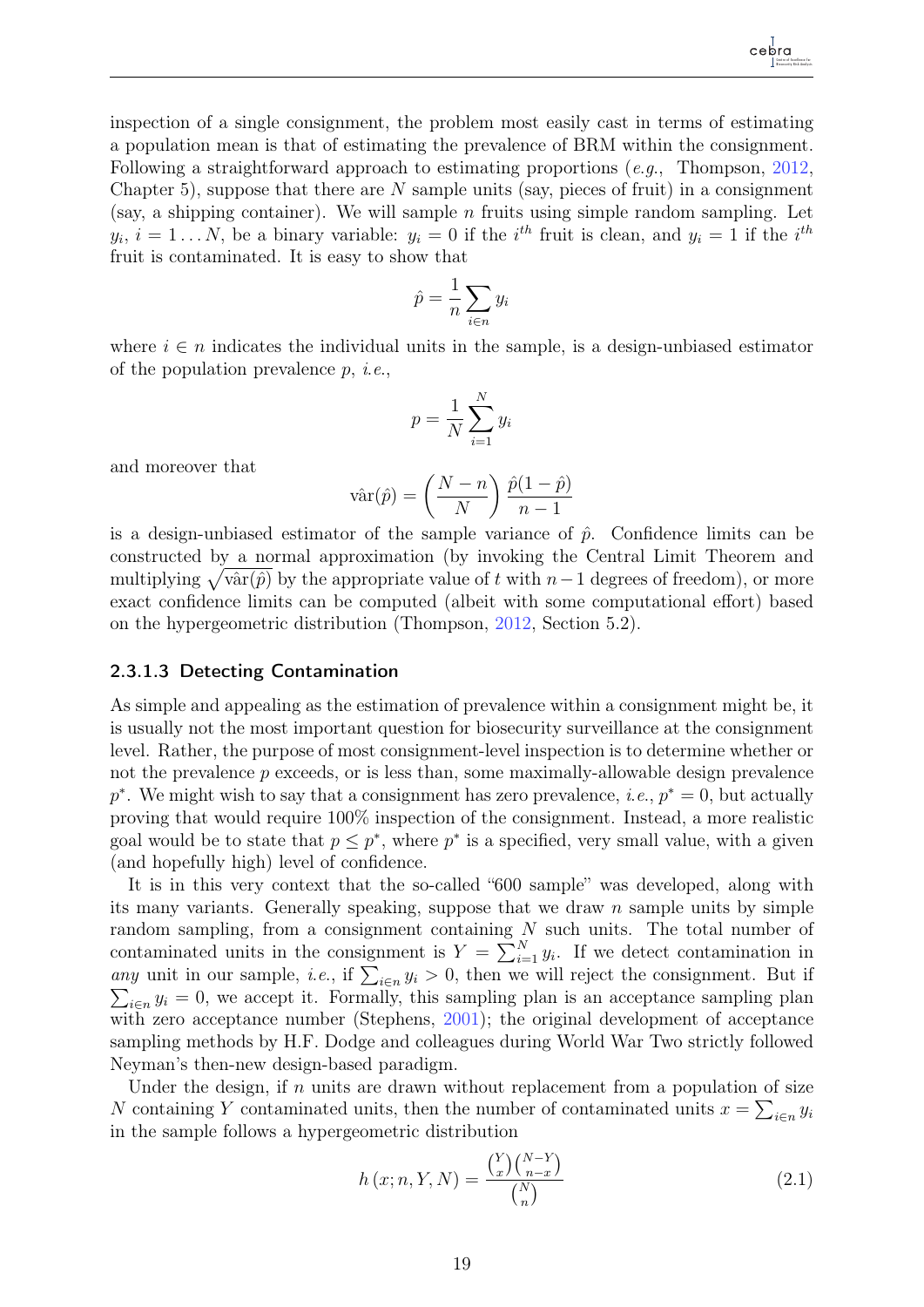where

and

$$
f_{\rm{max}}
$$

For a integer:  $a! = a \times (a-1) \times (a-2) \times ... \times 3 \times 2 \times 1$ For a non-integer  $a! = \Gamma(a+1)$ 

a!  $b!(a-b)!$ 

 $\sqrt{a}$ b  $\setminus$ =

where ! is the factorial function and  $\Gamma$  is the gamma function.

The quantity  $S = 1 - h(0; n, Y, N)$  is the probability of detecting at least one contaminated sample, and equals the sensitivity of the sampling design at a prevalence  $p = Y/N$ . If N is much larger than  $n$  (say by a factor of 20), or if the sample were drawn with replacement, then the distribution of  $x$  is similar to a binomial distribution, for which the computations are much simpler (though this is much less relevant now than in the early development of acceptance sampling). The binomial distribution is also "conservative" in that the required sample size  $n$  to yield a desired sensitivity is slightly larger than that computed from the hypergeometric. Under the binomial assumption, the sensitivity is simply

<span id="page-19-1"></span>
$$
S = 1 - (1 - p)^n \tag{2.2}
$$

<span id="page-19-0"></span>and rearranging gives a simple formula for the required sample size for a specified sensitivity, at a design prevalence  $p^*$ ,

$$
n = \frac{\ln(1 - S)}{\ln(1 - p^*)}
$$
\n(2.3)

Values of n for selected values of N and sensitivity, at different values of the design prevalence, have been tabulated in a number of publications (e.g., Stephens, [2001;](#page-85-5) International Plant Protection Convention, [2008\)](#page-82-0). A common choice in practical biosecurity work is a design prevalence  $p^* = 0.005$ , or 1 in 200 units contaminated, and a sensitivity of 95%. In other words, at the design prevalence, only 5% of consignments are accepted when they should have been rejected. The actual sensitivity is higher whenever prevalence is higher also. Under the binomial (or large-consignment hypergeometric) assumption, the required sample size is  $n = 598$ , which is almost always rounded to  $n = 600$  for practical work. Although we will emphasize the binomial in much of the following discussion, we note that Lane et al. [\(2018b\)](#page-82-4) show that significant cost savings can often be achieved when the hypergeometric is appropriate and is used instead of the binomial to calculate required sample sizes, especially in the case on plant product lots which are considered by the relevant authority as small.

In an ideal world, the design prevalence and sensitivity might depend on the likely prevalence of BRM within a particular type of incoming material, and the risk associated with an incursion. However, the "600 sample" and its underlying  $p^* = 0.005$  and  $S = 0.95$ appear to have become an entrenched default for historical reasons, much in the same way that Fisher's tentative suggestion of  $P \leq 0.05$  as a potential criterion for inference about experiments (Fisher, [1925\)](#page-81-7) evolved into a de facto standard for generations of researchers.

Note that the assumptions involved in using Equation [2.1,](#page-18-1) from a design-based perspective, are quite limited: only that a simple random sample of size  $n$  has been drawn from a population of size  $N$  that contains  $Y$  contaminated units. (The assumptions involved for the binomial distribution are likewise limited to drawing a simple random sample, from a population with prevalence  $Y/N$ .) Notably, no assumptions have been made about the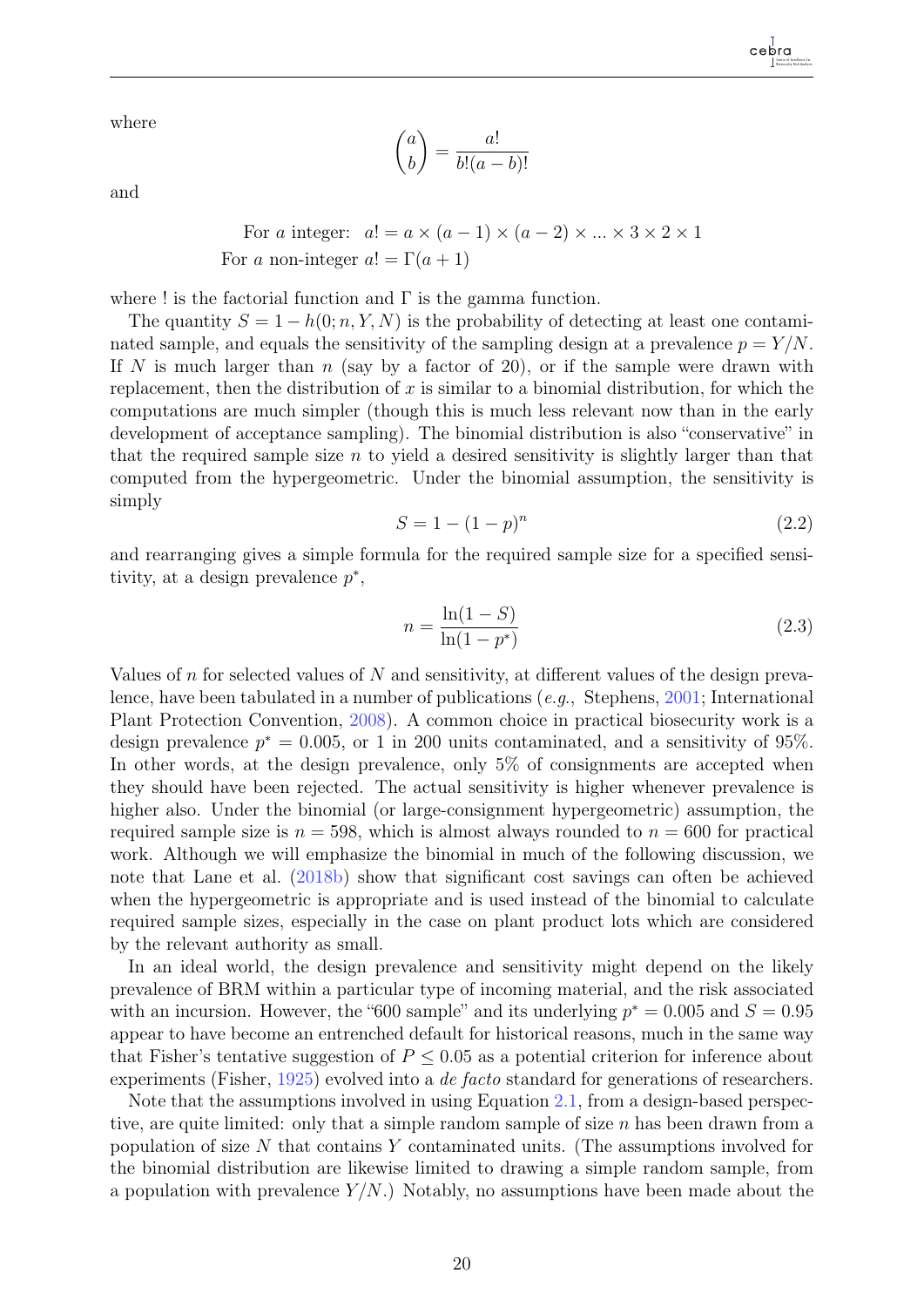proximity of the sample units with  $y_i = 1$  to one another (*i.e.*, their spatial autocorrelation). It might be that the contaminated units are all packed into one corner of the consignment, or they might be dispersed uniformly through the consignment. Under the assumption of simple random sampling, each successive draw is an independent selection from the entire consignment and the spatial autocorrelation has no effect on our inference (simple random sampling 'protects' against autocorrelation or clustering). Likewise, no assumption has been made that the sample units are identical in their propensity to be contaminated; each sample unit either is contaminated  $(y_i = 1)$  or clean  $(y_i = 0)$ , and those attributes are fixed, not random. Thus, from a design-based perspective, if simple random sampling has been employed and we will either accept or reject the entire consignment, the use of Equation [2](#page-18-1).1 is valid whether the units in the consignment arise from a common line with a uniform propensity for contamination, from multiple lines with different propensities, or even are different types of fruit entirely.

Viewed from the design-based perspective, then, certain prescriptions in current national or international guidance seem misplaced. For example, International Plant Protection Convention [\(2008,](#page-82-0) page 7) states,

A lot to be sampled should be a number of units of a single commodity identifiable by its homogeneity in factors such as: origin; grower; packing facility; species, variety, or degree of maturity; exporter; area of production; regulated pests and their characteristics; treatment at origin; type of processing . . . Treating multiple commodities as a single lot for convenience may mean that statistical inferences can not be drawn from the results of the sampling.

While there may well be practical, political, or policy reasons for segregating different lines (and perhaps accepting or rejecting lines separately), within the design-based framework none of the factors listed is a barrier to making statistical inferences about the contamination of a consignment with BRM. This point has been identified and further clarified by Lane et al. [\(2018a\)](#page-82-5), who point out that stratification with allocation of sample units proportional to stratum size always delivers at least the design specificity implied by Equations [2.1](#page-18-1) and [2.2.](#page-19-0) Thus, ISPM-31 (International Plant Protection Convention, [2008\)](#page-82-0) would appear to reject or preclude the use of simple random sampling in situations where, from a design-based perspective, its use is perfectly valid (though perhaps subject to improvement). Similarly, Venette et al. [\(2002a,](#page-85-2) page 150), write

If individual items of the commodity  $(e.g.,$  heads of cabbage) were mixed sufficiently as the commodity was harvested and packed in an enormously large shipment and items were selected at random from the shipment, the likelihood of finding [a pest] may be approximated by simple binomial statistics.

The review by Venette et al. [\(2002a\)](#page-85-2) is authoritative and justifiably influential, but here seems to imply that the binomial (and related results, such as Equation [2.2\)](#page-19-0) apply only if a consignment is "sufficiently mixed". The implication has been carried forward by other authors. For example, Barron [\(2006\)](#page-79-2) writes,

However, predictions from the binomial distribution are based on the assumption that the prevalence of infestation is constant throughout the consignment (i.e., there is no aggregation) and that simple random sampling is used so that sampling observations are independent (Venette et al., [2002a\)](#page-85-2).

From a design-based perspective, pests or other BRM may be mixed throughout, or clustered, or even concentrated in one portion of the consignment, and the binomial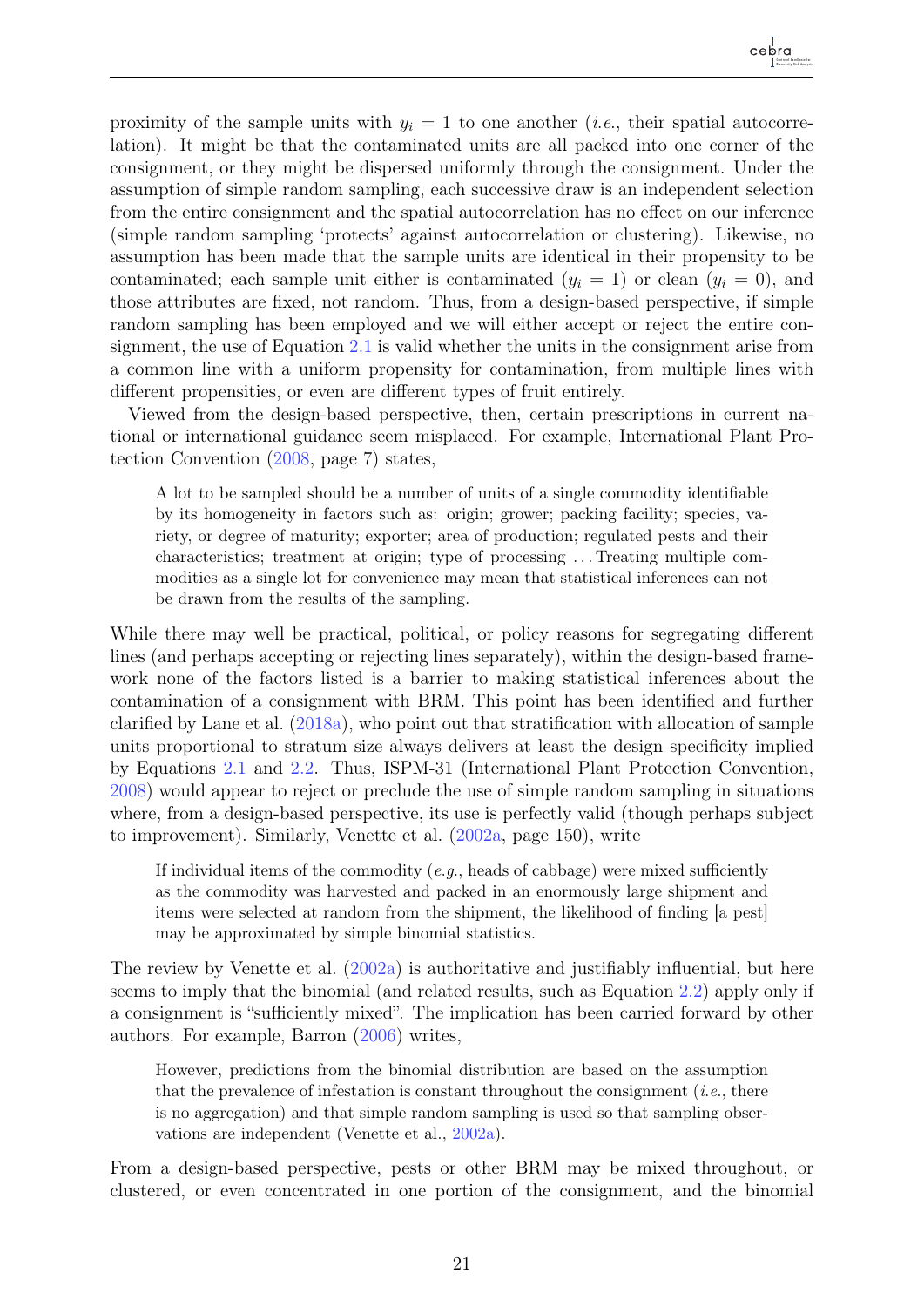distribution remains an appropriate basis for inference under simple random sampling: aggregation is a non-issue. The required independence within the sample is guaranteed by random selection under the design; independence is consequence of *selection*, not proximity. As we will see below, from a model-based perspective, the implications are different, but the insistence on both homogeneity and a specified sampling regime will remain overly restrictive.

## <span id="page-21-0"></span>2.3.1.4 Setting the confidence level, design prevalence, and sample size of an inspection

Although in theory setting the level of confidence and the design-prevalence of an inspection allows determining the sample size of an inspection (Eq. [2.3\)](#page-19-1), in practice the reverse process often prevails: the regulator chooses to inspect 600 units per consignment for historical reasons, or because it seems an appropriate amount of effort relative to other activities, and reports the corresponding 95% confidence level and 0.5% design prevalence.

A substantially more in-depth analysis would be needed to determine the optimal sample size. Below, we highlight several strategies to do so:

- Determining an acceptable leakage for a pathway, informed by a detailed pest risk analyses (e.g., reducing the leakage sufficiently that it is impossible for pests to establish a minimal viable population or considering the economic costs of eradication), can provide a mechanism to calculate inspection sample size (Lane et al., [2018a\)](#page-82-5).
- The sample size can be determined by optimising an objective function (e.g., minimizing total leakage across different pathways, or minimizing the cost). For example, (Chen et al., [2017\)](#page-79-3) allocated sampling effort among pathways to minimize the total leakage of infested units coming in the US. Pathway with high infestation rate ended up with a higher sample size than pathways with low infestation rate. In Camac et al. [\(2020\)](#page-79-4), the optimal sample size is calculated based on a cost-benefit analysis. The cost-benefit analysis balanced the cost of increasing sampling effort with the cost caused by a pest incursion. Since the likelihood of establishment and the damages caused by an incursion are likely to be pest-dependent, this type of analysis require a deep understanding of the pathway and the biosecurity system involved. The approach might also be sensitive to the assumptions used to derive the costs.
- Inspection is not only a tool to stop pests at point of entry, but also a tool to monitor pathways risk and to help make informed decisions (e.g., shutting down a pathway). From this perspective, we want to choose a sample size that is sufficient to detect sizeable changes in infestation rate and the presence of new quarantine pests with sufficiently low uncertainties.

## <span id="page-21-1"></span>2.3.1.5 Sampling Methodology

The validity of inference in design-based inference is conditioned on the design, meaning that if the design is followed then the inference is valid. Thus, adherence to the actual design in question is critical. Unfortunately, simple random sampling is not always so simple in practice, and the nature of the material involved in sampling consignments for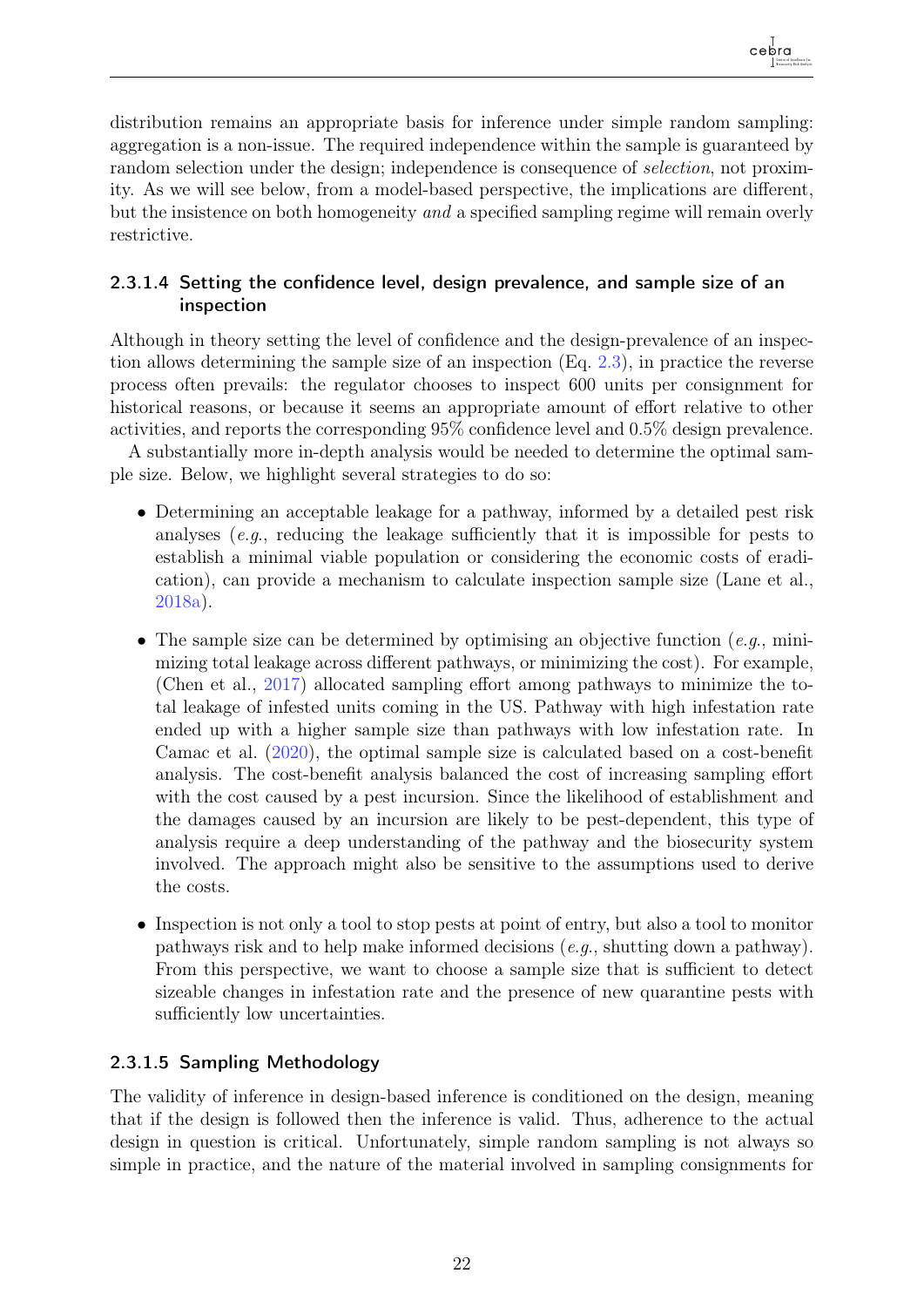BRM can make operational implementation of simple random sampling quite challenging. At the same time, there may be opportunities associated with methods that do not conform to simple random sampling assumptions, that would strongly motivate their adoption regardless. For example, Barron [\(2006\)](#page-79-2) points out that even though individual fruits may be identified as sampling units, sampling an entire carton or crate affords the opportunity to inspect the packing material for BRM as well. This suggests the use of cluster or two-stage sampling, which we will take up below.

Most formal presentations of simple random sampling follow the simplest possible setup, which we ourselves echo in Section [2.2.](#page-14-0) Specifically, a frame or list spanning the population of interest is available, and simple random sampling proceeds by selection of units from the list. There are instances in biosecurity sampling where such a list is available, or could be constructed on-the-spot. For example, airline passengers and their baggage are known to present a substantial hazard for BRM importation  $(e.g.,$  Liebhold et al., [2006;](#page-83-6) Hulme et al., [2008\)](#page-81-8). The passenger manifest of an inbound aircraft comprises a frame from which a simple random sample (or other probability sample) of passengers can easily be drawn  $(e.g., \text{ Lane et al., } 2017)$  $(e.g., \text{ Lane et al., } 2017)$ . Where the number of incoming sample units is relatively small, for example with shipments of large, high-value items such as unprocessed tropical logs, it may be possible to construct a list upon arrival. However, when the number of incoming units is great, or incoming units arrive in bulk, a list or other convenient frame may be simply unavailable.

Fortunately, the absence of a list-based frame does not preclude the use of simple random sampling. For a few commodities that are subject to inspection, it is possible to perform physical mixing (akin to shuffling a deck of cards) so that the subsequent selection of individual sample units is, for all intents and purposes, uniform and random. For example, many nuts and seeds can be handled in this way (though large shipments may be further subdivided into sacks or other containers, suggesting a cluster sampling approach; see Subsection [2.3.2](#page-23-0) below). Generally (especially in New Zealand), seeds are sampled in accordance to the internationally recognized ISTA sampling methodology, which intends to provide a representative sample for the seed consignment through randomness. Certainly physical mixing could not be used on delicate fruits, live plants, or other fragile commodities, however. For other commodities, the geometry of packing facilitates simple random sampling. For example, if young nursery seedlings are packed in flats in which the individuals are laid out with rectangular or hexagonal spacing, while the flats themselves are arranged in a shipping container in a regular fashion, then the location of a flat, combined with a row and column number for a position within a flat, constitutes a form of "address" that can be sampled randomly if the number and configuration of flats is known. (If a random draw in such a situation leads to an empty cell within a flat, or a position for a flat that is not actually occupied, that address would be rejected and a new one drawn; this can be viewed as a simple case of the acceptance-rejection method of von Neumann [\(1951\)](#page-85-6).)

Finally, we would note that simple random sampling is possible even when the sample units themselves are packed hierarchically in cartons or other clusters that are of unequal size, but simple random sampling of the cartons is possible. For example, Barron [\(2006\)](#page-79-2) reports that bananas are typically packed in cartons containing, on average, 16 "hands" or bunches; however, the actual number may vary. A typical consignment might consist of 20,000 or more rectangular cartons, packed in a shipping container. It might be possible to sample cartons by simple random sampling; but if one then selected a single hand of bananas from a chosen carton by simple random sampling, hands from cartons that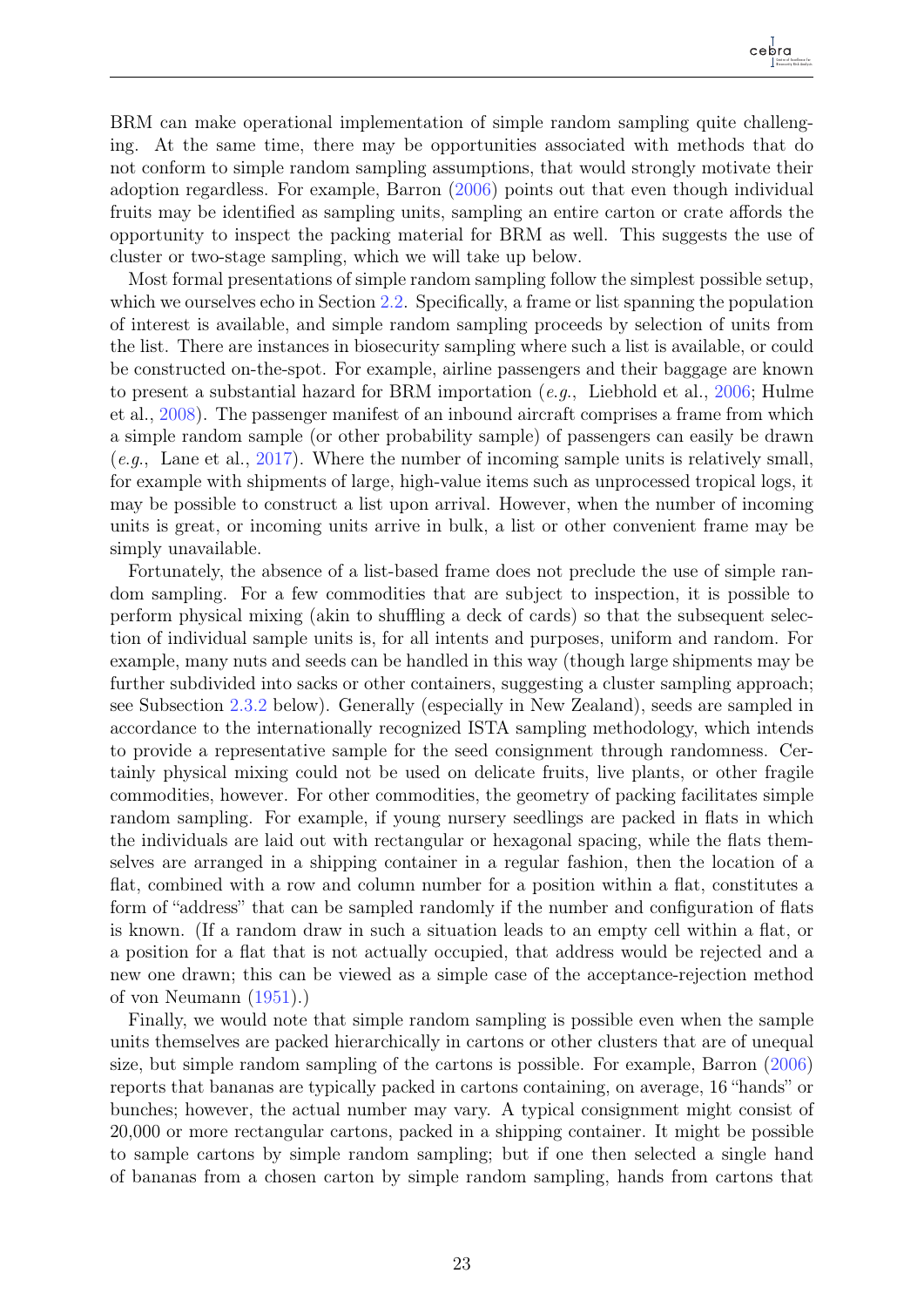contain a larger number of hands would have a lower overall probability of selection than those containing fewer hands. This can be remedied by a slight modification of the acceptance-rejection method of von Neumann [\(1951\)](#page-85-6). Specifically, having selected a carton, we then choose a random integer i from 1 to a number that must be equal to or larger than the number of hands that *could* occur in a carton. If  $i$  is less than or equal to the number of hands that actually occur in the selected carton, we choose the  $i^{th}$  hand for inspection. If  $i$  is greater than the number of hands in the selected carton, then we reject the choice entirely, and draw a new one (including both a new selection of carton, and a new value of  $i$ ). The process is repeated until the desired total number of samples n is attained.

Notwithstanding the range of possible strategies for drawing a simple random sample, it may still be the case that the hierarchical structure of a consignment, its physical arrangement and packing, and/or the opportunity to combine inspection of packing materials with that of the nominal contents of the consignment will make other strategies, such as cluster sampling, far more attractive. From a design-based perspective, the move to a different design may be wise but it also requires the use of different estimating equations. Alternatively, the sheer mechanics of simple random sampling – or any type of probability sampling – may be so onerous that we must abandon the design-based framework entirely. The model-based alternative will be taken up in Section [2.4.](#page-24-0)

## <span id="page-23-0"></span>2.3.2 Cluster and two-stage sampling

Cluster sampling (or a related approach, two-stage sampling) arises naturally as an alternative in a variety of biosecurity contexts. Fruits packed within cartons, seeds within sacks, or even passengers traveling within family groups can all be considered as clusters of sampling units. It may be wiser to take advantage of such structure in the population, than to fight against it merely for the sake of preserving simple random sampling.

Formally, cluster or two-stage sampling recognizes hierarchical structure in the population by designating primary and secondary sampling units. For example, suppose a consignment consists of fruits packed within cartons, and our first step is to select a number of cartons at random, followed by selection of fruits within the chosen cartons. Then the primary sampling units are cartons, and the secondary sample units are fruits. In cluster sampling, once a carton is selected, then all of the fruits in that carton are included in the sample; the fruits so chosen thus form a cluster. In two-stage sampling, the fruits within a carton would be chosen by a further subsampling approach (for example, simple random sampling of fruits within that carton).

In the design-based framework, different estimating equations might be required for different combinations of sampling methods at each stage. Cluster sampling is treated in detail by Cochran [\(1977,](#page-79-1) Chapters 9 and 9A) and Thompson [\(2012,](#page-85-4) Chapter 12), while two-stage sampling is described by Cochran  $(1977,$  Chapters 10–11), Gregoire and Valentine [\(2008,](#page-81-5) Chapter 12) and Thompson [\(2012,](#page-85-4) Chapter 13).

As with simple random sampling, most design-based texts that address cluster or twostage sampling concern themselves primarily with estimating the population mean, corresponding in our situation to the prevalence of BRM within a consignment. In that context, the partitioning of variance into within- and between-cluster components is critical, and tends to work to the disadvantage of cluster sampling when efficiency is assessed in terms of sampling variance as a function of the number of individual items inspected. As Thompson [\(2012,](#page-85-4) page 162) states,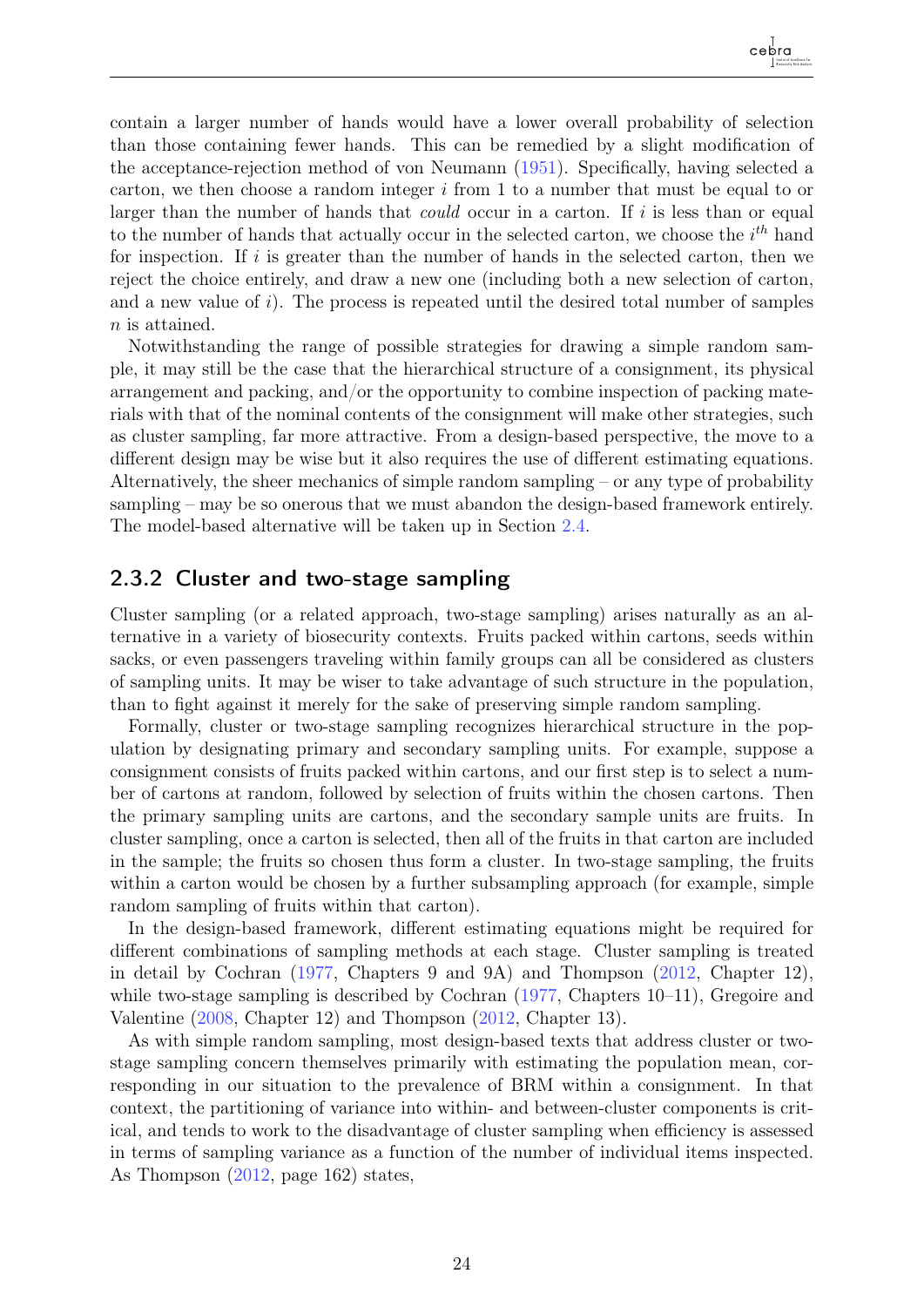Cluster sampling is more often than not carried out for reasons of convenience or practicality rather than to obtain lowest variance for a given number of secondary units observed.

For some products, pairs of secondary sample units located within the same cluster are more likely to share the same contamination status  $(y_i = 0 \text{ or } y_i = 1)$  than randomly chosen sample units from different clusters. In this case, the sampling variance associated with cluster (or two-stage) sampling is likely to be higher than that for simple random sampling, when the number of secondary sample units inspected is held constant. For cluster or two-stage sampling to be attractive, it must offer benefits in terms of cost, practicality, or the opportunity to inspect other aspects of the consignment (such as packing materials) simultaneously.

From the standpoint of detecting BRM and noncompliance, the situation is no better, and perhaps in some ways worse. As Barron [\(2006\)](#page-79-2) illustrates through simulation, the sensitivity of a cluster sampling approach declines substantially from the nominal sensitivity given by Equation [2.2,](#page-19-0) when cluster sampling is employed and BRM is aggregated. The best way to describe the decline in sensitivity with changes in population pattern has not been extensively studied, and the work of Barron [\(2006\)](#page-79-2) stands as a landmark in the biosecurity literature. From a design-based perspective, little can be said about this loss of sensitivity for a given consignment, especially if no BRM has been detected: the sample contains no information to distinguish between clustering of BRM, or its absence. In the worst case, BRM is completely clustered such that the proportion of primary sample units that are contaminated equals the prevalence  $p$ , and all secondary sample units in a contaminated primary unit are themselves contaminated, while a proportion  $(1 - p)$ of primary units are entirely clean. In that case, the sensitivity is given by Equation [2.2,](#page-19-0) but with n replaced by the number of primary units sampled. In other words, to obtain a sensitivity of  $S = 0.95$  at a design prevalence of  $p^* = 0.005$ , one would need to inspect 600 cartons of fruit, not 600 individual fruits. The only advantage is that if one knew this pattern of BRM was present in this type of consignment, it would only be necessary to inspect a single fruit in each selected carton. In practice, this is unknown; and the general insistence in design-based inference on avoiding unnecessary assumptions about the population in question also makes using background information, perhaps collected from similar consignments in the past, challenging. Using such information, so that experience can be accumulated and use to formulate more precise inferences over time, is a strength of model-based and especially of Bayesian inference.

## <span id="page-24-0"></span>2.4 Model-Based Inference

The seminal papers for model-based inference in survey sampling are Brewer [\(1963\)](#page-79-5) and Royall [\(1970\)](#page-84-6). Models had been used in statistics to test hypotheses in experimental and observational settings before that time, and there were antecedents within the survey sampling literature (e.g., Mátern, [1960\)](#page-83-7). But Brewer [\(1963\)](#page-79-5) moved the model to the forefront in the context of sampling a finite population, and Royall [\(1970\)](#page-84-6) directly challenged the assumption that random sampling was necessary for inference. This provocative paper kindled an especially violent episode in what Kish [\(1995\)](#page-82-7) calls "The Hundred Years' Wars of Survey Sampling." (Of course this battle in the "war," and even the identities and aims of the warring factions, went nearly unnoticed outside the statistics literature, even in communities that rely on statistical inference.) The following decade saw an explosion of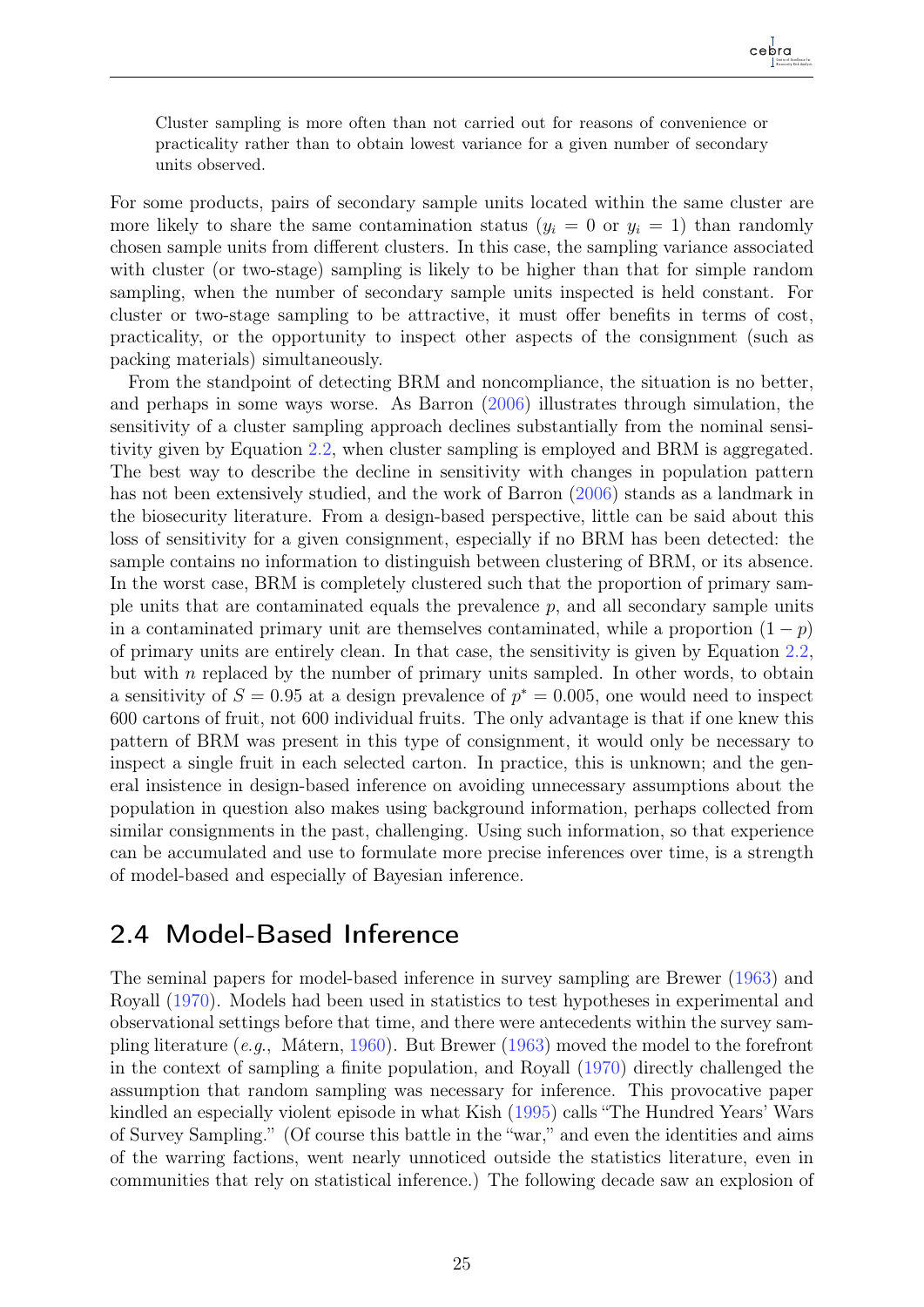methods for and applications of the model-based paradigm. Recent sampling texts with a model-based perspective include Valliant et al. [\(2000\)](#page-85-7) and Chambers and Clark [\(2012\)](#page-79-0).

In model-based inference, a probabilistic model provides the foundation for inference from the sample data. The attributes of the population are not treated as fixed, but rather as random outcomes generated by the assumed model. As Royall [\(1970\)](#page-84-6) put it,

If a fair coin is flipped, the probability that it will fall heads is one-half; if the coin was flipped yesterday, but the outcome has not yet been observed, the probability that it fell heads is still one-half. The state of uncertainty which applies to the outcome is unaltered by the single fact that the event which determines the outcome has already occurred.

Model-based inference is often considered to involve a hypothetical "superpopulation," since the actual population can be considered as just one random realization of the possible populations generated by the underlying model. Inference is based, not on the randomization distribution created through the inclusion or exclusion of units under a sampling design, but on the distributions assumed in the model itself. Although it was initially fiercely resisted by design-based traditionalists, the model-based perspective quickly found sympathy among a broader statistical audience. As Little [\(2004,](#page-83-2) page 546) put it,

Survey sampling is perhaps unique in being the only area of current statistical activity where inferences are based primarily on the randomization distribution rather than on statistical models for the survey outcomes.

Gregoire [\(1998,](#page-81-2) page 1436) highlights the role of familiarity in the adoption of model-based inference, writing,

. . . the presumption of a model . . . requires more assumptions than the design-based approach. But in this regard, it accords with nearly everything else one does in statistical estimation and prediction: a model is assumed based on prior experience and subject matter knowledge, the model is fitted to sample data according to some criterion . . . , the goodness of fit is checked, alterations are made if deemed warranted, and eventually the results of the fitted model are proclaimed.

Perhaps because the development of quantitative methods in biosecurity accelerated at the end of the 20th century and beginning of the 21st, and arguably drew on a broad range of expertise in statistics and epidemiology rather than an older foundation in survey sampling, model-based approaches have found a more comfortable home within the biosecurity community than in other agricultural and natural resource fields (Gregoire, [1998;](#page-81-2) Magnussen, [2015\)](#page-83-3). However, the distinctions have not always been clear, and model-based inference brings different advantages as well as demands to the playing field.

## <span id="page-25-0"></span>2.4.1 Homogeneous populations and simple random sampling

In design-based inference, the randomization distribution played a fundamental role. In model-based inference, the relevant distribution arises from the random outcomes of individual observations assuming that the model is true (Valliant et al., [2000;](#page-85-7) Chambers and Clark, [2012\)](#page-79-0). In modern model-based inference, the likelihood function plays an especially critical role in describing how well the data that have been observed fit the model for a given set of parameters. (The use of maximum likelihood in statistics dates to Fisher [\(1922\)](#page-81-9); see Aldrich [\(1977\)](#page-79-6) for an historical perspective on its development.) Particular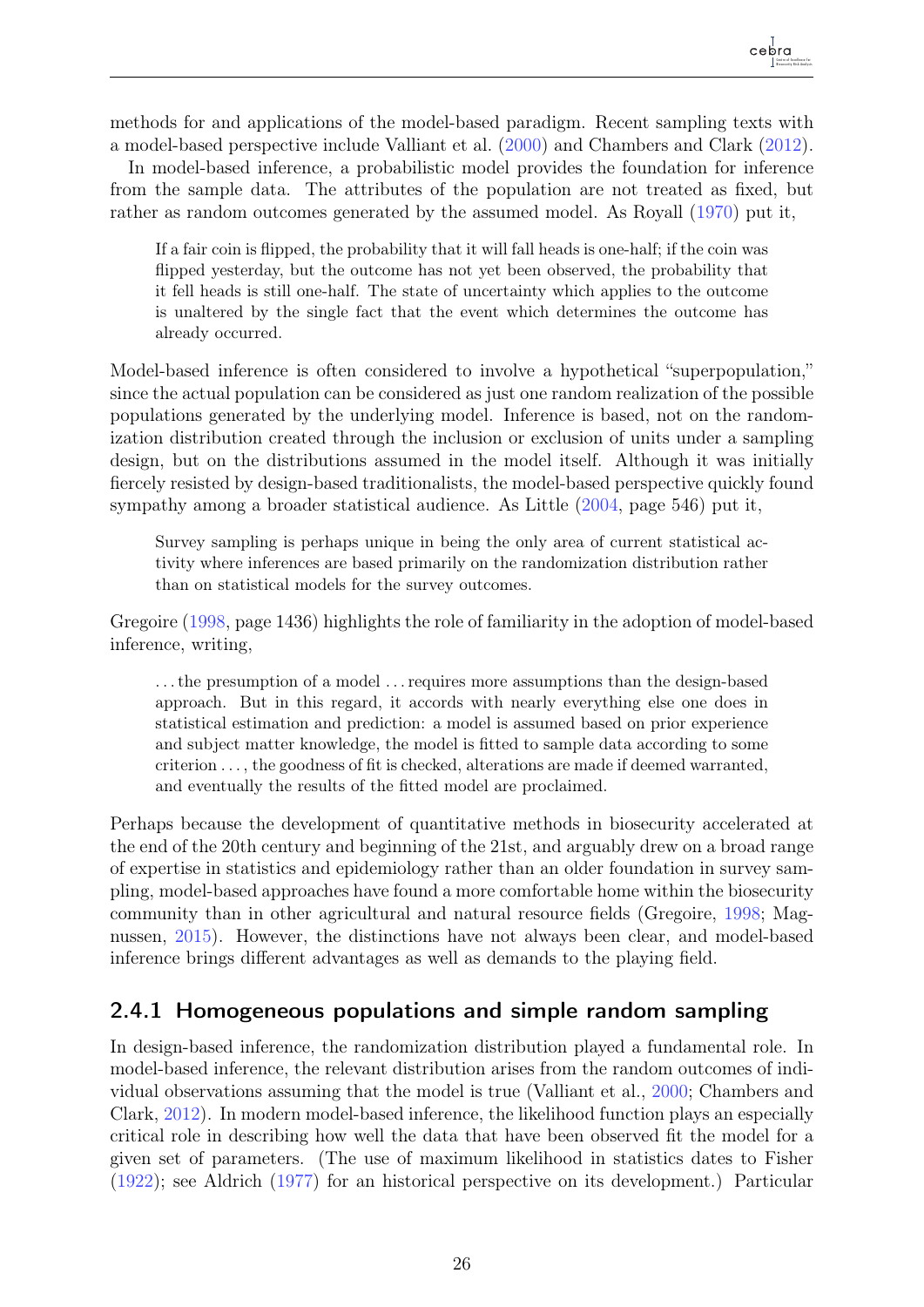attention must be paid to developing a model that adequately captures the salient features of the system under investigation, not only in terms of capturing the expected values of the observations, but also how the observations can vary and how those variations may be correlated. Models often include one or more auxiliary variables; ideally these are known either for the entire population, or for a larger sample than that on which  $y_i$  will be measured. For example, if we are inspecting cartons of fruit within a container that includes cartons from multiple producers, then producer identity would be an auxiliary variable. Position within the container might be another useful auxiliary variable, particularly if we suspect that clean cartons have been preferentially packed toward the front of the container. Expert knowledge, prior experience, and data from past inspections can all play an important role in developing a model that includes the most important auxiliary variables for a particular commodity or pathway.

In the simplest case, either there are no auxiliary variables, or the auxiliary variables that are known are not related to the actual contamination of a unit  $y_i$ , or (just as critically from a model-based perspective) the *probability* that the  $i^{th}$  unit will be contaminated,  $p_i$ . In that case, the population can be considered as homogeneous. From a model-based perspective, if  $p_i$  is truly identical for every unit in the population, then it does not matter which units we select. For example, if we have 1000 identical trick coins that may not have  $p_i = 0.5$  of showing heads, but we know  $p_i$  is the same for all of the coins, it will not matter whether we randomly sample 100 coins to toss, or toss one coin 100 times. This can create the impression that sample design is completely irrelevant to model-based inference, a misperception to which we will return below.

#### <span id="page-26-0"></span>2.4.1.1 Estimating prevalence and detecting contamination

Suppose that we have a homogeneous population, having  $p_i$  identical for every member. Then if we constrain  $Y = \sum_{i=1}^{N} y_i$  to equal  $p_i N$  exactly, sampling any n units out of N will yield a distribution of  $x = \sum_{i \in n} y_i$  values that follows the hypergeometric distribution  $h(x; n, Y, N)$  (see Equation [2.1\)](#page-18-1). In other words, if we wish to draw inferences about the actual prevalence within a specific consignment, we should employ the hypergeometric distribution. On the other hand, if we view  $p_i$  as the probability associated with a contamination process that generated the consignment under inspection, then the actual value Y is just the outcome of N random trials, and by chance it may be that  $Y \neq p_iN$ . Rather, we only believe  $E[Y] = p_i N$ . In this case, we are taking a superpopulation perspective, and the distribution of  $X$  will follow the binomial distribution. In either case, when  $n$  is fixed, the maximum likelihood estimate of  $p_i$  is

$$
\hat{p}_i = x/n \tag{2.4}
$$

and the intuitive predictor of the total number of contaminated units in the consignment is the Lincoln–Petersen estimator, which follows

<span id="page-26-1"></span>
$$
\hat{Y} = \frac{N}{n}x\tag{2.5}
$$

The likelihood function for the hypergeometric (or binomial) distribution also allows us to construct standard errors and confidence limits for  $\hat{p}_i$  (though the best procedures to tackle this simple problem are not as settled as one might suppose; see Brown et al.  $(e.g.,)$ [2001\)](#page-79-7) and Cai [\(2005\)](#page-79-8). For a discussion within a biosecurity context, see Robinson et al.  $(2011)$ ). Note that as N becomes large relative to n, the hypergeometric and binomial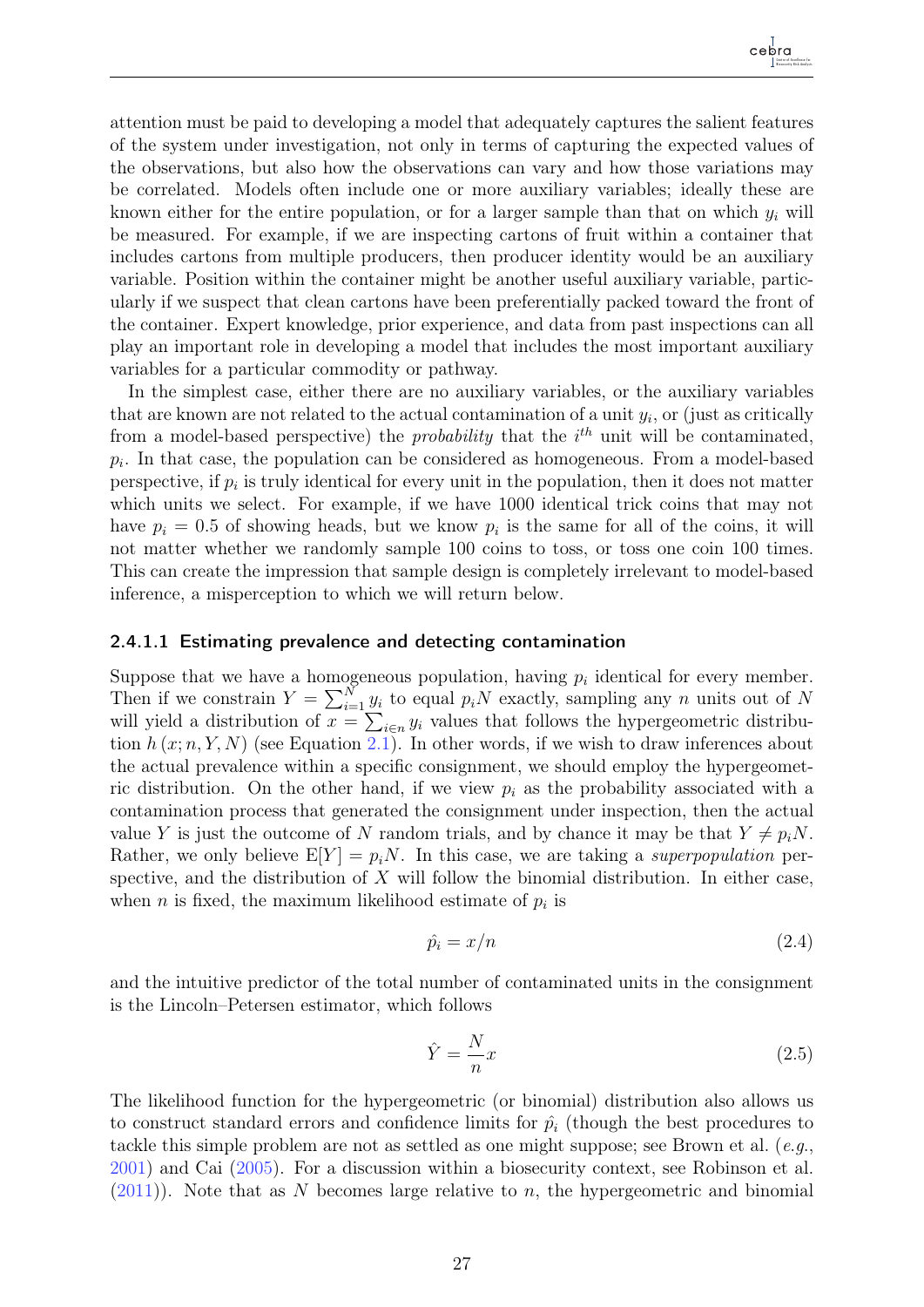distributions converge, and the difference between estimating a "population"  $p_i$  and a "superpopulation" one becomes numerically unimportant. This model is a straightforward application of the classic "urn model" where the goal is to estimate the proportion of balls of a given color that have been placed in an urn  $(e.g.,$  Chambers and Clark, [2012,](#page-79-0) Section 3.1). Equation [2.5](#page-26-1) is referred to as the best linear unbiased predictor (BLUP) of  $Y$ , in that it is unbiased  $(E[Y] = Y)$  and has the lowest possible variance among all predictors that are linear in the observed values of  $y_i$  (Chambers and Clark, [2012,](#page-79-0) Section 3.3), assuming the model is true<sup>[1](#page-27-0)</sup>. If, on the other hand, the  $y_i$  values are not independent (even though  $p_i$  is the same for every sample unit), for example, due to the contagious spread of a pest population through the consignment during the shipping process, then Equation [2.5](#page-26-1) may be inefficient or even biased, and estimates of variance calculated under the assumption of an independent generating process will also be biased. In the presence of positive autocorrelation between  $y_i$  values, variances will typically be underestimated, and this will lead in turn to overestimating the confidence with which a consignment can be declared free of contamination.

For detecting contamination by BRM (or substantiating freedom from contamination) within a completely homogeneous population, the results for the binomial distribution in Equations [2.2](#page-19-0) and [2.3](#page-19-1) hold, provided  $N$  is much greater than  $n$ . Note that from a model-based perspective, again, it does not matter what the procedure may have been for selecting the samples, so long as the distribution of  $p_i$  and  $y_i$  is the same in the sample as in the full consignment, and as long as the realizations of the generating process are independent for all of the selected sample units. As a practical consequence, if the homogeneous model is credible, then the standard "600 sample" can be expected to deliver on the nominal  $S = 0.95$  sensitivity at a design prevalence of  $p^* = 0.005$ , no matter how the sample units are selected. Simple random sampling, cluster sampling, or purposive sampling are all allowable – at least in principle.

Many consignments will consist of lines that vary in their  $p_i$ , either because the lines are different commodities, come from different growers or producers, or have experienced different environment or treatment before arriving at a port of entry. An important question is whether Equations [2.2](#page-19-0) and [2.3](#page-19-1) can be used for such consignments, which clearly violate the assumption of homogeneity. Once again, the results presented by Lane et al. [\(2018a\)](#page-82-5) are instructive. Lane et al. [\(2018a\)](#page-82-5) address the question within the implicitly design-based framework of ISPM 31 (International Plant Protection Convention, [2008\)](#page-82-0), but the results can be generalized to a model-based framework. Suppose, following Lane et al.  $(2018a)$ , that we are sampling from a set of k lines within a consignment, each with its own probability of contamination  $p_k$  and number of units  $N_k$ ; basic considerations require

$$
N = \sum_{k} N_k
$$
  

$$
p = \sum_{k} \frac{N_k}{N} p_k
$$
 (2.6)

and

where  $p$ , as before, is the overall prevalence of BRM within the consignment. Now, letting the population prevalence equal the design prevalence  $p^*$ , the sensitivity is (Lane et al.,

k

<span id="page-27-0"></span><sup>&</sup>lt;sup>1</sup>Note that this is a different definition of bias than that employed in the design-based framework; there, the expectation was over possible samples, while here, it is over possible outcomes of the random variables  $(i.e.,$  observations). To distinguish the two properties, we call the latter model-unbiasedness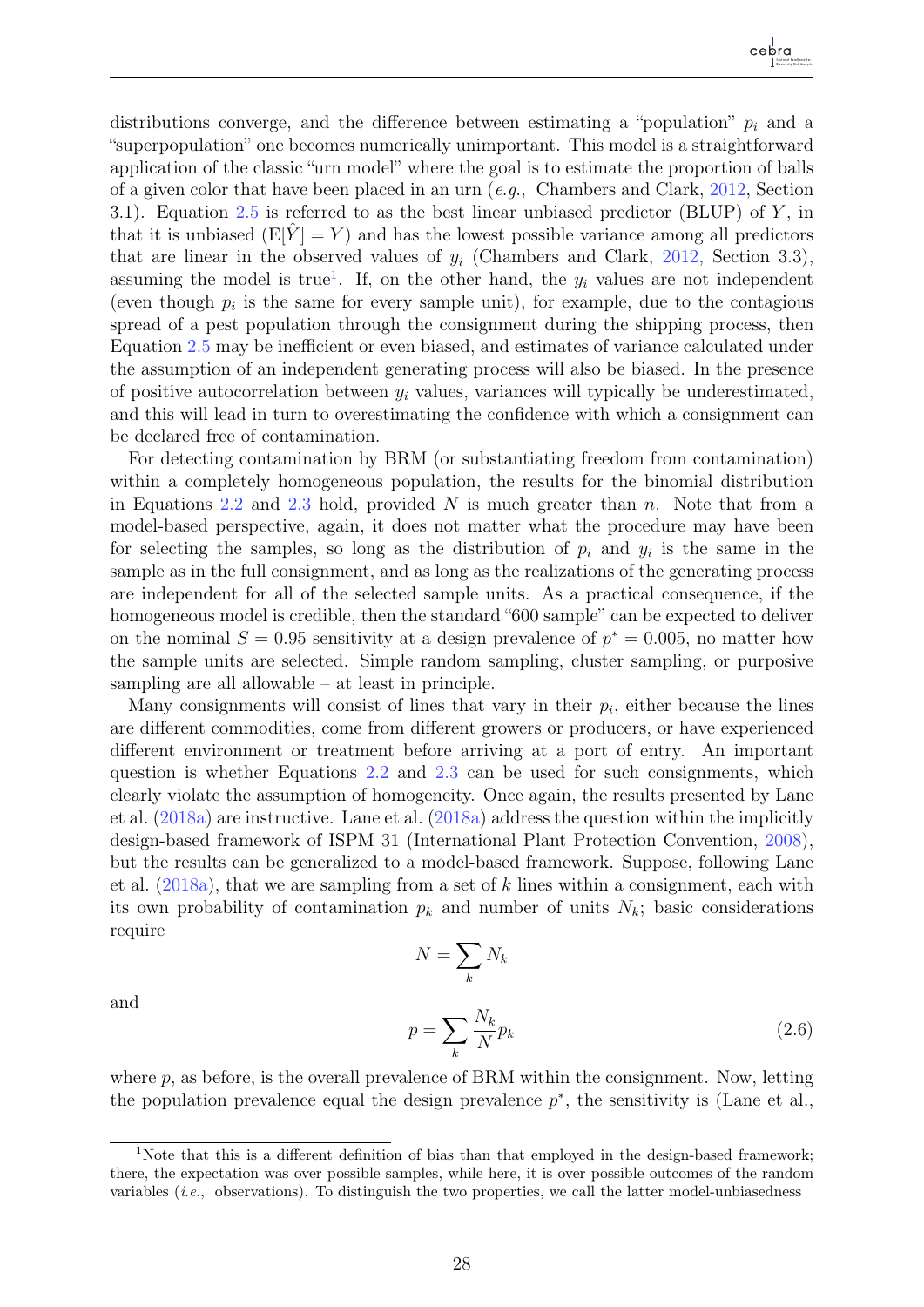[2018a\)](#page-82-5)

$$
S = 1 - \prod_{k} (1 - p_k)^{n_k} \tag{2.7}
$$

Lane et al. [\(2018a\)](#page-82-5) show that if  $n_k \propto N_k$ , a uniform probability with  $p_k = p$  for all k minimizes the sensitivity S. In other words, heterogeneity in  $p_k$  causes the actual sensitivity to exceed the nominal sensitivity implied by Equation [2.2.](#page-19-0) The argument holds in the limit as  $n_k$  goes to one, *i.e.*, provided each unit in the sample is representative of an equal number of units in the population. In other words, so long as the empirical distribution of  $p_k$  in the sample is close to the actual distribution in the full population,  $S$  as given by Equation [2.2](#page-19-0) is conservative, and assuming the binomial distribution to compute the sample size using Equation [2.3](#page-19-1) will deliver at least the nominal (specified) sensitivity.

From a fully model-based perspective, consider the actual contamination of an individual sample unit  $y_i$  as a Bernoulli random variable with probability  $p_i$ . Now suppose that we draw a sample from the population by a noninformative design, and further that  $y_i$ and  $y_i$  are independent for  $i \neq j$ . It follows from the basic properties of expectation that  $E[y_i] = E[p_i] = p$ . Thus, in the absence of useful covariates, considering the outcome  $y_i$ as composed of a two-stage process (first selection of  $p_i$ , then determination of  $y_i$  conditional on  $p_i$ ) is essentially a computationally-expensive but equivalent model to ignoring the within-population variability in  $p_i$  and basing the assessment directly on the binomial model.

The critical assumption made in the homogeneous population model is that the individual observations are independently and identically distributed (i.i.d.). Unfortunately, that is an assumption that is difficult if not impossible to verify, because only the  $y_i$ , and not the underlying  $p_i$ , are directly observable. Two questions are relevant. One is whether, epistemically, the i.i.d. assumption is credible. The second is whether it is possible for the data to falsify the assumption. Epistemically, we may have reason to question the assumption even in the absence of compelling, data-driven evidence. For example, if BRM within a consignment comprises a spatially-contagious pest that can migrate and spread within the consignment during shipping, then the i.i.d. assumption is suspect even if we lack consignment-specific data to disprove it. Likewise, if a consignment comprises multiple lines, each associated with some combination of factors (geographic origin, producer, subsequent handling and/or treatment) that might influence prevalence of BRM within the line, then we might suspect variation in  $p_i$  across lines and reject the simple binomial model out of hand (though as noted above, if sensitivity is the overriding issue, such a move may be misguided). It might also be that we have data — whether by design or by historical accident — including one or more candidate auxiliary variables as well as observed cleanliness or contamination. In that case, we can test (at least for past consignments) whether the auxiliary variables are correlated with the  $y_i$  (and hence  $p_i$ ), or whether any clustering or spatial pattern is present. If so, then these may be used to enhance the sampling design and model used for future consignments. Confronting a hypothesis (the model) with data, falsifying elements of the model, using the results to improve the model, and repeating is one of the basic cycles within the scientific method.

#### <span id="page-28-0"></span>2.4.1.2 The role of the sampling design

In the classic model-based approach, inference is conditional on the selected sample; the process by which the sample is selected plays a subordinate role. This has led to a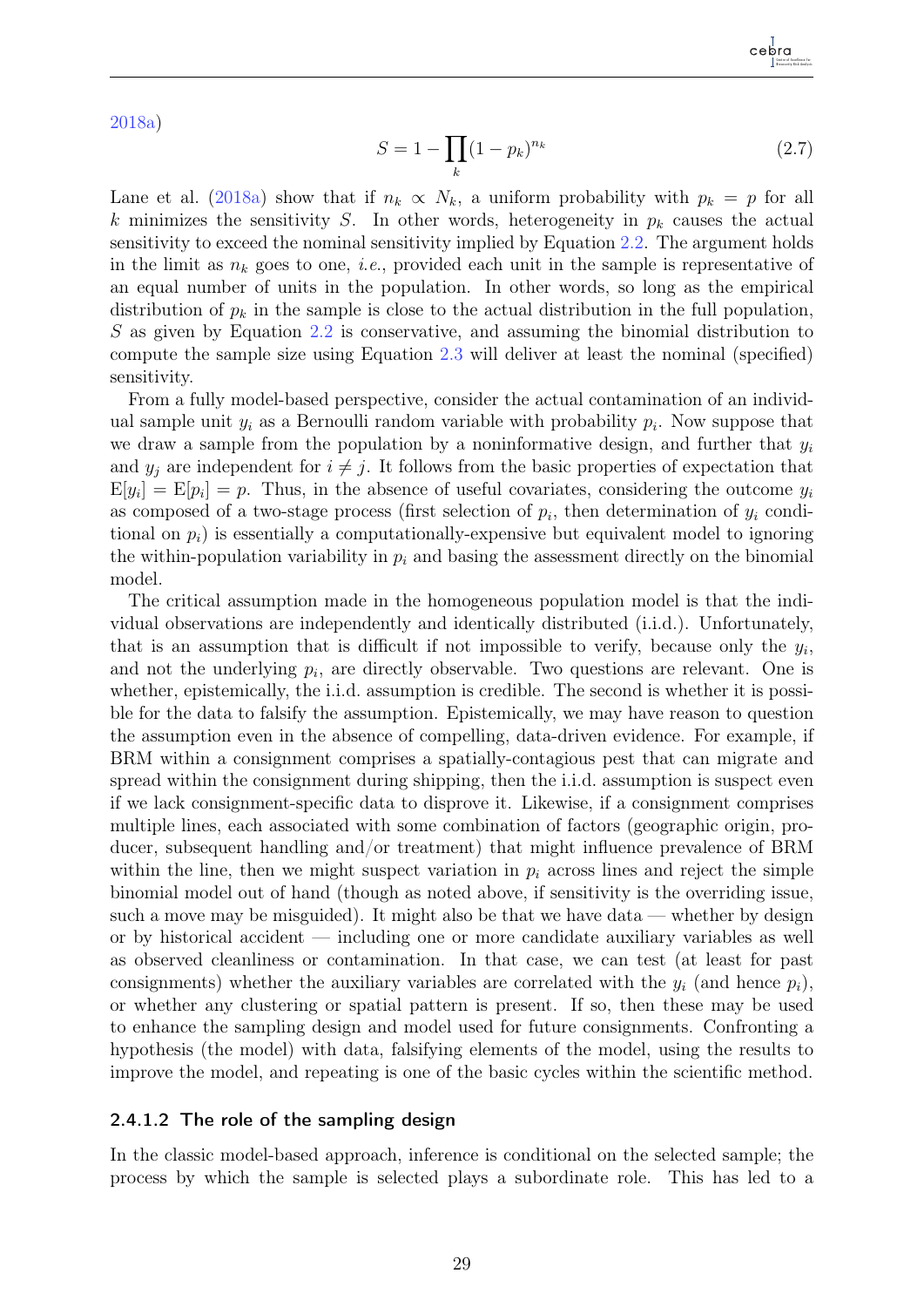misperception that the sample design is completely unimportant to model-based inference. However, a simple example illustrates why this cannot be true. Suppose a consignment arrives in a shipping container, and out of convenience, the inspector ignores the sampling methodology and selects 600 units from the front of the container. But the shipper, recognizing this as a likely strategy, has intentionally placed only clean units near the front of the container, hiding units that may harbor contamination near the rear. Clearly, ignoring the sampling design and proceeding with the binomial model will usually lead to an underestimate of prevalence, and an overly confident assertion of freedom from contamination in this situation. Confusion over this issue may be one reason for a lack of trust in the model-based approach (Magnussen, [2015\)](#page-83-3).

The necessary assumption in model-based inference is that the design is noninformative or ignorable (Chambers and Clark, [2012,](#page-79-0) Section 1.4). Specifically, for a design to be noninformative, the same model and parameters must be valid for both the sampled and non-sampled units in the population. Thus, inferences based on the sampled units (e.g., parameter estimates) remain valid for the non-sampled units (Chambers and Clark, [2012,](#page-79-0) p. 10). Magnussen [\(2015\)](#page-83-3) argues that for the design to be ignorable, the joint distribution of the  $y_i$  and the binary inclusion indicator  $\delta_i$  (which may be no longer a random variable) should be independent, conditional on any covariate  $x_i$ . In the absence of covariates, a probability-based simple random sample is noninformative, but other designs might also be allowable (Chambers and Clark, [2012,](#page-79-0) p. 11).

As Chambers and Clark [\(2012,](#page-79-0) p. 11) write,

The importance of non-informative sampling to the model-based approach to finite population inference cannot be overstressed.

However, sampling designs are often assumed to be noninformative when that assumption cannot withstand serious scrutiny. Haphazard or convenience samples often fail to be noninformative, as suggested by the container example. In vegetation ecology, the pernicious term "sampling without preconceived bias" (Ellenberg and Mueller-Dombois, [1974\)](#page-80-1) is often used to disguise such methods; but ignorance can only explain, not excuse, the use of improper sampling methods even within a model-based framework. Of course, a key challenge — especially in the absence of covariates — is detecting and quantifying the influence of a non-ignorable sampling method on the results; without some information about the non-sampled units, it can be difficult to substantiate that the distribution of the  $y_i$  should be the same between the sampled and non-sampled fractions of the population. This argument extends even to the well-intentioned use of expert judgment in selecting a "representative" sample. Chambers and Clark [\(2012,](#page-79-0) p. 12) recommend the use of a probability sample "or some other non-subjective method," and go so far as to write,

Designs where an expert chooses a set of units believed to be representative should be avoided.

They argue that since expert choice is likely to depend on covariates that are not explicitly included in the model, the sample distribution of  $y_i$  is likely to differ between the sampled and non-sampled fractions of the population. They suggest that where expert opinion is available, it should be used to inform the choice of covariates in the model, rather than the selection of sample units themselves. A model based on the kinds of prior experience and subject matter knowledge that biosecurity inspectors and their supporting biological team bring can be invaluable to the effectiveness of the inspection process. However, where that knowledge is imperfect, or contested, a probability-based sampling design may allow for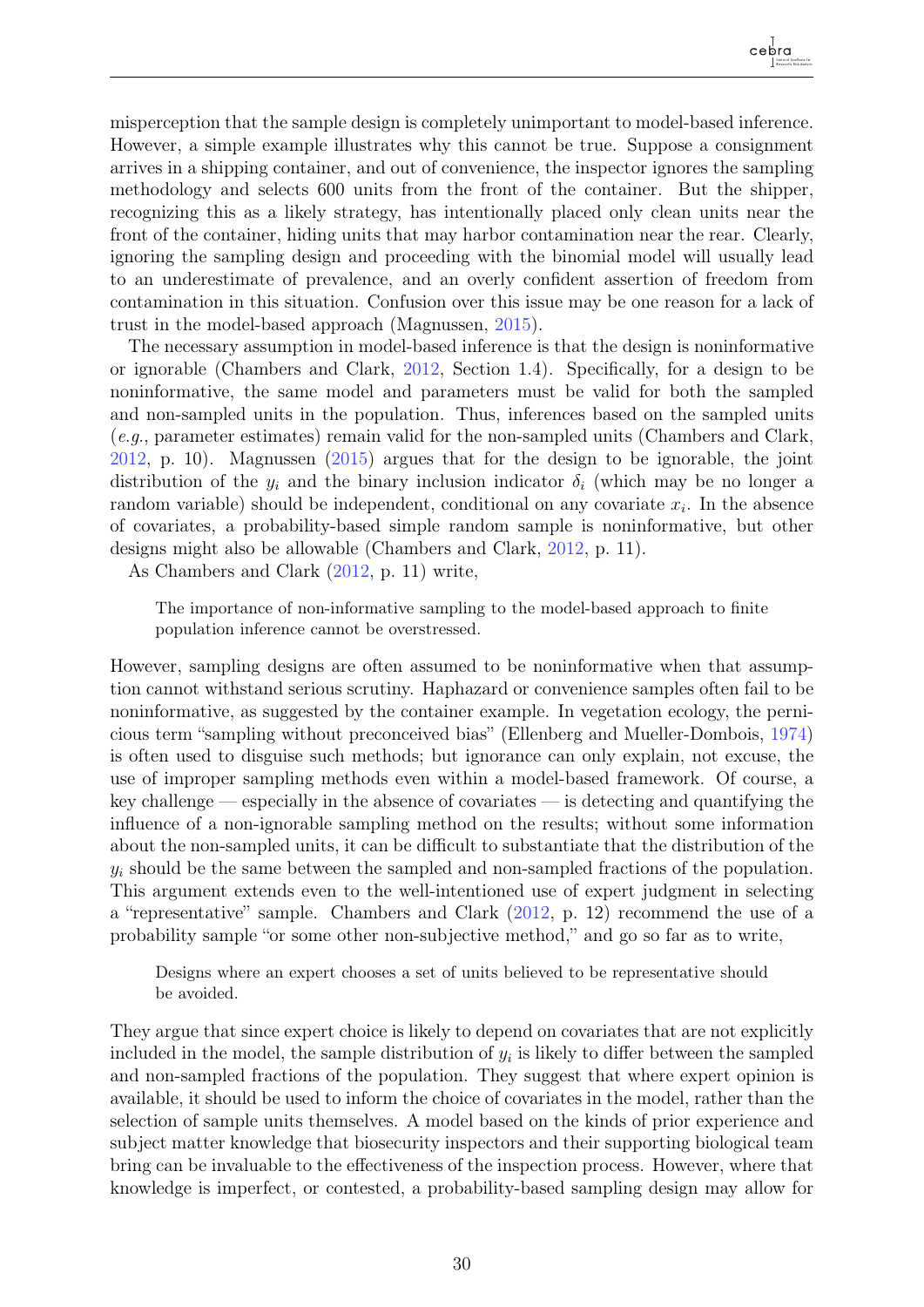inferences that are robust to departures from an assumed model. A simple random sample — or a sufficiently close approximation that departures can probably be ignored — may represent a safe choice.

A somewhat different perspective is offered by Madden and Hughes [\(1995,](#page-83-8) p. 532) in the context of plant disease surveillance, who write,

One cannot determine if the binomial distribution is appropriate if the data are collected as an unrestricted random sample of individual plants, because there is insufficient information on the observed distribution.

Madden and Hughes [\(1995\)](#page-83-8) suggest cluster sampling, so that departures from the independence assumption of the binomial model can be detected and addressed. Against this point, one may argue that clustering of samples is likely to exacerbate the problem of non-independence. Moreover, tests for independence of contamination among sample units that are not hierarchically clustered have advanced in recent decades, so that cluster sampling is not strictly required (though it would be necessary to record information on the proximity of sample units to one another, to use such tests). On the other hand, as discussed in Subsection [2.3.2,](#page-23-0) cluster sampling presents a number of practical advantages, so we turn to clustered populations and samples next.

## <span id="page-30-0"></span>2.4.2 Clustered populations or samples

In a model-based context, the treatment of clustering typically emphasizes clustering within the population, rather than clustering as a feature of the sampling design (see, e.g., Valliant et al.  $(2000, \text{Chapter 8})$  $(2000, \text{Chapter 8})$  and Chambers and Clark  $(2012, \text{Chapter 6})$  $(2012, \text{Chapter 6})$ . This is natural, since in the model-based approach it is the attributes of the population (*i.e.*, the  $y_i$ ) that are considered random, rather than the inclusion of the units (*i.e.*, the  $\delta_i$ ). Therefore, it is natural to consider the clustering or correlation of attributes as part of the model. With that said, populations that have a hierarchical physical (and possibly biological) structure, such as consignments of fruits that are packed within crates inside shipping containers, may include population structure with scales and patterns that match those of the clusters that are advantageous for sampling. Thus, clustering of populations and the clustering of samples should be considered together.

Standard texts on model-based inference include the generalization of the BLUP estimator to populations with hierarchical clustering (see,  $e.g.,$  Chambers and Clark, [2012,](#page-79-0) Chapter 6). However, as with the BLUP for homogeneous populations, the treatment is most appropriate for estimating the mean of a normally-distributed variable. When the  $y_i$ are binary, the most popular model for a clustered population is the beta-binomial (Madden and Hughes, [1995;](#page-83-8) Hughes et al., [1996;](#page-81-10) Venette et al., [2002a\)](#page-85-2). The beta-binomial model has long been used in a wide range of applications, and dates to an early paper by Skellam [\(1948\)](#page-84-8). Early applications when the number of secondary sample units is constant across primary sample units was presented by Kemp and Kemp [\(1956\)](#page-82-8) for vegetation quadrat data, by Chatfield and Goodhardt [\(1970\)](#page-79-9) for consumer preference data, and by Griffiths [\(1973\)](#page-81-11) for disease incidence within households. A modern maximumlikelihood approach, allowing unequal numbers of secondary samples within each primary sample, was first presented by Williams [\(1975\)](#page-86-0). The correlated binomial model of Kupper and Haseman [\(1978\)](#page-82-9), and the multiplicative binomial of Altham [\(1978\)](#page-79-10), might be viable alternatives but do not seem to have been explored in a biosecurity context.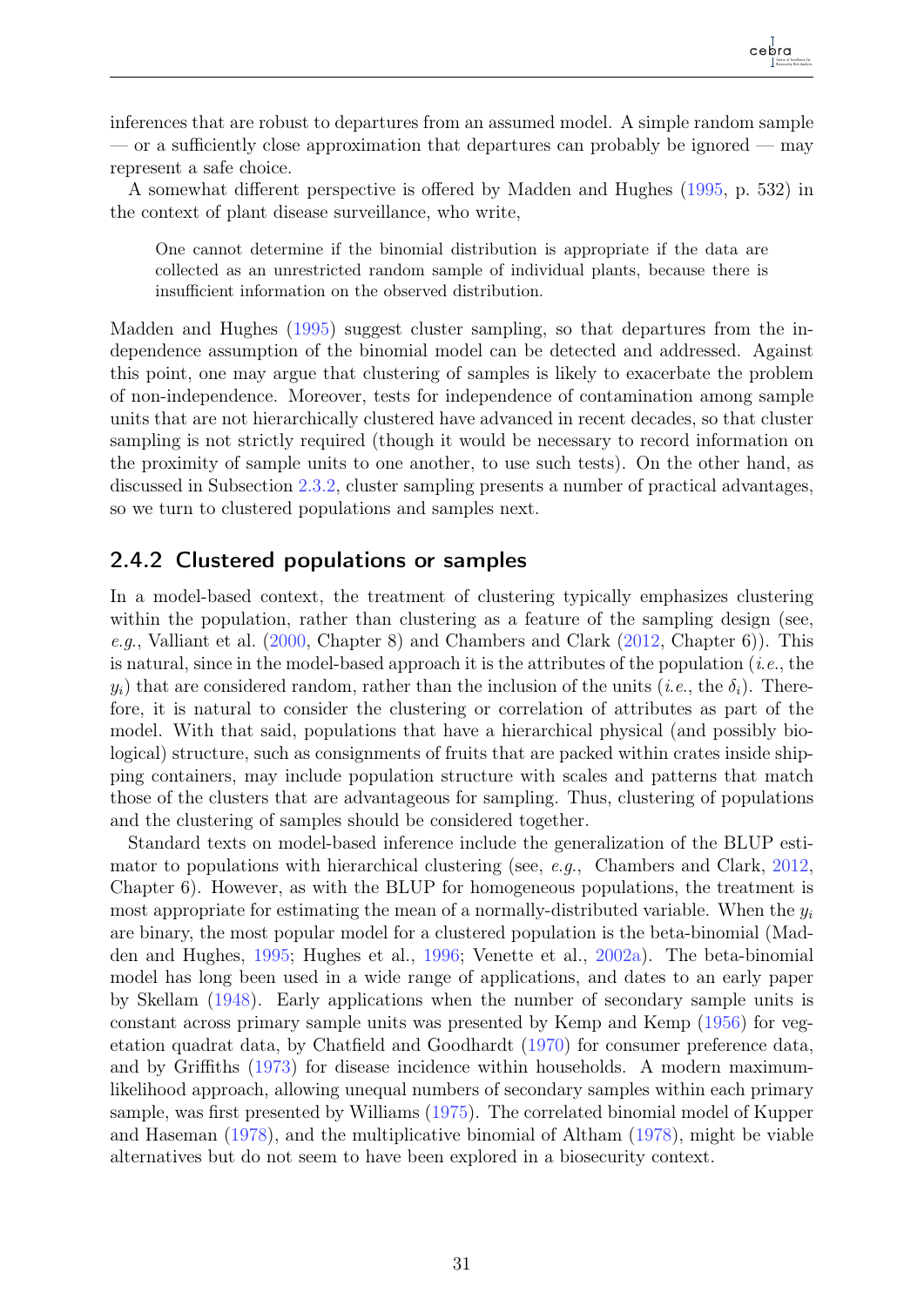Under the beta-binomial model, the prevalences  $p_k$  associated with each cluster are assumed to follow a beta distribution, i.e.,

$$
f(p_k) = \frac{p_k^{\alpha - 1} (1 - p_k)^{\beta - 1}}{B(\alpha, \beta)}
$$
\n(2.8)

where  $B(\alpha, \beta)$  is the beta function. The beta distribution has a mean, corresponding to the population-level prevalence, of  $p = \alpha/(\alpha + \beta)$ . If we draw  $n_k$  sampling units by a noninformative procedure from the  $k^{th}$  cluster, then the unconditional probability of finding  $x_k$  contaminated units *(i.e., the probability without knowing the cluster-level* prevalence  $p_k$ ) is

<span id="page-31-0"></span>
$$
bb(x; n_k, \alpha, \beta) = {n_k \choose x_k} \frac{B(\alpha + x_k, \beta + n_k - x_k)}{B(\alpha, \beta)}
$$
(2.9)

The probability of a completely clean sample from an individual cluster is therefore

$$
bb(0; n_k, \alpha, \beta) = \frac{B(\alpha, \beta + n_k)}{B(\alpha, \beta)}
$$
\n(2.10)

It is straightforward to prove that  $bb(0; n_k, \alpha, \beta) \geq (1-p)^{n_k}$ , with equality only when  $n_k = 1$  (*i.e.*, sample units are drawn from independent clusters) or in the limit as ( $\alpha$  +  $\beta$ )  $\rightarrow \infty$  (*i.e.*, the variation in  $p_k$  between clusters vanishes, so that the cluster identity becomes noninformative). Recalling that the sensitivity under a binomial model is given by Equation [2.2,](#page-19-0)

$$
S = 1 - (1 - p)^n = 1 - [(1 - p)^{n_k}]^{n/n_k}
$$

it will be true, in general, that the sensitivity when allocating  $n_k$  sample units to each of  $n/n_k$  clusters, *i.e.*,

$$
S = 1 - bb(0; n_k, \alpha, \beta)^{n/n_k}
$$
\n(2.11)

is strictly lower than that under the binomial model. Of course, the effect is difficult to estimate without prior knowledge of  $\alpha$  and  $\beta$ . In this context, it may be useful to consider reparameterization of the beta-binomial in terms of the overall prevalence p and the intracluster correlation coefficient  $\rho$ , which can be related to the original parameters by

$$
\rho=\frac{1}{\alpha+\beta+1}
$$

Intuitively,  $\rho$  (which ranges from 0 to 1) measures the degree to which units from the same cluster are likely to share the same contamination status. Specifically, the probability that two units from the same cluster share the same contamination status is (Mak, [1988\)](#page-83-9)

$$
p_s = 1 - 2p(1 - p)(1 - \rho)
$$

If prior data on consignments within a pathway were available, it would be possible to estimate  $\rho$  for the pathway; methods for estimating  $\rho$  and its uncertainty are discussed by Lui et al. [\(1996\)](#page-83-10), Zou and Donner [\(2004\)](#page-86-1), and Saha and Wang [\(2018\)](#page-84-9). In practice, when prevalence is very low, it will be difficult or impossible to obtain reliable estimates of  $\rho$ . For example, when  $p = 0.005$ , we would expect that the fraction of clusters with BRM present would be at most  $0.005n_k$ , but perhaps as small as 0.005. The necessity of having multiple clusters with BRM present, in order to test whether contamination is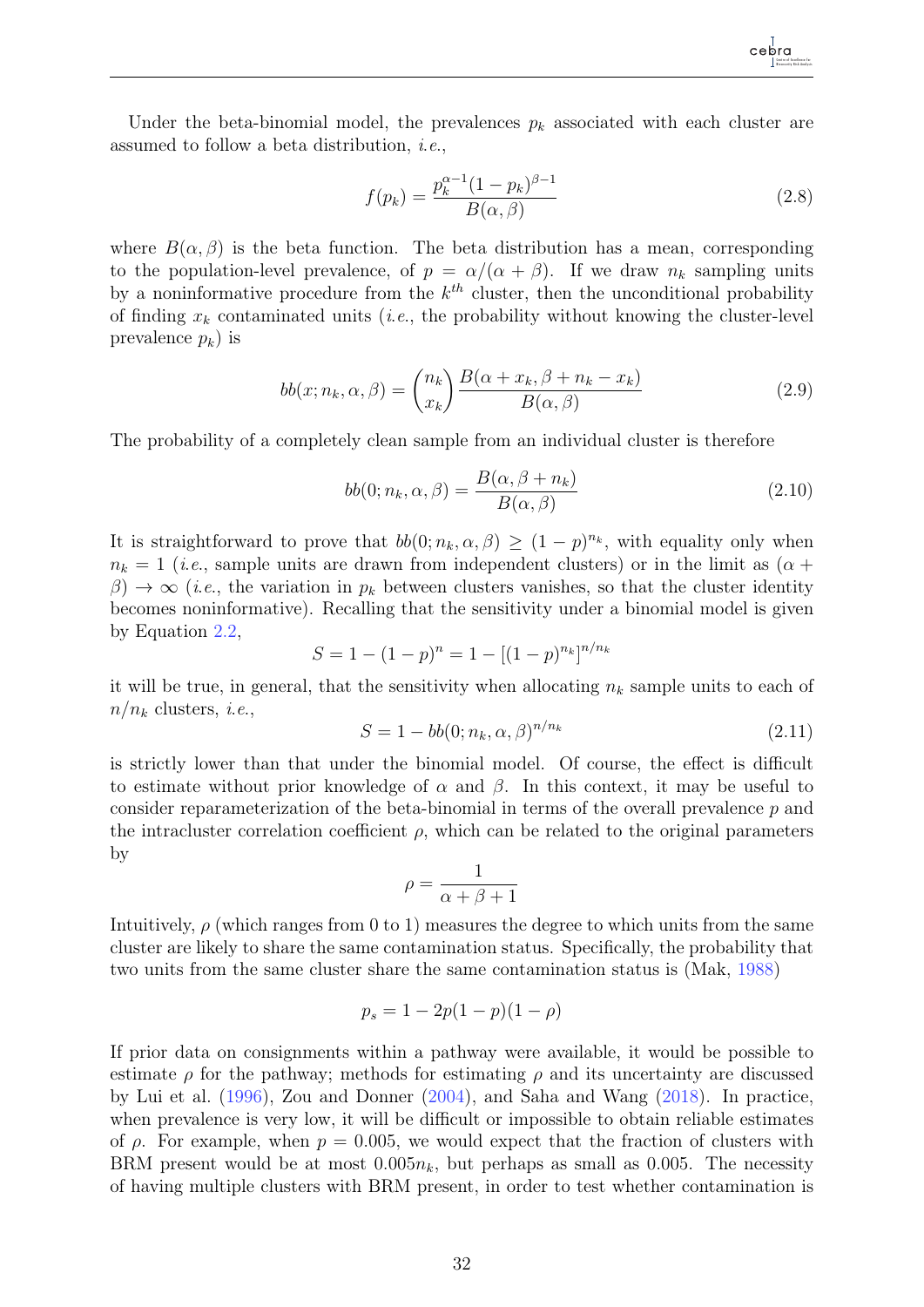correlated within clusters, would imply having data on a large number of clusters indeed. In the absence of such data, two extreme alternatives suggest themselves, but neither is entirely attractive. One is to assume  $\rho = 0$  in the absence of compelling evidence to the contrary, and proceed with the binomial model assuming independence. But then, the actual sensitivity may be less than the nominal sensitivity, and there may be substantial risk of BRM leakage. The other alternative is to assume the "worst case"  $\rho = 1$ . That would ensure that sensitivity would be at least at its nominal level, but the sample size requirement (for example, 600 clusters rather than 600 sample units for 95% sensitivity at  $p^* = 0.005$  may entail considerable expense. Viewed from such a perspective, the price of complete ignorance about the characteristics of consignments on a pathway may be quite high, and the value of a well-designed study to discern those characteristics may likewise be high, despite the time and expense required (for an example on how to estimate  $\rho$ from a pathway and how much data is needed, the readers are referred to section [3.2.2.2.](#page-55-0) For a realistic pathway with  $p=0.02$  and  $p=0.1$ , at least 30–40 consignments, each with 30 clusters and 20 units per cluster  $-i.e., 600$  units per consignment— are required to obtain a reliable estimate of  $\rho$ ).

## <span id="page-32-0"></span>2.5 Bayesian inference

Bayesian inference is, in essence, a form of model-based inference with its origins in the work of Bayes [\(1763\)](#page-79-11) and Laplace [\(1774\)](#page-82-10). This broad class of approaches had previously been known simply as "inverse probability"; the term Bayesian only came into common use after World War II (Fienberg, [2006\)](#page-81-12). The Bayesian approach stands in contrast to the conventional frequentist perspectives discussed so far, including both the design- and model-based perspectives, in its emphasis on treating all unknown quantities as random. As Lindley [\(1978\)](#page-83-11), in discussing the works of de Finetti [\(1974\)](#page-80-2) and de Finetti [\(1975\)](#page-80-3), writes,

In conventional, sampling-theory statistics the basic uncertainty that is admitted and from which all other uncertainties are derived is that concerning the data the probability distribution of the data given the parameter. This is extraordinary because the data are just those things about which one is certain: they are there to be seen and analysed. The truly uncertain quantities are the parameters: You are uncertain about them and it is those that must be described probabilistically to make coherent sense.

The mid-20th century development of the Bayesian approach as a distinct branch of statistical thought was stimulated by the work of Alan Turing and his assistant I.J. Good at Bletchley Park, by wartime work at the Statistical Research Group at Columbia University, and by a growing awareness of the work on subjective probabilities by de Finetti (e.g., de Finetti, [1937\)](#page-80-4) and on the objective theory of inverse probability as propounded by Jeffreys [\(1939\)](#page-82-11). The publication of The Foundations of Statistical Inference by Savage  $(1954)$  — a member of the Statistical Research Group team — can be seen as transformative (Fienberg, [2006\)](#page-81-12).

Central to Bayesian inference is the use of Bayes' Theorem to update prior knowledge or belief about unknown quantities, after observing the data. In the modern formulation, first put forward by Laplace [\(1812\)](#page-82-12), the theorem states

$$
Prob(\theta|X) = \frac{Prob(X|\theta)Prob(\theta)}{Prob(X)}
$$
\n(2.12)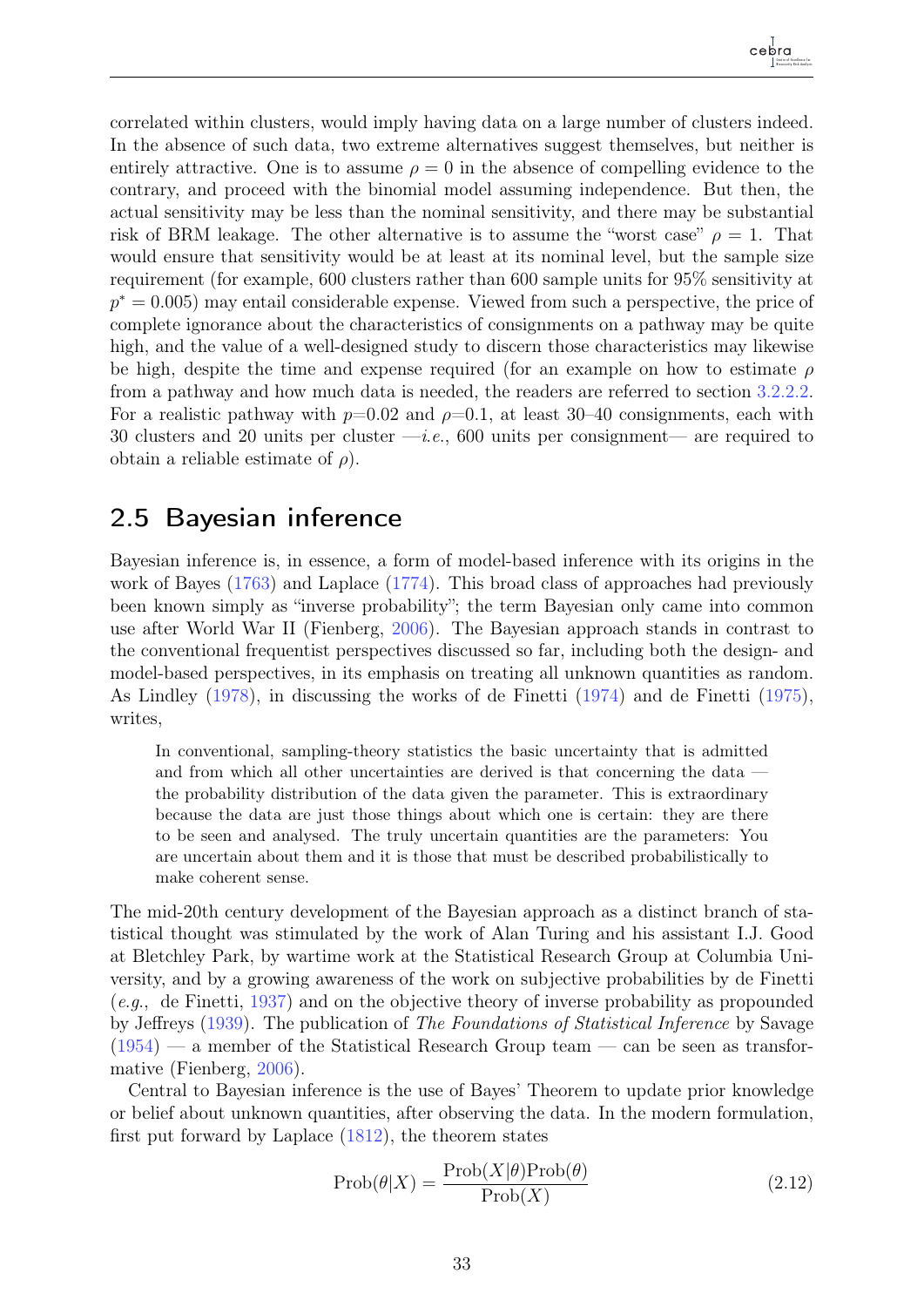where  $\theta$  represents the unknown (and therefore random, even if fixed) quantity or quantities, and X represents the observed data. Prob $(\theta|X)$  is the *posterior* distribution for  $\theta$ , and forms the basis for inference. By contrast,  $Prob(X|\theta)$  is the likelihood function the probability of observing particular values of the data, given a hypothetical value of  $\theta$ . Probabilities such as those in Equations [2.1](#page-18-1) and [2.9](#page-31-0) represent likelihoods. The probability Prob( $\theta$ ) is the *prior* distribution for  $\theta - i.e.$ , what is known or believed before the data have been observed. Finally,  $Prob(X)$ , the marginal probability of X, is usually treated simply as a normalization function to ensure that the values of  $\text{Prob}(\theta)$  sum (or integrate) to 1 over all possible values of  $\theta$ . As Jeffreys [\(1939,](#page-82-11) Section 1.2) states succinctly, "The posterior probabilities of the hypotheses are proportional to the products of the prior probabilities and the likelihoods."

Bayes' Theorem, in itself, is not controversial: it is a straightforward statement about conditional probabilities. What was controversial in the emergence of Bayesian inference was the insistence that the likelihood function alone did not form a sufficient basis for coherent inference; the requirement for a prior distribution (even if that prior was putatively "noninformative"), and the assertion (especially by "subjectivist Bayesians", following de Finetti [\(1937\)](#page-80-4)) that probabilities represented not only physical or aleatory probabilities (e.g., the long-run probability of pulling white marbles from an urn) but also beliefs or epistemic probabilities (e.g., ones' belief that a marble, already drawn from the urn, perhaps the only marble in the urn, and now hidden under a cup, is white). The requirement for a prior, and the incorporation of priors based on subjective beliefs into inference, seemed to many to contradict the goal of an objective, data-driven approach to statistical inference. The Bayesian approach departed dramatically from those developed and advocated by Fisher, Neyman, Pearson and others in the pre-war period, and the debate over Bayesian methods was often contentious. Not surprisingly — and compounded by a lack of computing power and software — Bayesian methods were slow to enter the relatively conservative subfield of survey sampling; the first fully Bayesian paper on the subject was probably that of Ericson [\(1969\)](#page-80-5). Even 35 years later, Little [\(2004\)](#page-83-2), espousing a Bayesian approach, wrote:

Advocating Bayes for sample survey inference is "swimming upstream," because its subjectivist basis is anathema to many survey statisticians, who do not like modeling assumptions. But Bayesian methods run the gamut of subjectivity and can be as "objective" as any frequentist method when necessary; indeed, many frequentist answers can be replicated from a Bayesian perspective.

Nonetheless, applications of Bayesian approaches have begun to appear in the biosecurity arena, especially in complex problems requiring the integration of multiple types of data with expert opinion. A summary of examples and approaches can be found in Low-Choy  $(2015a)$  and Low-Choy  $(2015b)$ .

## <span id="page-33-0"></span>2.5.1 Homogenous Populations and Simple Random Samples

The basic approach for calculating the posterior probability of a binomial proportion is one of the oldest results in Bayesian statistics, having been studied by Bayes [\(1763\)](#page-79-11). Moreover, the calculations required are relatively simple. Since the prevalence  $p$  is unknown, it requires a prior distribution. Bayes [\(1763\)](#page-79-11), and many others following, have assumed a uniform distribution for the prior. (There are other choices with different but compelling rationales; we shall return to the issue of selecting a prior below.) Note that the uniform distribution is a special case of the beta distribution, with  $\alpha = \beta = 1$ . When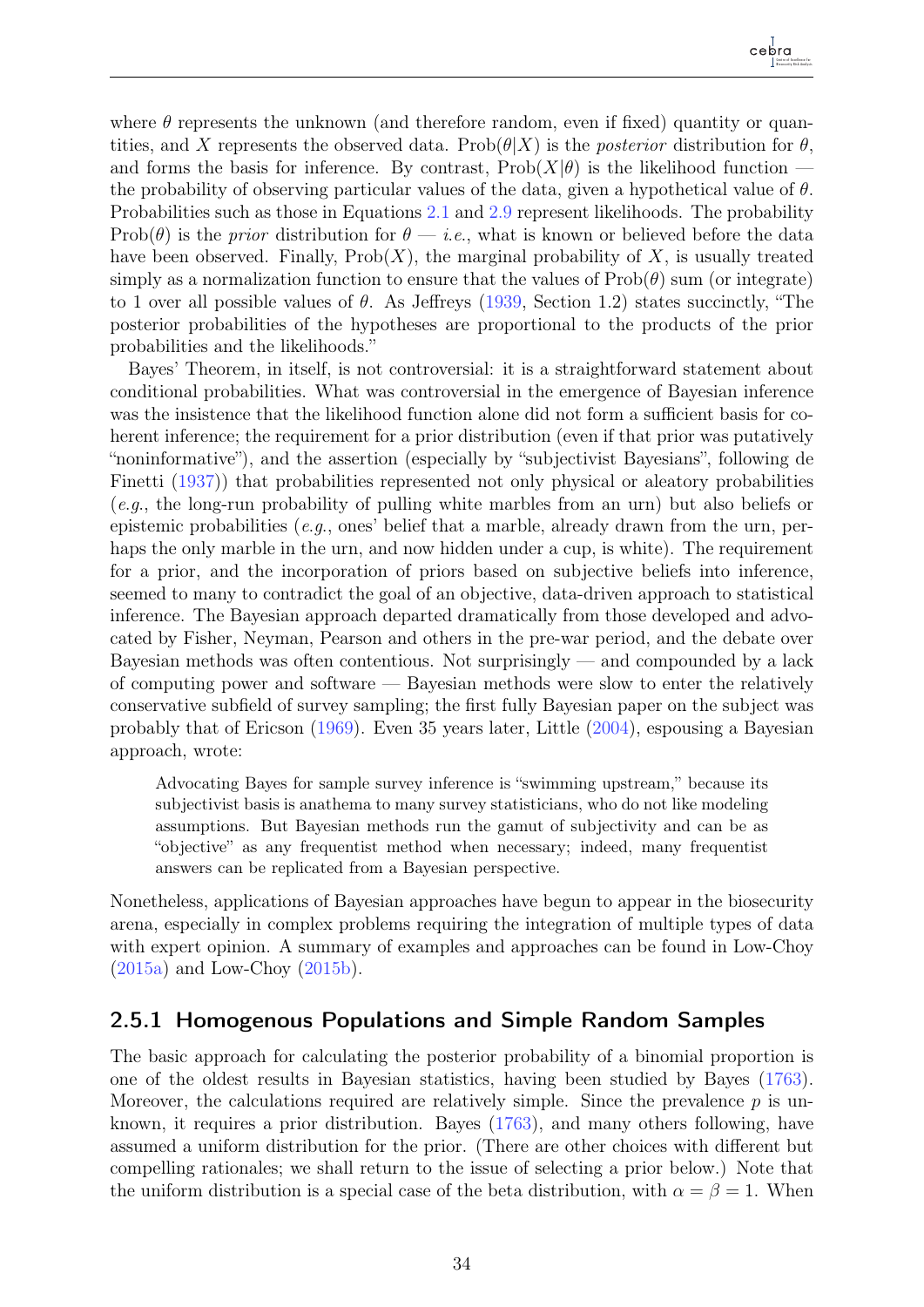a Beta $(\alpha, \beta)$  prior is updated with data reflecting x "successes" (in our case, detections of BRM) in *n* trials, the posterior distribution is  $Beta(\alpha + x, \beta + n - x)$ . The mean of the posterior distribution — which represents the most obvious point estimate of  $p$ , though not necessarily the only one — is  $(\alpha + x)/(\alpha + \beta + n)$ . And the probability that the unknown prevalence p is actually less than the design prevalence  $p^*$  is  $(e.g., \text{ McBride and } )$ Johnstone, [2011\)](#page-83-14)

$$
\text{Prob}(p \le p^* | x, n) = I(p^*; \alpha + x, \alpha + \beta + n) \tag{2.13}
$$

where  $I(z; a, b)$  denotes the regularized incomplete beta function

$$
I(z; a, b) = \frac{1}{B(a, b)} \int_{t=0}^{z} t^{a-1} (1-t)^{b-1} dt
$$

Fortunately the incomplete beta function is available in nearly all comprehensive scientific and statistical software, so its computation is relatively straightforward.

The primary challenge here is the selection of a prior distribution, even if one confines the choice to those that are considered noninformative. A noninformative prior represents the idea that very little is known a priori and should lead to an inference that is ideally unaffected by information external to the current data. Berger [\(1985\)](#page-79-12) lists four candidate distributions: the Bayes-Laplace prior,  $Beta(1, 1)$ ; the Perks-Jeffreys prior,  $Beta(0.5, 0.5)$ ; the Haldane prior, which is the limiting case of the beta distribution as both  $\alpha$  and  $\beta$ approach zero; and the Zellner prior, which is not a beta distribution. The Haldane prior gives results that are "less than adequate" when  $x = 0$  (Tuyl et al., [2008\)](#page-85-8), which is the condition under which we wish to measure assurance, so we do not consider it further. When  $x = 0$  (as when substantiating freedom from contamination by BRM) and  $n$  is large, the posterior arising from the Zellner prior is well-approximated by a  $Beta(1, n + 2)$  distribution (Tuyl et al., [2008\)](#page-85-8). Since this is the same posterior as would be produced by the Bayes-Laplace prior under the same circumstances, we focus on the remaining two priors that can be represented as beta distributions, namely the Bayes-Laplace and the Perks-Jeffreys. Between these two, there are evident differences in the posterior distributions and the resulting inferences for biosecurity. For example, Figure [2.1](#page-35-0) shows the posterior probability that  $p < 0.005$ , for a range of sample sizes, when no contamination has been found. Even though these sample sizes would usually be considered "large," and we might expect the data to "speak for themselves" (McBride and Johnstone, [2011\)](#page-83-14), differences in the posterior probability are evident even as the sample size approaches the typical 600-unit sample. This is because for our purposes the most important sampling event is when  $x = 0$ , and the prior distributions have greatest difference at that point. Figure [2.2](#page-36-1) illustrates the same challenge, from the perspective of the credible interval (the Bayesian analog to the frequentist confidence interval). The credible intervals depicted are the upper one-sided credible intervals, and thus show the value that  $p$  is believed to lie with a probability of 0.95. Again, the differences are evident even at operational sample sizes. Notably, while the Bayes-Laplace prior requires a sample of  $n = 597$  to deliver 95% certainty that  $p \leq p^*$ , in agreement with the usual frequentist sample size calculation, the Perks-Jeffreys prior requires only  $n = 383$ . Unfortunately, as Berger  $(1985)$  pointed out, there is no compelling reason to choose one noninformative prior over the other. Or, perhaps it is more correct to say that there are compelling reasons, but those reasons disagree, with some authors strongly favoring the uniform Bayes-Laplace (e.g., Geisser, [1984;](#page-81-13) Tuyl et al., [2008;](#page-85-8) Tuyl et al., [2009\)](#page-85-9) while others favor the Perks-Jeffreys (e.g., Box and Tiao, [1973;](#page-79-13) Bernardo and Smith, [1994;](#page-79-14) McBride and Johnstone, [2011;](#page-83-14) Berger et al., [2015\)](#page-79-15). We note that the paper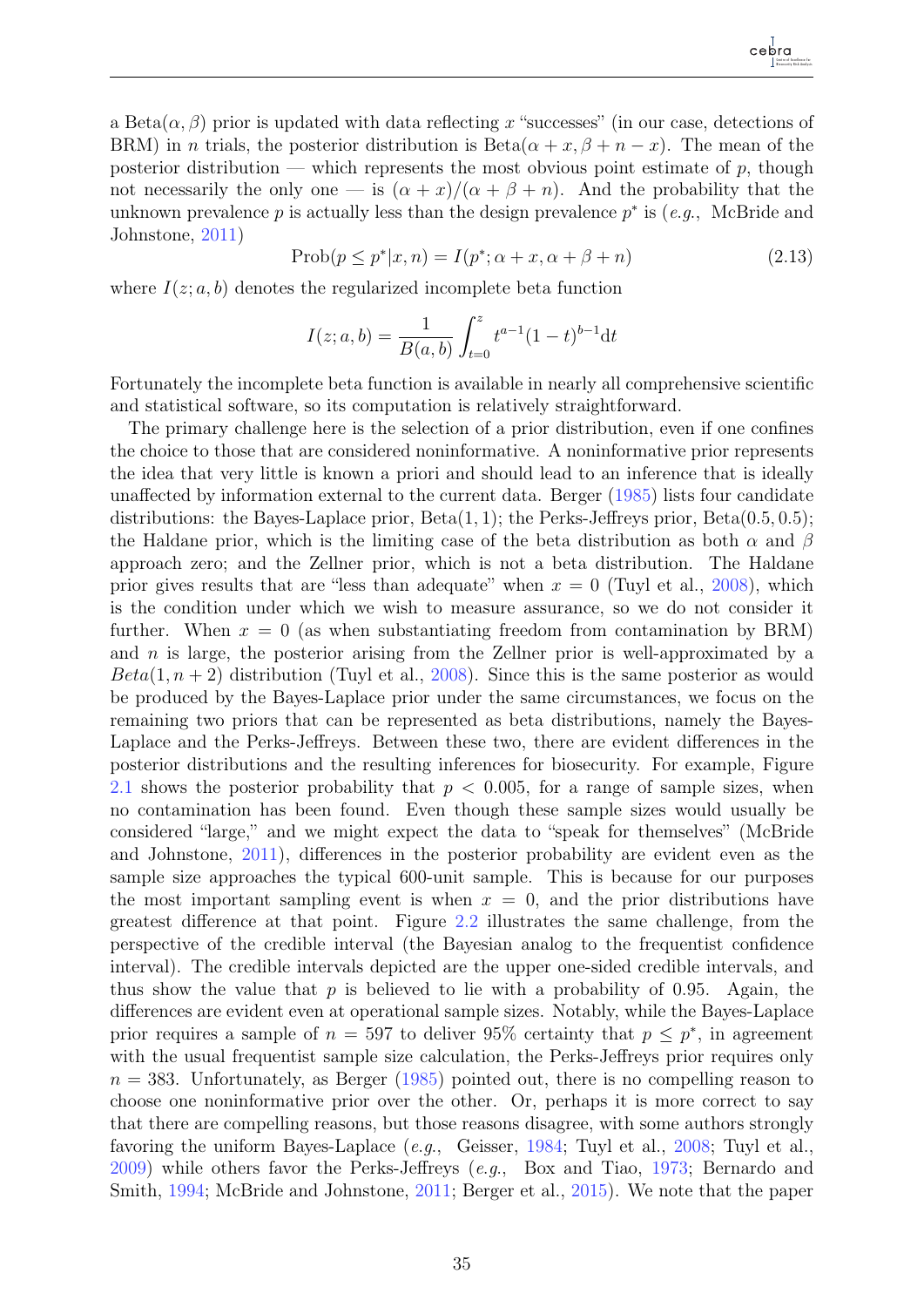<span id="page-35-0"></span>

**Figure 2.1:** Posterior probability that the actual prevalence  $p$  is less than or equal to the design prevalence  $p^* = 0.005$  as a function of sample size when no contamination has been detected, for two common noninformative prior distributions. Bayes-Laplace prior corresponds to a  $Beta(1, 1)$  prior, while Perks-Jeffreys corresponds to a  $Beta(0.5, 0.5)$  prior.

by Tuyl et al. [\(2008\)](#page-85-8) is particularly relevant to the biosecurity situation, because it focuses on the suitability of different priors when  $x = 0$  in a binomial trial. Conversely, that of McBride and Johnstone  $(2011)$  is also posed in an invasive species context, and while less theoretical than both Tuyl et al. [\(2008\)](#page-85-8) and Tuyl et al. [\(2009\)](#page-85-9), suggests the opposite choice. Given the disagreement among Bayesian statisticians about which noninformative prior is appropriate to the situation, could we blame a cost-conscious inspector for choosing the Perks-Jeffreys prior and thereby reducing the number of inspections needed by over 35% at one stroke? In fact, Tuyl et al. [\(2008\)](#page-85-8) primarily recommend the Bayes-Laplace prior as a reference for sensitivity analysis, suggesting that an informative prior taken from the Beta(1,  $\beta$ ) family, with  $\beta > 1$ , should be used in situations where  $x \approx 0$ . The use of an informative prior would require specification in terms of previous data  $(i.e.,$  an Empirical Bayes approach; Martz and Lian, [1974\)](#page-83-15) or by elicitation (e.g., Low-Choy, [2012;](#page-83-16) Martin et al., [2012\)](#page-83-17). To our knowledge the practical consequences of such a choice, either in terms of design or of inference after inspecting one or many consignments, has not been fully explored in the literature.

In section [3.1.3,](#page-44-1) we provide a case study illustrating the effect of using noninformative and informative priors in the biosecurity context with simple random sampling. In section [3.1.3](#page-44-1) and in practice, we will use 1) a uniform prior when we have no data on the pathway as it is compatible with and gives similar sample sizes to current practice (e.g., a 600 units sample allows to be 95% sure that the estimated infestation rate in accepted consignments is below  $0.5\%$ ; 2) an informative prior estimated from recent past data; or better 3) a weighted mixture of uniform and informative priors that make use of external data when available, but also recognizes that past data are not always representative of future, allowing for the possibility of encountering consignments with a higher infestation rates than what we have seen in the past.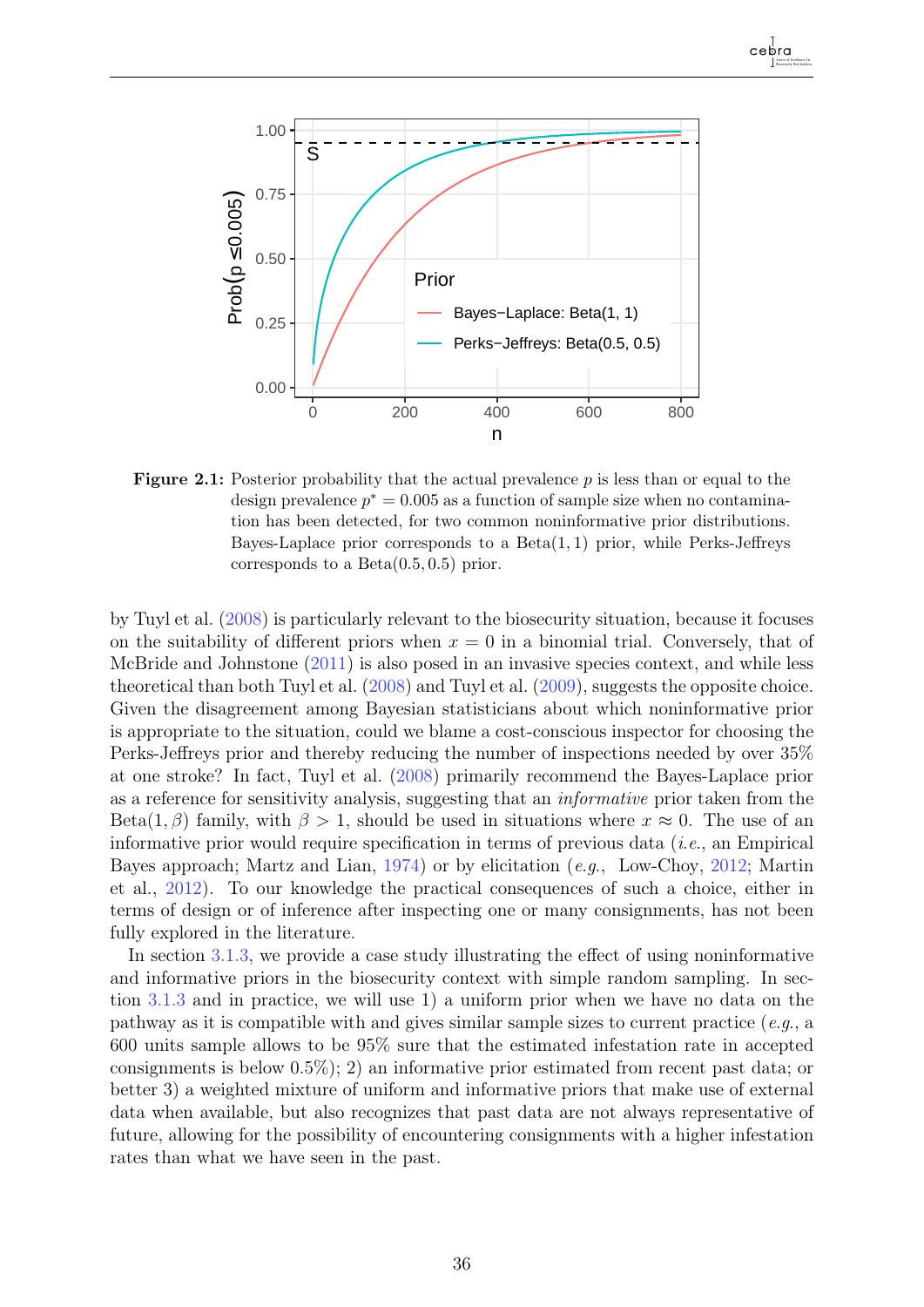

**Figure 2.2:** Upper 95% credible intervals for the prevalence p as a function of sample size when no contamination has been detected, for two common noninformative prior distributions.

### 2.5.2 Clustered Populations or Samples

Many of the concerns over clustering in the population, and issues surrounding cluster or two-stage sampling, are the same for Bayesian inference as for frequentist model-based inference. So is the most obvious choice of a model: the beta-binomial. The difference is that from a Bayesian perspective, there are now two parameters ( $\alpha$  and  $\beta$ , or equivalently p and  $\rho$ ) that require prior distributions.

Defining a noninformative prior for the beta-binomial is not as straightforward as for the binomial. Following Yang and Berger [\(1998\)](#page-86-0), the Fisher information matrix for the beta-binomial is

$$
I(\alpha, \beta) = \begin{bmatrix} \psi^{(1)}(\alpha) - \psi^{(1)}(\alpha + \beta) & -\psi^{(1)}(\alpha + \beta) \\ -\psi^{(1)}(\alpha + \beta) & \psi^{(1)}(\beta) - \psi^{(1)}(\alpha + \beta) \end{bmatrix}
$$

where  $\psi^{(1)}(z)$  is the polygamma function of order 1, *i.e.*,

$$
\psi^{(1)}(z) = \sum_{k=0}^{\infty} (z+k)^{-2}
$$

The Jeffreys prior for the beta-binomial is then the square root of the determinant of  $I(\alpha, \beta)$ . By contrast, Gelman et al. [\(2014,](#page-81-0) p. 110–111) recommend a noninformative prior

$$
\mathrm{Prob}(\alpha, \beta) \propto (\alpha + \beta)^{-5/2}
$$

Unlike the ordinary binomial, updating the beta-binomial cannot proceed by elementary calculation (since the prior is not conjugate). Bayesian estimation and inference for the beta-binomial is described by Lee and Sabavala [\(1987\)](#page-82-0), Lee and Lio [\(1999\)](#page-82-1), and Everson and Bradlow [\(2002\)](#page-81-1). To our knowledge, the influence of the prior on the posterior for the beta-binomial model, when all or nearly all of the samples indicate freedom from BRM, has not been studied.

In section [3.2.3,](#page-59-0) we provide a case study illustrating the effect of using noninformative and informative priors in the biosecurity context with clustered sampling.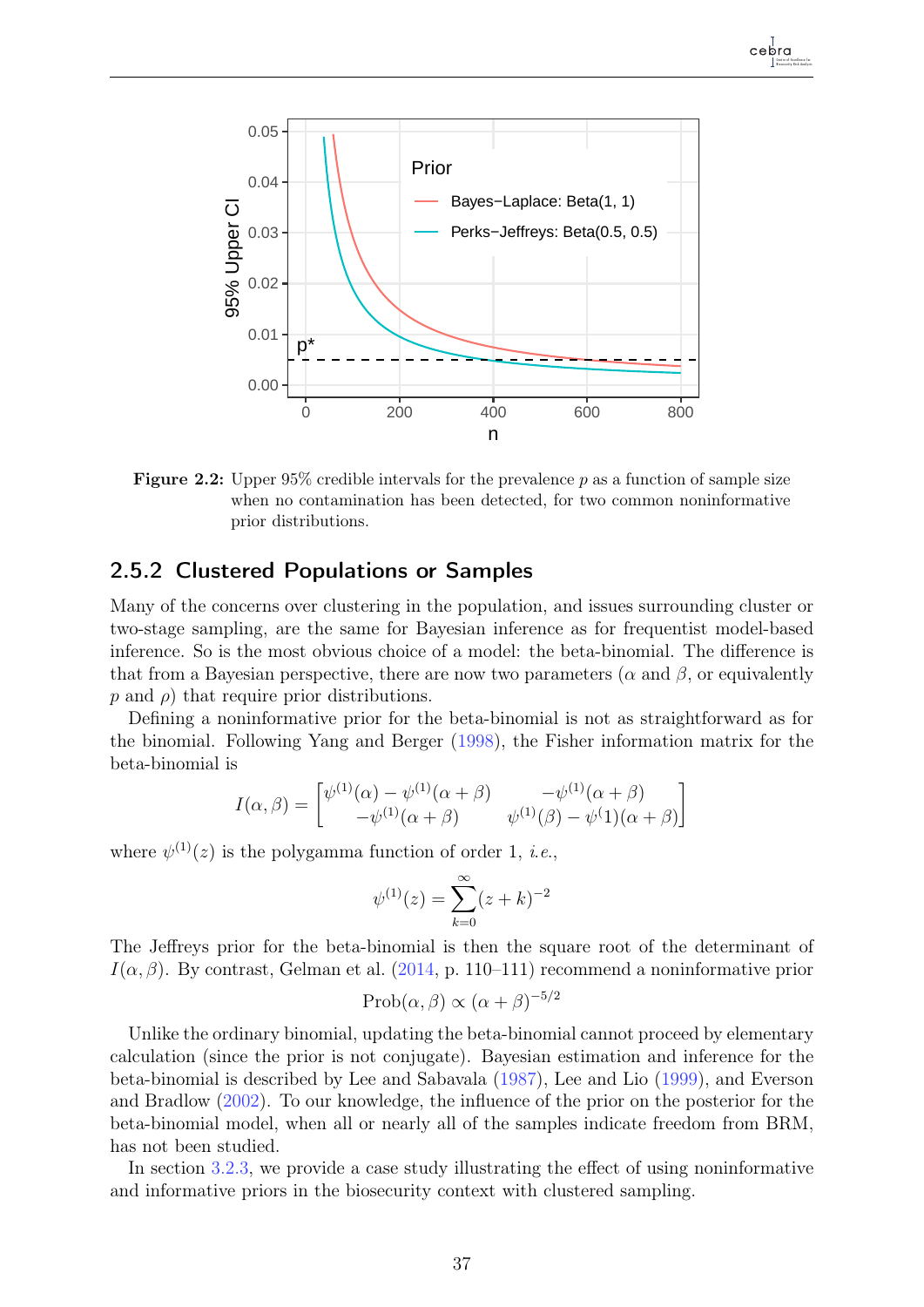# 2.6 Further Alternatives

The frequentist design- and model-based paradigms, along with the Bayesian, represent the primary modes of statistical inference in survey sampling. To our knowledge, they are the only ones that have been adopted in biosecurity applications, and as the review above suggests, there is still territory to be explored even within those "well-understood" lands. But they are not the only approaches that could be considered. In this section, we take up some alternatives — ideas from beyond the borderlands, as it were — that may yet provide some benefit in applications.

The class of methods considered here is often described as dealing with *non-additive* measures, in that they violate the principle (promoted to an axiom by Savage, [1954\)](#page-84-0) that measures of uncertainty, taken over a mutually-exclusive and exhaustive set of events, should sum to 1. That axiom is satisfied by ordinary probabilities. However, a number of researchers have questioned the necessity, or even wisdom, of that requirement in all situations. For example, Good [\(1976,](#page-81-2) p. 129), in summarizing subjectivist Bayesian principles he had developed over the previous decades, writes

In practice one's judgments are not sharp, so that to use the most familiar axioms it is necessary to work with judgments of inequalities. For example, these might be judgments of inequalities between probabilities, between utilities, expected utilities, weights of evidence . . . or any other convenient function of probabilities and utilities.

Work identifying the shortcomings of additive probability models, especially in decision problems involving incomplete information or even ignorance, and attempts to find alternatives, date at least to the work of Keynes [\(1921\)](#page-82-2). It would be impossible to summarize all of that work in a rigorous fashion here. Rather, we focus on two main alternatives: the Dempster-Shafer theory of evidence (Shafer, [1976\)](#page-84-1), which first rose to prominence in the artificial intelligence community, and the theory of inference from imprecise probabilities and previsions, as first outlined by Walley [\(1991\)](#page-85-0). The latter theory can be approached either from Bayesian or frequentist perspectives.

## <span id="page-37-0"></span>2.6.1 The Dempster-Shafer theory of evidence

The Dempster-Shafer theory of evidence had its origins in the statistical work of Dempster [\(1966\)](#page-80-0), Dempster [\(1967a\)](#page-80-1), Dempster [\(1967b\)](#page-80-2), Dempster [\(1968a\)](#page-80-3), and Dempster [\(1968b\)](#page-80-4), whose intent was to provide additional flexibility in the specification of uncertainty in probabilistic models and hypothesis testing. Shafer [\(1976\)](#page-84-1) further developed and clarified the theory, and provided both a philosophical foundation and mathematical extensions. Most applications of the Dempster-Shafer theory have focused on uncertain reasoning in artificial intelligence, expert systems, and pattern recognition problems (Shafer and Pearl, [1990;](#page-84-2) Denoeux, [2016\)](#page-80-5). It has been less widely used in the area of general statistical inference (Denoeux, [2014\)](#page-80-6). However, some attempts have been made to employ it as a general approach to simplified decision problems; in the natural resources arena, it has been suggested to be useful in situations where data are sparse, absent, or inconsistent (e.g., Caselton and Luo, [1992;](#page-79-0) Ducey, [2001\)](#page-80-7). The Dempster-Shafer theory is widely known and used in certain application areas, having generated thousands of further papers in the past four decades (Denoeux, [2016\)](#page-80-5). However, it has not, to our knowledge, been exploited within the biosecurity arena.

At the heart of the Dempster-Shafer approach is the *basic probability assignment*, which assigns belief over the possible outcomes of an uncertain event. Let  $\Omega$  be the set of all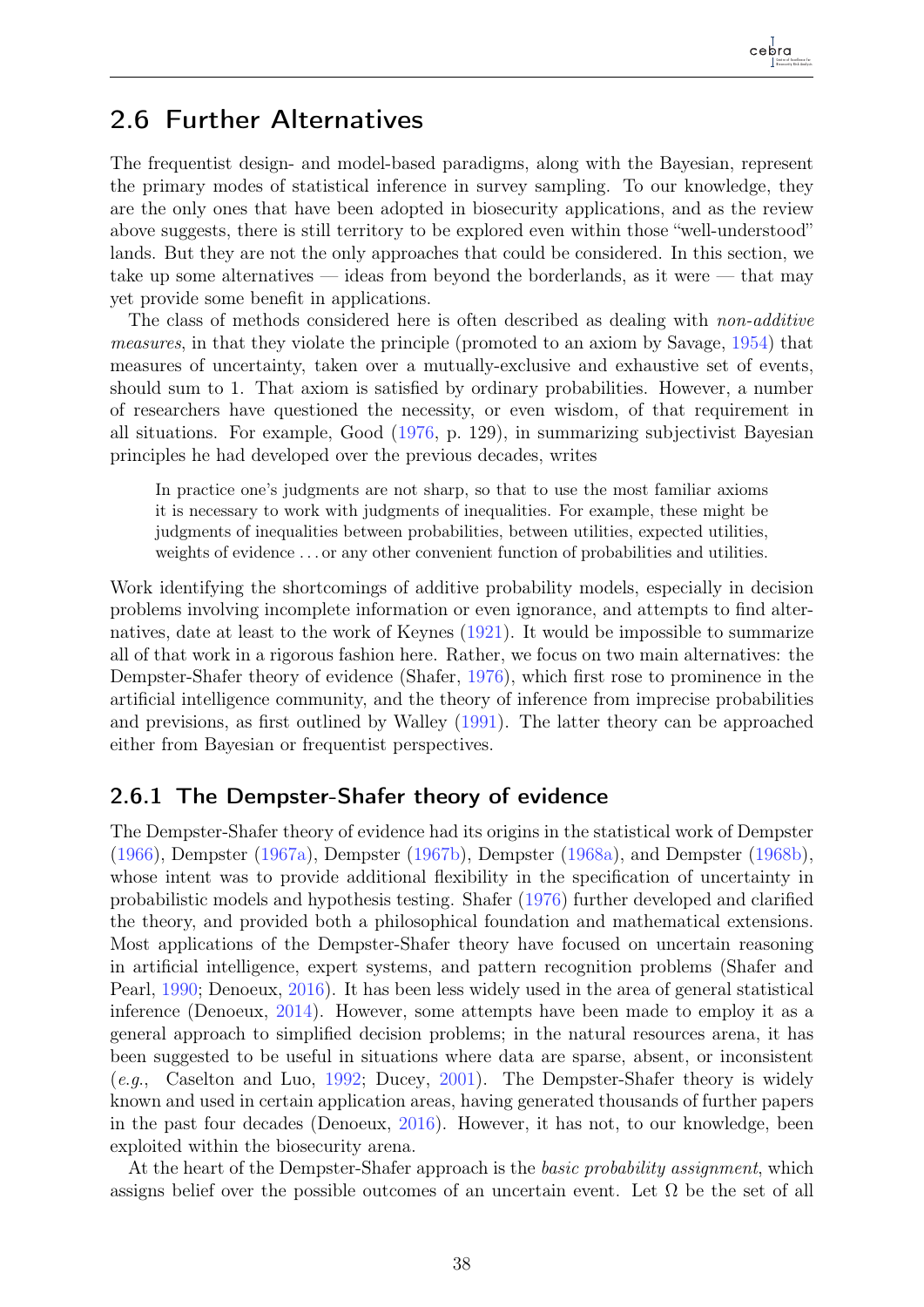possible outcomes of the event. For example, the event might be whether or not the inspection status of the next consignment on a pathway will be clean, noncompliant due to faulty paperwork, or noncompliant due to the presence of BRM. (For simplicity, let us suppose these are mutually exclusive, though of course in reality a consignment could have bad paperwork and BRM present.) Let  $\mathcal A$  be a set in  $\Omega$ : perhaps one of the singletons clean, bad paper, or BRM present, or perhaps a set formed by the union of more than one of those choices. The basic probability assignment satisfies

$$
m(\emptyset) = 0
$$

$$
m(\mathcal{A}) \ge 0, \forall \mathcal{A} \subseteq \Omega
$$

$$
\sum_{\mathcal{A} \subseteq \Omega} m(\mathcal{A}) = 1
$$

Note that belief can be assigned to any non-empty subset of  $\Omega$ , not just to singletons, and that  $m(\mathcal{A})$  represents the assignment of belief precisely to the set  $\mathcal{A}$ ; thus, the quantities  $m(bad paper)$ ,  $m(BRM present)$ , and  $m(bad paper \cup BRM present)$  are distinct quantities and bear no necessary relation to one another, apart from not violating the constraints given above.

The belief function measures the total assignment of belief to each subset  $A$ , *i.e.*,

$$
\mathrm{Bel}(\mathcal{A}) = \sum_{\mathcal{B} \subseteq \mathcal{A}} m(\mathcal{B})
$$

The plausibility function represents the total assignment of belief to outcomes that do not directly exclude  $A$ , *i.e.*,

$$
\mathrm{Pl}(\mathcal{A}) = \sum_{\mathcal{B}: \mathcal{A} \cap \mathcal{B} \neq \emptyset} m(\mathcal{B})
$$

The belief and probability functions share direct relationships:

$$
Bel(\mathcal{A}) = 1 - Pl(\mathcal{A}^C)
$$
  
 
$$
Pl(\mathcal{A}) = 1 - Bel(\mathcal{A}^C)
$$

where  $A^C$  is the complement of A. Although Shafer [\(1976\)](#page-84-1) emphasizes an epistemic interpretation, others have suggested that the belief and plausibility functions can be considered as lower and upper bounds on the probability of the outcomes within a decisiontheoretic context (Dempster and Kong, [1987;](#page-80-8) Caselton and Luo, [1992\)](#page-79-0).

A key difference from the Bayesian approach is the handling of complete ignorance. Because the Bayesian approach can only assign belief to singletons, the challenge of formulating a noninformative prior is one of assigning (very precise) probability masses to the (very precise) singleton subsets of  $\Omega$ . Such assignments carry (very precise) behavioral implications even though they are based on a lack of information. By contrast, in the Dempster-Shafer approach, one assigns  $m(\Omega) = 1$ , and no mass to any smaller subset of  $\Omega$ . This results in the *vacuous belief function* 

$$
Bel(\Omega) = 1
$$

$$
Bel(\mathcal{A} : \mathcal{A} \subset \Omega) = 0
$$

and the corresponding plausibility function

$$
Pl(\mathcal{A} : \mathcal{A} \subseteq \Omega) = 1
$$

$$
Pl(\emptyset) = 0
$$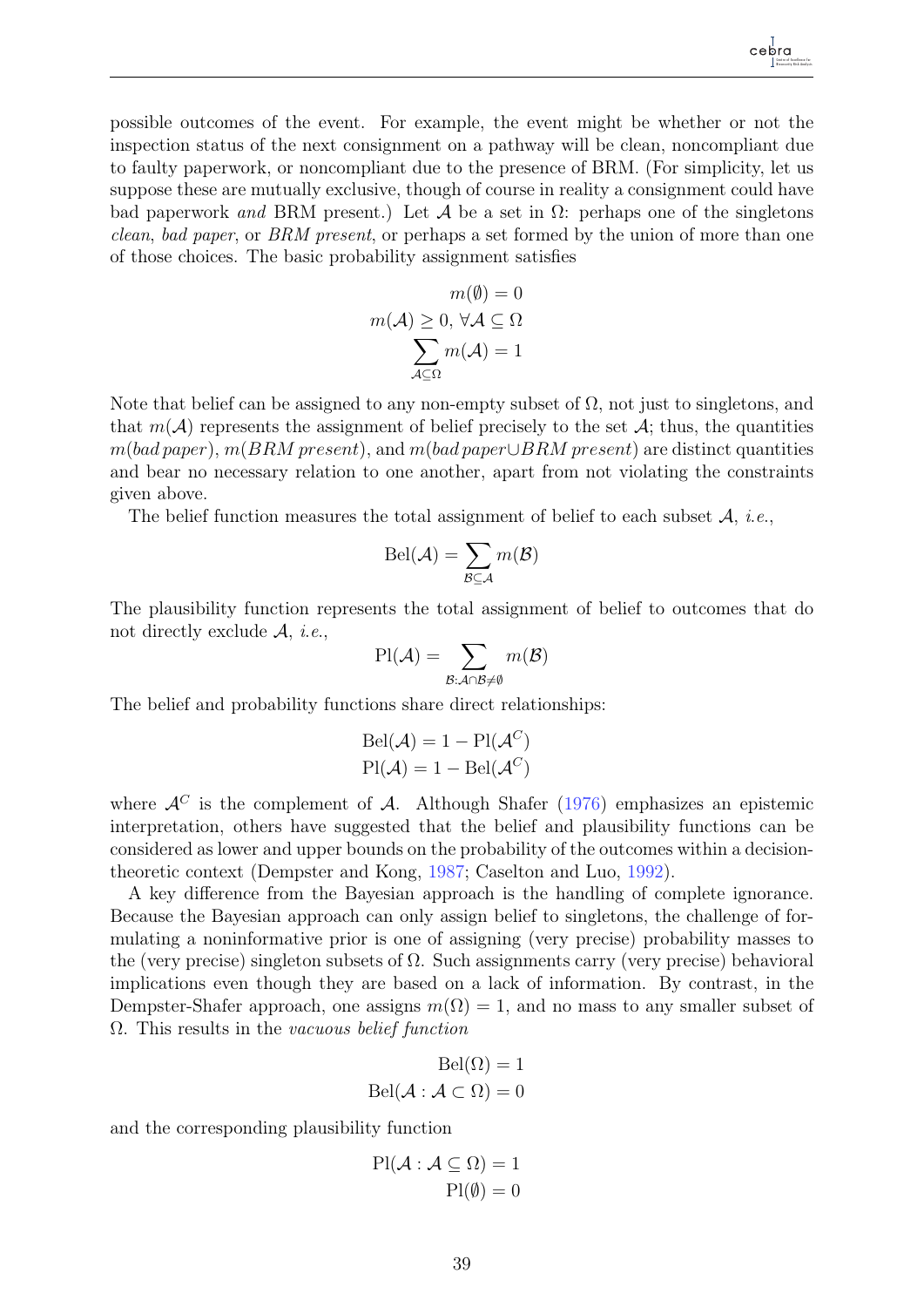In other words, under a state of complete ignorance, any outcome in  $\Omega$  is plausible, but we do not specifically believe any outcome is more likely than any other. This seems a more intuitive description of ignorance than, for example, insisting that all outcomes are in fact equally likely. If we know only that an urn contains red and blue marbles, do we really believe the probability of drawing a red marble is  $1/2$ ? And should that change if we know that the blue marbles come in two distinguishable colors, navy and aqua? Coarsening or refinement of  $\Omega$  poses challenges for the representation of ignorance in the Bayesian approach, but not in the Dempster-Shafer theory.

When two independent bodies of belief or evidence are to be combined, the approach follows Dempster's rule of combination, as first laid out by Dempster [\(1967a\)](#page-80-1). (A related combination rule when  $\Omega$  is not discrete, but continuous, is presented by Shafer [\(2016\)](#page-84-3).) In the discrete case, if  $m_1$  and  $m_2$  are independent probability assignments, we may compute the combined probability assignment  $m(\mathcal{C})$  for any non-empty set  $\mathcal C$  as

$$
m(C) = \frac{\sum_{\mathcal{A}, \mathcal{B}: \mathcal{A} \cap \mathcal{B} = \mathcal{C}} m_1(\mathcal{A}) m_2(\mathcal{B})}{\sum_{\mathcal{A}, \mathcal{B}: \mathcal{A} \cap \mathcal{B} \neq \emptyset} m_1(\mathcal{A}) m_2(\mathcal{B})}
$$
(2.14)

where the top line of the equation simply combines the probability of any combinations of A and B that are not inconsistent with C. The bottom line effectively rescales the total probability of all non-empty sets back to 1 by excluding any combinations of A and B which are inconsistent. Readers are referred to Shafer [\(1976,](#page-84-1) Chapter 4) for a thorough and reasonably lucid treatment. Luckily, for certain special cases, the rule gives rise to much simpler results, and binomial sampling is one of these, as originally outlined by Dempster [\(1966\)](#page-80-0) and fully developed by Dempster [\(1968b\)](#page-80-4). If one begins from a vacuous belief function about p, and observes x successes in a binomial trial with sample size  $n$ , then a lower bound to the posterior distribution for  $p$  is given by a beta distribution with  $\alpha = x$  and  $\beta = n+1-x$ . The corresponding upper bound is also a beta distribution with  $\beta = n + 1 - x$ , but with  $\alpha = x + 1$ .

These lower and upper probability distributions can be interpreted behaviorally in decision problems (Dempster and Kong, [1987\)](#page-80-8). In situations with linear utilities, only the upper and lower expected values of  $p$  are needed; these follow directly from the parameters of the beta distribution, i.e.,

$$
\overline{p} = (x+1)/(n+1)
$$

$$
p = x/(n+1)
$$

for the upper and lower values, respectively. In the case of substantiating freedom from BRM, we are more concerned with the belief in, and plausibility of, the actual prevalence exceeding the design prevalence (*i.e.*,  $p > p^*$ ). Letting  $F(x; \alpha, \beta)$  denote the cumulative distribution function for the beta distribution, we may calculate these two quantities as

$$
Bel(p > p^*) = 1 - F(p^*, x, n + 1)
$$
  
 
$$
Pl(p > p^*) = 1 - F(p^*, x + 1, n + 1)
$$

So, for example, having observed  $x = 0$  fruits infested with BRM in a sample of  $n = 600$ fruits from a consignment, our belief that the prevalence exceeds 0.005 in that consignment is zero (the beta distribution becomes degenerate when  $\alpha = 0$ , but we take the limiting value). This is sensible — there is nothing in the evidence to indicate there is actually any contamination. On the other hand, the plausibility that the prevalence exceeds 0.005, equals 0.0497. In other words, the evidence doesn't entirely rule out a higher prevalence,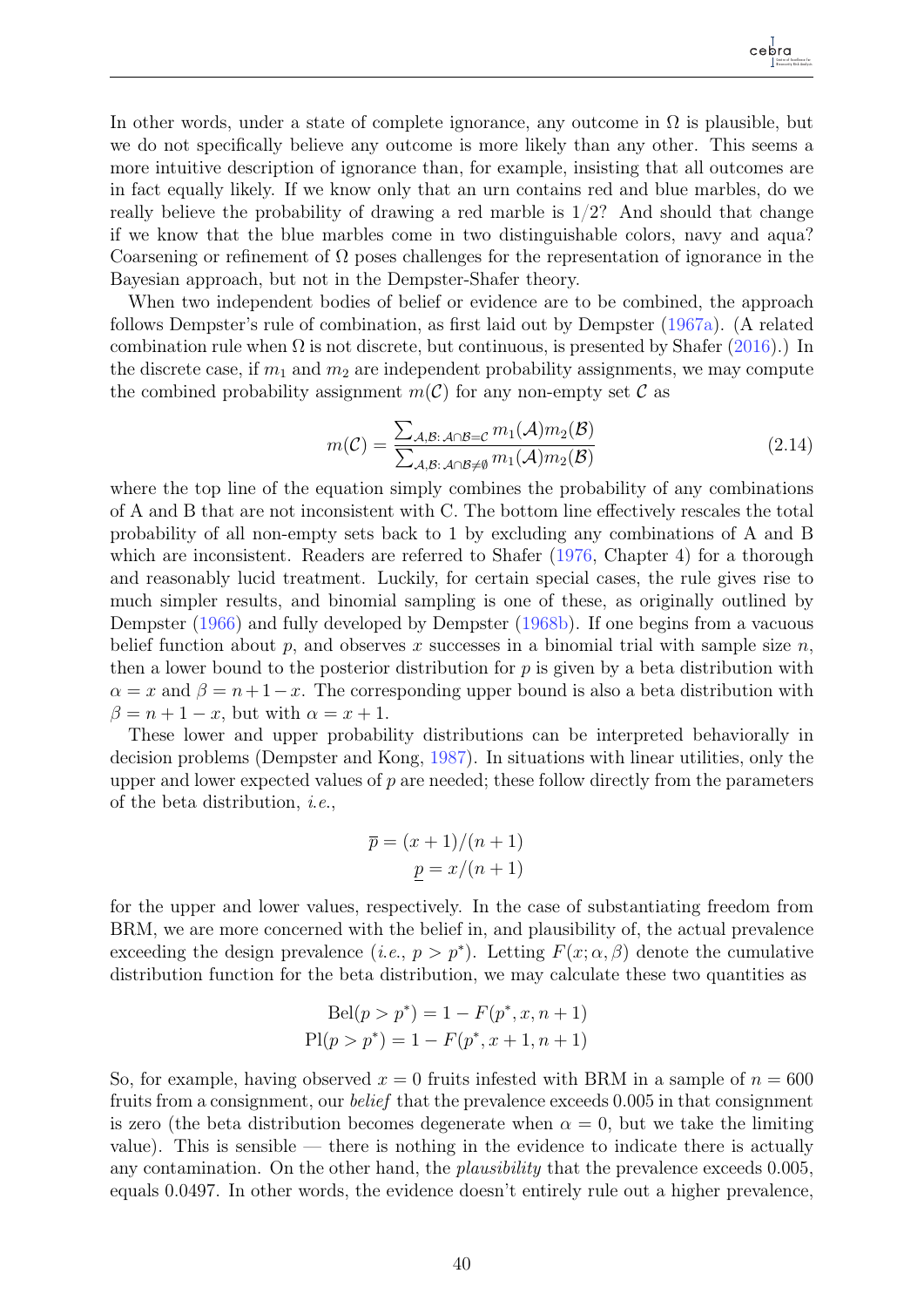but it is implausible. The situation changes if, in the next consignment, we observe  $x = 2$ contaminated fruits in a sample of  $n = 600$ . Now, our belief that the prevalence exceeds 0.005 equals 0.1954: the evidence doesn't compel us to believe the proposition is true. But the plausibility is 0.4170 (or, conversely, the belief that the prevalence is less than 0.005 has fallen to 0.5830). Our confidence that this consignment is clean, is not high. We reject it.

### <span id="page-40-0"></span>2.6.2 Imprecise Probabilities

Although the Dempster-Shafer theory offers a flexible model for decision making under incomplete information and ambiguity (Walley, [1996b\)](#page-85-1), from some perspectives its reliance on Dempster's rule of combination (and a related rule of conditioning) is its Achilles' heel. As a number of authors have shown, in certain circumstances the combination of belief functions can lead to behavioral implications that are illogical (Voorbraak, [1981;](#page-85-2) Walley, [1996b;](#page-85-1) Halpern and Fagin, [1992;](#page-81-3) Kyburg Jr., [1987;](#page-82-3) Pearl, [1990;](#page-84-4) Walley, [1987\)](#page-85-3). Halpern and Fagin [\(1992\)](#page-81-3) cite a number of earlier examples that appear in less-accessible proceedings, and emphasize the distinction between an interpretation of the belief function as generalized evidence (in which case the rule may be acceptable) versus generalized probability (in which case it is suspect). Such implications are especially problematic if the decision-theoretic perspective of Dempster and Kong [\(1987\)](#page-80-8) is adopted.

Walley [\(1991\)](#page-85-0) constructed an alternative approach to upper and lower probability, along with a related concept, that of upper and lower previsions constructed as prices for uncertain gambles. Walley [\(1991\)](#page-85-0) followed Savage [\(1954\)](#page-84-0) in seeking an axiomatic basis that would ensure consistency and behavioral rationality, while maintaining the philosophical and mathematical openness to indeterminacy that had characterized Keynes [\(1921\)](#page-82-2), Dempster [\(1966\)](#page-80-0), and Shafer [\(1976\)](#page-84-1). The theory is constructed with behavioral implications at its cornerstone. Key principles link the subjectivist and objectivist interpretation of probabilities. Among these are coherence, avoidance of sure loss, and a principle of direct inference: if one knew the (aleatory) chances of an event, one would adopt those as one's (epistemic) belief about the probability of the event. Taken together, these principles give rise to an approach for combining interval-valued probability measures that can be interpreted as a generalization of Bayes' rule. Although Walley [\(1991\)](#page-85-0) remains authoritative for the foundation of the theory, a great deal of subsequent work has built upon his framework; for a more recent review, albeit one with a great deal of mathematical formalism, see Augustin et al. [\(2014\)](#page-79-1).

The theory of imprecise probabilities bears some resemblance to Dempster-Shafer theory in the way that complete prior ignorance is represented. Let  $A$  be a non-empty event (or set of events) in a sample space  $\Omega$ . Then, under complete ignorance, belief about  $\mathcal A$  is represented by the lower and upper probabilities

$$
\frac{P(\mathcal{A}) = 0}{P(\mathcal{A}) = 1}
$$

These probabilities have a behavioral implication:  $P$  is the maximum rate at which there is compelling reason to bet for A, while  $\overline{P}$  is the minimum rate at which there is compelling reason to bet against  $\mathcal{A}$ . Initially, there is no compelling reason to bet for or against A; as information relevant to an event is acquired, we would expect  $\underline{P}$  and  $\overline{P}$  to converge. The vacuous probability assignment uniquely obeys several useful principles. It obeys the embeddedness principle that the assignment of probabilities should not depend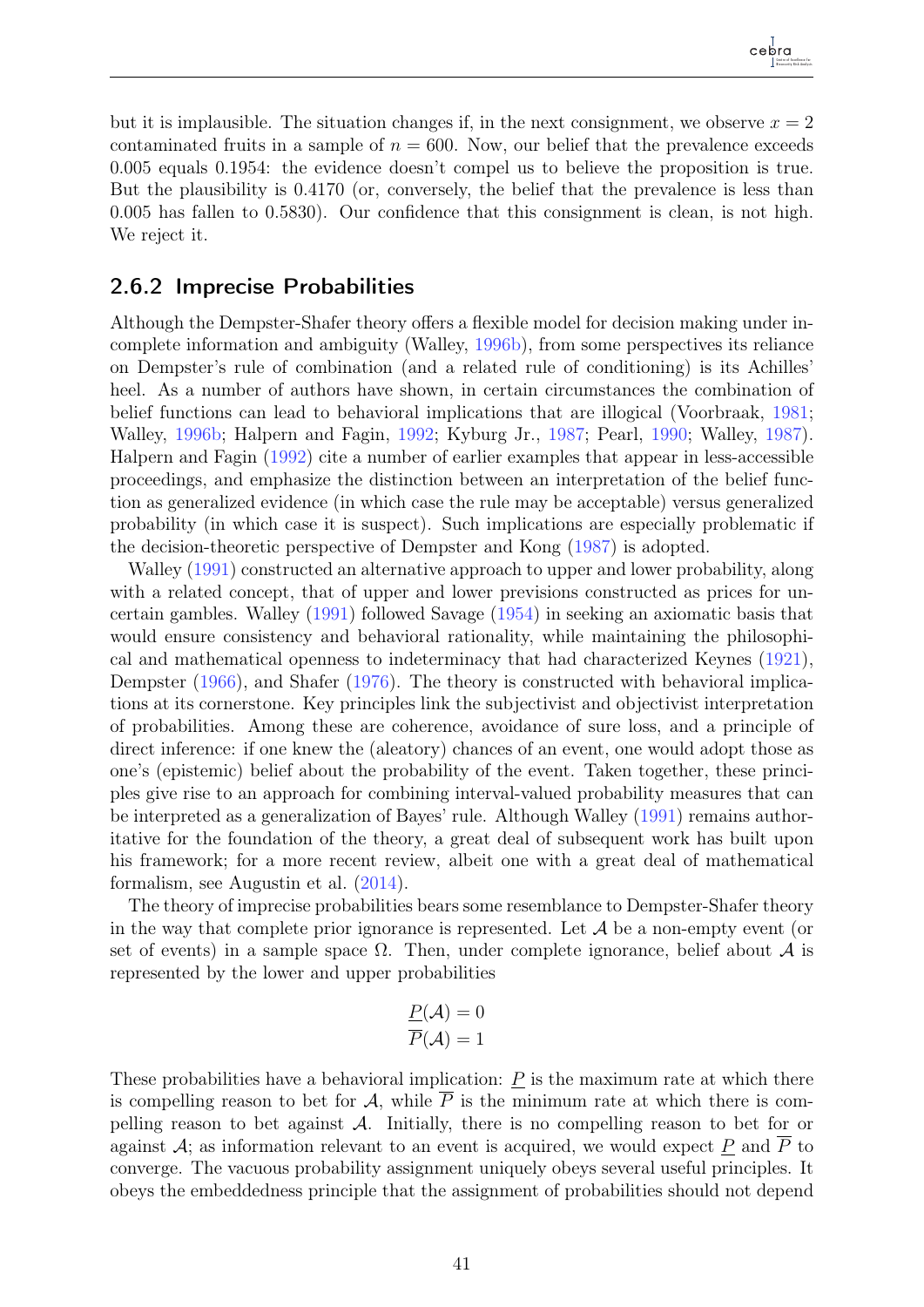on the sample space in which  $\mathcal A$  is embedded. For example, if  $\mathcal A$  is "the next BRM encountered will be an arthropod," P and  $\overline{P}$  do not depend on whether the possible outcomes are arthropod, non-arthropod or arthropod, fungus, plant or indeed how many types of arthropod or fungus or plant we might recognize and include as possibilities. This kind of invariance is very challenging to represent using the classic Bayesian non-informative priors. It also satisfies the symmetry principle: under a state of ignorance, all outcomes receive the same probability assignment. These conditions seem necessary to a proper description of ignorance, but as Walley [\(1996a,](#page-85-4) p. 5) states, "It is clear that Bayesian model can satisfy both principles."

In the case of binomial sampling, imprecise probability theory gives rise to results that remain superficially similar to those of Dempster-Shafer theory. Walley [\(1991,](#page-85-0) Section 5.3) presents an imprecise beta model for the posterior distribution of the parameter of the binomial (in our case, the prevalence  $p$ ), having observed x successes in n trials. Walley [\(1991\)](#page-85-0) begins by assuming a convex set of prior distributions, of sufficient breadth to give rise to the vacuous probability assignment, and also containing all the usual Bayesian noninformative priors as special cases. Under this assumption, the posterior lower and upper expectations for  $p$  are

$$
\underline{P}(\mathcal{A}) = \frac{x}{n+s}
$$

$$
\overline{P}(\mathcal{A}) = \frac{x+s}{n+s}
$$

where  $s$  is a hyperparameter describing the strength of the original (vacuous) prior. When  $s = 1$ , the results agree with those of the Dempster-Shafer theory (Dempster, [1966;](#page-80-0) Shafer, [1976\)](#page-84-1). However, Walley [\(1991\)](#page-85-0) and Walley [\(1996a\)](#page-85-4) argue for  $s = 2$  as encompassing all the usual "noninformative" Bayesian priors (including the improper Haldane prior), as well as ensuring that the resulting credible intervals are (at least) corresponding confidence intervals in the frequentist sense. The full posterior lower distribution for  $p$  is given by the beta distribution with parameters  $\alpha = x$  and  $\beta = n + s - x$ ; the corresponding upper distribution is given by  $\alpha = x + s$  and  $\beta = n - x$ .

The use of a set of prior distributions would suggest that the imprecise beta model is essentially a robust Bayes approach (e.g., Berger, [1990\)](#page-79-2). However, to the robust Bayes analyst, the set of priors is only a tool for checking whether the initial prior is unduly influential on the result. Ultimately, the robust Bayesian will choose a single probability distribution as the prior, and achieve a correspondingly precise result. Under imprecise probability theory, no selection of prior within the set is ultimately made; the result of the analysis includes the final imprecision as an essential element. Moreover, as Walley [\(1991\)](#page-85-0) notes, the use of a set of priors is one way to construct a coherent imprecise posterior probability, but it is not the only one.

Walley [\(1996a\)](#page-85-4) extends the imprecise beta model to the case of multiple outcomes (the imprecise Dirichlet model), which in turn opens the door to a potentially broad set of settings for statistical inference. Further exploration of the basic model, in efforts to rely solely upon the likelihood function and avoid the need to define a prior distribution (either implicitly or explicitly), may be found in Walley and Moral [\(1999\)](#page-85-5) and Walley [\(2002\)](#page-85-6). Walley [\(2000\)](#page-85-7) provides some unifying theory and terminology.

To date, there have been few direct applications of imprecise probability methods to biosecurity applications, though Coolen and Elsaeiti [\(2009\)](#page-80-9) present work on acceptance sampling that may be applicable. Given the sensitivity of standard Bayesian methods to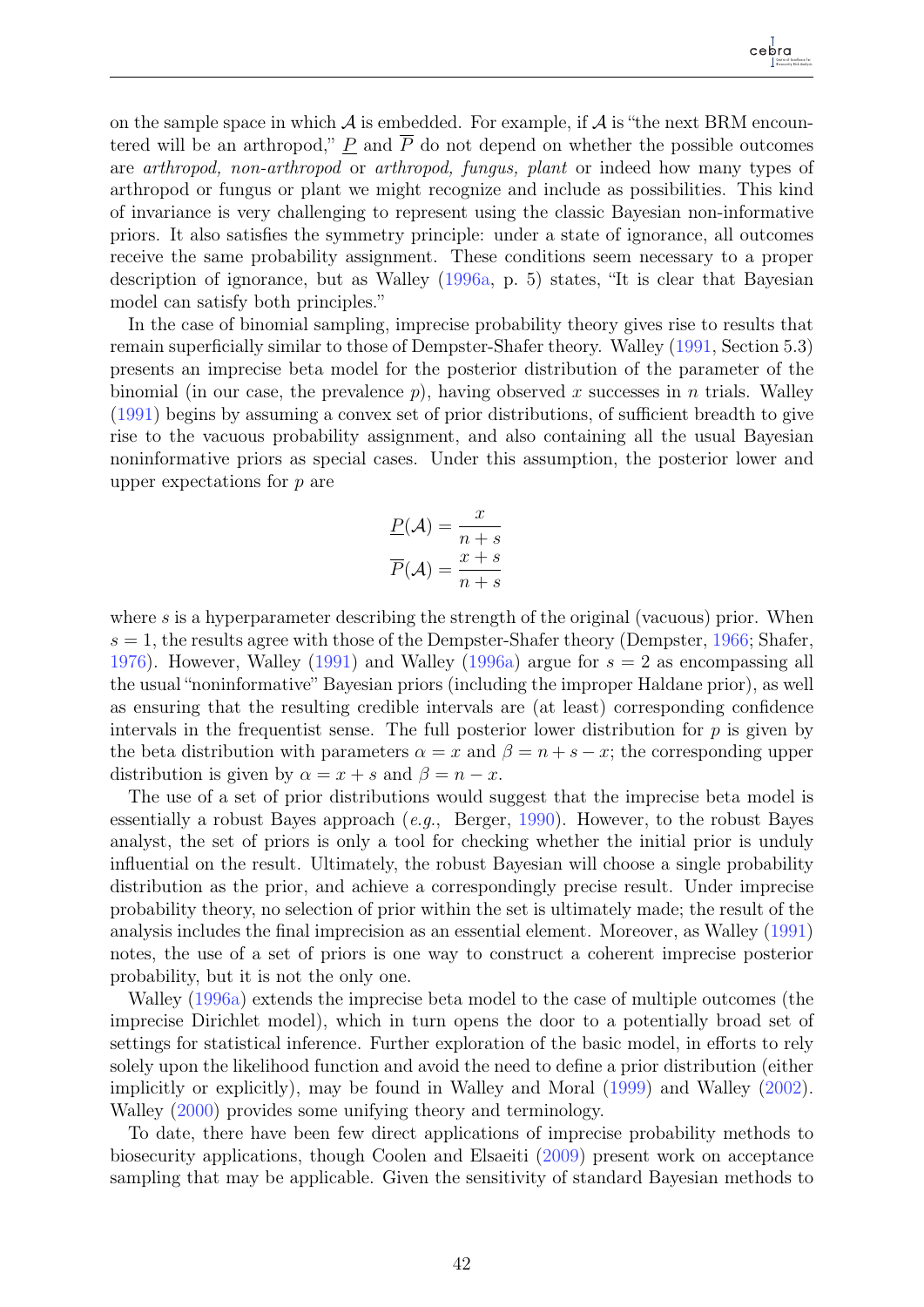the prior when little or no BRM is encountered, and the foundation of imprecise probability methods within a probabilistic framework, this imprecise probability perspective may be deserving of further exploration within biosecurity problems.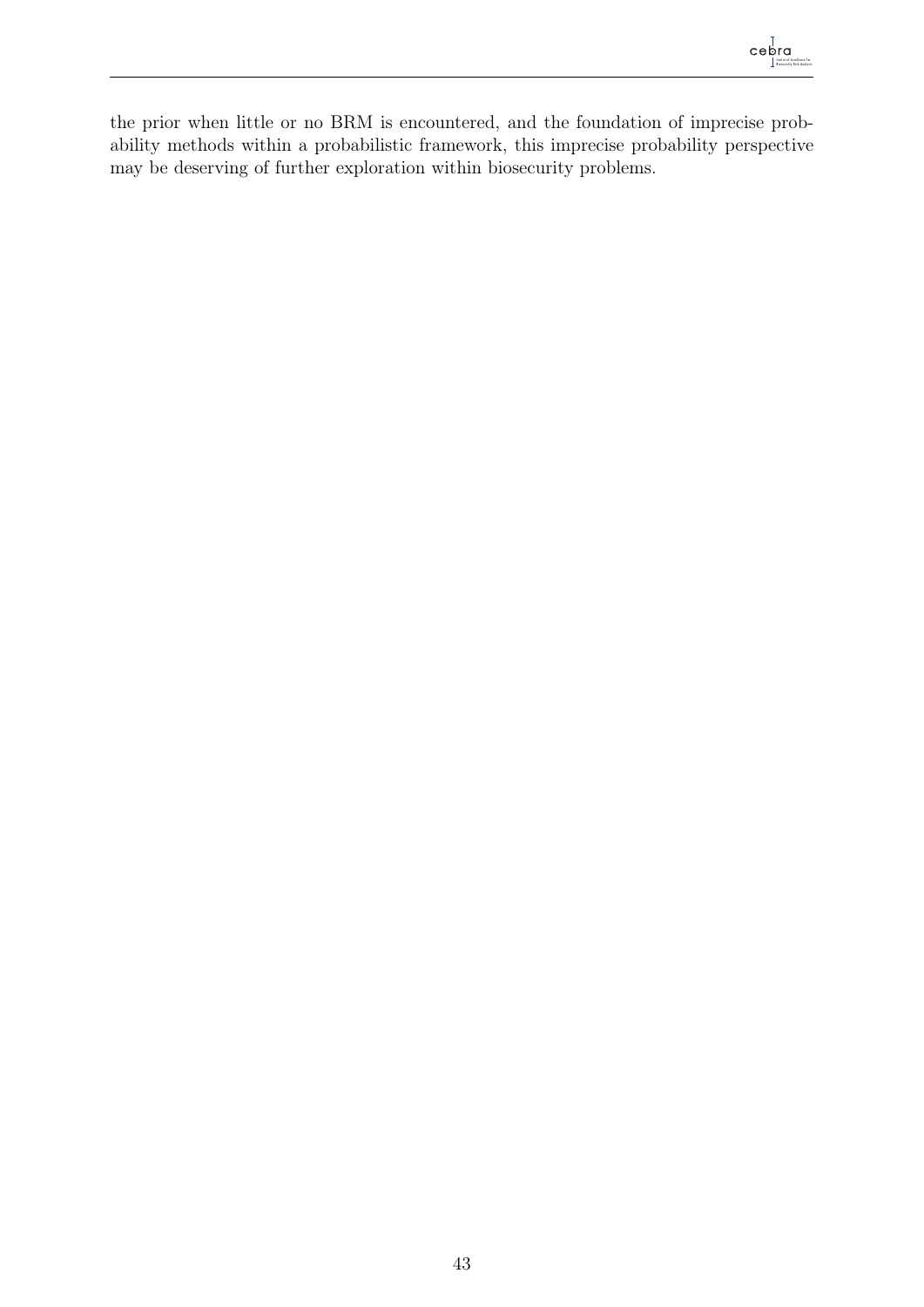# <span id="page-43-2"></span>3 Case studies

In this section, we illustrate the use of design-based, model-based, Bayesian inference, Dempster-Shafer, and imprecise probability theory for non-clustered (simple random sam-pling) and clustered data (data collected in clusters or batches)<sup>[1](#page-43-0)</sup> using two cases studies: a typical plant import pathway to Australia with a prevalence risk cutoff of  $0.5\%$  (*i.e.*, which is typically dealt with using a 600 sample inspection) and a typical plant import pathway to New Zealand with a prevalence risk cutoff of 0.01% (i.e., which is typically dealt with using a 31,540 sample inspection). We will refer to the two pathways by their risk cutoffs to be clear that the differences arise from the nature of the risk of the pathways rather than from their national source.

The five inference frameworks differ in their ability to use information other than the inspection sample when making inference on the infestation rate of the inspected consignment (Table [3.1\)](#page-43-1). Of the five frameworks, only Bayesian inference allows using external information to increase the precision of the estimates for both simple random sampling and clustered sampling case (to our knowledge, Dempster-Shafer theory has not been extended to clustered sampling).

# 3.1 Simple random sampling

We do simple random sampling when each unit in a consignment has the same probability of being sampled. Simple random sampling forms the basis for most of the statistical framework that has been developed in biosecurity (IPPC, [2008\)](#page-82-4).

#### 3.1.1 Design-based inference for simple random sampling

For both design-based (simple random sampling) and model-based inference (absence of clustering in the data collection or intra-cluster correlation coefficient of zero), the sensitivity S of a binomial test (probability of failing an inspection) is only a function of the infestation rate  $p$  of the consignment and the number of samples  $n$  of the consignment:

| Inference framework     | Simple random sampling Clustered sampling |     |
|-------------------------|-------------------------------------------|-----|
| Design-based            | Nο                                        | No  |
| Model-based             | No                                        | Yes |
| Bayesian                | Yes                                       | Yes |
| Dempster-Shafer         | Yes                                       |     |
| Imprecise probabilities | Nο                                        | Nο  |

<span id="page-43-1"></span>Table 3.1: Possibility to use external information in different inference frameworks

<span id="page-43-0"></span><sup>&</sup>lt;sup>1</sup>In order to make the case studies chapter (chapter [3\)](#page-43-2) self-contained, we re-derive or repeat equations that were given in the review chapter (chapter [2\)](#page-13-0) when necessary.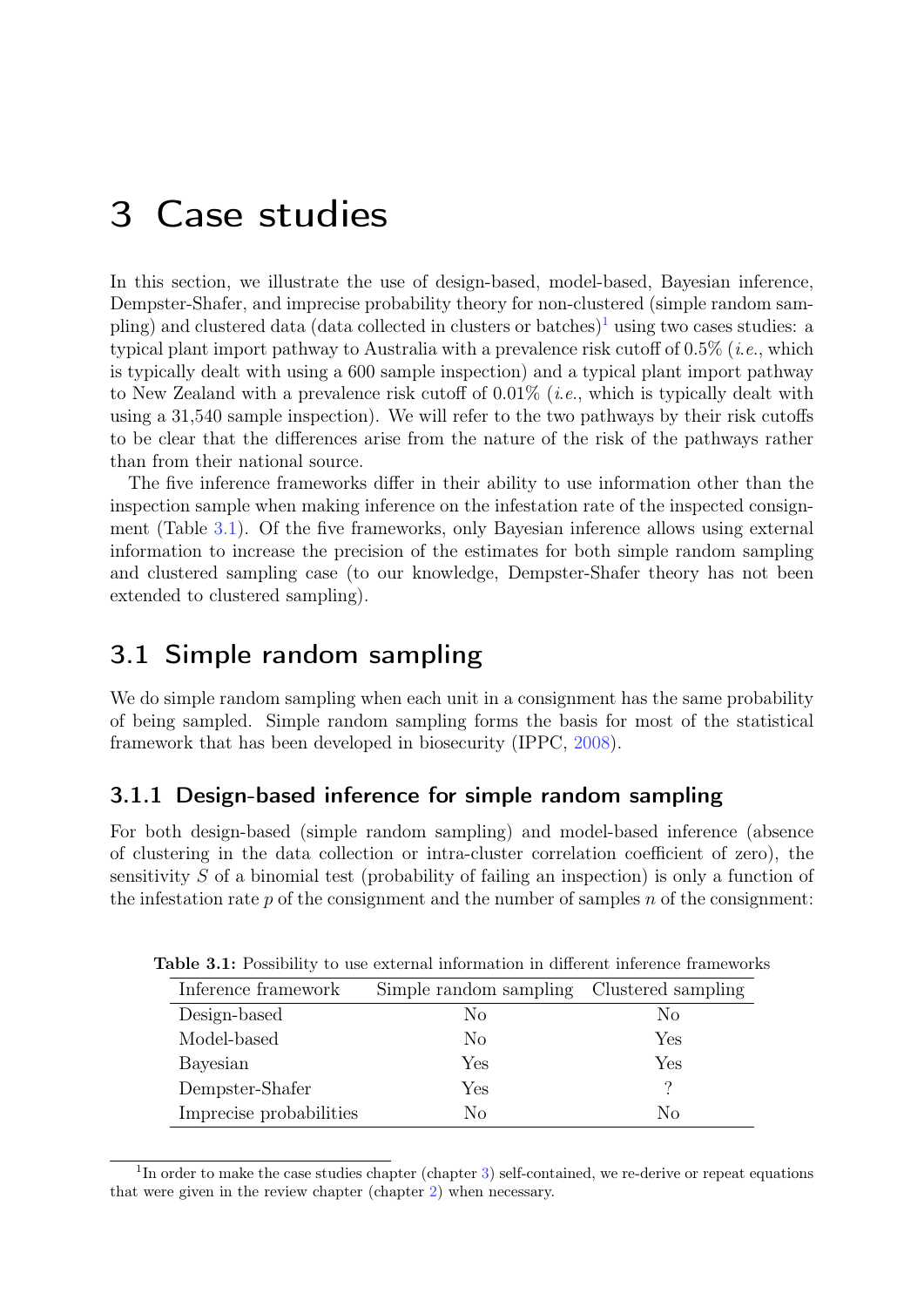$$
S = 1 - (1 - p)^n \tag{3.1}
$$

<span id="page-44-0"></span>We can rearrange Eq. [3.1](#page-44-0) to solve for n as a function of S and  $p^*$ , the design-based infestation rate that we are willing to accept:

<span id="page-44-1"></span>
$$
n = \frac{\ln(1 - S)}{\ln(1 - p^*)}
$$
\n(3.2)

For example, for a given  $p^*$  of 0.005 and S of 0.95, n equals 598. This n equals 598 is often rounded to 600 and forms the basis of the '600 samples rule' often used in biosecurity (Venette et al., [2002b;](#page-85-8) IPPC, [2008\)](#page-82-4). In plain English, this means that in the long run, inspecting 600 samples per consignment will filter ∼95% of consignments that have an infestation rate of 0.5%. When the infestation rate is below 0.5%, the acceptance sampling procedure will filter fewer consignments and vice versa (see Eq. [3.1,](#page-44-0) which gives the sensitivity of the test when varying p and fixing  $n = 600$ . Alternatively, if we want to filter 95% of the consignments that have a 0.01% infestation rate, the sample size will need to be 29,956 (which has been rounded to 31,540 samples in the NZ case, as they assume a detectability of 95%, so that  $p^*$  in Eq. [3.2](#page-44-1) is replaced by  $0.95 \times p^*$ ).

In design-based sampling, no external information is used for decision making.

#### 3.1.2 Model-based inference for simple random sampling

When the data arise from simple random sampling and is not clustered, design-based and model-based inference give the same answer. We can use Eq. [3.1](#page-44-0) to estimate the sensitivity of the inspection and Eq. [3.2](#page-44-1) to estimate its sample size (we need to sample n  $~\sim$ 600 units to filter 95% of consignments that have an infestation rate of 0.5% and 29,956 units to filter 95% of consignments that have an infestation rate of  $0.01\%$ ).

In model-based sampling for non-clustered data, no external information is used for decision making.

#### <span id="page-44-2"></span>3.1.3 Bayesian inference for simple random sampling

While in design-based inference, the acceptance sampling procedure is built up from the design-sensitivity  $S$  of the test, in Bayesian inference, acceptance sampling can be seen as an estimation problem: we accept an incoming consignment  $j$  if we are 95% sure that its infestation rate  $p_j$  is below a fixed threshold  $p^*$  of 0.5%.

In a Bayesian model-based setting, we combine prior information on potential  $p_i$  values for the consignment and data on the number of infected samples of the consignment to estimate the posterior probability of the consignment infestation rate  $p_j$ . If 95% of the posterior distribution of the consignment is below  $0.5\%$ , then consignment j is deemed compliant.

#### 3.1.3.1 Beta distribution as conjugate prior to the Binomial likelihood

If we assume that the number of infested sampled units in consignment  $j$  follows a Binomial distribution, a natural choice of prior for the potential distribution of  $p_i$  before seeing consignment j's data is the Beta distribution. The Beta distribution is bounded in the [0–1] range and is flexible enough to represent different distributional shapes. The Beta distribution is also the conjugate prior to the Binomial likelihood. This means that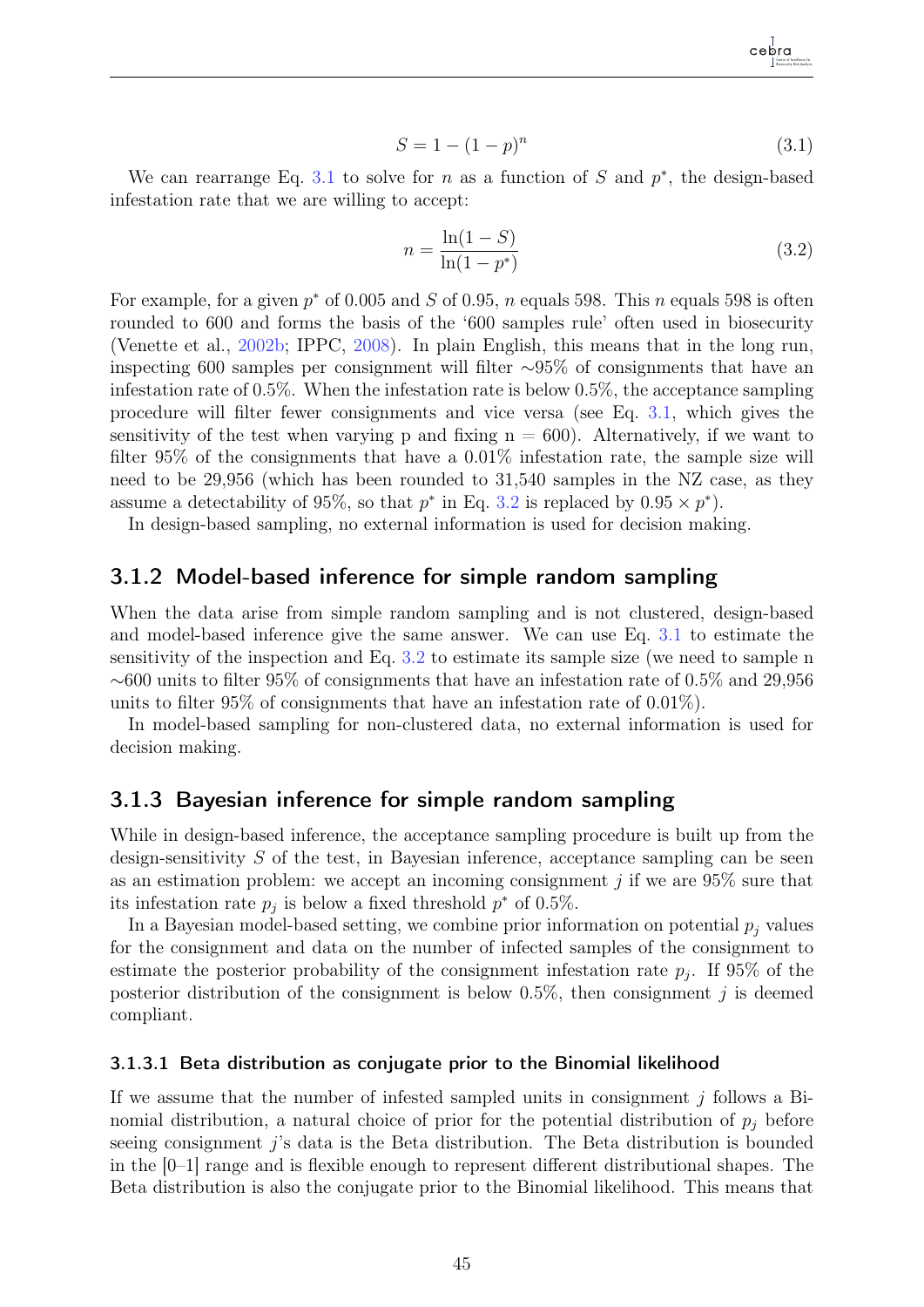combining a Beta prior on  $p_i$  with a Binomial likelihood for the inspection data will produce a posterior distribution of  $p_i$  that is also Beta distributed. Specifically, the prior  $p_j \sim Beta(\alpha, \beta)$  gets updated to the posterior  $p_j \sim Beta(\alpha + x, \beta + n - x)$  after finding x infested units out of n samples when inspecting consignment  $j$ .

#### 3.1.3.2 Bayesian inference using a noninformative prior. Case study with a 0.5% risk cutoff

If we use a uniform prior  $Beta(1, 1)$  on  $p_j$  (*i.e.*, any values of  $p_j$  in [0-1] is equally likely a priori), we need to sample 597 units free of BRM to have 95% confidence that  $p_j$  is below 0.5%.<sup>[2](#page-45-0)</sup>. That is, when we use a uniform prior on  $p_j$ , the Bayesian inference procedure gives a similar answer as the design-based and model-based procedure (i.e., the '600 samples' rule).

#### 3.1.3.3 Bayesian inference using informative priors. Case study with a 0.5% risk cutoff

However, a uniform prior on the potential distribution of  $p_j$  is often unrealistic. Most of the consignments have an infestation rate well below 100%. We can use a more sensible prior for future consignments in the pathway by improving our knowledge of the pathway, e.g., by estimating the potential distribution of  $p_i$  among consignments. If each consignment has its own infestation rate<sup>[3](#page-45-1)</sup> and the distribution of infestation rate among consignments in the pathway follows a Beta distribution, then we can estimate this Beta distribution by fitting a beta-binomial model to past data on the pathway<sup>[4](#page-45-2)</sup>:

$$
x_j \sim Binomial(p_j, n_j)
$$
  
\n
$$
p_j \sim Beta(\alpha, \beta)
$$
\n(3.3)

where  $x_j$  is the number of infected units out of  $n_j$  sampled units in consignment j,  $p_j$  is the infestation rate of consignment j, and  $\alpha$  and  $\beta$  are parameters to be estimated.

Assuming that the infestation rate for future consignments in the pathway also follow the estimated  $p_j \sim Beta(\alpha, \beta)$ , our best guess at  $p_j$  before seeing consignment's j data is  $Beta(\alpha, \beta)$ . This prior information will increase the precision of  $p_i$  even after seeing the data. It will often reduce the number of sampled units needed to be 95% sure that the infestation rate of the inspected consignment  $p_j$  is below 0.5%.

For example, in the import plant germplasm pathway for Australia, the distribution of infestation rate among consignments follows a Beta distribution with mean  $p = 0.022$ and  $\rho = 0.11$  ( $\alpha = 0.17$ ,  $\beta = 8$ ). This corresponds to ~ 60% of the consignments having

<span id="page-45-0"></span><sup>&</sup>lt;sup>2</sup>The probability mass of a distribution that is below a given threshold  $p$  can be computed in most statistical software. In R, we would use the 'pbeta' function. We can increase the number of samples  $n$ until the 95% of the posterior distribution is below 0.005. For example, after finding zero BRM out of 596 samples,  $94.9\%$  of the posterior distribution pbeta $(0.005, 1, 1+596) = 0.949$  is below 0.005, which doesn't reach our criteria. After finding zero BRM out of 597 samples, the 95% of the posterior distribution is pbeta(0.005, 1, 1+597) = 0.950 is below 0.005. When we use a uniform prior on  $p_i$ , the sample size is n=597.

<span id="page-45-1"></span><sup>&</sup>lt;sup>3</sup>This is called heterogeneity or overdispersion and it seems relatively common in quarantine biosecurity data

<span id="page-45-2"></span><sup>4</sup>A number of software can be used for this application. Here we used the 'vglm' function from the 'VGAM' package in R, which is parametrized in terms of its mean  $p$  and its ICC  $\rho$ . The relationship linking parameters p and  $\rho$  and the usual parameters  $\alpha$  and  $\beta$  of the Beta distribution is:  $p = \frac{\alpha}{\alpha + \beta}$  and  $ho = \frac{1}{\alpha + \beta + 1}.$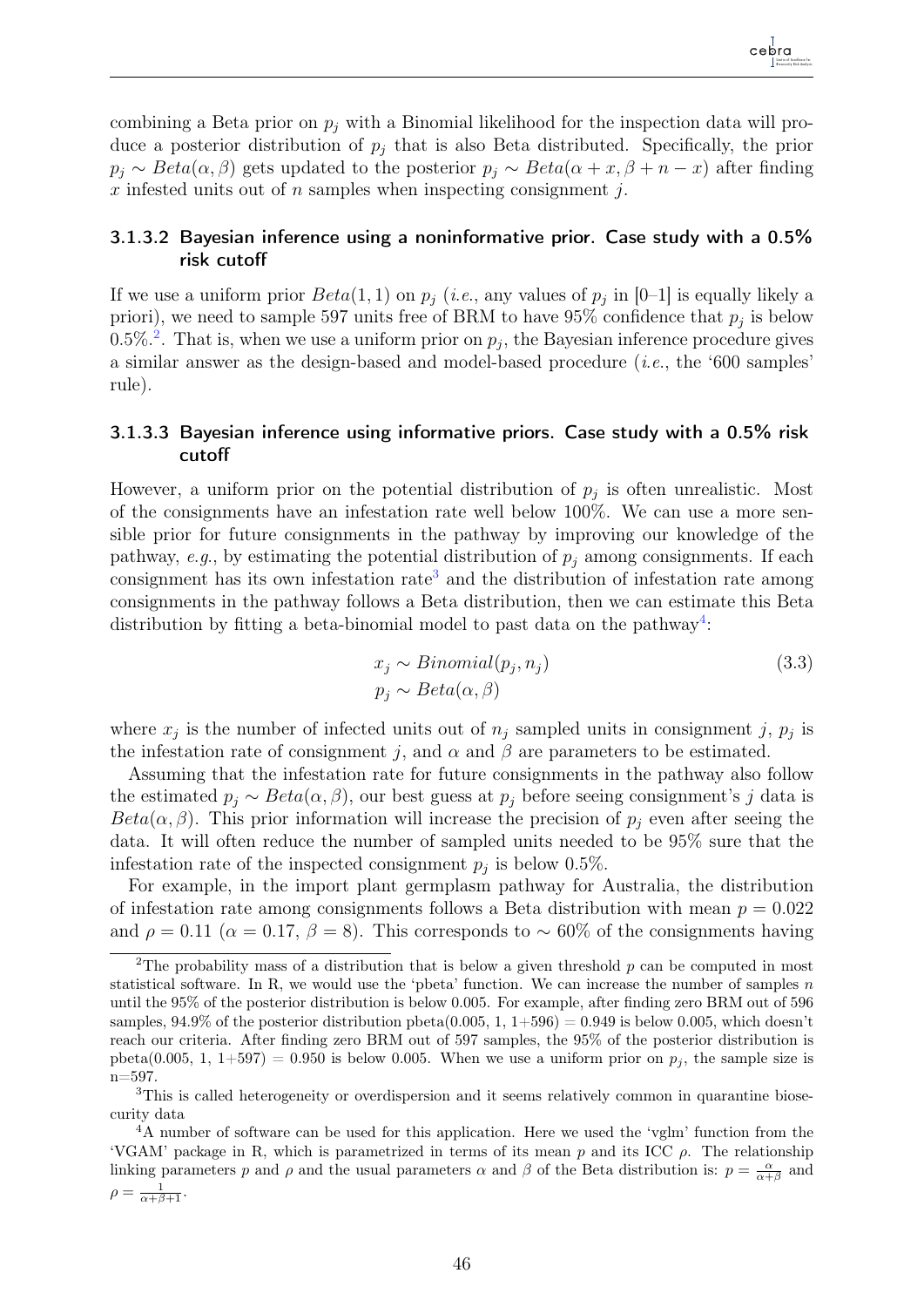an infestation rate below 0.5% (Fig. [3.1\)](#page-46-0). Using  $Beta(0.17, 8)$  distribution as prior, we can compute the number of sampled units free of BRM that needs to be sampled in order to be 95% sure that the infestation rate of new consignments in the pathway are below 0.5%. With a  $Beta(0.17, 8)$  prior (95% percentile equals 0.12), it is reached for  $p_i \sim Beta(0.17, 8 + 183)$ , that is, when we find zero BRM out of 183 sampled units (95%) percentile equals 0.005, Fig. [3.1\)](#page-46-0).

<span id="page-46-0"></span>

**Figure 3.1:** a. Estimated distribution of  $p_j$  among consignments in the import plant pathway to Australia. b. Posterior distribution of infestation rate in an incoming consignment after finding zero BRM out of 183 samples during an inspection. The vertical red lines represent  $p^*$ =0.005 (60% of the  $p_j$  values are left of the red line in a, while 95% of the values are left of the red line in b). Note that the scale of the x-axis is zoomed-in for the posterior distribution.

A note of caution: using past data to estimate the distribution of infestation rate among consignments in the pathway assumes that the distribution does not change with time. This is unlikely to be true. We advise regular re-estimation of this distribution, as well as using 'robustified' priors (see section below) to allow for higher infestation rates values than what has been detected in past data.

In Bayesian inference, external sources of information other than past data can be used. However, if we want to use them, these external source of information have to be expressed as a prior. If, for convenience, we want to keep using the Beta-Binomial model (as it is analytically tractable), the prior has to be a Beta distribution. For example, we might use a different prior distribution for pathways that have a systems approach vs. pathways that do not (see section [3.3\)](#page-62-0).

Using more robust informative priors. We can also penalize our informative prior so that it is more broad than implied by the distribution of  $p_j$  in the pathway. A natural way 'robustify' our informative prior is to use a prior made of a mixture of a Beta and a uniform distributions (Schmidli et al.,  $2014$ ). When using a mixture of conjugate priors, the posterior distribution is simply the weighted posterior of each individual component of the mixture (Dalal and Hall, [1983;](#page-80-10) Diaconis and Ylvisaker, [1985\)](#page-80-11), which is analytically tractable: In our example, after sample  $n$  units free of BRM, a mixture prior  $\phi Beta(17, 8) + (1 - \phi) Beta(1, 1)$ , where  $\phi$  represents the weight associated with the past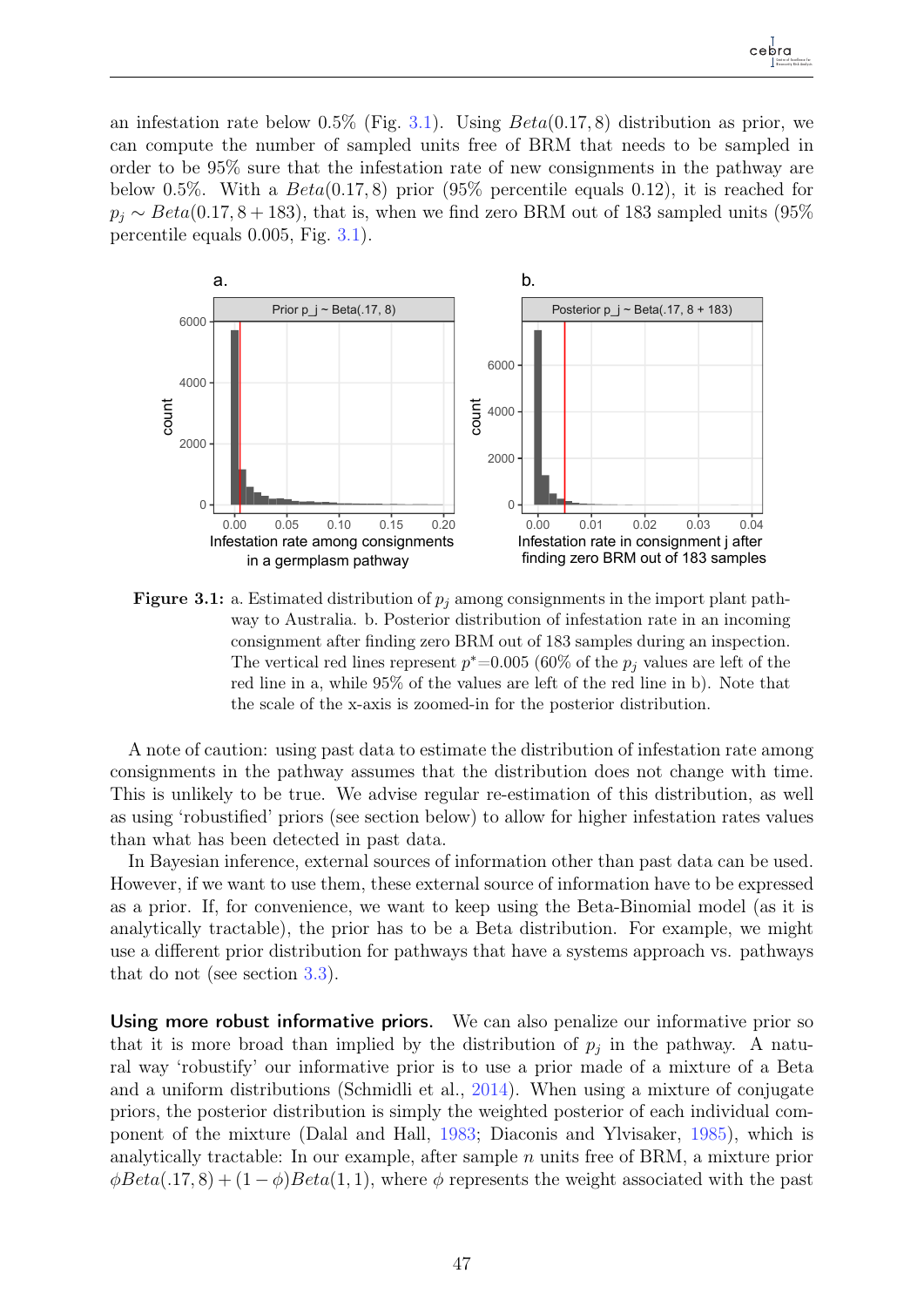data prior  $(i.e.,$  how much we trust past data), will lead to a posterior that is distributed  $\phi Beta(.17, 8+n) + (1-\phi) Beta(1, 1+n)$ . In this specific example and with a weight  $\phi$  of 0.5, we will need to sample 472 units free of BRM before 95% of the mass of the posterior distribution of  $p_j$  for the inspected consignment is below the threshold infestation rate of  $0.5\%$  $0.5\%$  $0.5\%$ <sup>5</sup>.

A second way to avoid giving too much weight to past data is to follow Tuyl et al. [\(2008\)](#page-85-9) advice and limit informative priors to  $Beta(1,\beta)$  distributions. In our example, the  $Beta(1,\beta)$  distribution that is most similar to the  $Beta(17,8)$  distribution in terms of its mean is the  $Beta(1, 47)$  distribution. With a  $Beta(1, 47)$  prior, the sample size will be 551 units (a  $Beta(1, 47)$  prior is effectively equivalent to having a beta-binomial model with uniform prior and considering that we have already inspected the equivalent of 46 units free of BRM before even starting the inspection). An alternative way to use Tuyl et al. [\(2008\)](#page-85-9) robust prior is to find the  $Beta(1,\beta)$  distribution that the same 95% quantile as the  $Beta(0.17, 8)$  distribution, *i.e.*, the  $Beta(1, 24)$  distribution. With a  $Beta(1, 25)$ prior, we will need to sample 573 units before 95% of the posterior distribution of the infestation of the inspected consignment is below 0.5%. In these later case studies, the gain from using an informative prior vs. an noninformative prior is relatively small.

#### 3.1.3.4 Bayesian inference, case study with a 0.01% risk cutoff

This is the current design prevalence and sensitivity aimed for to import certain products in New Zealand. In a Bayesian inference framework with simple random sampling and using a uniform prior, we will need to sample 29955 units free of BRM (rounded to 31540 in the protocol) before 95% of posterior mass of the infestation rate of the consignment is below 0.01%. In a typical import plant pathway to New Zealand, the distribution of infestation rate among consignments follows a  $Beta(0.253, 9623)$  distribution. This corresponds to  $\sim 92\%$  of the consignments having an infestation rate below 0.01% (Fig. [3.2a](#page-48-0).). Using  $Beta(0.253, 9623)$  distribution as prior, we can compute the number of sampled units free of BRM that needs to be sampled in order to be 95% sure that the infestation rate in consignments that are accepted is below 0.01%. With a  $Beta(0.253, 9623)$  prior, it is reached for  $p_i \sim Beta(0.253, 9623 + 2580)$ , that is, when we find zero BRM out of 2580 sampled units (95% percentile equals 0.01%) (Fig. [3.2b](#page-48-0).).

Using a robust informative prior. If we penalize the informative prior using a mixture prior that combines Beta(.253, 9623) and Beta $(1, 1)$  with a weight of 0.5, we will need to sample 23386 units free of BRM before 95% of the mass of the posterior distribution of  $p_j$  for the inspected consignment is below the threshold infestation rate of  $0.01\%$ <sup>[6](#page-47-1)</sup>.

If we follow the Tuyl et al. [\(2008\)](#page-85-9) robust prior approach, the  $Beta(1,\beta)$  distribution that has the same mean than the  $Beta(0.253, 9623)$  distribution is  $Beta(1, 38035)$ . This poses an issue as this prior distribution already has 97.8% of its mass below 0.01% (we would accept consignments from this pathway without inspecting any unit). An alternative way to use Tuyl et al. [\(2008\)](#page-85-9) robust prior is to find the  $Beta(1,\beta)$  distribution that the same 95% quantile as the  $Beta(0.253, 9623)$  distribution, *i.e.*, the  $Beta(1, 23600)$  distribution. With a  $Beta(1, 23600)$  prior, we will need to sample 6356 units before 95% of the posterior distribution of the infestation of the inspected consignment is below 0.01%, which is more reasonable but might also be too optimistic.

<span id="page-47-0"></span> ${}^{5}\text{In R, 0.5 * pbeta}(0.005, .17, 8 + 472) + 0.5 * pbeta(0.005, 1, 1 + 472)$ 

<span id="page-47-1"></span> ${}^{6}\text{In R, 0.5 * pbeta}(0.0001, .253, .9623 + .23386) + 0.5 * pbeta(0.0001, 1, 1 + .23386)$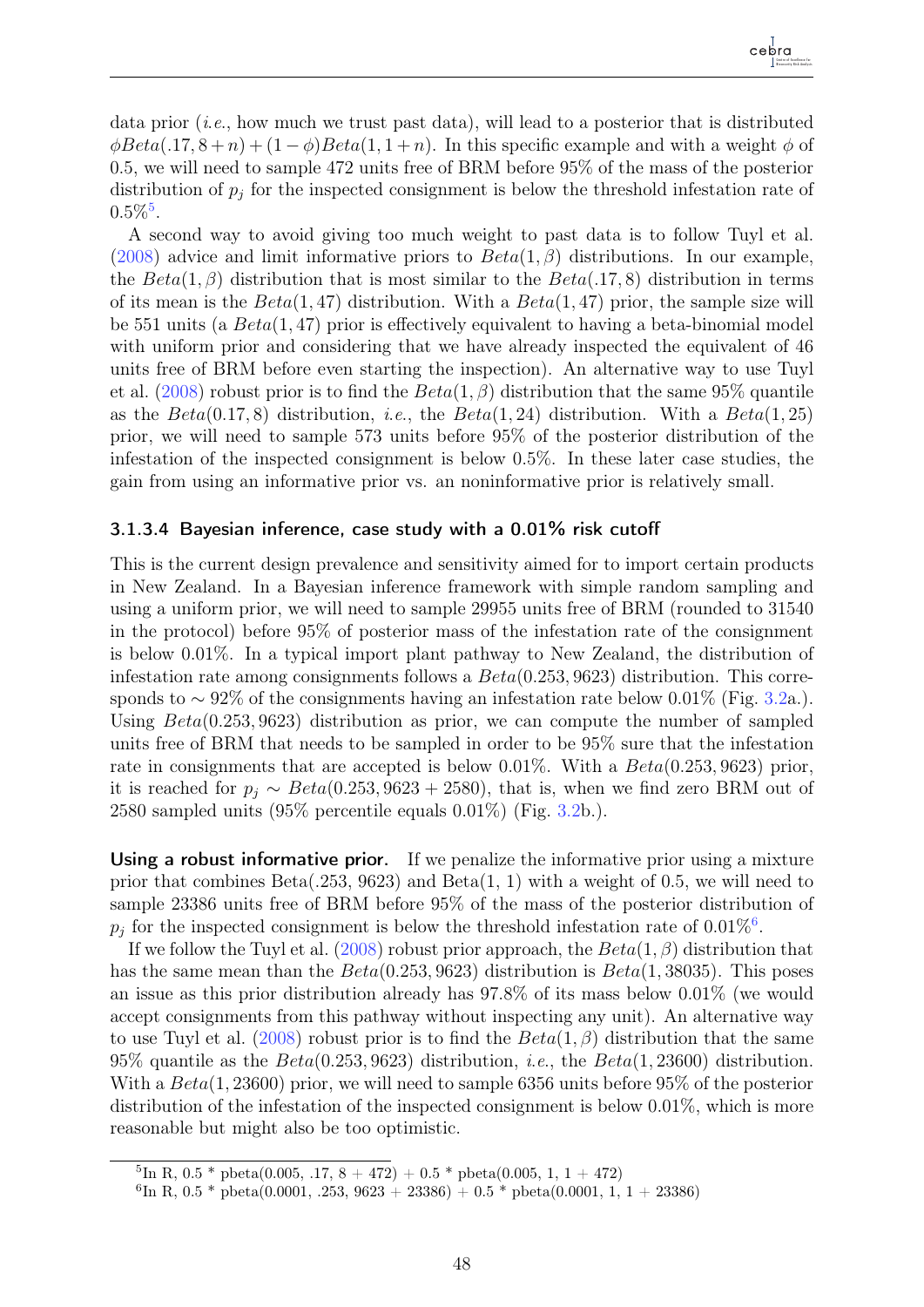<span id="page-48-0"></span>

Figure 3.2: a. Infestation rate among consignments in a specific germplasm pathway. b. Posterior distribution of infestation rate in an accepted consignment of the pathway after finding zero BRM out of 2589 samples during an inspection. The vertical red lines represent  $p^*$ =0.01% (92% of the  $p_j$  values are left of the red line in a, while 95% of the values are left of the red line in b). Note that since the infestation rate of the pathway is already very low, the inspection doesn't reduce the infestation rate by much (posterior mean infestation rate of the inspected consignment is  $2.07 \times 10^{-5}$ , which is only 0.78 times lower than the prior mean of  $2.63 \times 10^{-5}$ .

# <span id="page-48-1"></span>3.1.4 Dempster-Shafer theory of evidence for simple random sampling

An alternative framework that allows combining several sources of information when making inference is the Dempster-Shafer theory of evidence. When using the Dempster-Shafer theory of evidence in a biosecurity setting, it might be easier to work directly at the scale of the decision (*i.e.*, whether the infestation rate of a consignment is below  $0.5\%$ ) rather than on the infestation rate within each consignment. Below, we follow the case study and steps given in Rathman et al. [\(2018\)](#page-84-6). In a biosecurity inspection setting, our decision set might have three focal elements:  $C$  (compliant),  $NC$  (non-compliant), and  $C, NC$  (we don't know).

Inference from one source of information. Following Rathman et al. [\(2018\)](#page-84-6), the first step of the analysis consists of assigning a probability  $Pr({C})$  (*i.e.*, the probability that the consignment is compliant) to focal element  $\{C\}$  and  $Pr(\{NC\})$  (*i.e.*, the probability that the consignment is non-compliant) to focal element  $\{NC\}$ . We also need to assess the relative reliability (rel) of these probability assignments (how reliable is the source of information that allowed us to fix these probabilities?). The basic probability mass associated with each focal element is then computed by multiplying its initial probability assignment by the reliability of the information. The mass for the remaining focal element  $m({N, NC})$  (*i.e.*, the probability of not knowing the correct status of the consignment) is then calculated so that the mass for the three focal groups sums to one.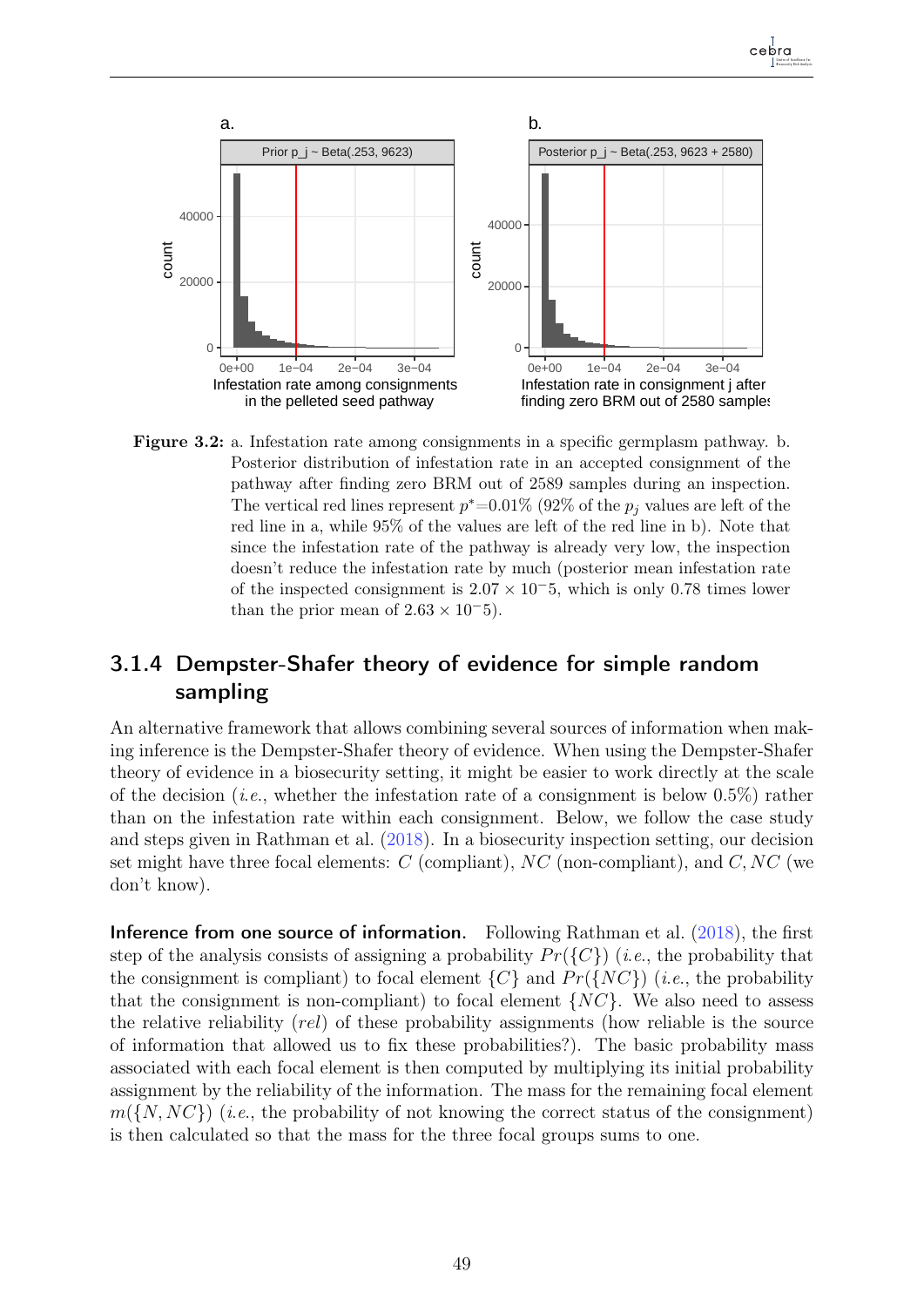$$
m({C}) = Pr({C}) \times rel
$$

$$
m({NC}) = Pr({NC}) \times rel
$$

$$
m({C, NC}) = 1 - m({C}) - m({NC})
$$

The probability masses are in turn used to compute the Belief (lower probability bound) and Plausibility (upper probability bound) associated with each focal element:

$$
Bel({C}) = m({C})
$$
  
\n
$$
Pls({C}) = m({C}) + m({C, NC})
$$
  
\n
$$
Bel({NC}) = m({NC})
$$
  
\n
$$
Pls({NC}) = m({NC}) + m({C, NC})
$$

#### 3.1.4.1 Dempster-Shafer theory, case study with a 0.5% risk cutoff (600 samples inspection)

After a clean 600 samples inspection, we will be 95% confidence that the consignment is compliant. However, we are not 5% confident that the consignment is non-compliant (since we found no infested samples), rather we are 5% confident of not knowing the correct status of the consignment. We consider the reliability to be 100%.

$$
rel = 1
$$
  
\n
$$
Pr({C}) = 0.95
$$
  
\n
$$
Pr({NC}) = 0
$$
\n(3.4)

The probability mass associated with a clean 600 samples inspection are:

$$
m_1({C}) = Pr({C}) \times rel = 1 \times 0.95 = 0.95
$$
  
\n
$$
m_1({NC}) = Pr({NC}) \times rel = 0 \times 0.95 = 0
$$
  
\n
$$
m_1({C, NC}) = 1 - m_1({C}) - m_1({NC}) = 1 - 0.95 - 0 = 0.05
$$

As expected from the literature ((Dempster, [1968b\)](#page-80-4) and section [2.6.1\)](#page-37-0), the belief (lower probability bound) and plausibility (upper probability bound) in compliance will be 95% and 100%, respectively. The belief and plausibility in non-compliance will be zero and 5%, respectively:

$$
Bel({C}) = m_1({C}) = 0.95
$$
  
\n
$$
Pls({C}) = m_1({C}) + m_1({C, NC}) = 1
$$
  
\n
$$
Bel({NC}) = m_1({NC}) = 0
$$
  
\n
$$
Pls({NC}) = m_1({NC}) + m_1({C, NC}) = 0.05
$$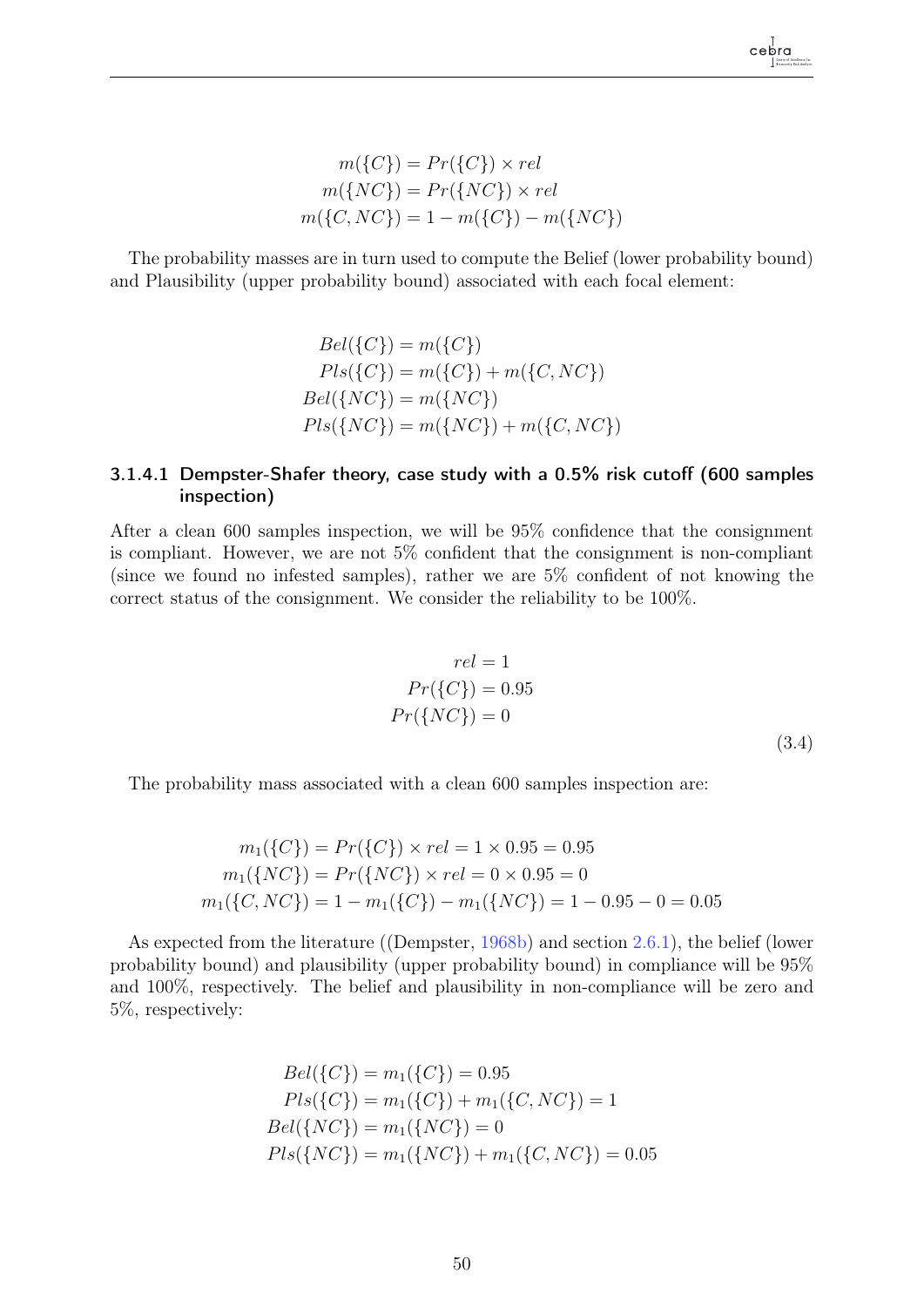Adding an external source of data Additionally, if we know from past data that  $62\%$ of the consignments in the pathway were compliant and  $38\%$  were non-compliant (e.g., if the distribution of infestation rate in the pathway is  $p_i \sim Beta(.17, 8)$ , we can assign basic probabilities  $Pr({C}) = 0.62$  and  $Pr({N}C) = 0.38$  to the focal elements. Because this represents past data on the pathway, we assume the reliability to be say 70%. The probability mass associated with this second source of information are:

$$
m_2({C}) = 0.62 \times 0.7 = 0.434
$$

$$
m_2({NC}) = 0.38 \times 0.7 = 0.266
$$

$$
m_2({C, NC}) = 1 - 0.434 - 0.266 = 0.3
$$

Combining the two sources of information. Following Rathman et al. [\(2018\)](#page-84-6), we compute the ground probability masses by combining basic probability masses from different sources:

$$
q(\{C\}) = m_1(\{C\}) \times m_2(\{C\}) + m_1(\{C\}) \times m_2(\{C, NC\})
$$
  
+  $m_1(\{C, NC\}) \times m_2(\{C\})$   
= 0.95 × 0.434 + 0.95 × 0.3 + 0.05 × 0.434 = 0.719  
 $q(\{NC\}) = 0 \times 0.266 + 0 \times 0.3 + 0.05 \times 0.266 = 0.0133$   
 $q(\{C, NC\}) = m_1(\{C, NC\}) \times m_2(\{C, NC\})$   
= 0.05 × 0.3 = 0.015  
 $q(\{\emptyset\}) = m_1(\{C\}) \times m_2(\{NC\})$   
+  $m_1(\{NC\}) \times m_2(\{C\})$   
= 0.95 × 0.266 + 0 × 0.434 = 0.2527

In the original Dempster-Shafer combination rule, the joint basic probability mass  $m_D$ associated with each joint focal element is obtained by:

$$
m_D(\{C\}) = \frac{q(\{C\})}{1 - q(\{\emptyset\})} = 0.719/(1 - 0.2527) = 0.9621303
$$

$$
m_D(\{NC\}) = \frac{q(\{NC\})}{1 - q(\{\emptyset\})} = 0.0133/(1 - 0.2527) = 0.0177974
$$

$$
m_D(\{C, NC\}) = \frac{q(\{C, NC\})}{1 - q(\{\emptyset\})} = 0.015/(1 - 0.2527) = 0.02007226
$$

$$
m_D(\{\emptyset\}) = 0
$$

Dempster's combination rule results expressed as belief and plausibility functions:

$$
Bel({C}) = m_D({C}) = 0.9621303
$$
  
\n
$$
Pls({C}) = m_D({C}) + m_D({C, NC}) = 0.9822026
$$
  
\n
$$
Bel({NC}) = m_D({NC}) = 0.0180711
$$
  
\n
$$
Pls({NC}) = m_D({NC}) + m_D({C, NC}) = 0.03822136
$$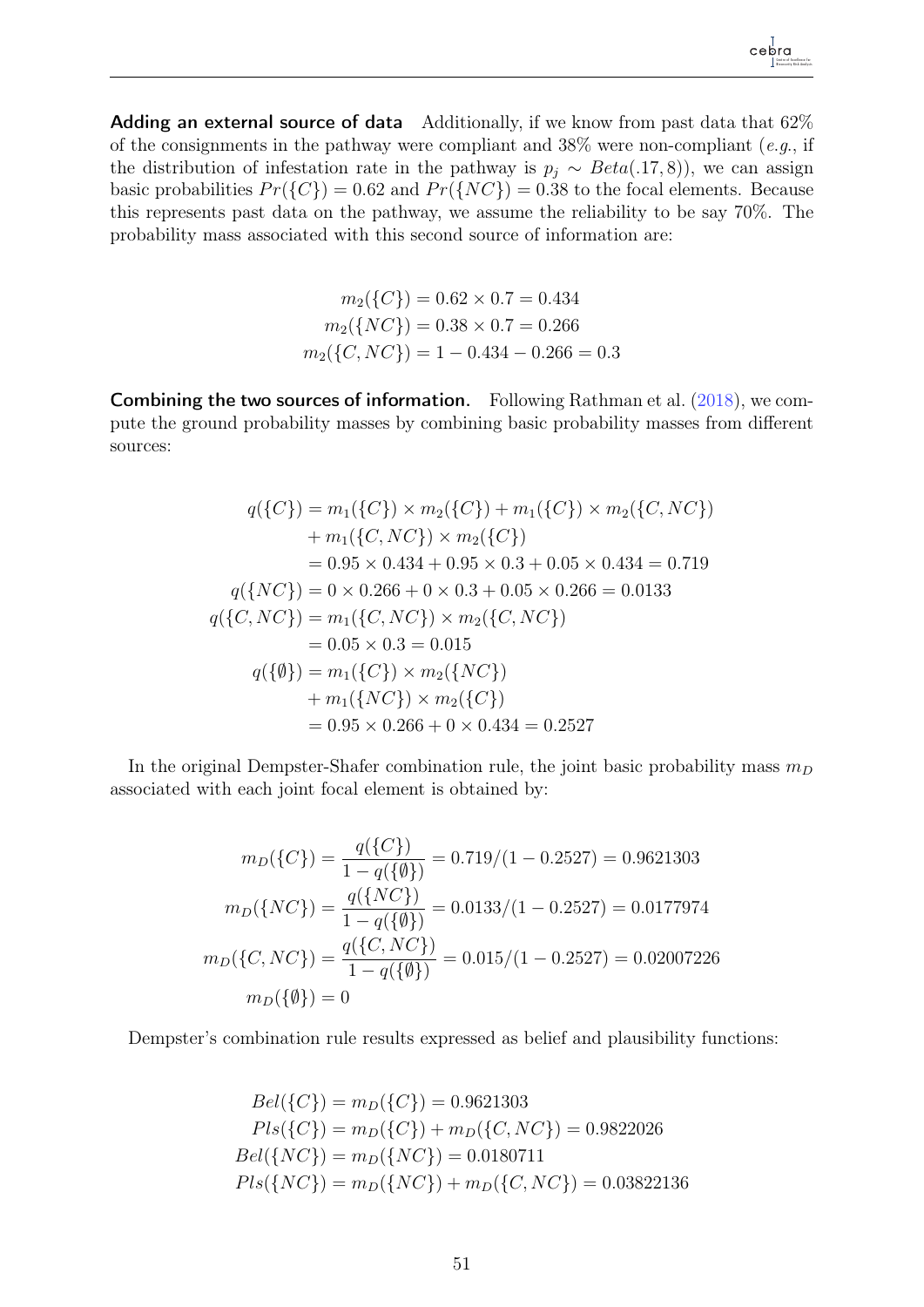After combining two sources of data, the Belief for compliance is 0.9618449 and the Plausibility for compliance is 0.9819602: we accept the consignment.

An important feature of the ground probability mass relationships is that they are associative; i.e., the order in which the required pairwise operations are performed does not matter. Thus, we can apply the procedure sequentially to handle several sources of evidence or update an existing combined structure with a new source of evidence (combine  $m_1$  and  $m_2$  to form  $m_D$ , then combine  $m_D$  and  $m_3$  to form  $m_{D2}...$ ).

Note that these calculations can be simplified by using the "EvCombR" package in R:

```
# Load packages
  library(EvCombR)
# Construct a state space
  state_space <- c("C", "NC") # Compliant and non-compliant set
# First data source (inspection data)
  # Set parameters
    # A clean 600 samples inspection
    C1 <- 0.95 # Probability of compliance
    NC1 <- 0 # Probability of non-compliance
    rel1 <- 1 # Reliability of the inspection
    m1C <- C1 * rel1 # Probability mass of compliance
    m1NC <- NC1 * rel1 # Probability mass of non-compliance
    m1C_NC <- 1 - m1C - m1NC # # Probability mass of "We don't know" category
  # Construct mass functions
    # Belief is m_1C; Plausibility is m_1C + m_1C_NC
    m1 <- mass(list("C"=m1C, "NC"=m1NC, "C/NC"=m1C_NC), state_space)
# Second data source (past data, with p_j~Beta(.17, 8).
# 62% of the consignment are compliant and 38% are non-compliant
  # Set parameters
    C2 <- pbeta(0.005, .17, 8) # 62% of the consignments are compliant
    NC2 <- 1 - pbeta(0.005, .17, 8) \# ~38% are non-compliants
    rel2 <- 0.7 # Reliability of say 70%, as this is past data
    m2C <- C2 * rel2
    m2NC <- NC2 * rel2
    m2C_NC <- 1 - m2C - m2NC
  # Construct mass functions
    m2 <- mass(list("C"=m2C, "NC"=m2NC, "C/NC"=m2C_NC), state_space)
# Combine the mass functions by using Dempster's combination rule
  dComb(m1, m2)
```
Now, we can vary the number of samples in the inspection to see how many sample are required to have a Belief of compliance of 0.95. When combined with the information on past data on the pathway, a probability of compliance of 93.4% for the inspection data alone is enough to provide a compliance of 0.9500192 for the combined data. This corresponds to a clean inspection of 542 samples (93.4% of the posterior probability mass is below 0.5%): using external information within the Dempster-Shafer inference framework allow reducing sample size from 597 to 542 (reducing sample size by 55 units or, equivalently, by a factor of 0.91). This result (542 samples) assumes the reliability of the historical data is 70%. If the reliability is 100% then around 493 samples are needed and if the reliability is zero, 597 samples.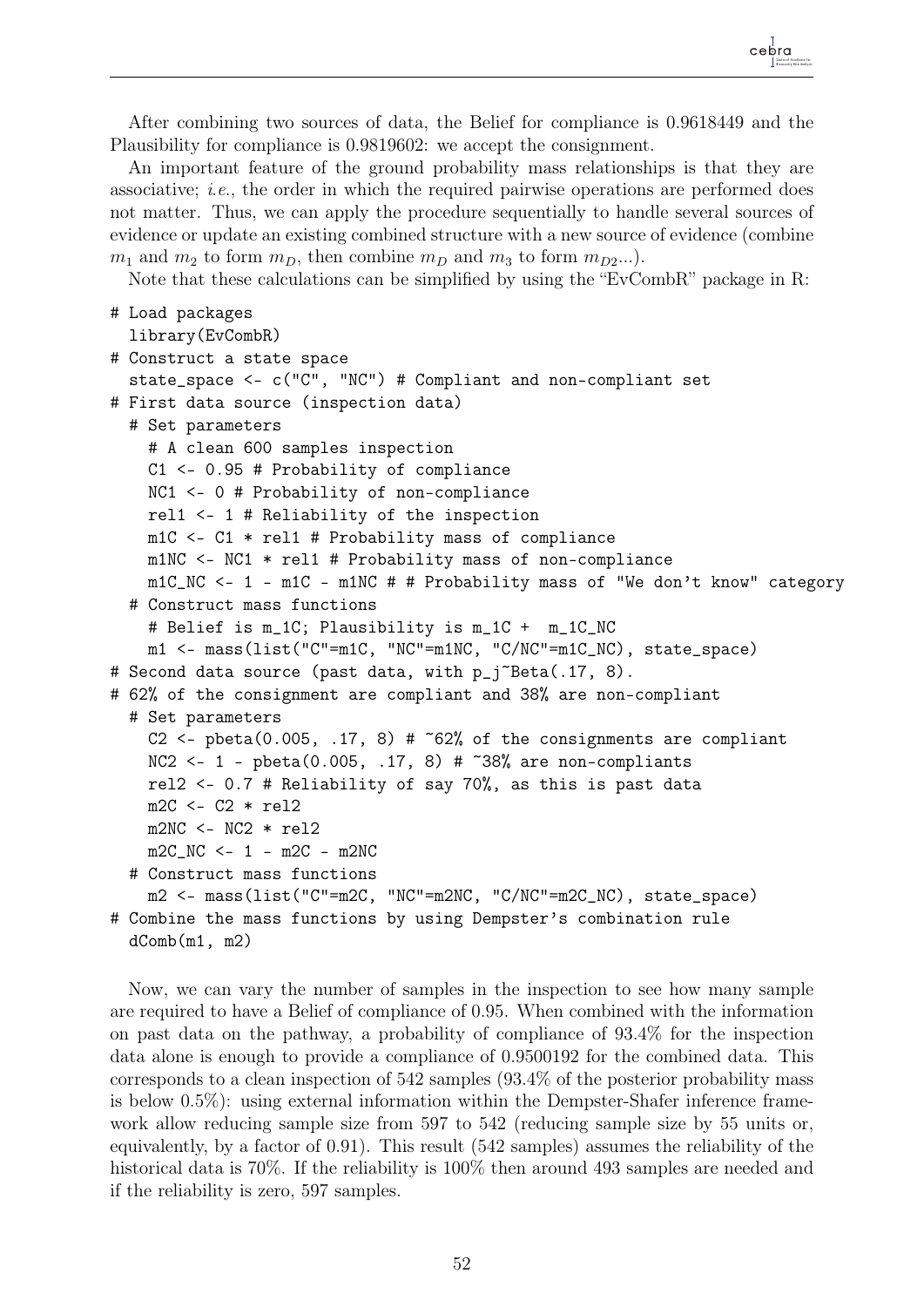#### 3.1.4.2 Dempster-Shafer theory, case study with a 0.01% risk cutoff (29956 samples inspection)

In the binomial simple random sampling, zero finds from a sample size of 29956 provides assurance to be 95% confident that the infestation rate is below 0.01%. As we work on the probability of compliance and not on the infestation rate itself, the computations for this number would be identical to those of the 600 samples above (a Belief of compliance of 0.95 and a Plausibility of one). The difference is in the underlying sample size that this represents (600 samples for a design prevalence of 0.5% vs. 29956 samples for a design prevalence of 0.01%).

From past data on the pathway, we know that say 85% of the consignments were compliants. If we applied a reliability of 70% for this past data and combined the mass functions using the Dempster's combination rule, we obtain a Belief of 0.978 and a Plausibility of 0.994 for compliance.

When combined with the information on past data on the pathway, a probability of compliance of 93.4% for the inspection data alone is enough to provide a Belief of 0.9508576 for the combined data. This corresponds to a clean inspection of 21896 samples (93.4% of the posterior probability mass is below  $0.01\%$ ): using external information within the Dempster-Shafer inference framework allows reducing sample size from 29956 to 21896 (reducing sample size by 8060 units or, equivalently, by a factor of 0.73).

## 3.1.5 Imprecise probabilities for simple random sampling

In the case of binomial sampling encountered in biosecurity inspection, the full posterior lower distribution for the infestation rate  $p$  of the inspected consignment with  $x$  BRMs out of n samples is  $Beta(x, n + s - x)$ ; the corresponding upper distribution is given by  $Beta(x + s, n - x)$ , where s is a hyperparameter describing the strength of the original (vacuous) prior (see section [2.6.2\)](#page-40-0). Since we are interested in the probability of exceeding an infestation rate, we focus specifically on the upper distribution which after a clean inspection sample  $(x=0)$  is  $Beta(s, n)$ .

When  $s = 1$ , the upper posterior distribution is  $Beta(1, n)$  and the results are similar to the results given by Bayesian inference with a uniform prior and Dempster-Shafer theory: the sample size which has 95% of its upper posterior distribution mass below 0.5% is obtained for  $n = 598$  ( $n = 597$  for Bayesian inference with uniform prior); the sample size which has 95% of its upper posterior distribution mass below 0.01% is obtained for  $n = 29956$  ( $n = 29955$  for Bayesian inference with uniform prior).

However, Walley [\(1991\)](#page-85-0) and Walley [\(1996a\)](#page-85-4) argue for using  $s = 2$ . In such a case, the sample size which has 95% of its upper posterior distribution mass below 0.5% is obtained for  $n = 946$  and the sample size which has 95% of its upper posterior distribution mass below 0.01% is obtained for  $n = 47436$ . When choosing  $s = 2$ , the sample size given by imprecise probability theory is higher than in the other inference frameworks.

Note that imprecise probability theory does not allow the use of external information through the use of a prior (indeed its main goal is to avoid specifying a prior that might be too informative).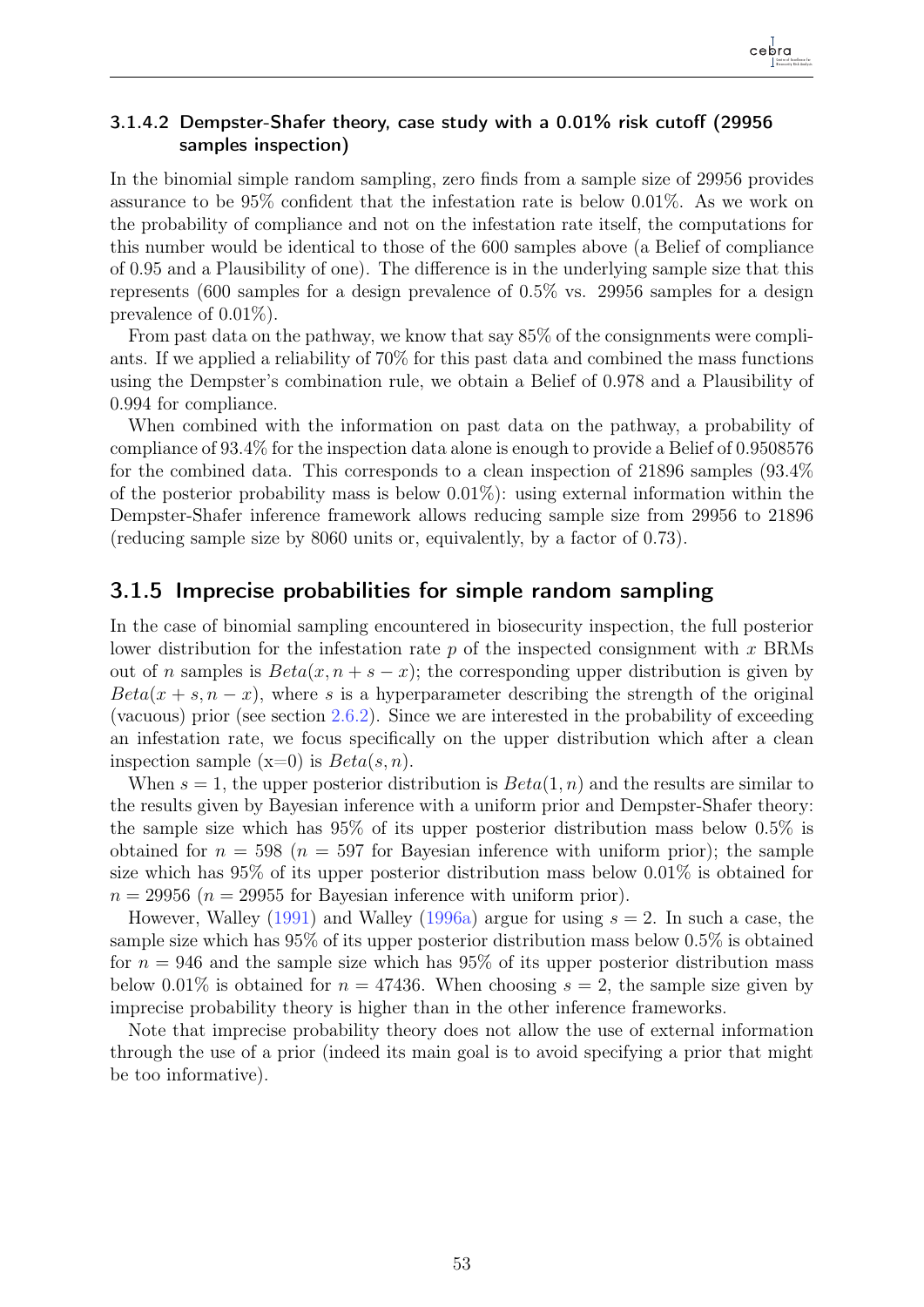# 3.2 Clustered sampling

It is common for biosecurity data within a consignment to be clustered  $(e,q, \cdot)$ , we sample multiple seeds per crates from several crates in the consignment).

# 3.2.1 Design-based inference for clustered sampling

If the data comes in cluster but we still manage to do simple random sampling  $(i.e., each$ unit is equally likely to be sampled) we can ignore the clustered nature of the original data and to uses the formula for non-clustered data (Eqs. [3.1](#page-44-0) and [3.2\)](#page-44-1): inspecting 600 units leads to a 95% sensitivity for a 0.5% infestation rate.

However, if the data is sampled in clusters but we have a clean inspection (*i.e.*, zero BRM), the design-based estimators will have learned nothing about the potential value of the intra-cluster correlation coefficient  $\rho$ , and thus we will not be able to draw conclusions about the mean infestation rate p of the consignment. We will instead need to resort to using external information and calibrate  $\rho$  from past data on the pathway. This is possible in either the model-based or Bayesian framework.

# 3.2.2 Model-based inference for clustered sampling

When the items and hence sampling is clustered, we have to account for the clustering in the statistical procedure. Clustering reduces inspection sensitivity (it reduces the chances of finding infested units in an inspection). This means that if we want to keep the sensitivity constant, we will need to increase the sample size relative to the sample size of the binomial sampling. How much more to sample depends on the degree of aggregation of the pest (the ICC) and on the number of units sampled per cluster.

#### 3.2.2.1 Using the Beta-binomial model for clustered data.

The default model for Binomial clustered sampling is the Beta-Binomial model<sup>[7](#page-53-0)</sup>. Under the Beta-Binomial model, each cluster has its own prevalence  $p_k$  and the distribution of prevalence among clusters is assumed to follow a Beta distribution, i.e.,

$$
f(p_k) = \frac{p_k^{\alpha - 1} (1 - p_k)^{\beta - 1}}{B(\alpha, \beta)}
$$
(3.5)

where  $B(\alpha, \beta)$  is the beta function<sup>[8](#page-53-1)</sup>. The beta distribution can be described by its mean  $p = \alpha/(\alpha + \beta)$ , corresponding to the population-level infestation rate, and an intracluster correlation coefficient (ICC)  $\rho = 1/(\alpha + \beta + 1)$  which describes the similarity among units sampled from the same cluster.

<span id="page-53-0"></span><sup>7</sup>Alternative and more complex models do exist. For example, we might model clustered sampling using a zero-inflated approach, which model two processes: the proportion of cluster that is infested (which can be modelled by  $e.g.,$  a Binomial distribution) and the infestation rate in cluster that are infested (which can be modelled by e.g., a Beta-Binomial distribution). Since we did not have data on the number of infested samples per cluster and number of samples per cluster, we could not test which of the zero-inflated model or Beta-Binomial model was more adequate, and kept the simpler Beta-Binomial as default model. It would be useful to record this type of data to test which model is more appropriate for a range of pathways.

<span id="page-53-1"></span><sup>8</sup>The beta function can be found in different software such as R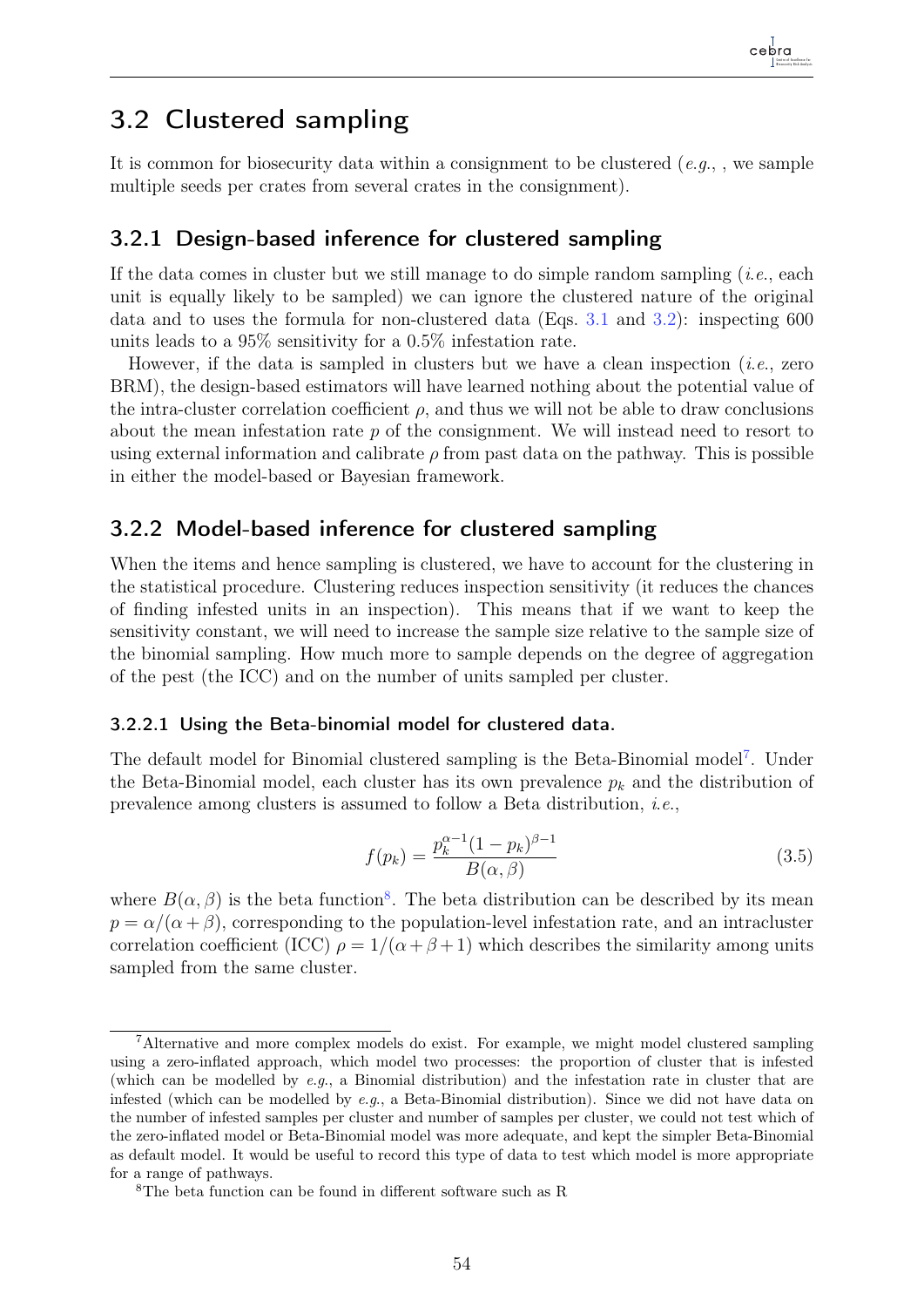Centre of Excellence for Biosecurity Risk Analysis

If we draw  $n_k$  sampling units by a noninformative procedure from the  $k^{th}$  cluster, the unconditional probability of finding  $x_k$  contaminated units (*i.e.*, without knowing the cluster-level prevalence  $p_k$ ) is

$$
bb(x; n_k, \alpha, \beta) = {n_k \choose x_k} \frac{B(\alpha + x_k, \beta + n_k - x_k)}{B(\alpha, \beta)}
$$
(3.6)

The probability of a completely clean sample from an individual cluster is therefore

$$
bb(x = 0; n_k, \alpha, \beta) = \frac{B(\alpha, \beta + n_k)}{B(\alpha, \beta)}
$$
\n(3.7)

<span id="page-54-0"></span>giving, as the overall sensitivity S for a sample of n units, from  $n/n_k$  clusters with  $n_k$  in each unit:

<span id="page-54-2"></span>
$$
S = 1 - bb(x = 0; n_k, \alpha, \beta)^{n/n_k}
$$
\n(3.8)

We can re-arrange Eq. [3.8](#page-54-0) to derive an exact sample size formula for n given S,  $\alpha$ ,  $\beta$ , and  $n_k$ , the number of units sampled per crate<sup>[9](#page-54-1)</sup>. The formula follows:

$$
n = \frac{n_k \ln(1 - S)}{\ln B(\alpha, \beta + n_k) - \ln B(\alpha, \beta)}
$$
(3.9)

<span id="page-54-3"></span>

Figure 3.3: a. Sample size for clustered data given by the beta-binomial model (approximate and exact solution). b. Ratio of sample size for the beta-binomial (approximate and exact) and the binomial distribution when varying  $\rho$  and  $n_k$ . To compare with the 600 samples rule, sensitivity was fixed to 0.95 and  $p^*$  to 0.005. As can be seen, the approximate equation is not consistent when  $n_k=1$  (*i.e.*, when cluster sampling converge to simple random sampling).

<span id="page-54-1"></span> $9$ To our knowledge, the exact formula derived in this report (Eq. [3.9\)](#page-54-2) is original. Previously, an approximate formula based on the negative-binomial approximation to the beta-binomial was used (Venette et al., [2002b\)](#page-85-8). For the sake of comparison, we show sample size predictions for both the exact and approximate formula in Fig. [3.3.](#page-54-3)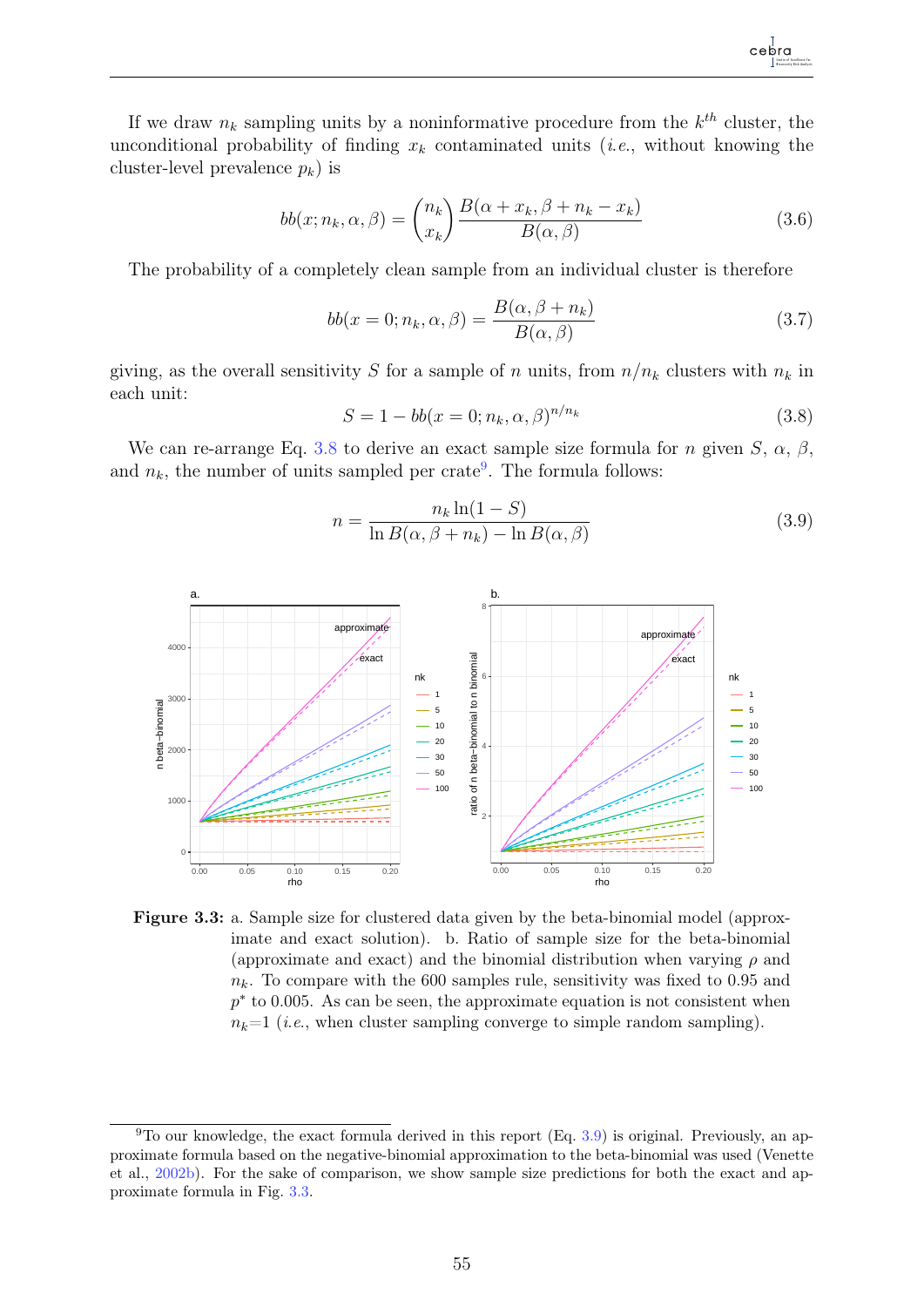Case study with a risk cutoff of 0.5%. Typically, keeping the sensitivity of the test constant with increasing  $\rho$  values requires sampling more units (Fig. [3.3\)](#page-54-3). For example, in the absence of clustering, a 95% chance of detecting an infestation rate of 0.5% requires sampling  $\sim$  600 units (Eq. [3.2\)](#page-44-1) whereas it can require sampling  $\sim$  860 units (10 units per crate out of 86 crates) when  $\rho$  equals 0.1 and  $n_k=10$  units per crate (Eq. [3.9\)](#page-54-2). The sensitivity of the test also depends on how many units per crates are sampled. When we sample only one unit per crate  $(n_k = 1)$ , the Beta-Binomial result collapses to the Binomial case (Fig. [3.3\)](#page-54-3), illustrating how simple random sampling of crates protects against clustering. Increasing the number of units sampled per crate decreases the sensitivity of the test. Keeping the sensitivity constant requires to increase the overall number of units to sample in the consignment. For example, when  $\rho$  equals 0.1, reaching a sensitivity of 95% for  $p^* = 0.5\%$  requires sampling 600 units when  $n_k = 1$  (600 crates), 860 units when  $n_k = 10$  (86 crates), 1100 units when  $n_k = 20$  (55 crates), and 2600 units when  $n_k = 100$  (26 crates). Choosing between a number of crates and number of units per crate will depends on the relative costs and convenience of sampling a new crates vs. sampling more units within the same crate. This will requires having an optimization procedure minimizing the cost.

Case study with a risk cutoff of 0.01%. This is the case for the data from New Zealand. The sample size given by the binomial equation is 29955, which in practice is rounded up to 31,540. We consider a range of sample per cluster  $n_k$  of 1–1000. As seen in Fig. [3.4,](#page-56-0) if we sample from 30 clusters only (*i.e.*,  $n_k \sim 1000$ ), the effective sample size can be much lower than expected for simple random sampling. For example, if the ICC is 0.1 and  $n_k=1000$ , we will need to sample 23 times more units than under the binomial sample size for simple random sampling, i.e., close to 700,000 seeds to reach a 95% sensitivity of detecting a 0.01% infestation rate (this is 1,000 seeds per cluster from 700 clusters). If we keep a sample size n of 31,540 units, the sensitivity at a design prevalence of  $0.01\%$ is equivalent to sampling  $31,540 / 23$  units, *i.e.*, a sensitivity of 13\%. Equivalently, the risk-cutoff for which we would have a 95% sensitivity would be for a design prevalence of  $∼ 0.22\%$ .

A better result can be achieved if we sample 100 seeds per cluster. In this case, we would need to sample 130729 units ( $\sim 4.4$  times more than for the binomial sample size) to have a 95% sensitivity of detecting a 0.01% infestation rate (100 seeds per cluster from 1364 clusters). If we keep a sample size n of 31,540 units, the sensitivity at a design prevalence of 0.01% is equivalent to sampling  $31,540 / 4.4$  units, *i.e.*, a sensitivity of 51%. Equivalently, the he risk-cutoff for which we would have a 95% sensitivity would be for a design prevalence of  $\sim 0.042\%$ .

#### <span id="page-55-0"></span>3.2.2.2 Estimating the intra-cluster correlation coefficient  $\rho$  from past data

One of the pre-requisites to applying Eq. [3.9](#page-54-2) to clustered data is knowing the intracluster correlation coefficient  $\rho$  of a pathway. The intra-cluster correlation coefficient informs us on how similar the infestation rates among crates are. When  $\rho$  equals zero, the infestation rate is the same for all crates and we can ignore the fact that we do clustered sampling. When  $\rho$  increases, the variability in infestation rate among crates increases. In a biosecurity setting, we would want to estimate  $\rho$  from past data on the pathway and use Eq. [3.9](#page-54-2) to fix the number of sample units per consignment of the pathway given  $S$ ,  $n_k, p^*$ , and  $\rho$ . One question then is how much data do we need to reliably estimate  $\rho$  for a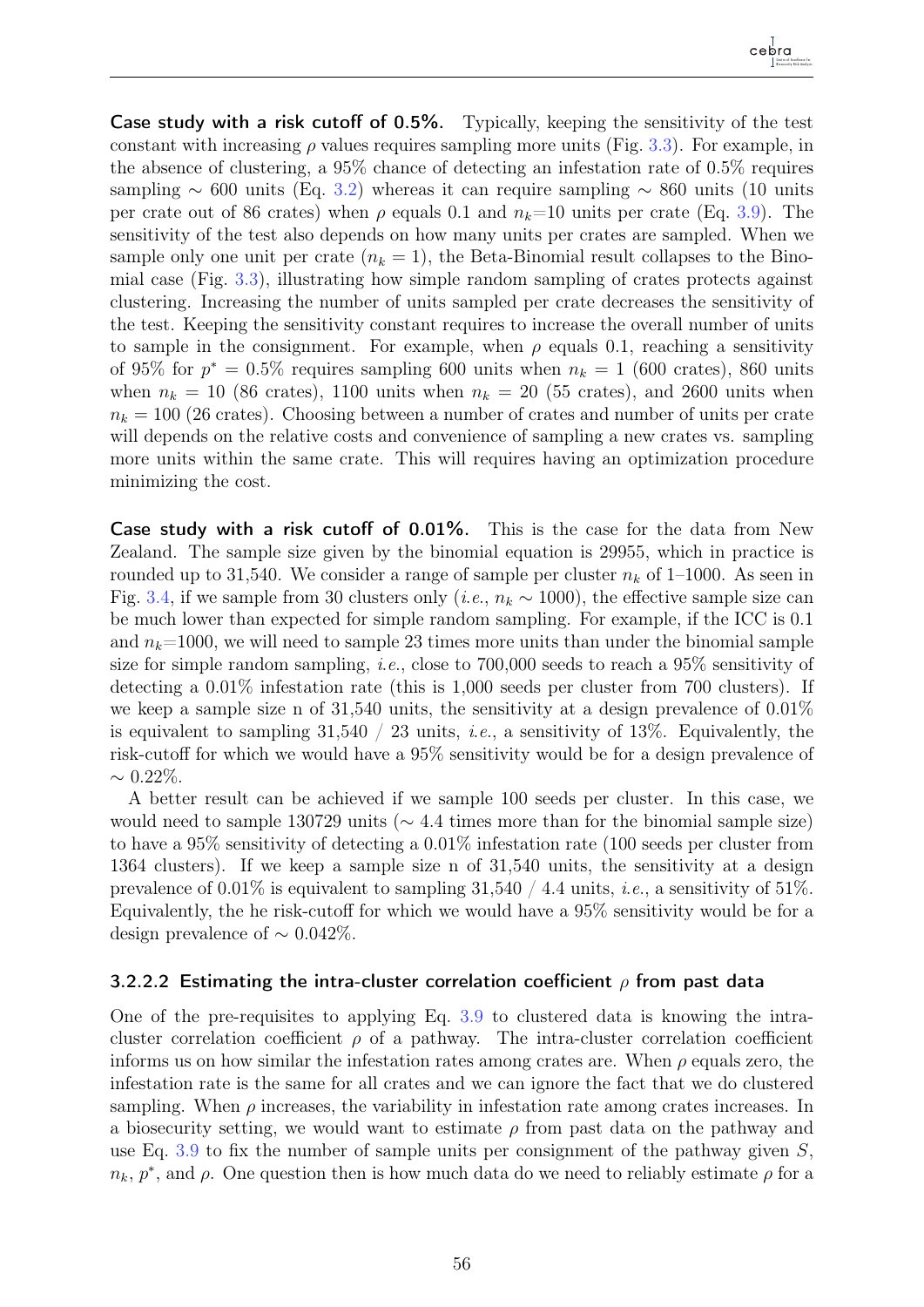<span id="page-56-0"></span>

Figure 3.4: a. Sample size for clustered data given by the beta-binomial model (approximate and exact solution). b. Ratio of sample size for the beta-binomial (approximate and exact) and the binomial distribution when varying  $\rho$  and  $n_k$ . To compare with the 31,540 samples rule, sensitivity was fixed to 0.95 and  $p^*$  to 0.01%.

given pathway? As we currently do not have a database reporting the number of infected samples for each cluster of each consignment, we will rely on simulating datasets to get an idea of the number of samples required to estimate  $\rho$  with sufficient precision.

Case study with a risk cutoff of 0.5% While in theory it might be possible to estimate  $\rho$  from only one consignment, in practice it will require a consignment and an inspection that are much larger than usual (the typical sampling size of 600 units per consignment with only one consignment doesn't allow to reliably estimate  $\rho$ , cf. Fig. [3.6.](#page-58-0) Exploratory analyses showed that getting reliable  $\rho$  estimates from only one consignment might require sampling at least  $n_k=50$  units per crate from  $n_{crates}=200$  crates, *i.e.*, 10,000 samples). Additionally, this particular consignment might not be representative of the pathway. Hence, in a situation where we have a pathway containing several consignments and each consignment contains several crates, we suggest combining data from different consignments to estimate  $\rho$ . However, in such a case, it would be necessary to account for the heterogeneity among consignments before estimating the heterogeneity among crates within consignments (the  $\text{ICC}=\rho$ ). Below, we detail a possible implementation of such a hierarchical Beta-Binomial model with two levels of heterogeneity (Fig. [3.5\)](#page-57-0): the first level represents the variability of infestation rate  $p_i$  among consignments (Eq. [3.10](#page-57-1) which we modelled using a normal distribution with standard deviation  $\sigma$  on the logit scale<sup>[10](#page-56-1)</sup>. The second level represents the variability of infestation rate  $p_{ik}$  among crates within a consignment  $j$  which we modelled using a beta-distribution. As a simplification, we assumed the intra-cluster correlation coefficient  $\rho$  describing the heterogeneity among crates within

<span id="page-56-1"></span><sup>10</sup>In theory, it should be possible to use a hierarchical Beta Beta-Binomial model, with a first Beta distribution modelling the heterogeneity of infestation rate among consignments (cf. section [3.1.3\)](#page-44-2) and a second Beta distribution modelling the heterogeneity among crates within one consignment (cf. this section). However, the hierarchical Beta Beta-Binomial model proved to be unpractical and we had convergence issues fitting the model. Hence we instead resorted to using the hierarchical logistic Beta-Binomial model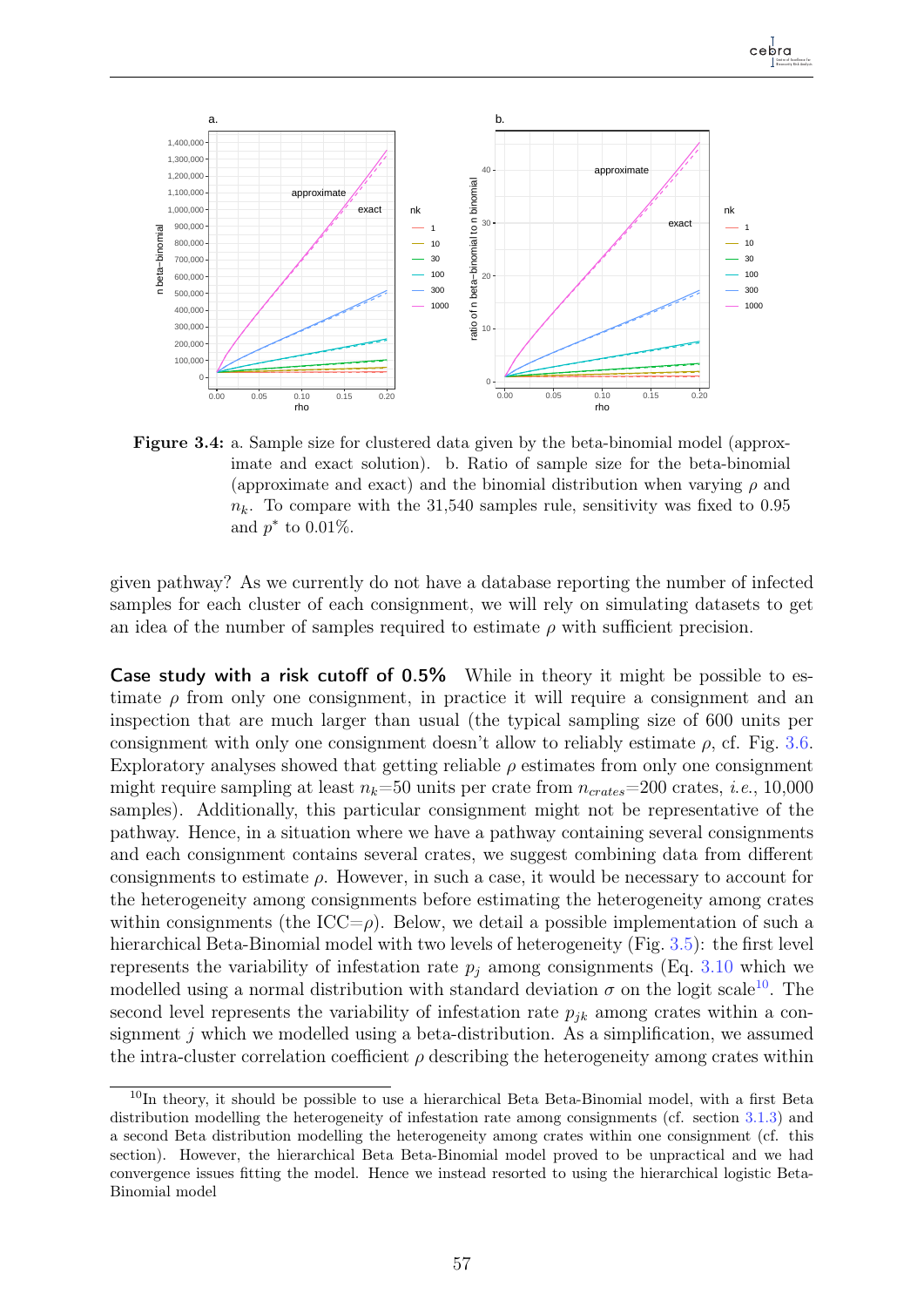<span id="page-57-0"></span>

Figure 3.5: Conceptual diagram of the hierarchical Beta-Binomial model. We have a pathway made up of several consignments and each consignment has several crates. Each consignment has its own infestation rate  $p_i$ , sampled from the pathway distribution. Within each consignment, each crate also has its own infestation rate  $p_{ik}$  sampled from a Beta distribution with mean  $p_i$  and intracluster correlation coefficient  $\rho$ . Note that  $\rho$  is assumed to be the same for all consignments of the pathway.

a consignment to be the same among all consignments. The distribution of infected units  $x_{jk}$  in crate k in consignment j thus follows a Beta-Binomial distribution with mean  $p_j$ , ICC  $\rho$ , and number of sample per crate  $n_{jk}$ . The model follows:

<span id="page-57-1"></span>
$$
x_{jk} = BetaBinom(p_j, \rho, n_{jk})
$$
  
\n
$$
logit(p_j) = \gamma_1 + \epsilon_j
$$
  
\n
$$
\epsilon_j \sim Normal(0, \sigma)
$$
  
\n
$$
logit(\rho) = \gamma_2
$$
\n(3.10)

We simulated data from a potential pathway using this model, and then fitted the model to the simulated data to see if we were able to recover the parameters. As there is no off-the-shelf solution for estimating heterogeneity among crates within consignments  $(\rho)$  when there is heterogeneity among consignments, we implemented the model in the Stan language. We did the simulations for 1, 10, 20, 30, ..., and 100 consignments, each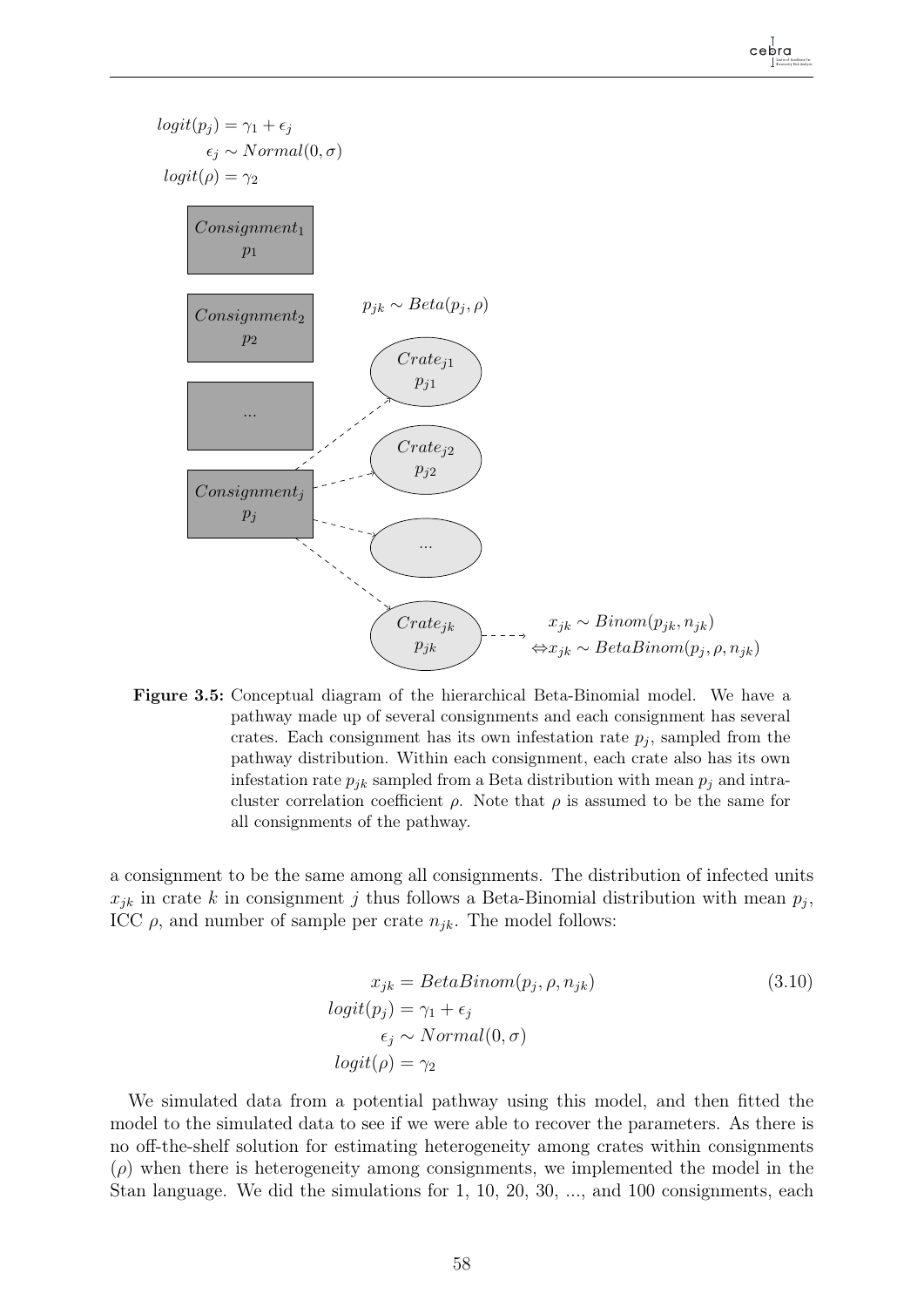<span id="page-58-0"></span>

**Figure 3.6:** Mean and standard deviation of  $\rho$  from the hierarchical beta-binomial model estimated from potential plant pathways of different size. We used Eq. [3.10](#page-57-1) to simulate a typical pathway for the plant data and used parameters  $logit(p)$ = 5.15,  $\rho=0.1$ , and  $\sigma=1.7$ . We then estimate  $\rho$  by fitting Eq. [3.10](#page-57-1) to the simulated pathway using Stan.

with 20 crates and 30 units sampled per crate (*i.e.*, 600 samples per consignment). The pathway we simulated was similar to a typical import plant pathway to Australia. The distribution of infestation rates among different consignments in a typical plant pathway follows a  $Beta(.17, 8)$  that we approximated using a normal distribution with mean of -5.15 and standard deviation  $\sigma$ =1.7 on the logit scale<sup>[11](#page-58-1)</sup>. We replicated the simulation 10 times for each pathway size.

With only one consignment of a typical size (20 crates, each with 30 units sampled per crate), it seems difficult to reliably estimate  $\rho$  values: there is a high variability in the mean estimate of  $\rho$  across the 10 simulations and the standard deviation associated with each replicate is particularly high (the coefficient of variation mean/sd is close to 100%) (Fig. [3.6\)](#page-58-0). However, aggregating data from several consignments seems to help. Pathways with 30–40 consignments or more are able to give relatively precise estimates of  $\rho$  (Fig. [3.6\)](#page-58-0). Given these results, we suggest inspecting at least 30 consignments for estimating  $\rho$  from a pathway.

For smaller pathways, it might even be possible to go one step further and build a hierarchical model across pathway, with each pathway having its own p,  $\rho$  and  $\sigma$  (thus we would get a distribution of  $\rho$  for different pathways).

Case study with a risk cutoff of 0.01% We simulated data from a potential pathway using Eq. [3.10,](#page-57-1) and then fitted the model to the simulated data to see if we were able to recover the parameters. We did the simulations for 1, 10, 20, 30, ..., and 100 consignments, each with 30 crates and 1000 units sampled per crate  $(i.e., 30,000$  samples per consignment). The distribution of infestation rate among different consignments in a typical pathway imported in New Zealand follows a Beta(.253, 9623) that we approximated using a normal distribution with mean of -11.4 and standard deviation  $\sigma$ =1.3 on the logit

<span id="page-58-1"></span><sup>&</sup>lt;sup>11</sup>Both  $Beta(.17, 8)$  and  $\frac{1}{1+exp(-N(-5.15, 1.7))}$  distributions have a similar mean and standard deviation on the probability scale, however, their skewness is different so they do represent slightly different models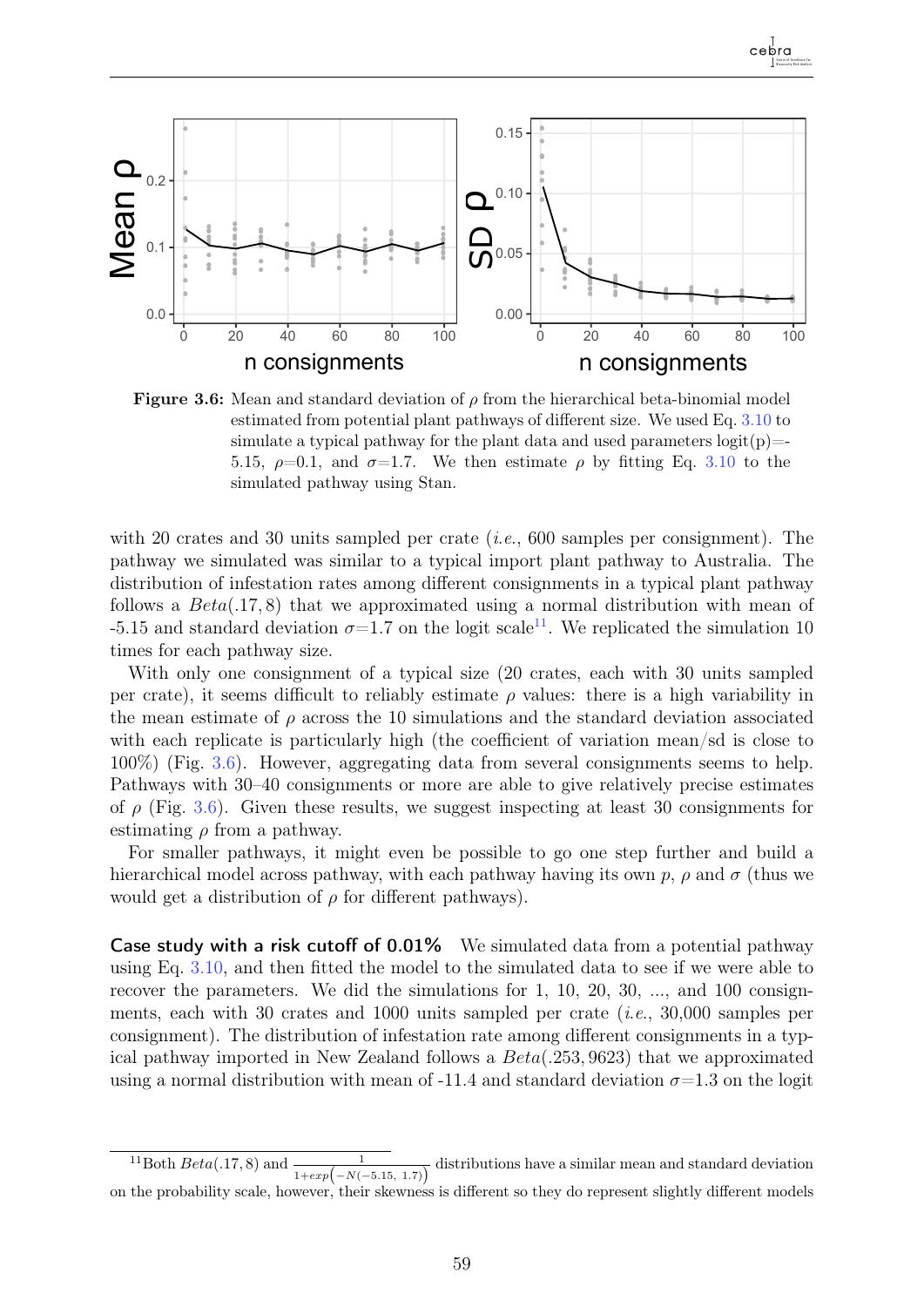<span id="page-59-2"></span>

**Figure 3.7:** Mean and standard deviation of  $\rho$  from the hierarchical beta-binomial model estimated from potential pathways of different size. We used Eq. [3.10](#page-57-1) to simulate a typical pathway for the plant data and used parameters  $logit(p)$ = 11.4,  $\rho=0.1$ , and  $\sigma=1.3$ . We then estimate  $\rho$  by fitting Eq. [3.10](#page-57-1) to the simulated pathway using Stan.

scale<sup>[12](#page-59-1)</sup>. We replicated the simulation 10 times for each pathway size.

While the mean estimate of  $\rho$  seems well identified (Fig. [3.7\)](#page-59-2), the posterior does not actually do much better than the prior that we used for fitting the model (a normal distribution of -3 with standard deviation of 1.5 in the logit scale, which has a mean of 0.097 and standard deviation of 0.12). This means that we did not learn much from the data as can be seen by the particularly large standard deviation in the posterior distribution of  $\rho$ , even for large simulated pathways (Fig. [3.7b](#page-59-2).). To see how much more data might be needed to reliably estimate  $\rho$  from a pathway, we also simulated a pathway with 1000 consignments. However, the uncertainties in the posterior distribution of  $\rho$  were still fairly large ( SD=0.036, 95% credible interval of  $\rho = 0.038{\text -}0.173$ ). We suspect that the infestation rate of the pathway is too low and that too few crates within consignments have BRMs to be able to learn about  $\rho$ .

#### <span id="page-59-0"></span>3.2.3 Bayesian inference for clustered sampling

Bayesian inference can be used in two different ways when doing clustered sampling: The first approach is only partly Bayesian and consists of using Bayesian inference to estimate the parameter rho of the pathway. We then proceed similarly to model-based inference and compute the sample size by fixing the sensitivity of the test and a given threshold cutoff using Eq. [3.9.](#page-54-2) Indeed, as we could not fit the hierarchical model using classical models in the model-based inference for clustered data section (section [3.2.2.2\)](#page-55-0), we relied on Bayesian estimation to estimate  $\rho$  of the pathway (Bayesian inference is especially well suited to fitting hierarchical models).

The second approach is the equivalent to what we did in section [3.1.3](#page-44-2) but for clustered sampling: using some prior distribution for the pathway (heterogeneity at the consignment level and heterogeneity at the crate within consignment level), we can compute the number

<span id="page-59-1"></span><sup>&</sup>lt;sup>12</sup>Both Beta(0.253, 9623) and  $\frac{1}{1+exp(-N(-11.4, 1.3))}$  distributions have a similar mean and standard deviation on the probability scale, however, their skewness is different so they do represent slightly different models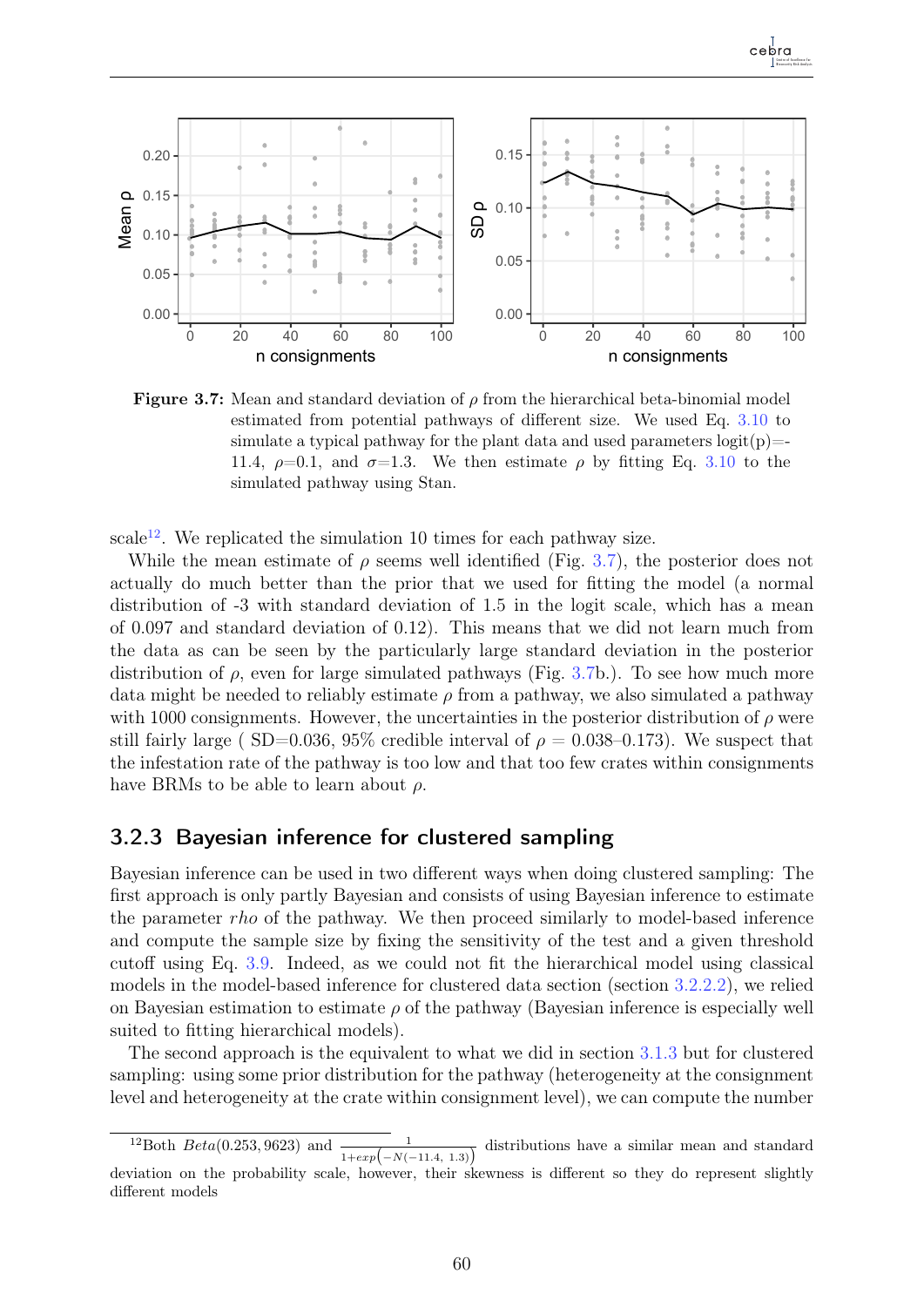of units free of BRM that needs to be sampled from a consignment in order to be 95% sure that the infestation rate of the consignment is below a certain risk-cutoff. However, unlike in the simple random sampling case, there is no closed form solution for Bayesian clustered sampling. Still, we can compute the posterior distribution of  $p_j$  after a clean inspection by implementing the model in a Bayesian probabilistic programming language  $(e.g., in our case, Stan).$ 

#### Case study with a risk cutoff of 0.5%

Using an noninformative uniform prior  $p_i \sim Beta(1, 1)$  to describe the distribution of infestation rate among different consignments of the pathway and fixing  $\rho=0.1$  as prior for the distribution of infestation rate among different crates within a consignment (e.g.,  $\rho$ might have been estimated from past data on the pathway as in section [3.2.2.2\)](#page-55-0), we need to inspect  $\sim$  45 crates, each with 30 sampled units (*i.e.*, 1350 units) to have 95% of the posterior distribution of infestation rate  $p_i$  of the inspected consignment below 0.5% (Fig. [3.8a](#page-61-0).). While the inference framework is different, the answer is essentially the same as for model-based inference for clustered sampling with  $\rho = 0.1$  and  $n_k = 30$  (Eq. [3.9,](#page-54-2) n=1321 units). As for model-based inference for clustered sampling (Fig. [3.3\)](#page-54-3), sample size will decrease for lower  $\rho$  and increase for higher  $\rho$ .

If we replace the uniform prior by an informative prior  $p_i \sim Beta(.17, 8)$ , we now only need to inspect  $\sim$  15 crates, each with 30 sampled units (*i.e.*, 450 units free of BRM) to have 95% of the posterior distribution of infestation rate  $p_i$  of the inspected consignment below 0.5% (Fig. [3.8b](#page-61-0).). Using Bayesian inference with an informative prior on clustered data allows reducing the sample size by a factor of three (450 units) compared to using model-based inference or using Bayesian inference with noninformative prior (1350 units). This gain is similar to the gain between informative and noninformative prior in the simple random sampling setting (183 vs. 600 units, see section [3.1.3\)](#page-44-2). Similar to Bayesian inference for simple random sampling, the reduction in sample size is due to combining inspection data for a specific consignment with external information on the pathway. However, the same safeguards also apply and we should be cautious of the stationarity assumption implied by using prior information estimated from past data on the pathway. For Bayesian with informative priors, clustered sampling (with  $\rho = 0.1$ ) required sampling  $\sim$  450 units vs. 183 units for SRS (ratio of  $\sim$ 2.46).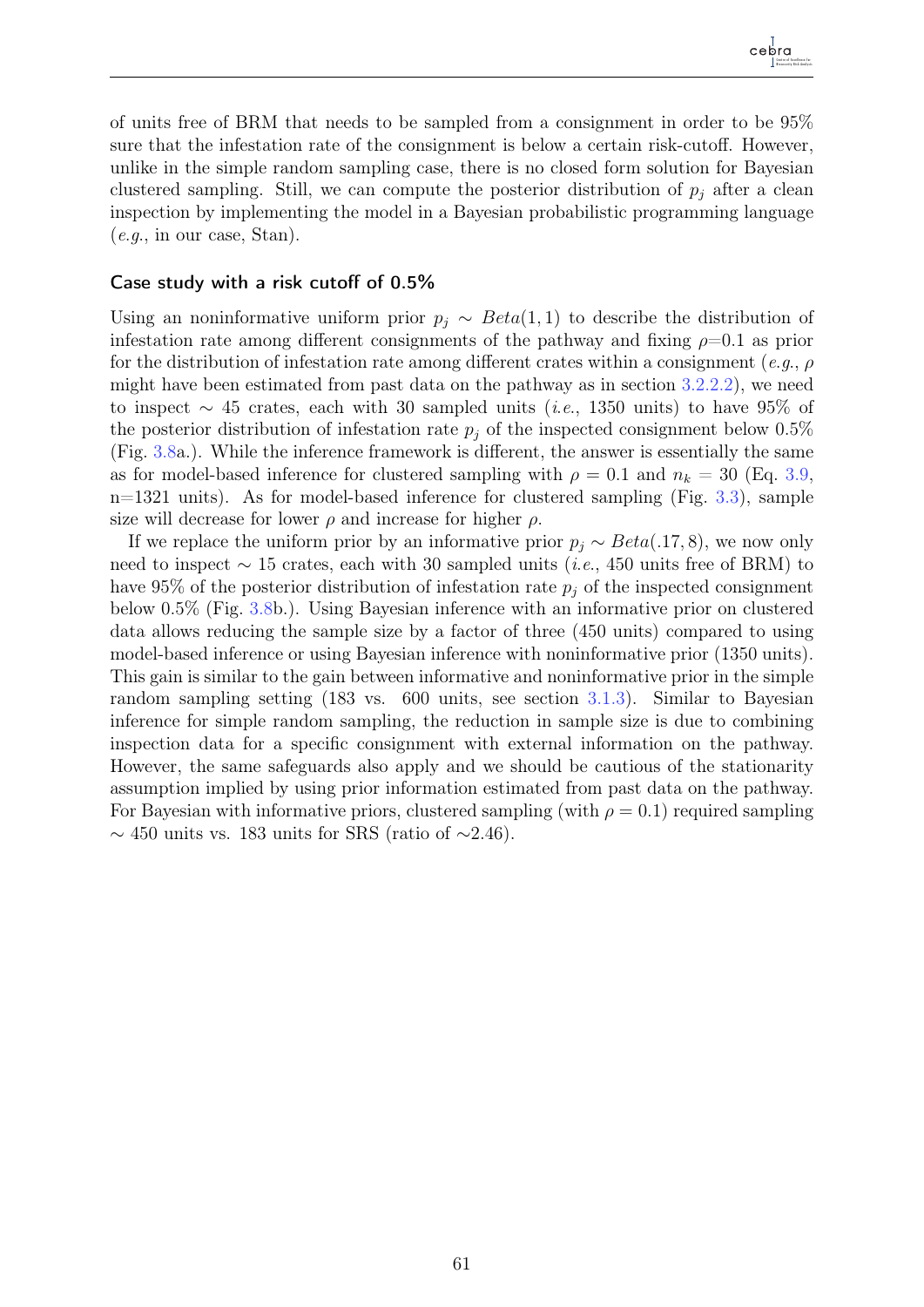<span id="page-61-0"></span>

Figure 3.8: Posterior distribution of  $p_i$  after a clean inspection sample with a 0.5% risk cutoff. a. We used an noninformative prior on the distribution of infestation among consignments in the pathway and a pathway  $\rho$  of 0.1 ( $\rho$  can be estimated from past data on the pathway, see section [3.2.2.2\)](#page-55-0). After inspecting 45 crates, each with 30 samples (1350 samples free of BRM), 95% of the posterior mass distribution of the infestation rate of the inspected consignment is below 0.5%. b. We used an informative prior on the distribution of infestation among consignments in the pathway ( $p_i \sim Beta(.17, 8)$ ) and a pathway  $\rho$  of 0.1. After inspecting 15 crates, each with 30 samples (450 samples free of BRM), 95% of the posterior mass distribution of the infestation rate of the inspected consignment is below 0.5%. The models were fitted using Stan.

#### Case study with a risk cutoff of 0.01%

Using a noninformative uniform prior  $p_i \sim Beta(1, 1)$  to describe the distribution of infestation rate among different consignments and fixing  $\rho=0.1$  as prior for the distribution of infestation rate among different crates within a consignment, we need to inspect ∼ 700 crates, each with 1000 sampled units (*i.e.*, 700,000 units free of BRM) to have 95% of the posterior distribution of infestation rate  $p_i$  of the inspected consignment below 0.01% (Fig. [3.9a](#page-62-1).). If we replace the uniform prior by an informative prior  $p_i \sim Beta(.253, 9623)$ , we now only need to inspect  $\sim 60$  crates, each with 1000 sampled units (*i.e.*, 60,000 units free of BRM) to have 95% of the posterior distribution of infestation rate  $p_i$  of the inspected consignment below  $0.01\%$  (Fig. [3.9b](#page-62-1).). Using Bayesian inference with an informative prior on clustered data allows reducing the sample size by a factor of 11 (60,000 units) compared to using model-based inference or using Bayesian inference with noninformative prior (700,000 units). This gain is similar to the gain between informative and noninformative prior in the simple random sampling setting (2,580 vs. 29,955 units, see section [3.1.3\)](#page-44-2). Similar to Bayesian inference for simple random sampling, the reduction in sample size is due to combining inspection data for a specific consignment with external information on the pathway. However, the same safeguards also apply and we should be cautious of the stationarity assumption implied by using prior information estimated from past data on the pathway.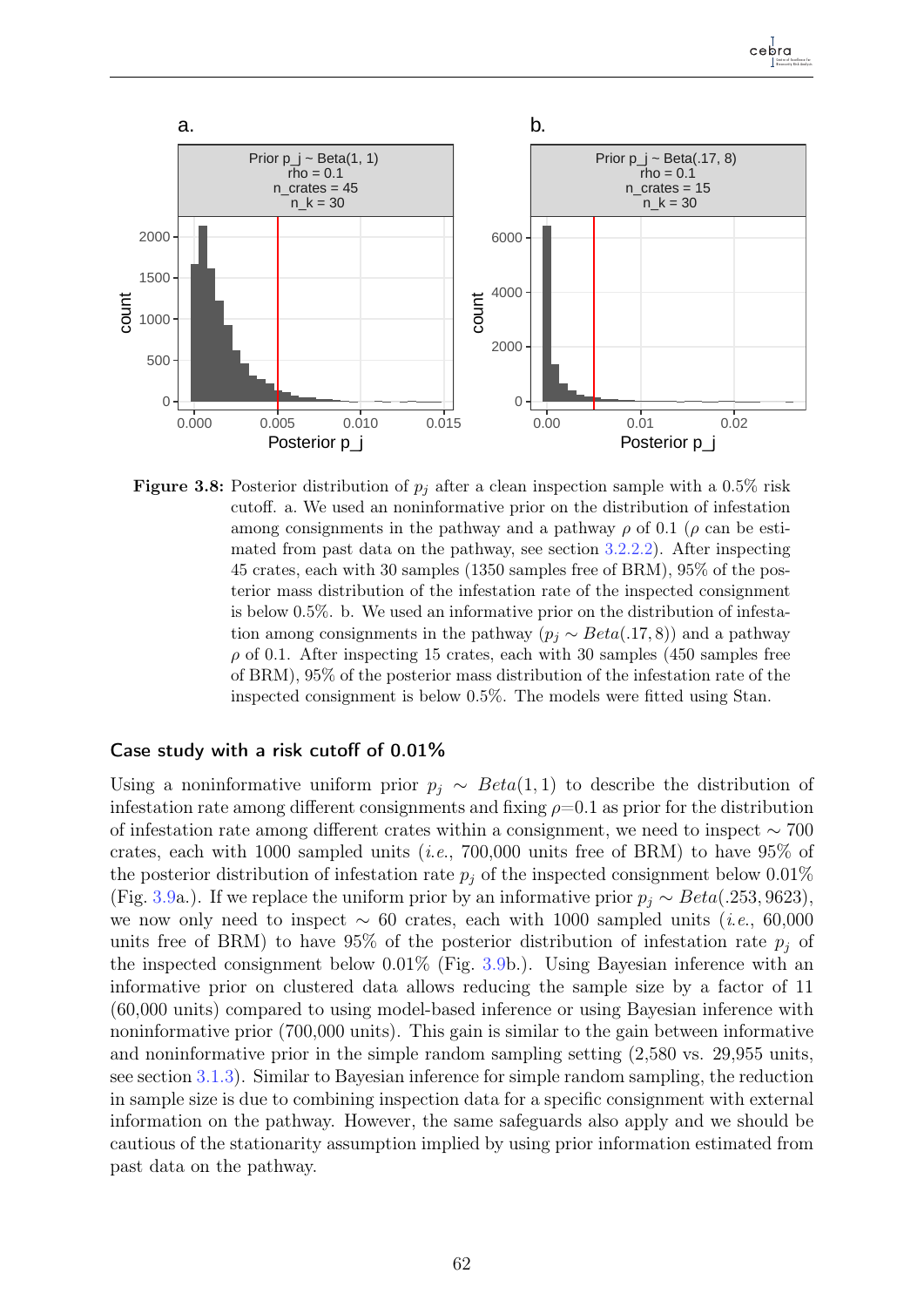<span id="page-62-1"></span>

**Figure 3.9:** Posterior distribution of  $p_i$  after a clean inspection sample with a 0.01% risk cutoff. a. We used an noninformative prior on the distribution of infestation among consignments in the pathway and a pathway  $\rho$  of 0.1 ( $\rho$  can be estimated from past data on the pathway, see section [3.2.2.2\)](#page-55-0). After inspecting 700 crates, each with 1000 samples (700,000 samples free of BRM), 95% of the posterior mass distribution of the infestation rate of the inspected consignment is below 0.01%. b. We used an informative prior on the distribution of infestation among consignments in the pathway  $(p_i \sim Beta(.253, 9623))$ and a pathway  $\rho$  of 0.1. After inspecting 70 crates, each with 1000 samples (70,000 samples free of BRM), 96% of the posterior mass distribution of the infestation rate of the inspected consignment is below 0.01%. The models were fitted using Stan.

# 3.2.4 Dempster-Shafer theory of evidence for clustered sampling

We found no articles in the literature on the application of Dempster-Shafer theory of evidence when the data is clustered. While it does not mean that the Dempster-Shafer theory cannot deal with clustered data, more research might be needed before we are able to apply the framework to this situation.

## 3.2.5 Imprecise probabilities for clustered sampling

To our knowledge, the theory of imprecise probability has not been developed when clustered data. Furthermore, imprecise probability theory does not allow using external information when doing inference.

# <span id="page-62-0"></span>3.3 Systems approach

Systems approach is an integrated method for addressing biosecurity threats that combines two or more independent risk-reducing measures on a pathway (IPPC, [2002\)](#page-82-5). The independence of the risk reduction measures comes from using different actions (e.g., pest) monitoring, insecticide spraying, cold storage, heat treatment, intermediate inspections...)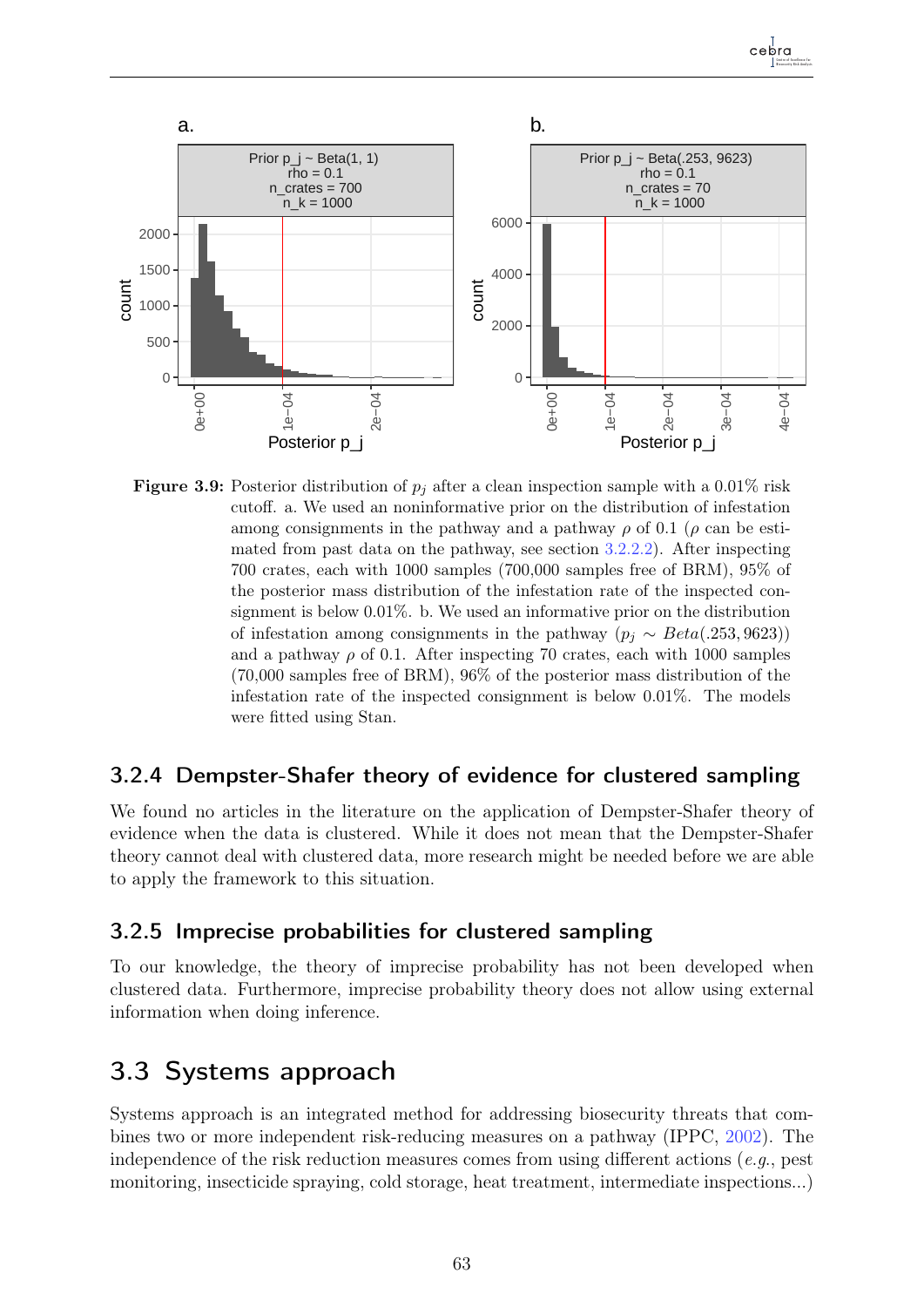that are applied at different production stages (pre-harvest, harvest, post-harvest...) (see vanKlinken et al., [n.d.,](#page-85-10) for a review). Since we typically expect pathways following a system approach to have lower infestation rates than similar pathways not following a system approach, this might allow reducing the sample size of a border inspection.

Note that a four-year national Australian project started in 2018 and led by the Commonwealth Scientific and Industrial Research Organisation (CSIRO) currently reviews the use of systems approach in biosecurity and develops new methods for quantifying the risk reduction associated with using systems approach (vanKlinken et al., [n.d.\)](#page-85-10). Thus, in our report, we will not try to be comprehensive with regards to how systems approach data can be analyzed (especially since the effect of many of the actions e.g., insecticide spraying or cold storage, might be pathway or pest specific). Rather, we will focus on how different inference frameworks (design, model-based, Bayesian inference, and Dempster-Shafer theory of evidence) might deal with this type of data. Specifically, we will focus on one risk-reduction action: the presence of intermediate inspections in a pathway (one advantage of focusing on intermediate inspections is that the effect is not pathway specific) and for which we have analytical formula.

Characterizing the effect of other types of systems approach interventions (cold storage, bait trapping, insecticide spraying...), might require additional data, e.g., controltreatment experiments or expert elicitation (Jarrad et al., [2011;](#page-82-6) Hemming et al., [2018\)](#page-81-4) to quantify how they would reduce the infestation rate of a consignment. These information might in turn be used differently in different inference framework  $(e.g.,$  external information cannot be used in Design-based inference, it can be used as a prior in Bayesian inference, and it be used in combination similarly to any other source of information in Dempster-Shafer theory of evidence).

#### 3.3.1 Design-based inference

The simplest way to combine results from an intermediate inspection and a final border inspection is to assume (or ensure) that the units sampled in the intermediate and in the final border inspection are independent (i.e., assume that different units are sampled in both inspections, which is not unreasonable given that each inspection typically sample only a small fraction of the population and which is assured when sampling is destructive). In such a case, the number of BRMs resulting from two independent random samples of size  $n_1$  and  $n_2$  sampled from the same population give a similar result to a single inspection of size  $n_1 + n_2$  (the sensitivity of an inspection with a sample size of  $n_1 + n_2$  is given in Eq. [3.1\)](#page-44-0).

Hence, if we inspect  $n_1 = 200$  units in the intermediate inspection, the final border inspection only needs to sample  $n_2 = 397$  units to have a 95% chance of detecting a prevalence of 0.5%.

While in theory it is possible to relax the independence assumption by using partial resampling estimators (see Ware and Cunia, [1962\)](#page-85-11), it leads to additional issues in practice. For example, we would need to know what is the proportion of units that are sampled in both inspections. Additionally, part of the improved efficiency that comes from using partial resampling inspections instead of independent inspections, comes from being able to estimate the covariance between two successive inspections on the same sampling units. However, since we will only get clean inspection samples with zero BRMs, it is not possible to estimate this covariance (the issue is similar to the one encountered when using design-based inference for clustered sampling, where the design-based estimator was not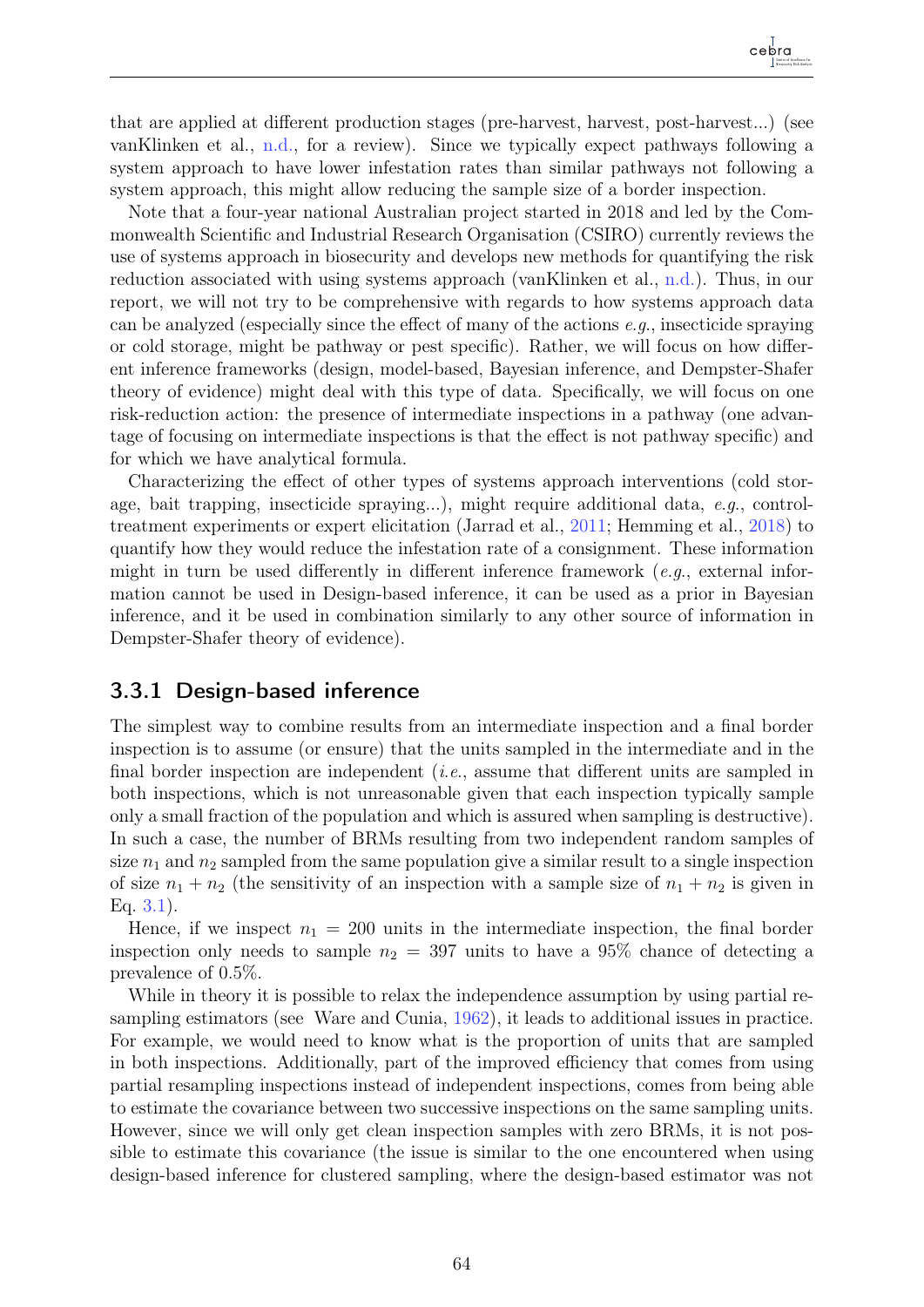able to estimate the intra-cluster correlation coefficient from clean inspection data, see section [3.2.2.2\)](#page-55-0).

One obvious issue with this method (which is also common to other inference frameworks) is that if the intermediate inspection sampled 600 units, then we would not need to sample any units in the final border inspection to declare the consignment compliant. This is obviously too optimistic as it ignores potential issues with the reliability of the first inspection (was the intermediate inspection done properly?) and also the potential for re-infestation during transport. To circumvent this issue, we might chose to lower the effective sample size of the intermediate inspection  $(e.g., for an intermediate inspection)$ of 600 units, we might consider that it corresponds to 300 units inspected), we might chose to always carry a small sample size inspection for the final border inspection (say we always sample 100 units), or it might be necessary to run audits or specific analyses to see if the systems approach was implemented properly.

# 3.3.2 Model-based inference

The reasoning that was developed for design-based inference can also be developed for model-based inference: If an intermediate inspection of size  $n_1$  with a population prevalence of  $p_j$  is inspected, the number  $k_1$  of BRMs will follow the Binomial distribution  $k_1 \sim Binom(n_1, p_j)$ . Similarly, if a border inspection of size n with a population prevalence  $p_j$ , the number  $k_2$  of BRMs will follow the Binomial distribution  $k_2 \sim Binom(n_2, p_j)$ . The number k of BRMs when combining both inspection will follow the binomial distribution  $k \sim Binom(n_1+n_2, p_i)$ , which will have a 95% chances of detecting a 0.5% infestation rate when  $n_1 + n_2 = 598$ .

## 3.3.3 Bayesian inference

In a Bayesian inference framework, including the effect of an intermediate inspection in the pathway is straightforward: If the infestation rate in a consignment before inspection is described by  $p_j \sim Beta(\alpha, \beta)$ , the posterior distribution after finding zero BRM out of n inspected samples is  $p_i \sim Beta(\alpha, \beta + n)$ . For example, if we start with a  $Beta(1, 1)$ prior (any infestation rate in the 0–1 range is equally likely a priori) and conduct a clean 200 sampled units intermediate inspection, then the posterior distribution is  $p_j \sim$ *Beta*(1, 201). The *Beta*(1, 201) distribution can in turn be used as prior for the final border inspection. In such a case, the final inspection will only need to sample 397 units as the posterior  $p_j \sim Beta(1, 201 + 397)$  has 95% of its posterior mass below 0.5%. Thus the answer using a non-informative prior is essentially the same as for design and modelbased inference.

Similar to what we wrote in section [3.1.3,](#page-44-2) we might need to penalize the prior information to account for the fact that the intermediate inspection might not be 100% reliable or for potential re-infestations of the pathway. Alternatively, we might try creating a more mechanistic model of how this re-infestation might happen at different production stages of the pathway (which seems to be the approach taken in CSIRO's project, vanKlinken et al., [n.d.\)](#page-85-10).

## 3.3.4 Dempster-Shafer theory of evidence

As we are combining evidence from different inspections (i.e., different sources of information), a similar methodology to what was presented in section [3.1.4](#page-48-1) can be applied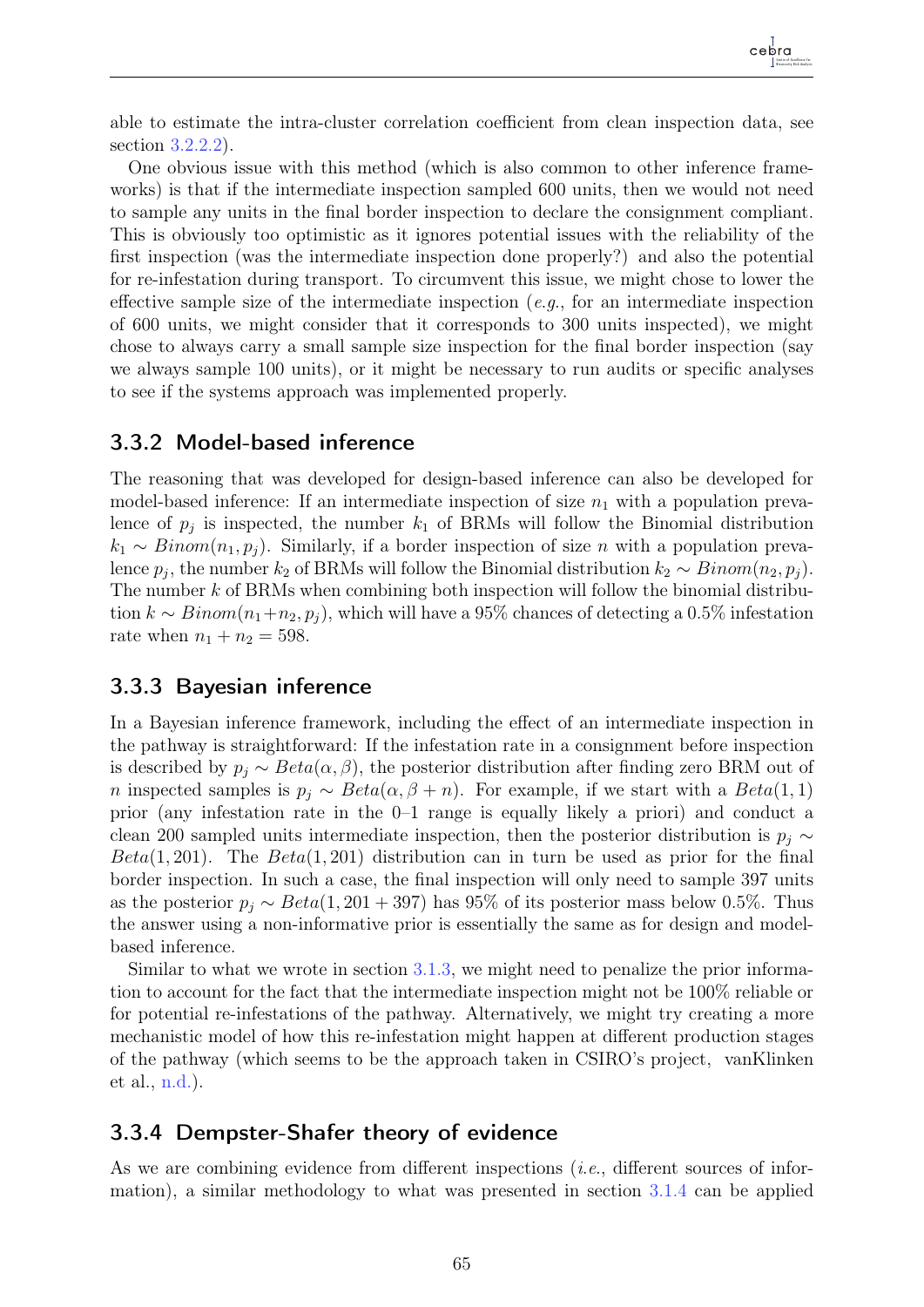here: For example, after a first clean 200 samples inspection, we are  $63.49\%$  sure that the infestation rate is below 0.5% (in R,  $pbeta(0.005, 1, 1 + 200) \sim 0.64$ , focal element  ${C}$  associated with a compliant consignment) and 36.51% confident of not knowing the correct status of the consignment (focal element  $\{C, NC\}$ ). The focal element  $\{NC\}$  for non-compliance gets a probability of zero as we did not find any infested samples. After a second clean 397 samples inspection, we are 86.4% sure that the infestation rate is below 0.5% (in R,  $pbeta(0.005, 1, 1+397) \sim 0.86$ ) and 13.6% confident of not knowing the correct status of the consignment. Combining both sources of information (i.e., a combined sample size of 597) with the Dempster's combination rule and using 100% reliability for both inspections (using the 'dComb' function from the 'EvCombR' package in R), we would be 95% sure that the infestation rate of the consignment is below 0.5%, which provides us with enough assurance to mark the consignment as compliant.

Additionally, if we think that the results from the first inspection are not 100% reliable (whether because the inspection was not done properly or because there is a chance of re-infestation following the first inspection), it is possible to reduce the reliability of the first inspection before combining both sources of information. For example, if we fix the reliability of the first inspection to be 70% (and keep the reliability of the second inspection to be 100%), we will need to sample 480 samples (instead of the original 397) in the second inspection be 95% sure that the consignment is compliant after combining both sources of data using Dempster's combination rule.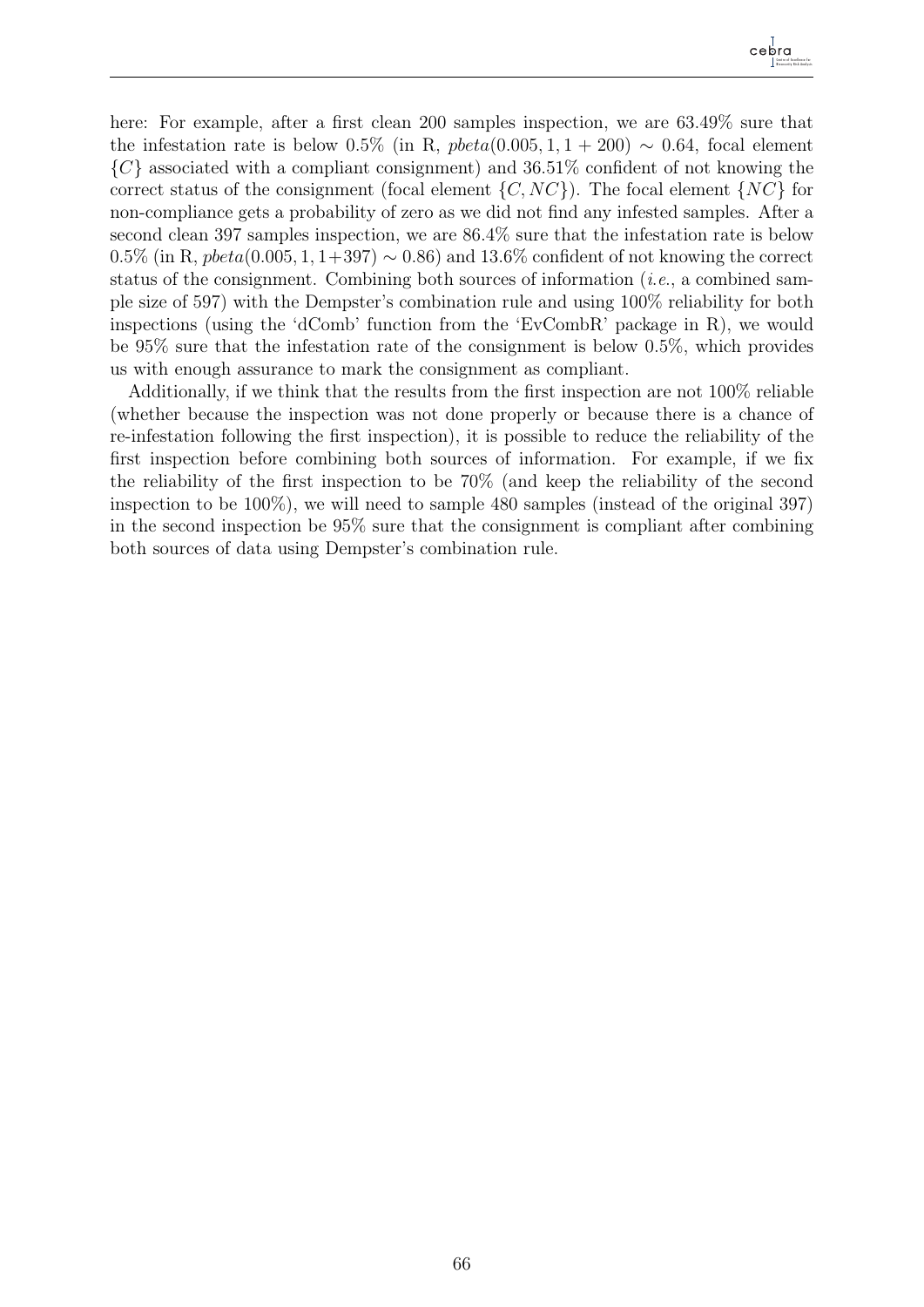# 4 Adaptive Inspection Schemes

# 4.1 Introduction

Although they do not formally fall within the coverage of this project, adaptive inspection schemes provide plans that can be used to choose to inspect or not inspect consignments based on the recent inspection history of the pathway. In a sense such plans use recent history to provide assurance about the pathway, and therefore also the next consignment. We therefore cover them here briefly for completeness.

Such schemes have been in use for some time in both Australia (the Department of Agriculture's Compliance-Based Inspection Scheme, CBIS<sup>[1](#page-66-0)</sup>) and New Zealand (risk-based inspection of low-risk fresh produce such as green beans imported from Australia).

We briefly review several schemes gathered under two sampling principles, namely: (i) do not inspect all consignments, however when we inspect we do so with constant within-consignment intensity; and (ii) inspect all consignments but alter the intensity.

# 4.2 Inspect Only Some Consignments

Adaptive sampling plans involve electing to not inspect some consignments. Consequently, they should only be used on pathways in which some leakage can be tolerated (but see Section [5\)](#page-73-0). The Department of Agriculture has applied such plans in pathways that show low contamination rates, such as dried apricots and hulled sesame seeds.

The principle value of these plans is that they will naturally tend to allocate more inspection effort to domains of the pathway that have the higher interception rate, without requiring predictive statistical modeling or machine learning. The price to pay is that the plans will always experience a delay in response to changes in the pathway contamination rate, whereas predictive modeling allows for the possibility of anticipation.

The original variants of the adaptive sampling theme were the continuous sampling plans developed in the 1940's and thereafter by mathematicians to make quality control more efficient.

Very readable accounts can be found in Stephens [\(2001\)](#page-85-12) and Montgomery [\(2009\)](#page-83-0).

#### <span id="page-66-1"></span>4.2.1 Continuous Sampling Plans

Numerous continuous sampling plans have been developed in the past 70 years, for example Stephens [\(2001\)](#page-85-12) lists nine variants.

#### 4.2.1.1 CSP-1

The original continuous sampling plan, CSP-1, was proposed by Dodge [\(1943\)](#page-80-12) as a way of managing a continuous flow of consignments offered to the inspector. Briefly, the

<span id="page-66-0"></span><sup>1</sup><http://agriculture.gov.au/import/goods/plant-products/risk-return>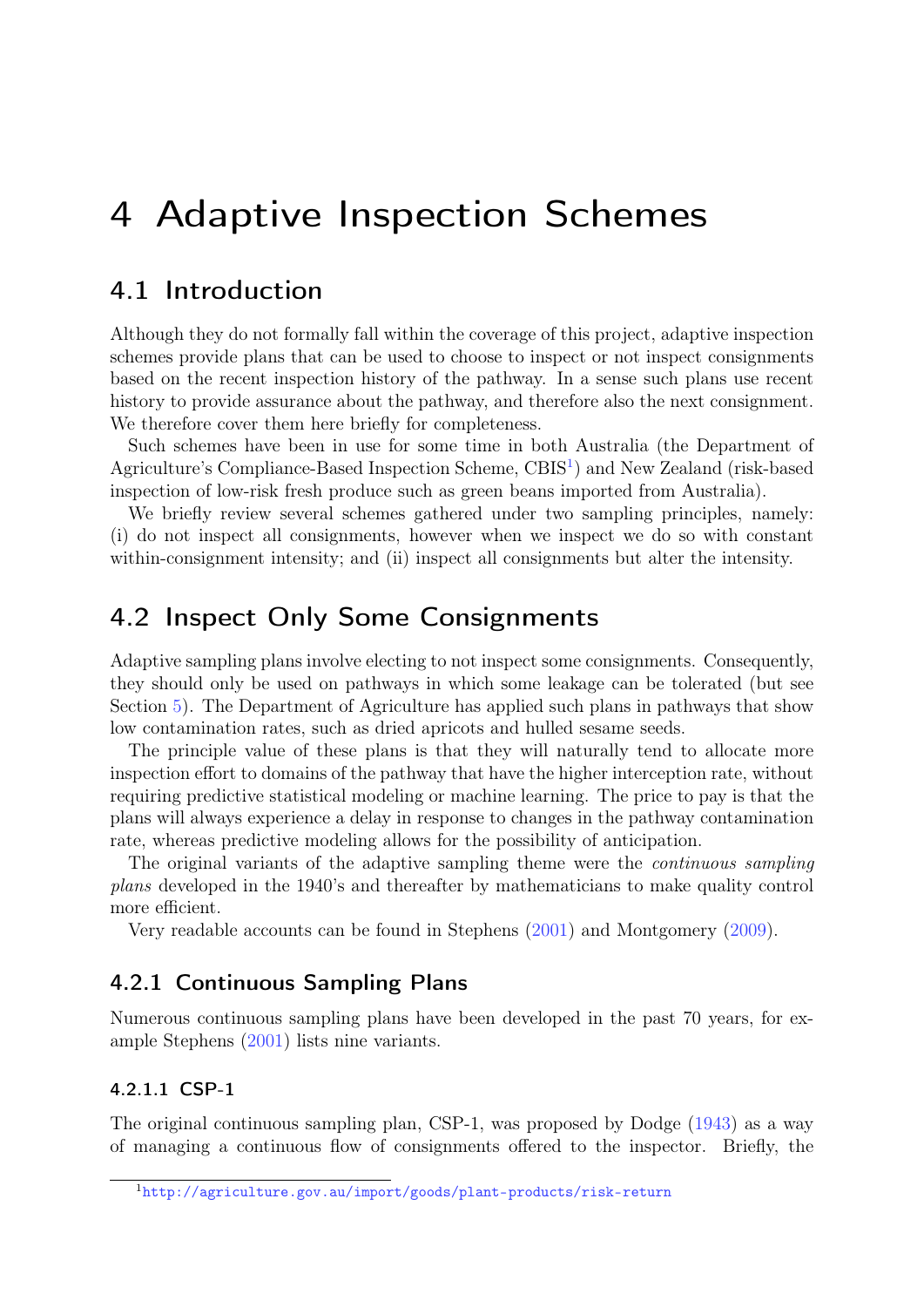algorithm works as follows.

- **Rule 1** Inspect 100% of the consignments, and when c consecutive consignments are found clear of defects, switch to Rule 2.
- **Rule 2** Inspect a random sample of  $f\%$  of the consignments, and when any such inspection identifies a defect, switch to Rule 1.

The operation of the plan is then set by choosing the variables c and f. Dodge  $(1943)$ developed a number of performance indicators that could be used to guide the choice of these parameters, namely the average fraction of the total units inspected in the long run (AFI), the expected fraction of defective units in the long run (AOQ), and its mode, called the AOQL, which can be interpreted as the highest AOQ for all possible values of the underlying contamination rate.

One argument against the use of CSP-1 is that it does not distinguish between temporary and permanent increases in the failure rate. That is, a single interception is sufficient to flip the pathway from fractional inspection to 100% inspection. This suggests that the plan does not tolerate isolated instances of contamination, which contradicts the principle that they should only be applied to pathways in which some leakage can be tolerated.

#### 4.2.1.2 CSP-2

Dodge and Torrey [\(1951\)](#page-80-13) introduced two additional CSP plans, namely CSP-2 and CSP-3. The difference between CSP-2 and CSP-1 is that the plan does not return to 100% inspection when an isolated incident of contamination is found.

- **Rule 1** Inspect  $100\%$  of the consignments, and when c consecutive consignments are found clear of defects, switch to Rule 2.
- **Rule 2** Inspect a random sample of  $f\%$  of the consignments, and when any such inspection identifies a defect, switch to Rule 3.
- **Rule 3** Inspect a random sample of  $f\%$  of the consignments, until k units have been inspected. If any are contaminated, apply Rule 1. If not, then apply Rule 2.

The advantage of CSP-2 relative to CSP-1 is that it allows occasional and isolated contamination to pass through without triggering a return to 100% inspection. Dodge and Torrey, [1951](#page-80-13) showed that CSP-2 is generally more economical than CSP-1 when the arriving contamination rate  $p$  is smaller than AOQL.

#### 4.2.1.3 CSP-3

As noted above, Dodge and Torrey [\(1951\)](#page-80-13) also introduced CSP-3. This plan follows CSP-2 in that it allows for isolated incidents of contamination, but in a sense it takes out some insurance by briefly increasing the inspection rate after detecting contamination. The rule is as follows.

- **Rule 1** Inspect  $100\%$  of the consignments, and when c consecutive consignments are found clear of defects, switch to Rule 2.
- **Rule 2** Inspect a random sample of  $f\%$  of the consignments, and when any such inspection identifies a defect, switch to Rule 3.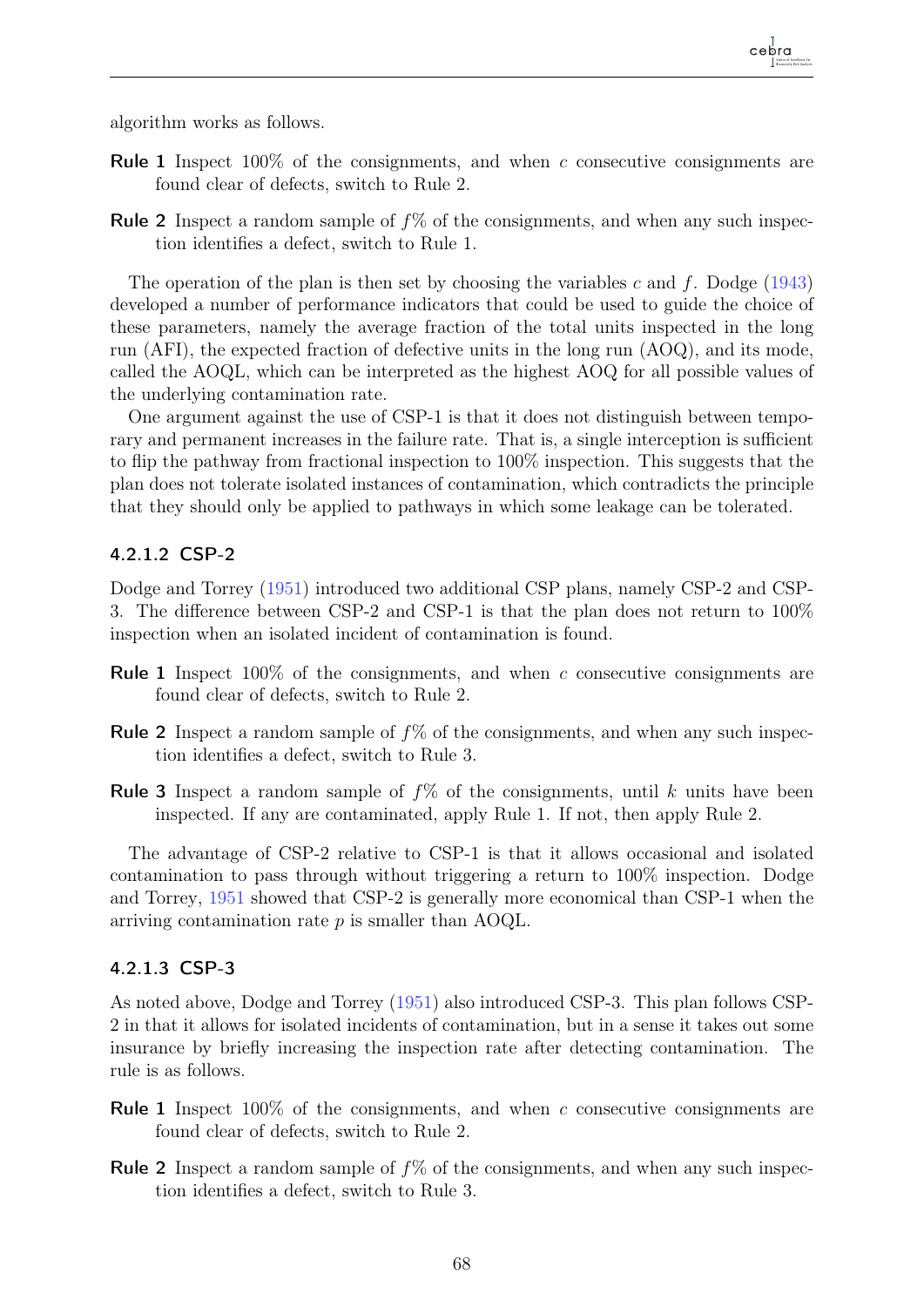- **Rule 3** Inspect the next b (usually, 4) consignments. If any are contaminated, then apply Rule 1. If not, then apply Rule 4.
- **Rule 4** Inspect a random sample of  $f\%$  of the consignments, until  $k b$  consignments have been inspected. If any are contaminated, then apply Rule 1. If not, then apply Rule 2.

CSP-3 is used by the Department of Agriculture for the Compliance-Based Inspection Scheme<sup>[2](#page-68-0)</sup>. However, CSP-1 was preferred for a recent CEBRA project because it is simpler and easier to communicate to stakeholders, who are thus likely to develop a clearer understanding of the incentive properties of the inspection rule (Susie Hester *pers. comm.*, also see Rossiter et al., [2018\)](#page-84-7). Furthermore, Rossiter and Hester [\(2017\)](#page-84-8) suggested that the CSP-1 algorithm would be preferable from the biosecurity regulator's perspective, particularly where the consequences of biosecurity risk material leakage are perceived to be relatively large. Under the scenarios modelled, CSP-1 and CSP-3 had higher payoffs to the regulator than mandatory inspection, and of those two, CSP-1 had the highest payoff to the regulator.

# 4.2.2 Skip-Lot Sampling Plans

Skip-Lot Sampling Inspection is an extension of the Continuous Sampling Plan that supports sampling and inspection of sub-consignment items, such as the inspection of articles of fruit within a consignment. Montgomery [\(2009\)](#page-83-0) noted:

"[ $\dots$ ] one should be careful to use skip-lot sampling plans only for situations in which there is a sufficient history of supplier quality to ensure that the quality of submitted lots is very good. Furthermore, if the supplier's process is highly erratic and there is a great deal of variability from lot to lot, skip-lot sampling plans are inappropriate. They seem to work best when the supplier's processes are in a state of statistical control and when the process capability is adequate to ensure virtually defect-free production."

Dodge [\(1955\)](#page-80-14) introduced Skip-Lot Sampling by applying the principles of CSP-1 to a series of consignments defined as batches of material, in which the user examines only a single unit from each consignment of units. This sampling plan is useful when the consignments are small or inspection is slow and costly.

Perry [\(1973\)](#page-84-9) extended skip-lot sampling to SkSP-2, which operates as follows. First, instead of examining only a single unit from each selected consignment, we nominate a reference plan, that is, we select a sample of units from the consignment according to a selected sample design — for example, simple random sampling: selecting and inspecting a simple random sample of  $n$  units from each consignment and counting the number of defective units d; if  $d = 0$  then accept the consignment, otherwise reject the consignment.

- **Rule 1** Inspect every consignment using the reference plan until  $c$  consecutive consignments have been accepted. Then use Rule 2.
- **Rule 2** Apply the reference plan to a fraction  $f$  of the consignments submitted until any consignment is rejected, at which point return to Rule 1.

<span id="page-68-0"></span><sup>2</sup><http://agriculture.gov.au/import/goods/plant-products/risk-return>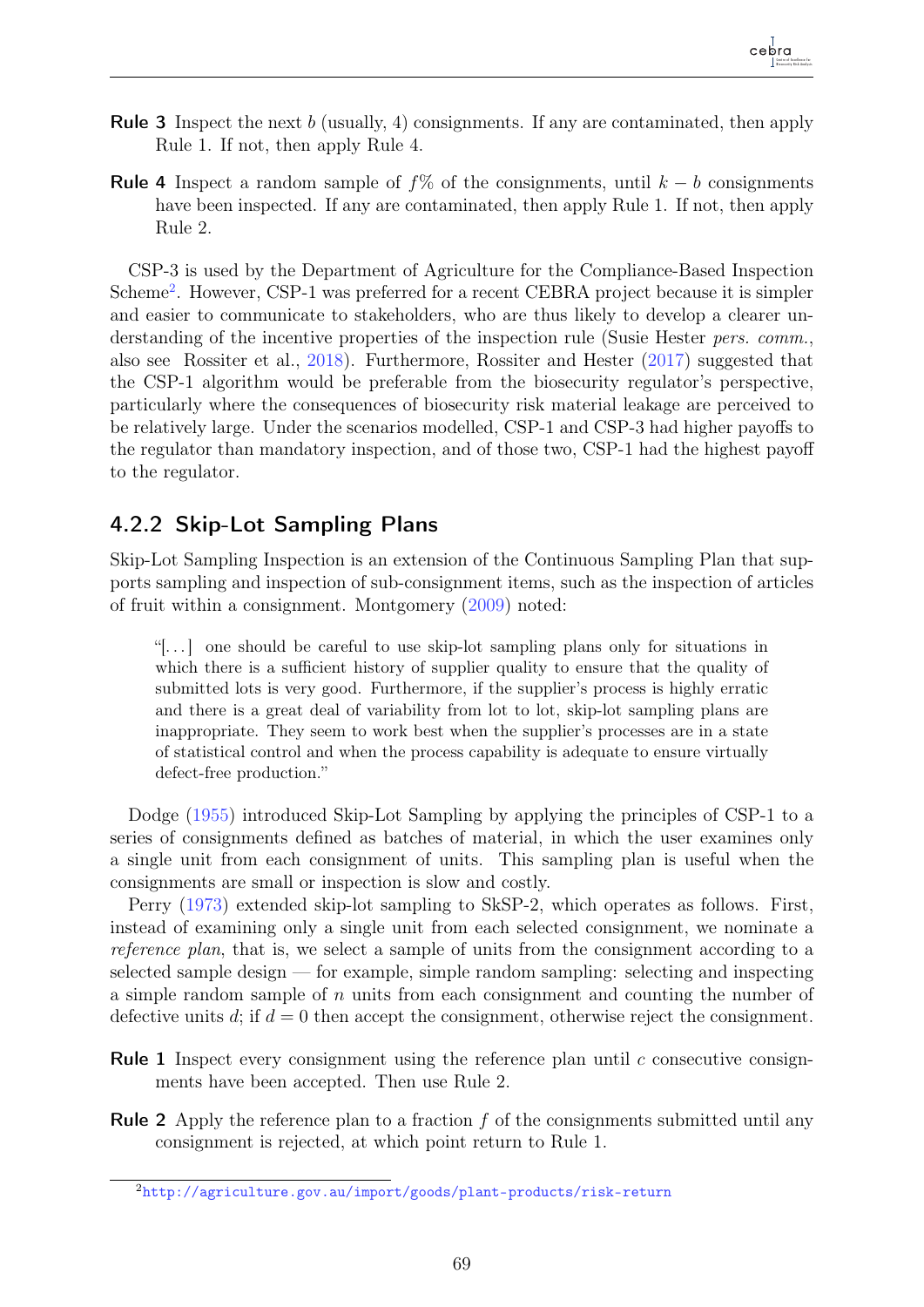Confusingly enough, both SkSP and SkSP-2 are extensions of CSP-1. There are numerous variations on skip-lot sampling, for example Vijayaraghavan [\(2000\)](#page-85-13)'s SkSP-3 is a variant of CSP-2.

# 4.3 Inspect All Consignments; Vary Intensity

The second type of plan can be thought of as a generalization of the first. In the first type, consignments were inspected or not inspected based on the recent performance of the pathway. In the second type, all consignments are inspected, but the intensity of inspection varies according to recent history. We cover one such plan, namely the Lot-by-Lot Attributes Single Sampling Procedure prescribed by MIL-STD-1916 (Defense, [1996;](#page-80-15) Stephens, [2001\)](#page-85-12).

#### 4.3.1 MIL-STD-1916

The Lot-by-Lot Attributes Single Sampling Procedure prescribed by MIL-STD-1916 involves inspecting every consignment but with intensity that depends on recent history. There are seven levels of verification, namely  $I - VII$ . The user starts by selecting a verification level.

According to the standard, the verification level should depend on the nature of the characteristic that is the target of the inspection: critical, major, or minor. For example a critical characteristic is one that ". . . judgment and experience indicate must be met to avoid hazardous or unsafe conditions for individuals using, maintaining, or depending upon the product; or that judgment and experience indicate must be met to assure performance of the tactical function of a major item such as a ship, aircraft, tank, missile, or space vehicle." A major characteristic is "A characteristic, other than critical, that must be met to avoid failure or material reduction of usability of the unit of product for intended purpose.", and a minor characteristic is "A characteristic, other than critical or major, whose departure from its specification requirement is not likely to reduce materially the usability of the unit of product for its intended purpose or whose departure from established standards has little bearing on the effective use or operation of the unit." (Defense, [1996\)](#page-80-15).

The supporting documentation goes on to say "For Critical Characteristics - VL VII should always be used. This inspection is a verification of the automated screening or fail-safe manufacturing operation implemented in accordance with paragraph 4.4 of MIL-STD-1916. Majors should typically use VL levels between III and VI. Minors should typically use VL levels between I and III. The more important the characteristic is, the higher the VL. Lower VL's may also be considered where relatively small sample sizes are necessary and large sampling risks can or must be tolerated as, for example, when inspection costs are high. If no VL is specified, then VL IV for majors and VL II for minors should be used." (Defense, [1999\)](#page-80-16). From our point of view, biosecurity risks can most likely be characterised as critical; consequently for biosecurity inspection the invocation of MIL-STD-1916 would be at verification level VII.

Each level of verification corresponds to a sample size for any given consignment size. The sample size classes corresponding to the consignment size and the verification level are presented in Table [4.1.](#page-70-0)

The rule starts at a level elected by the regulator. Each level corresponds with three sampling plans, namely *reduced, normal*, and *tightened*. Each sampling plan is charac-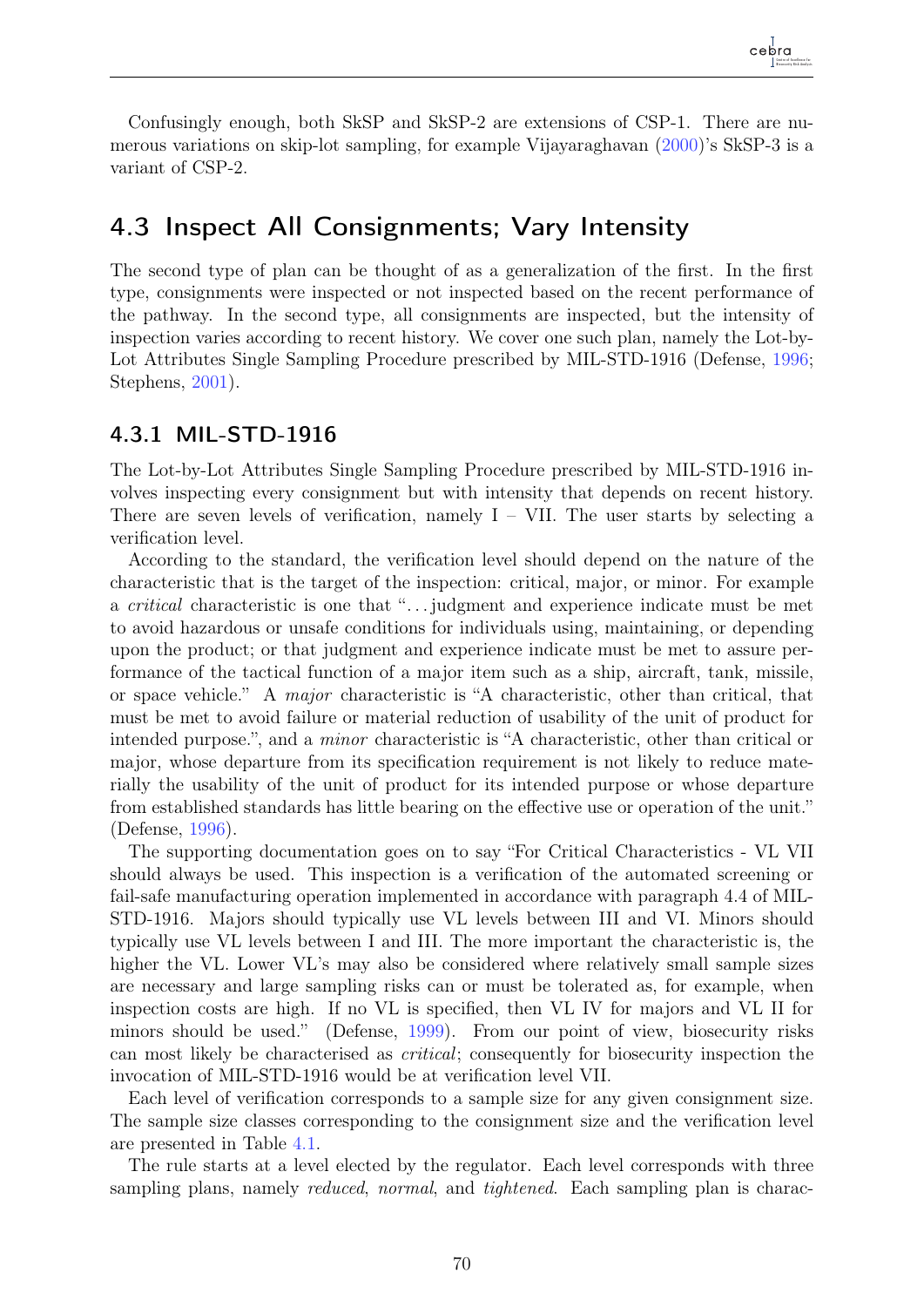| ,               |   |               |         |         |           |   |               |
|-----------------|---|---------------|---------|---------|-----------|---|---------------|
| Lot Size        |   |               | V       | IV      | Ш         | Ш |               |
| $2 - 170$       | A | A             | A       | A       | A         | A | A             |
| $171 - 288$     | A | A             | A       | A       | A         | A | B             |
| 289-544         | A | A             | А       | A       | A         | В | $\mathcal{C}$ |
| 454-960         | A | A             | A       | A       | B         | С | D             |
| $961 - 1632$    | A | A             | A       | B       | $\bigcap$ | D | E             |
| 1633-3072       | A | A             | B       | $\rm C$ | D         | E | E             |
| 3073–5440       | A | В             | $\rm C$ | D       | E         | E | E             |
| 5441-9216       | B | $\mathcal{C}$ | D       | E       | E         | E | E             |
| 9217-17408      | С | D             | Е       | Ε       | E         | Ε | Ε             |
| 17409-30720     | D | E             | E       | E       | E         | E | E             |
| 30721 and above | E | F,            | E       | E       | F,        | E | E             |
|                 |   |               |         |         |           |   |               |

<span id="page-70-0"></span>Table 4.1: Code letters for entry into the sampling tables for MIL-STD-1916 (from Defense, [1996\)](#page-80-15).

terised by a sample size. In Table [4.2,](#page-70-1) the tightened/reduced plan can be determined as the verification level to the left/right of the specified normal verification level respectively. Tightened inspection of VL-VII is T, and reduced inspection of VL-I is R. For a pathway comprising large consignments such as lots of 32,000 seeds for sowing, sampling against a critical characteristic (requiring VL VII) corresponds to code E. In this pathway, Normal sampling is 3072 seeds, Reduced is 1280, and Tightened is 8192.

<span id="page-70-1"></span>Table 4.2: Attributes sampling plans for MIL-STD-1916 (from Defense, [1996\)](#page-80-15). When the lot size is less than or equal to the sample size, 100 percent attributes inspection is required.

|               |           |                                 |                  |  |          |    | Code Tight VII VI V IV III II I Reduced |
|---------------|-----------|---------------------------------|------------------|--|----------|----|-----------------------------------------|
| $\mathbf{A}$  |           | 3072 1280 512 192 80 32 12 5    |                  |  |          |    |                                         |
| B             | 4096 1536 |                                 | 640 256 96 40 16 |  |          | -6 |                                         |
| $\mathcal{C}$ |           | 5120 2048 768 320 128 48 20     |                  |  |          | -8 |                                         |
| D             |           | 6144 2560 1024 384 160 64 24 10 |                  |  |          |    |                                         |
| E             |           | 8192 3072 1280 512 192          |                  |  | 80 32 12 |    | 5                                       |

The switching rules between the three plans are then applied as follows (Defense, [1996\)](#page-80-15):

- Normal to Tightened When normal inspection is in effect, tightened inspection shall be instituted when 2 consignments have been withheld from acceptance within the last 5 or fewer consignments.
- Tightened to Normal When tightened inspection is in effect, normal inspection may be instituted when the following conditions are both satisfied:
	- 1. The cause for producing the nonconformances is corrected.
	- 2. 5 consecutive consignments are accepted.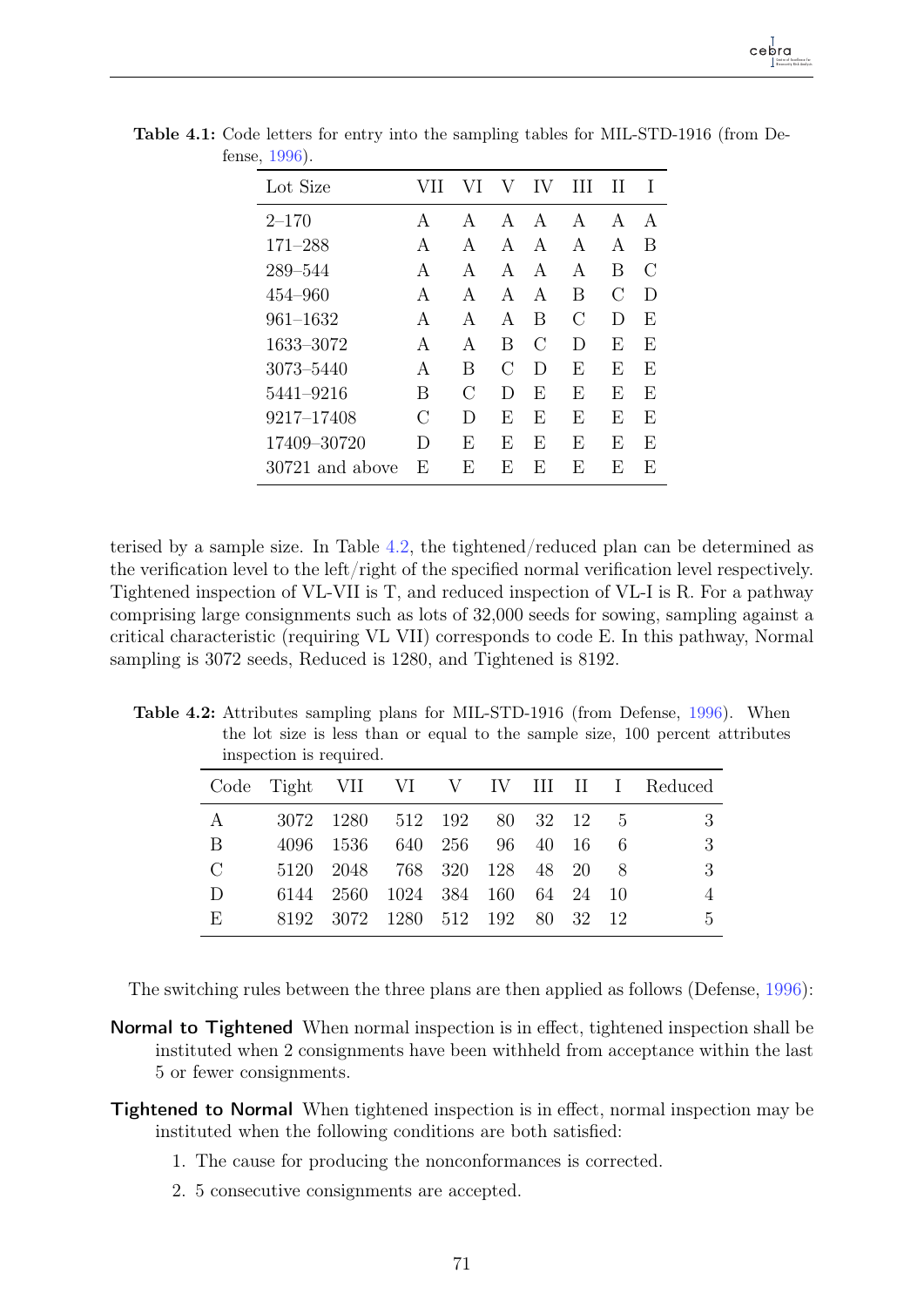- Normal to Reduced When normal inspection is in effect, reduced inspection may be instituted when the following conditions are all satisfied:
	- 1. 10 consecutive consignments are accepted while on normal inspection.
	- 2. Production is at a steady rate.
	- 3. The contractor's quality system is considered satisfactory by the Government.
	- 4. Reduced inspection is considered desirable by the Government.

Reduced to Normal When reduced inspection is in effect, normal inspection shall be instituted when one of the following conditions occur.

- 1. A consignment is withheld from acceptance.
- 2. Production becomes irregular or delayed.
- 3. The contractor's quality system is unsatisfactory.
- 4. Other conditions warrant that normal inspection be re-instituted.
- Failing under Tightened Finally, If sampling inspection of lots or batches remains in tightened inspection due to discovery of nonconformances, the Government reserves the right to discontinue acceptance of the product until the causes of nonconformances are eliminated or other means acceptable to the procuring agency have been instituted. When sampling inspection is restarted after discontinuation of acceptance, it shall be at the tightened inspection stage.

The acceptance number (that is, acceptable number of contaminated items per consignment) for this regime is 0, which is somewhat controversial. Stephens [\(2001\)](#page-85-12) argues that this prescription gives the decision rule unattractive properties.

It is worth noting that the documentation of MIL-STD-1916 provides a number of other useful prescriptions, for example detailed requirements and specifications to which providers must adhere (Defense, [1996\)](#page-80-15).

# 4.4 Choosing operational parameters

This chapter provides an overview of several approaches to using recent inspection history to assess the pathway level of assurance. Two types of approaches were covered: (i) not inspecting all consignments, but those that are inspected are inspected using the same sample design (the reference plan); and (ii) inspecting all consignments but varying the intensity of the inspection. The latter approach is arguably a generalization of the first if it includes the possibility that the within-consignment sampling intensity could be 0.

No matter which approach is used, it is necessary to select operational parameters that dictate how the system should be applied. All approaches are provided with documented performance indicators that provide insight into the performance of the inspection regime based on assumptions about the inspection efficacy and the contamination rate of the pathway.

Having chosen an approach, it is then necessary to select one or more of these performance indicators that then guide selection of combinations of operational parameters. For example, usage of the CSP family of plans can be guided by the AOQ or the AOQL (see Section [4.2.1\)](#page-66-1). This means that combinations of the clearance number c and monitoring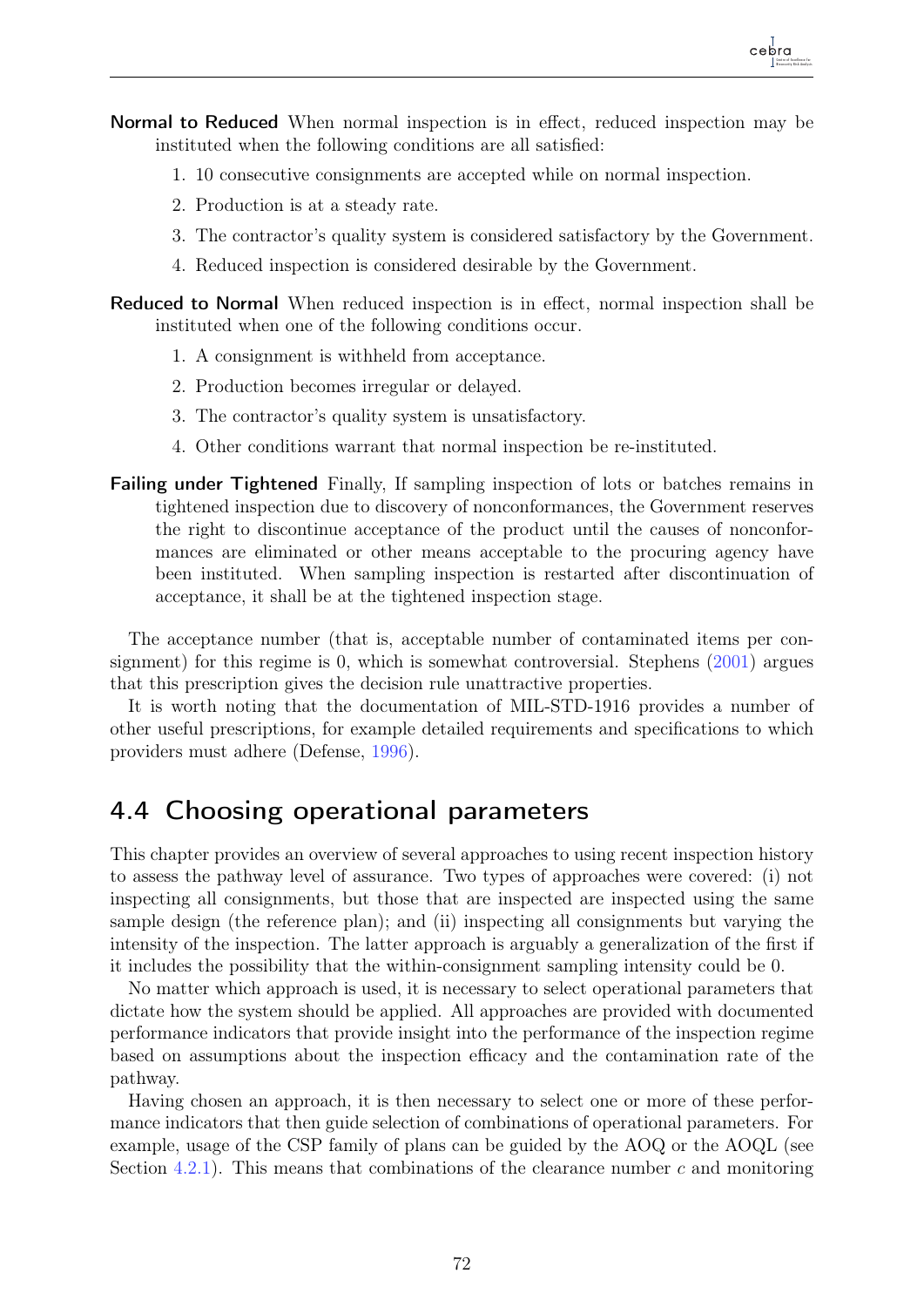fraction f can be selected by deciding on a value of AOQL and using a look-up table to identify the corresponding values of  $f$  and  $c$ .

A further complication is that the effects of  $f$  and  $c$  on the performance indicators interact with one another, so several different combinations of these parameters will achieve the same AOQL. In order to select between these combinations we have to interpret the effect of the parameter choices on the management of pathway biosecurity risk. Each operational parameter can be classified according to its effect on the sampling process and therefore its interpretation in terms of managing biosecurity risk.

Regardless of the system, most operational parameters can be classified into one of three types, namely (i) the number of inspected and compliant consignments that it takes to change the proscribed inspection levels down, (ii) the number of inspected and noncompliant consignments that it takes to change the proscribed inspection levels up, and (iii) the amount of effort (number of consignments to be inspected or number of units per consignment) at any given level.

For example, in CSP-3, there are four parameters, namely: the monitoring fraction  $f$ , the clearance number  $c$ , the number of inspected consignments within which two detected contaminations results in switching to  $100\%$  inspection k, and the number of consignments that must be inspected after the detection of any contamination, b. Each has at least one direct operational interpretation, as follows.

- c the clearance number sets the number of consecutive compliant consignments that it takes to convince us that the pathway can be monitored instead of fully inspected. This can be interpreted as a required level of assurance (We need to see 20 compliant consignments in a row before we're convinced) or an incentive (the stringent requirement becomes an incentive for stakeholders to ensure that the pathway achieves and maintains a high level of compliance), or both.
- $f$  the monitoring fraction sets the amount of effort that is imposed on the pathway when it is in sampling mode. It can be interpreted as a required level of assurance (We need to see 25% of the consignments as a warranty that the pathway contamination rate and risk haven't changed) or an incentive (the reduction in sampling effort translates to a reward for high biosecurity compliance by the pathway stakeholders), or both.
- $k$  the minimum spacing of two detected contaminated consignments provides a sensitivity to what constitutes a change in pathway status as opposed to an isolated incident. Having seen one contaminated consignment, we are effectively on alert. How many clear consignments do we need to see before we can relax again?
- b the duration of temporary 100% inspection allows us to set a preference for how long we scrutinize the pathway after detecting non-compliance. It provides a greater sensitivity to discerning between isolated incidents and important changes in pathway status.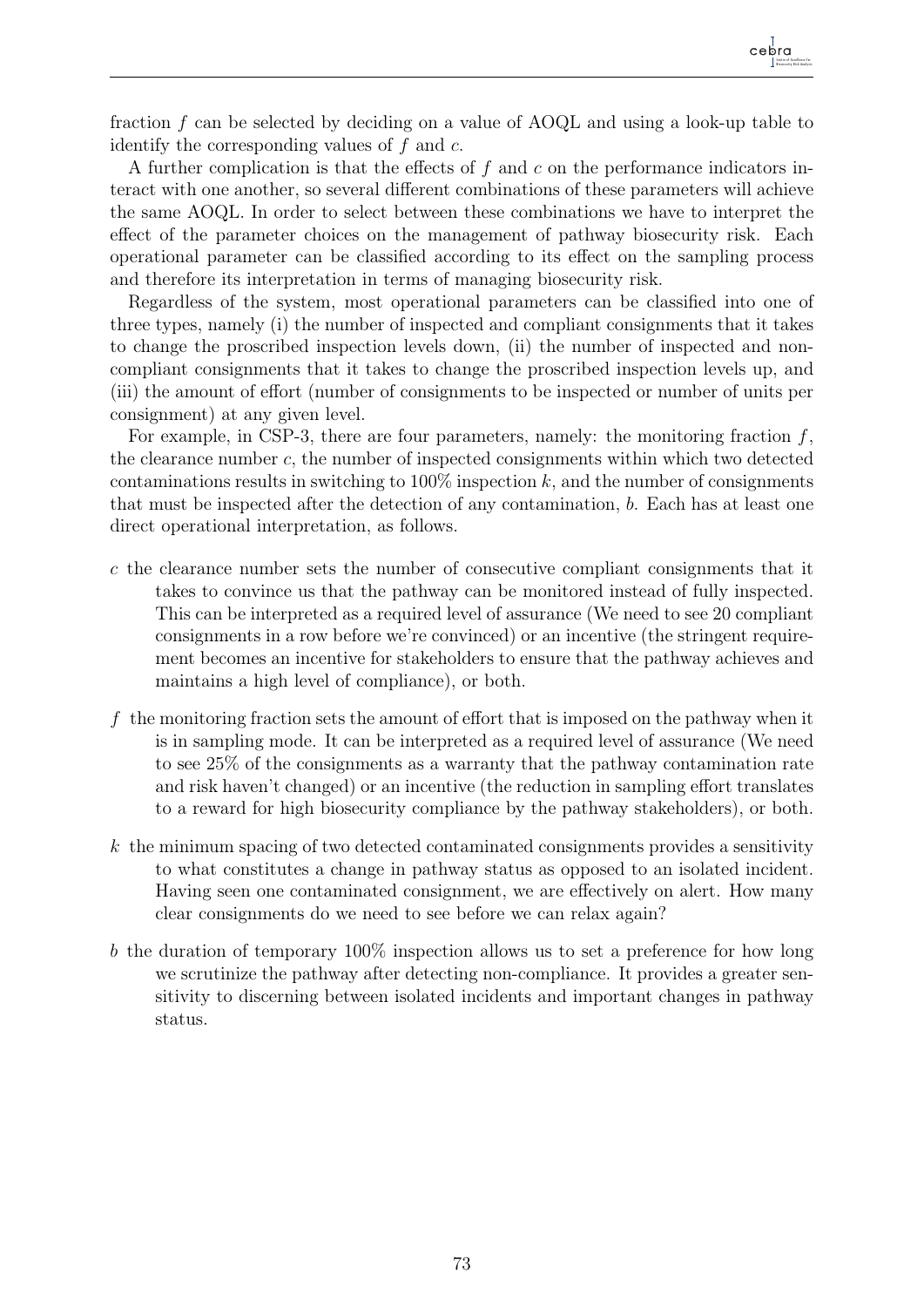### 5 Discussion

The previous chapters include a considerable amount of discussion, but a few topics need further exploration.

It is important to recognize that although ideally the effect of border intervention would be to totally prohibit entry by contaminated items, the reality is that all border intervention can do is to intercept a portion of the contamination, hence reducing the arrival rate. This would be true even if every consignment were inspected and every unit examined within every consignment; some infections are sub-clinical, some pathways simply cannot be regulated, such as wind and tide, and so on.

Indeed, the most stringent border intervention operation known to the authors is that imposed by Chevron Corporation for entry into Barrow Island, a Class A environmental heritage area off the coast of Western Australia. Chevron has close to total control over the pathway, wrapping equipment before shipping, and undertaking careful inspection of all passengers. Nonetheless, the careful post-border surveillance exercise ongoing at that location shows that leakage still occurs. It is impossible to imagine that a federal regulator would have the resources, or indeed the imprimatur, to impose so stringent a system. Hence, leakage should be accepted as being inevitable, echoing Beale et al.'s "Zero risk is unattainable and undesirable," (Beale et al., [2008\)](#page-79-0).

Consequently, there is no chance that a border intervention operation will entirely eliminate risk. Instead, the goals of a border intervention operation should be: (i) verify the overall compliance to biosecurity regulation and policy of the pathway, and (ii) where necessary as part of an end-to-end biosecurity regulatory framework, reduce the approach rate sufficiently that it is impossible for pests to establish a minimal viable population (MVP). Note that this prescription is not quite the same as keeping the pathway contamination rate below a given level because contamination is variable in nature. Half an MVP of pest A and half of an MVP of pest B will not result in an establishment.

This view of border intervention has important implications. A key element to the application of risk-based reduced intervention regimes is: because intervention will be reduced, the probability of contamination leakage will necessarily increase — at least on the part of the pathway that experiences the effort reduction. Unfortunately this element of risk-based intervention is enough to deter some regulators, who are squeamish about the political or biological implications of taking any action that increases risk, even knowing that doing so might provide an opportunity to decrease risks elsewhere. As noted above, even the most stringent border intervention program can not and will not guarantee zero leakage. That is: leakage will happen regardless of the border activity, and a risk-based approach may increase the leakage marginally, but at a substantial cost savings.

Another aspect to tolerating leakage that is not often appreciated is the necessity of gathering information about portions of the operation that one does not consider risky. Given a risk profile, it's tempting to assume that (a) the risk profile is known exactly, and (b) the risk profile will never change, and so it is safe and reasonable to devote all the limited resources available to reducing the known risks. However, risks are never known exactly in operational settings, and risks are not necessarily constant, so it is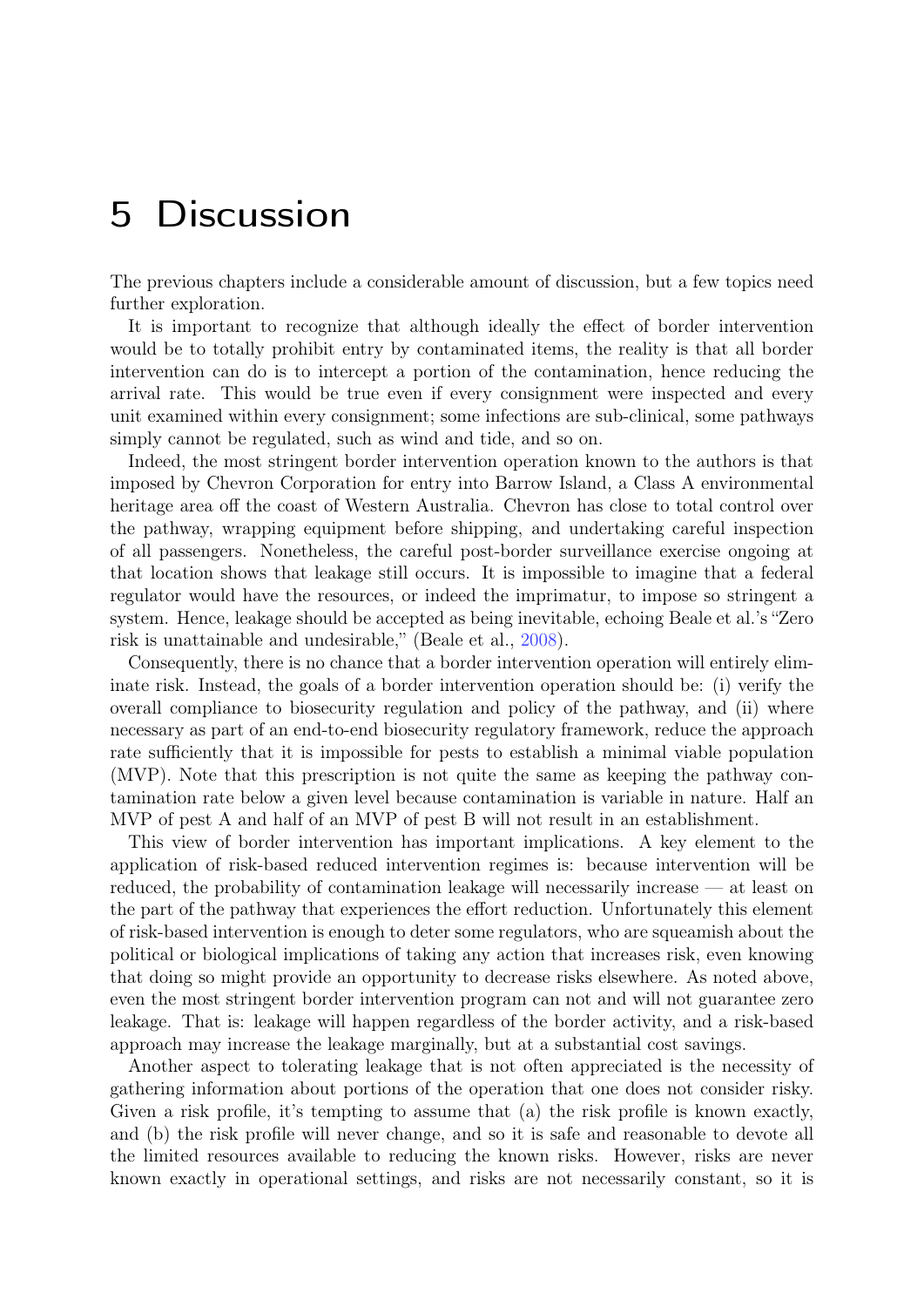critically important that the regulator develop some mechanism for assessing the quality and timeliness of the information that underpins the risk profiles. In short, this means that a small amount of inspection needs to be done on all pathways to guard against changes in infestation rates, as a hedge against possible fraud, and just in case the original assessment was wrong.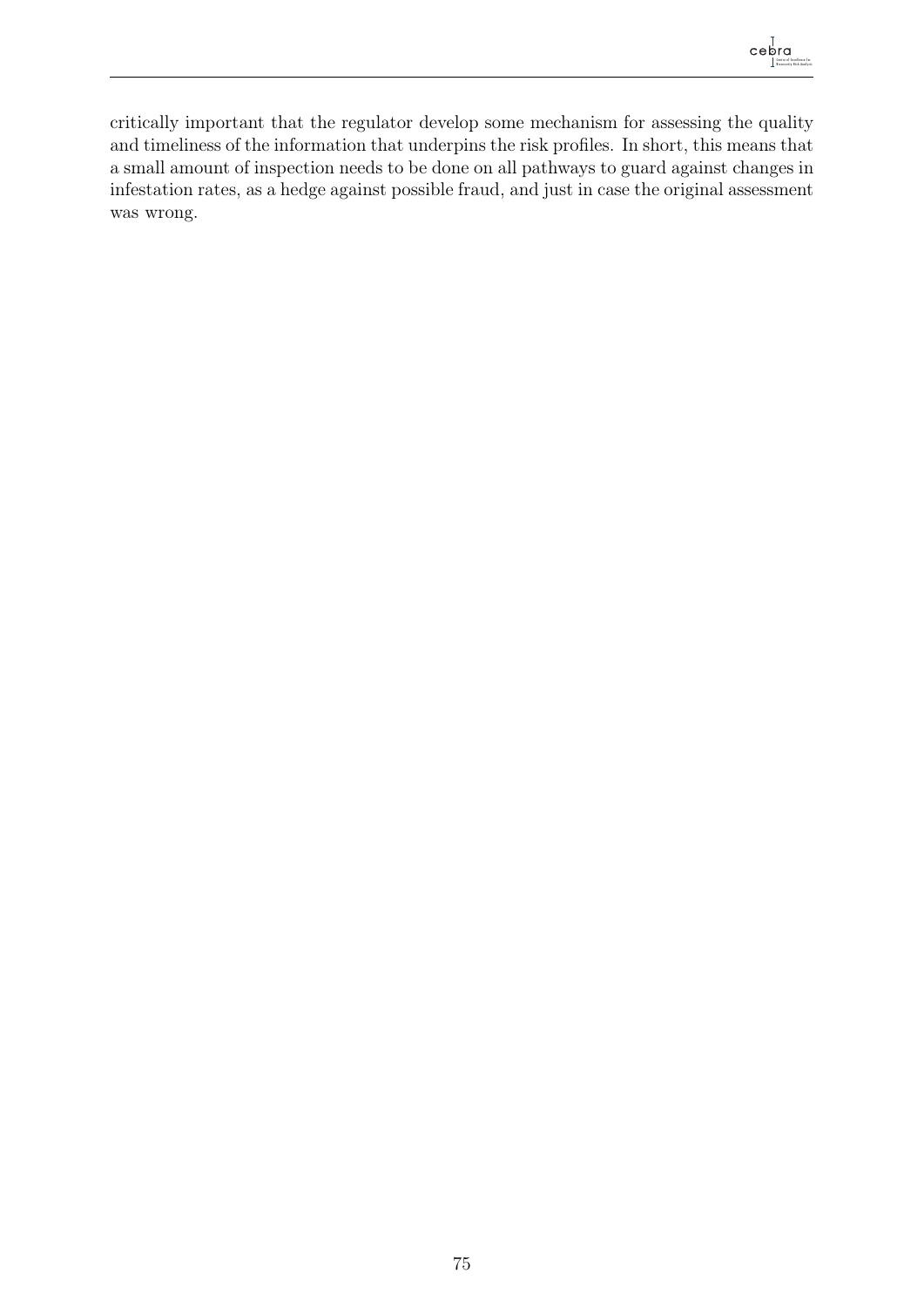# 6 Summary, recommendations, and conclusions

Several inference frameworks can be used to develop assurance about the regulatory compliance of consignments of germplasm. While some frameworks allow using external information when making inference (Bayesian, Dempster-Shafer, and to some extent, modelbased inference) others do not (design-based inference, imprecise probability theory) (see table [3.1\)](#page-43-0). Frameworks that do not allow using external information are of limited use for systems approach (analyzing systems approach data requires combining different sources of evidence). Below, we summarize the pro and cons of the five framework reviewed in this report.

#### Design-based inference

- This is the main type of inference used for border biosecurity inspection.
- In design-based inference, we can draw conclusions about the population from the sample because we know exactly how the sample was collected. No additional assumption is required which makes the method particularly objective.
- When the inspected units comes from a simple random sample, we can use the binomial sample size formula (Eq. [3.2\)](#page-44-0) to compute sample size. This is the basis of the '600 samples' rule often used in biosecurity and also the basis for the 31,540 samples used for the plant product data supplied by New Zealand.
- When the data arrives in clusters but we still manage to do simple random sampling, we can also use Eq. [3.2](#page-44-0) to compute sample size (simple random sampling protects against the detrimental effect of clustering on sensitivity and sample size).
- Does not allow using external information.

#### Model-based inference

- In model-based inference, we postulate a model that might have generated the data (i.e., the inspection data might have been generated from a Binomial model), check the assumptions of the model, and make inference about the infestation rate.
- When the data comes from simple random sampling, model-based inference give the same sensitivity and sample size than design-based inference (Eq. [3.2\)](#page-44-0).
- When there is clustering, we can use Eq. [3.9](#page-54-0) to compute sample size. This requires estimating or fixing the intra-cluster correlation coefficient (ICC) of the pathway. The ICC can be estimated using a hierarchical logistic Beta-Binomial model (Eq. [3.10\)](#page-57-0) implemented in probabilistic software. When the risk cutoff is 0.5%, the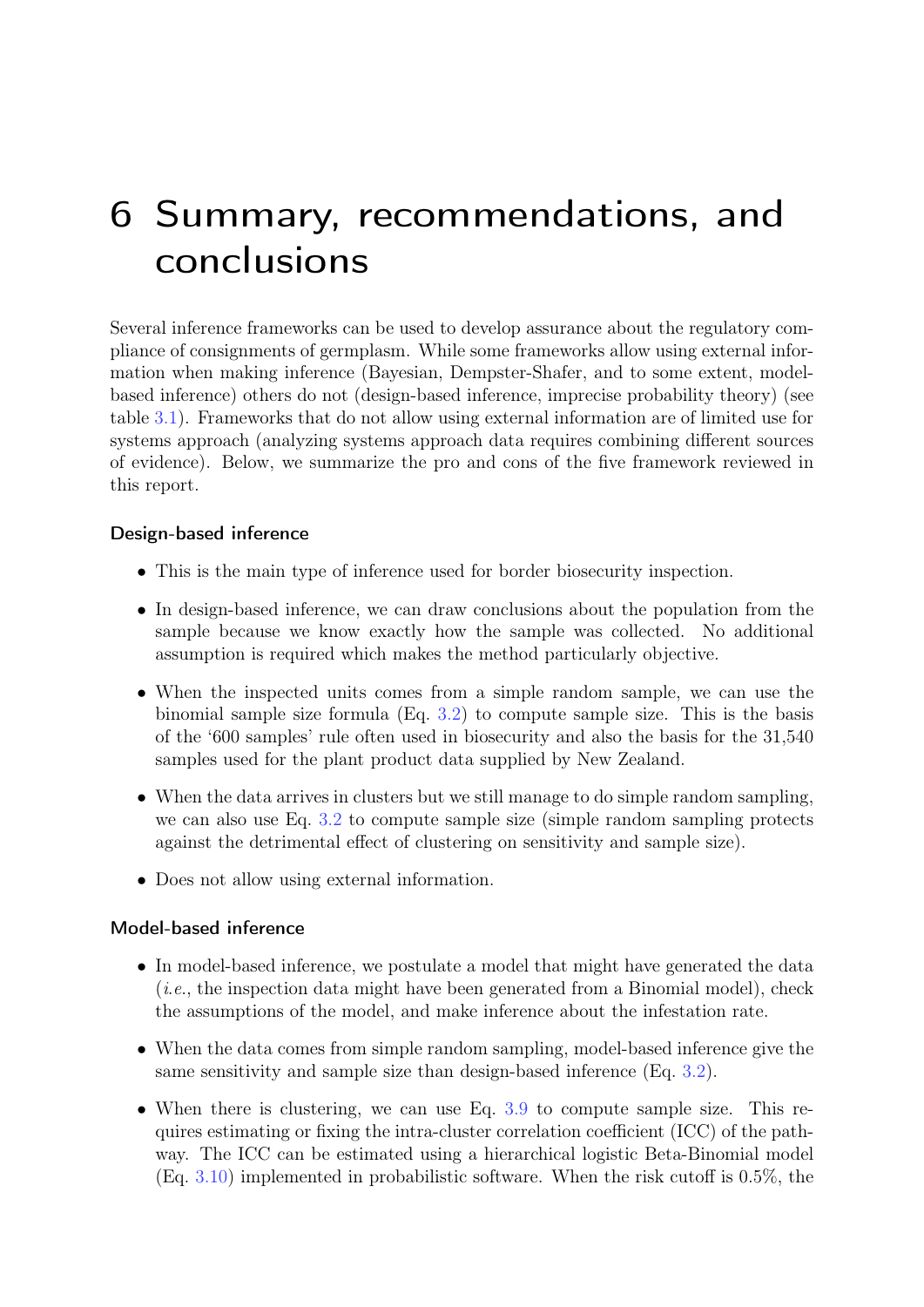ICC can reliably be estimated from a pathway with at least 30 consignments, each with 600 samples (30 crates, each with 20 samples per crate) (Fig. [3.6\)](#page-58-0). However, when the risk cutoff is  $0.01\%$  and the infestation rate is very low, even large pathway size (> 100 consignments) do not contain enough information to estimate the ICC (Fig. [3.7\)](#page-59-0).

• Allows limited use of external information (for example, to estimate the ICC of the pathway from past data, section [3.2.2.2\)](#page-55-0).

#### Bayesian inference

- In Bayesian inference, we postulate the potential values that the parameter of interest might take (prior information before seeing the data) as well as a model that might have generated the inspection data. We then combine the prior and the model with the inspection data to make our inference on the parameter of interest (typically the infestation rate of the consignment being inspected).
- When we use a non-informative uniform prior on the infestation rate of the consignment being inspected, Bayesian inference gives the same sample size as design-based and model-based inference for simple random sampling data (section [3.1.3\)](#page-44-1) and as model-based inference for clustered sampling (section [3.2.3\)](#page-59-1).
- The strength of Bayesian inference however is that it allows combining external information (informative prior) with inspection data (likelihood) to draw conclusion about the infestation rate of a consignment. Using informative prior (for example calibrated from past data on the pathway) allows to reduce sample size in both the simple random sampling and the clustered sampling cases (sections [3.1.3](#page-44-1) and [3.2.3\)](#page-59-1). In the case of a potential 0.5% pathway, the sample size can be reduced by a factor of around three compared to design-based inference. In the case of a potential 0.01% pathway, the sample size can be reduced by a factor of around 11.
- One issue that arises when using an informative prior is the assumption of stationarity (past data are representative of future data). We suggest monitoring and re-estimating the distribution of infestation rate among different consignments of the pathway regularly (perhaps every year). We can also use mixture priors to 'robustify' our prior.
- Another issue with Bayesian inference is that we do not always have analytical solutions for our estimates or our decision criteria. In the case of simple random sampling, we have an analytical distribution for the posterior  $p_i$  but we have to compute the sample size numerically. In the case of clustered sampling, both the posterior distribution of  $p_i$  and the sample size have to be computed numerically (by fitting the hierarchical model to a clean inspection data of different sizes and observing the effect on the posterior).

#### Dempster-Shafer theory of evidence

• Dempster-Shafer theory of evidence works directly on the decision scale (probability of compliance) rather than the infestation rate of the population. Dempster-Shafer theory is typically used to combine different lines of evidence when making inference.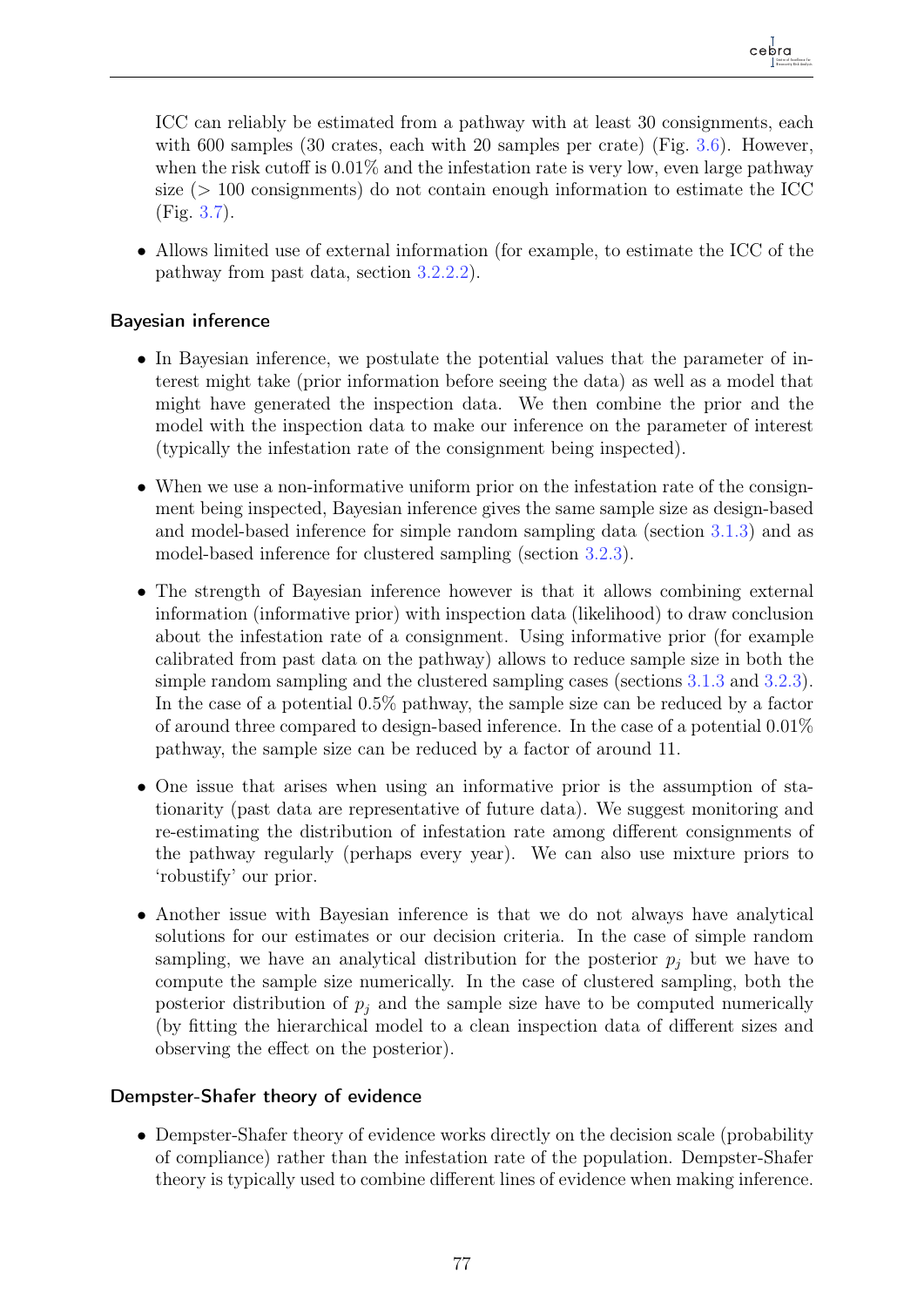Each line of evidence can arise from a model and inspection data  $(e,q)$ , a Binomial model generated the observed inspection data) or can be completely subjective  $(e, q)$ , experts think that the proportion of compliant consignments in this specific pathway that used a systems approach is 90%).

- With only one source of evidence and in the simple random sampling case, the sample sizes are similar to those given by Bayesian inference with non-informative prior.
- The framework might be difficult to extend to support clustered sampling.
- The Dempster-Shafer framework allows combining external information when making inference. There are several ways to do so and perhaps not much to decide between them (see for example Rathman et al., [2018\)](#page-84-0).

#### Imprecise probability theory

- Imprecise probability theory is a specific type of Bayesian analysis that was created to avoid having to fix a specific non-informative prior when we are ignorant about the value of the parameter of interest.
- The sample sizes are similar to Bayesian inference with a uniform prior in the case of simple random sampling.
- The framework might be difficult to extend to support clustered sampling.
- Does not allow using external information when making inference (Imprecise probability theory is all about non-informative priors).

#### Adaptive Inspection Schemes

- Adaptive inspection schemes provide a light-touch approach for implementing riskbased intervention.
- The sample sizes depend on recent inspection history.
- Reasonably easy to implement.
- Does not explicitly allow using external information when making inference but work-arounds are possible.

### Conclusion and recommendations.

Of the five frameworks reviewed, Bayesian inference seems to be the most promising to allow incorporating sources of data other than the current inspection sample when making a decision. Bayesian inference is also compatible with current methods used in biosecurity: when using non-informative priors  $(i.e.,$  representing our ignorance of the infestation rate of the consignment before inspection), Bayesian answers are similar to design and model-based inference (e.g., after a clean '600 samples' inspection with a uniform prior, Bayesian methods infer that there are 95% chances that the infestation rate of the inspected consignment is below 0.5%). If available, Bayesian inference allows using information from external sources of data, which reduces the sample size required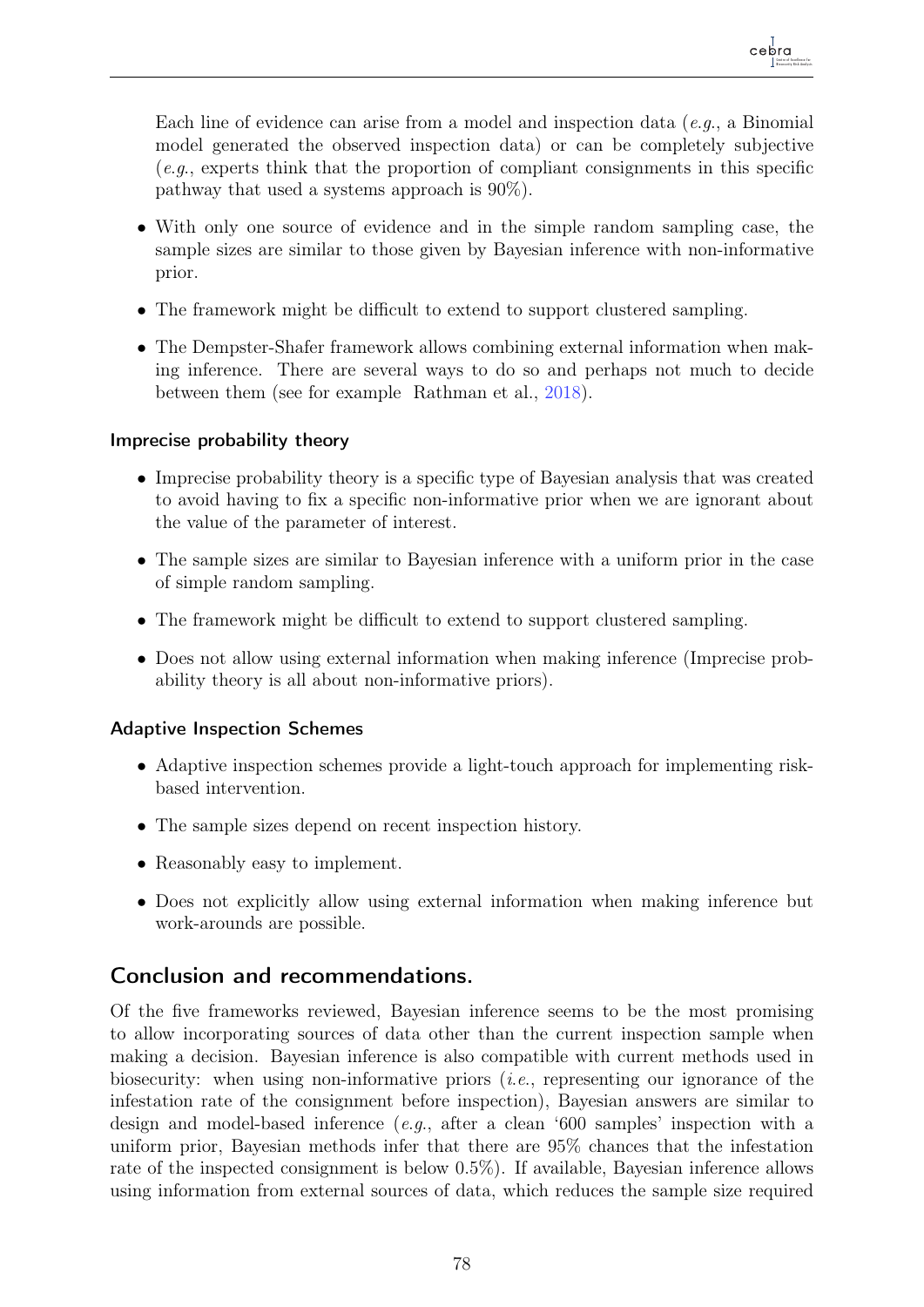to make a decision on the compliance of a consignment. However, this comes at a cost: if future data are different from past data, we are no longer guaranteed to detect a given prevalence with a given sensitivity (as with the design-based inference procedure). There are different ways to penalize an informative prior. The most promising approach is to use a mixture prior that combines the informative prior with a uniform prior. This approach allows for the possibility that some of the future consignments might have an infestation rate higher than what we have seen in past data.

Data collected from a clustered population can result in noticeably reduced sensitivity for an inspection scheme. Keeping the sensitivity constant (with respect to simple random sample inspection) requires sampling more units. How many more units to sample will depends on the intra-cluster correlation coefficient  $\rho$  (*i.e.*, the degree of similarity among units sampled from the same cluster) and the number of units sampled per cluster  $n_k$  (the higher  $\rho$  and  $n_k$ , the higher we will need to increase the sample size to be to keep the sensitivity constant) (see Fig. [3.3\)](#page-54-1). When the infestation rate is relatively high (in the 0.5–2% range), it is possible to reliably estimate  $\rho$  for a pathway using model-based or Bayesian inference. However, when the infestation rate is very low (e.g., in the case of NZ data, with a typical mean infestation rate of 0.003%), it is difficult to reliably estimate  $\rho$ from a pathway, even for large pathways (100 consignments).

Adaptive inspection regimes might be a useful first step if early action is valuable and when we do not have enough data to apply Bayesian approaches.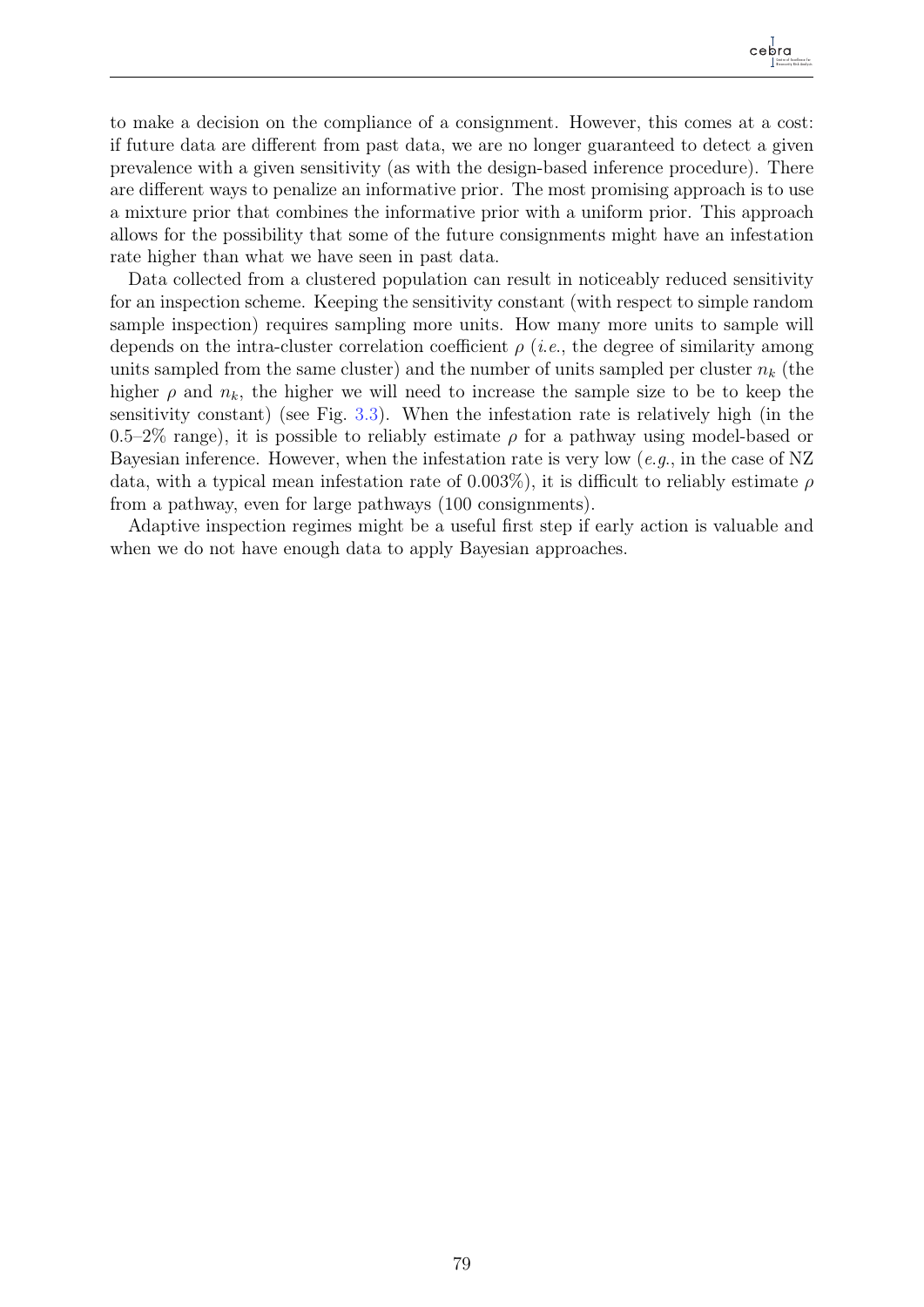## Bibliography

- Aldrich, J. (1977). "R.A. Fisher and the Making of Maximum Likelihood 1912–1922". In: Statistical Science 12, pp. 162–176.
- Altham, P.M.E. (1978). "Two generalizations of the binomial distribution". In: Journal of the Royal Statistical Society. Series C (Applied Statistics), pp. 162–167.
- Augustin, T., F.P.A. Coolen, G. de Cooman, and M.C.M. Troffaes, eds. (2014). Introduction to Imprecise Probabilities. New York: Wiley.
- Barron, M.C. (2006). "Effects of aggregation on the probability of detecting infestations in fresh produce consignments". In: New Zealand Plant Protection 59, pp. 103–108.

Bayes, T. (1763). "An essay towards solving a problem in the doctrine of chances". In: Philosophical Transactions of the Royal Society of London 53, pp. 370–418.

- <span id="page-79-0"></span>Beale, R., J. Fairbrother, A. Inglis, and D. Trebeck (2008). One Biosecurity: a Working Partnership. Commonwealth of Australia.
- Berger, J.O. (1985). Statistical Decision Theory and Bayesian Analysis. New York: Springer-Verlag.
- (1990). "Robust Bayesian analysis: sensitivity to the prior". In: Journal of Statistical Planning and Inference 25, pp. 303–328.
- Berger, J.O., J.M. Bernardo, and D. Sun (2015). "Overall objective priors (with discussion)". In: Bayesian Analysis 10, pp. 189–246.
- Bernardo, J.M. and A.F.M. Smith (1994). Bayesian Theory. New York: Wiley.
- Box, G.E.P. and G.C. Tiao (1973). Bayesian Inference in Statistical Analysis. New York: Wiley.
- Brewer, K.R.W. (1963). "Ratio estimation and finite populations: some results deducible from the assumption of an underlying stochastic process". In: Australian Journal of Statistics 5, pp. 93–105.
- Brown, L.D., T.T. Cai, and A. DasGupta (2001). "Interval estimation for a binomial proportion (with discussion)." In: Statistical Science 16, pp. 101–133.
- Cai, T.T. (2005). "One-sided confidence intervals in discrete distributions". In: Journal of Statistical Planning and Inference 131, pp. 63–88.
- Camac, J., A. Dodd, N Bloomfield, and A. P. Robinson (2020). Sampling to support claims of area freedom. Tech. rep. Centre of Excellence for Biosecurity Risk Analysis, pp. 1–28.
- Caselton, W.F. and W. Luo (1992). "Decision making with imprecise probabilities: Dempster-Shafer theory and application". In: Water Resources Research 28, pp. 3071–3083.
- Chambers, R.L. and R.G. Clark (2012). An Introduction to Model-Based Survey Sampling with Applications. Oxford, UK: Oxford University Press.
- Chatfield, C. and G.J. Goodhardt (1970). "The beta-binomial model for consumer purchasing behaviour". In: Journal of the Royal Statistical Society. Series C (Applied Statistics) 19, pp. 240–250.
- Chen, Cuicui, Rebecca S. Epanchin-Niell, and Robert G. Haight (2017). "Optimal Inspection of Imports to Prevent Invasive Pest Introduction". In: Risk Analysis 38.3, pp. 603– 619. issn: 0272-4332. doi: [10.1111/risa.12880](https://doi.org/10.1111/risa.12880).
- Cochran, W.G. (1977). Sampling Techniques. 3rd. New York: John Wiley and Sons.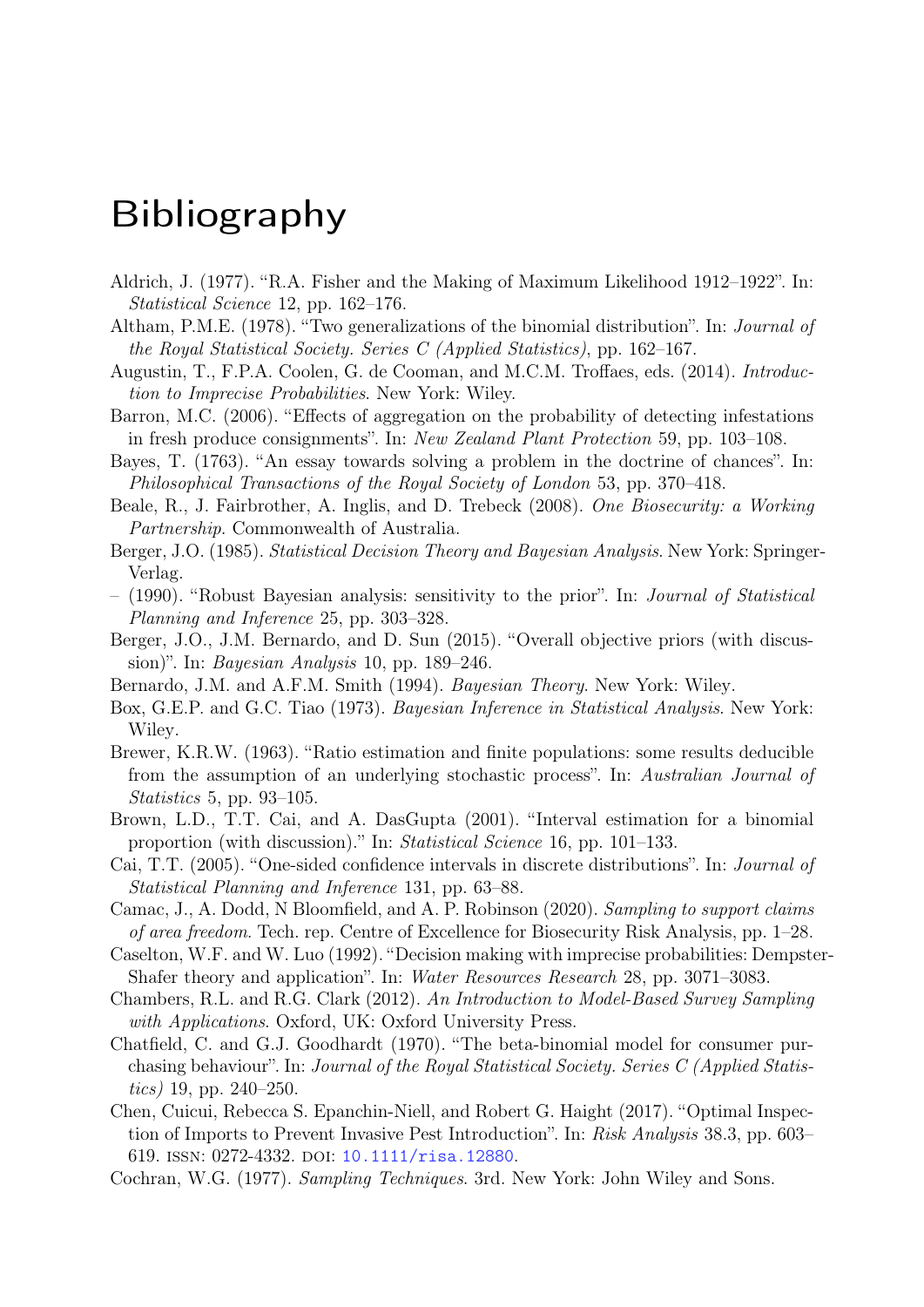

- Colautti, R.I., S.A. Bailey, C.D.A. Van Overdijk, K. Amundsen, and H.J MacIsaac (2006). "Characterised and projected costs of nonindigenous species in Canada". In: Biological Invasions 8, pp. 45–59.
- Coolen, F.P.A. and M.A. Elsaeiti (2009). "Nonparametric Predictive Methods for Acceptance Sampling". In: Journal of Statistical Theory and Practice 3, pp. 907–921.
- Dalal, S. R. and W. J. Hall (1983). "Approximating Priors by Mixtures of Natural Conjugate Priors". In: 45.2, pp. 278–286. issn: 00359246.
- de Finetti, B. (1937). "La Prévision: Ses Lois Logiques, Ses Sources Subjectives". In: Annales de l'Institut Henri Poincaré 7, pp. 1–68.
- (1974). Theory of Probability. Vol. I. New York: Wiley.
- $-$  (1975). Theory of Probability. Vol. II. New York: Wiley.
- Defense, Department of (1996). Test Method Standard: DOD Preferred Methods For Acceptance Of Product. Tech. rep. MIL-STD-1916. Washington, D.C.: Department of Defense (DOD), p. 28.
- (1999). Department of Defense Handbook: Companion Document to MIL-STD-1916. Tech. rep. MIL-HDBK-1916. Washington, D.C.: Department of Defense (DOD), p. 127.
- Dempster, A.P. (1966). "New methods for reasoning towards posterior distributions based on sample data". In: Annals of Mathematical Statistics 37, pp. 355–374.
- $-$  (1967a). "Upper and lower probabilities induced by a multivalued mapping". In: Annals of Mathematical Statistics 38, pp. 325–339.
- (1967b). "Upper and lower probability inference based on a sample from a finite univariate population". In: Biometrika 54, pp. 515–528.
- (1968a). "A Generalization of Bayesian inference". In: Journal of the Royal Statistical Society, Series B 30, pp. 205–247.
- (1968b). "Upper and lower probabilities generalized by a random closed interval". In: Annals of Mathematical Statistics 39, pp. 957–966.
- Dempster, A.P. and A. Kong (1987). "Probabilistic expert systems in medicine: practical issues in handling uncertainty — comment." In: Statistical Science 2, pp. 32–36.
- Denoeux, T. (2014). "Likelihood-based belief function: justification and some extensions to low-quality data". In: International Journal of Approximate Reasoning 55, pp. 1535– 1547.
- (2016). "40 Years of Dempster-Shafer theory". In: International Journal of Approximate Reasoning 79, pp. 1–6.
- Diaconis, P. and D. Ylvisaker (1985). "Bayesian Statistics 2". In: ed. by Bernardo J.M., M.H. DeGroot, Lindleyand D.V., and A.F.M. Smith. North Holland: Elsevier. Chap. Quantifying prior opinion, pp. 133–156.
- Dodge, Harold F (1943). "A sampling inspection plan for continuous production". In: The Annals of mathematical statistics 14.3, pp. 264–279.
- (1955). "Skip-lot sampling plan". In: *Industrial Quality Control* 11.5, pp. 3–5.
- Dodge, Harold F and Mary N Torrey (1951). "Additional continuous sampling inspection plans". In: Industrial Quality Control 7.5, pp. 7–12.
- Ducey, M.J. (2001). "Representing uncertainty in silvicultural decisions: an application of the Dempster-Shafer theory of evidence". In: Forest Ecology and Management 150, pp. 199–211.
- Ellenberg, D. and D. Mueller-Dombois (1974). Aims and methods of vegetation ecology. New York: Wiley.
- Ericson, W.A. (1969). "Subjective Bayesian models in sampling finite populations". In: Journal of the Royal Statistical Society, Series B 31, pp. 195–233.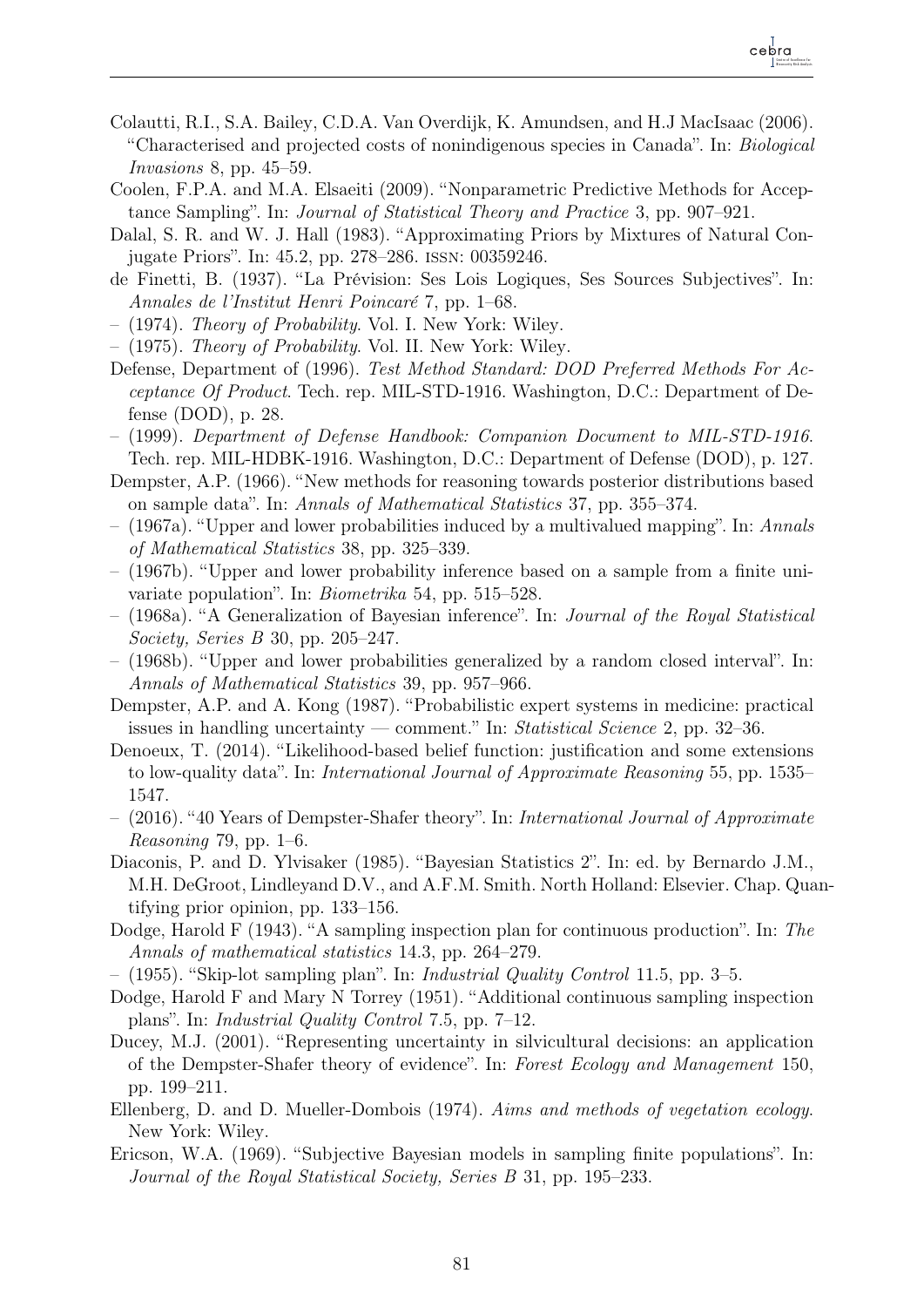- Everson, P.J. and E.T. Bradlow (2002). "Bayesian inference for the beta-binomial distribution via polynomial expansions". In: Journal of Computational and Graphical Statistics 11, pp. 202–207.
- Fienberg, S.E. (2006). "When did Bayesian inference become "Bayesian"?" In: Bayesian analysis 1, pp.  $1-40$ .
- Fisher, R.A. (1922). "On the mathematical foundations of theoretical statistics". In: Philosophical Transactions of the Royal Society of London Series A 222, pp. 309–368.
- Fisher, R.A (1925). Statistical Methods for Research Workers. Edinburgh and London, UK: Oliver and Boyd.
- Fuller, W.A. (2009). Sampling Statistics. Wiley.
- Geisser, S. (1984). "On Prior Distributions for Binary Trials". In: American Statistician 38, pp. 244–247.
- Gelman, A., J.B. Carlin, H.S. Stern, D.B. Dunson, A. Vehtari, and D. Rubin (2014). Bayesian Data Analysis. Third edition. Chapman and Hall.
- Giera, N. and B. Bell (2009). *Economic Costs of Pests to New Zealand*. MAF Biosecurity New Zealand Technical Paper 2009/31. Wellington: Biosecurity New Zealand, Ministry of Agriculture and Forestry.
- Good, I. J. (1976). "The Bayesian Influence, or How to Sweep Subjectivism under the Carpet". In: Foundations of Probability Theory, Statistical Inference, and Statistical Theories of Science: Proceedings of an International Research Colloquium held at the University of Western Ontario, London, Canada, 10–13 May 1973. Volume II, Foundations and Philosophy of Statistical Inference. Ed. by W.L. Harper and C.A. Hooker. Dordrecht: Springer Netherlands, pp. 125–174.
- Gregoire, T.G. (1998). "Design–based and model–based inference in survey sampling: appreciating the difference". In: Canadian Journal of Forest Research 28, pp. 1429– 1447.
- Gregoire, T.G. and H.T. Valentine (2008). Sampling Techniques for Natural and Environmental Resources. Boca Raton, FL: Chapman and Hall.
- Griffiths, D.A. (1973). "Maximum likelihood estimation for the beta-binomial distribution and an application to the household distribution of the total number of cases of a disease". In: *Biometrics*, pp. 637–648.
- Halpern, J.Y. and R. Fagin (1992). "Two views of belief: belief as generalized probability and belief as evidence". In: Artificial intelligence 54, pp. 275–317.
- Hansen, M.H., W.N. Hurwitz, and W.G. Madow (1953). Sampling Survey Methods and Theory. Vol. I and II. New York: Wiley.
- Hemming, Victoria, Mark A. Burgman, Anca M. Hanea, Marissa F. McBride, and Bonnie C. Wintle (2018). "A practical guide to structured expert elicitation using the IDEA protocol". In: *Methods Ecol Evol* 9.1, pp. 169–180. ISSN: 2041-210X. DOI: [10.1111/](https://doi.org/10.1111/2041-210X.12857) [2041-210X.12857](https://doi.org/10.1111/2041-210X.12857).
- Hoffman, B.D. and L.M. Broadhurst (2016). "The Economic Cost of Managing Invasive Species in Australia". In: Neobiota 31, pp. 1–18.
- Horvitz, D.G. and D.J. Thompson (1952). "A generalization of sampling without replacement from a finite universe". In: Journal of the American Statistical Association 47, pp. 663–685.
- Hughes, G., L.V. Madden, and G.P. Munkvold (1996). "Cluster sampling for disease incidence data". In: Phytopathology 86, pp. 132–137.
- Hulme, P.E., S. Bacher, M. Kenis, S. Klotz, I. Kühn, D. Minchin, W. Nentwig, S. Olenin, V. Panov, J. Pergl, P. Pyšek, A. Roques, D. Sol, A. Solarz, and M. Vilà (2008). "Grasp-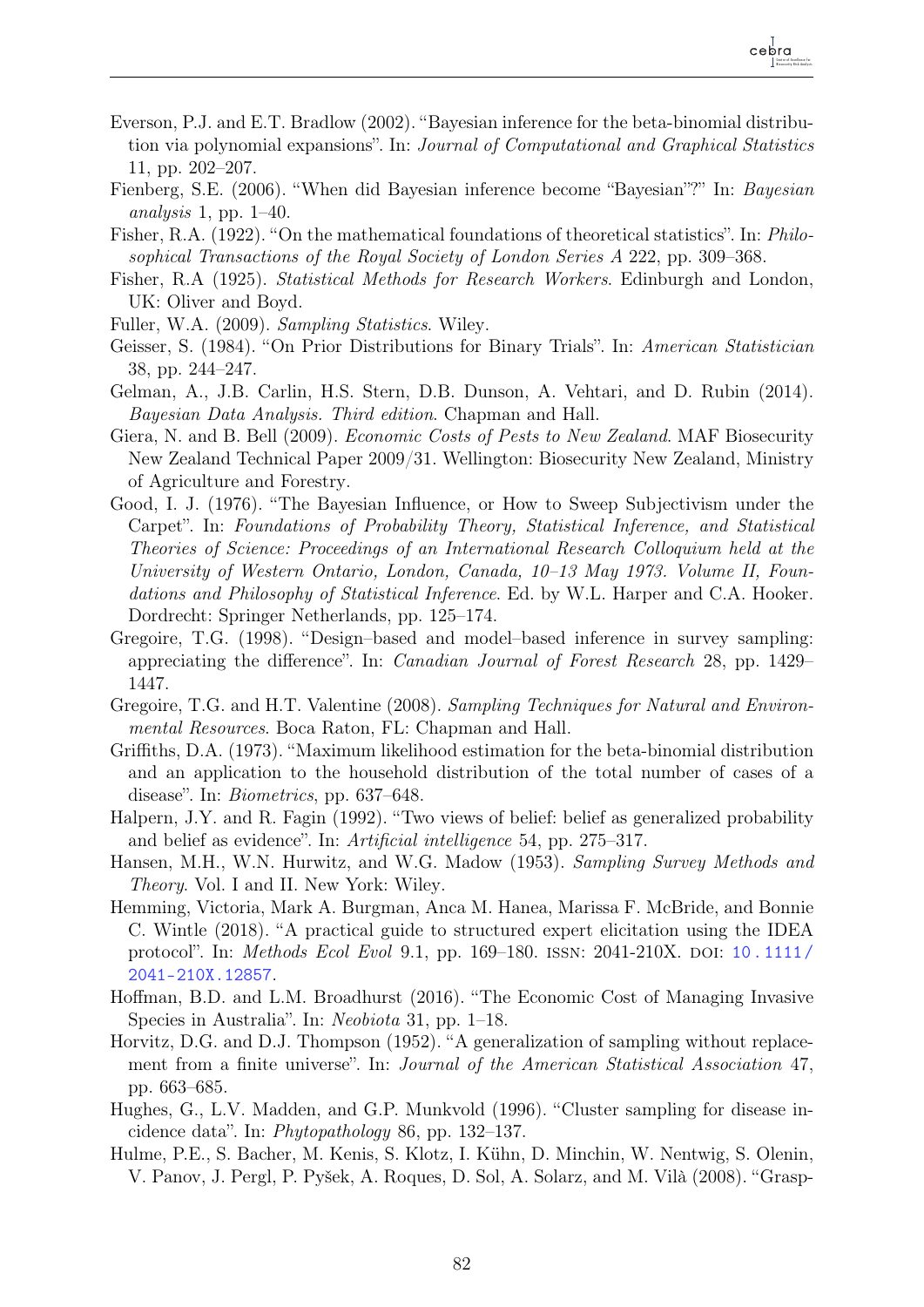ing at the routes of biological invasions: a framework for integrating pathways into policy". In: Journal of Applied Ecology 45.2, pp. 403–414.

- International Plant Protection Convention (2008). International Standard for Phytosanitary Measures 31: Methodologies for Sampling of Consignments.
- (2016). International Standard for Phytosanitary Measures 6: Guidelines for Surveillance.
- IPPC (2002). International standard for phytosanitary measures. ISPM No. 14: The use of integrated measures in a systems approach for pest risk management. Tech. rep. Secretariat of the International Plant Protection Convention.
- (2008). International standard for phytosanitary measures. ISPM No. 31: methodology for sampling of consignment. Tech. rep. Secretariat of the International Plant Protection Convention.
- Jarrad, F. C., S. Barrett, J. Murray, J. Parkes, R. Stoklosa, K. Mengersen, and P. Whittle (2011). "Improved design method for biosecurity surveillance and early detection of nonindigenous rats". In: New Zealand Journal of Ecology 35.2, pp. 132–144.
- Jeffreys, H. (1939). Theory of Probability. Oxford: Clarendon Press.
- Kemp, C.D. and A.W. Kemp (1956). "The analysis of point quadrat data". In: Australian Journal of Botany 4, pp. 167–174.
- Keynes, J.M. (1921). A Treatise on Probability. London: MacMillan.
- Kish, L. (1965). Survey Sampling. New York: Wiley.
- (1995). "The Hundred Years' Wars of Survey Sampling". In: Statistics in Transition 2, pp. 813–830.
- Kruskal, W. and F. Mosteller (1980). "Representative Sampling, IV: The History of the Concept in Statistics, 1895–1939". In: International Statistical Review / Revue Internationale de Statistique 48, pp. 169–195.
- Kupper, L.L. and J.K. Haseman (1978). "The use of a correlated binomial model for the analysis of certain toxicological experiments". In: Biometrics, pp. 69–76.
- Kyburg Jr., H.E. (1987). "Bayesian and non-Bayesian evidential updating". In: Artificial intelligence 31, pp. 271–293.
- Lane, S.E., R.M. Cannon, A.D. Arthur, and A.P. Robinson (2018a). "Sample-Based Regulatory Intervention for Managing Risk within Heterogeneous Populations, with Phytosanitary Inspection of Mixed Consignments as a Case Study". In: bioRxiv, p. 441543.
- Lane, S.E., R. Gao, M. Chisholm, and A.P. Robinson (2017). "Statistical profiling to predict the biosecurity risk presented by non-compliant international passengers". In: arXiv preprint arXiv:1702.04044.
- Lane, S.E., R. Souza Richards, C. McDonald, and A.P. Robinson (2018b). Sample size calculations for phytosanitary testing of small lots of seed. Tech. rep. Centre of Excellence for Biosecurity Risk Analysis, University of Melbourne.
- Laplace, P.-S. (Marquis de) (1774). Théorie analytique des probabilités. Paris: Courcier.
- (1812). "Mémoire sur la probabilité des causes par les événements". In: Mémoires de Mathématiqe et de Physique presentés á l'Académie Royale des Sciences, par Divers Savans, & Lûs dans ses Assemblées 6, pp. 621–656.
- Lee, J. and Y.L. Lio (1999). "A note on Bayesian estimation and prediction for the betabinomial model". In: Journal of Statistical Computation and Simulation 63, pp. 73– 91.
- Lee, J.C. and D.J. Sabavala (1987). "Bayesian estimation and prediction for the betabinomial model". In: Journal of Business & Economic Statistics 5.3, pp. 357–367.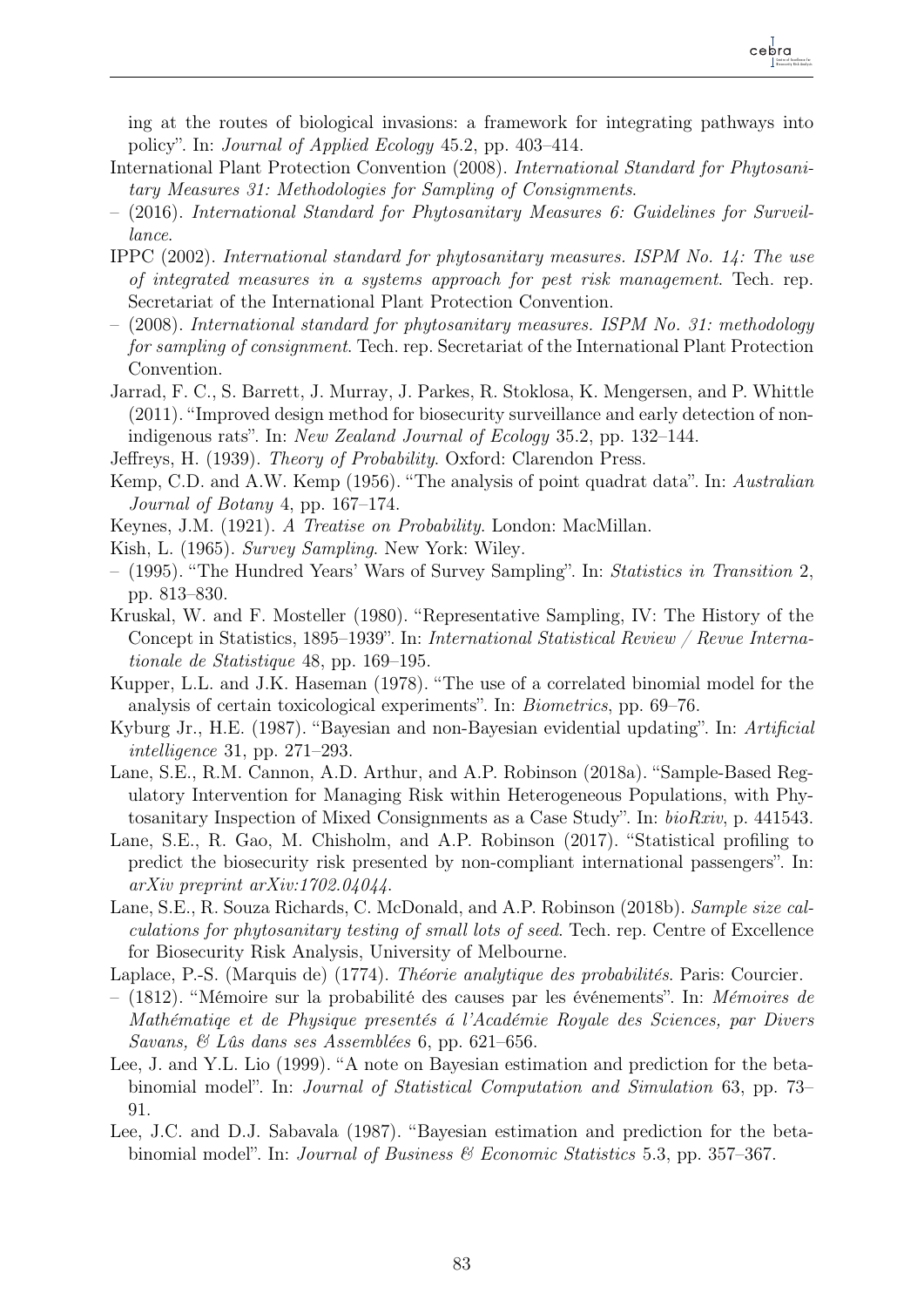- Liebhold, A.M., T.T. Work, D.G. McCullough, and J.F. Cavey (2006). "Airline baggage as a pathway for alien insect species invading the United States". In: American Entomologist 52.1, pp. 48–54.
- Lindley, D.V. (1978). "The Bayesian Approach [with Discussion and Reply]". In: Scandinavian Journal of Statistics, pp. 1–26.
- Little, R.J. (2004). "To model or not to model? Competing modes of inference for finite population sampling". In: Journal of the American Statistical Association 99, pp. 546– 556.
- Low-Choy, S. (2012). "Priors: Silent or active partners of Bayesian inference?" In: Case studies in Bayesian statistical modelling and analysis. Ed. by C.L. Alston, K.L. Mengersen, and A.N. Pettitt. New York: John Wiley & Sons. Chap. 3, pp. 30–65.
- (2015a). "Getting the Story Straight: Laying the Foundations for Statistical Evaluation of the Performance of Surveillance". In: Biosecurity Surveillance: Quantitative Approaches. Ed. by F. Jarrad, S. Low-Choy, and K. Mengersen. Wallingford, UK: CAB International. Chap. 3, pp. 43–74.
- (2015b). "Hierarchical Models for Evaluating Surveillance Strategies: Diversity Within a Common Modular Structure". In: Biosecurity Surveillance: Quantitative Approaches. Ed. by F. Jarrad, S. Low-Choy, and K. Mengersen. Wallingford, UK: CAB International. Chap. 4, pp. 75–108.
- Lui, K.-J., W.G. Cumberland, and L. Kuo (1996). "An interval estimate for the intraclass correlation in beta-binomial sampling". In: Biometrics, pp. 412–425.
- Madden, L.V. and G. Hughes (1995). "Plant disease incidence: distributions, heterogeneity, and temporal analysis". In: Annual Review of Phytopathology 33, pp. 529–564.
- Magnussen, S. (2015). "Arguments for a model-dependent inference?" In: Forestry 88, pp. 317–325.
- Mak, T.K. (1988). "Analysing intraclass correlation for dichotomous variables". In: Applied Statistics, pp. 344–352.
- Martin, T.G., M.A. Burgman, F. Fidler, P.M. Kuhnert, S. Low-Choy, M. McBride, and K. Mengersen (2012). "Eliciting expert knowledge in conservation science". In: Conservation Biology 26, pp. 29–38.
- Martz, H.F. and M.G. Lian (1974). "Empirical Bayes estimation of the binomial parameter". In: Biometrika 61, pp. 517–523.
- Mátern, B. (1960). "Spatial Variation". In: Medd. Statens Skogforskningsinstitut 49.5.
- McBride, G.B. and P. Johnstone (2011). "Calculating the probability of absence using the Credible Interval Value". In: New Zealand Journal of Ecology 35, pp. 189–190.
- Montgomery, Douglas C. (2009). Introduction to Statistical Quality Control. 6-th. John Wiley & Sons, Inc.
- New Zealand Ministry for Primary Industries (2016). Standard 152.02, Importation and Clearance of Fresh Fruit and Vegetables into New Zealand.
- Neyman, J. (1934). "On the two different aspects of the representative method: the method of stratified sampling and the purposive method". In: Journal of the Royal Statistical Society 97, pp. 558–625.
- (1938). "Contribution to the Theory of Sampling Human Populations". In: Journal of the American Statistical Association 33, pp. 101–116.
- Ormsby, M. (2017). "International Developments in Determining Levels of Intervention in Risk Pathways". In: Proceedings, International Symposium on Risk-Based Sampling, Baltimore, Maryland, June 26–30, 2017. North American Pest Protection Organization, pp. 31–36.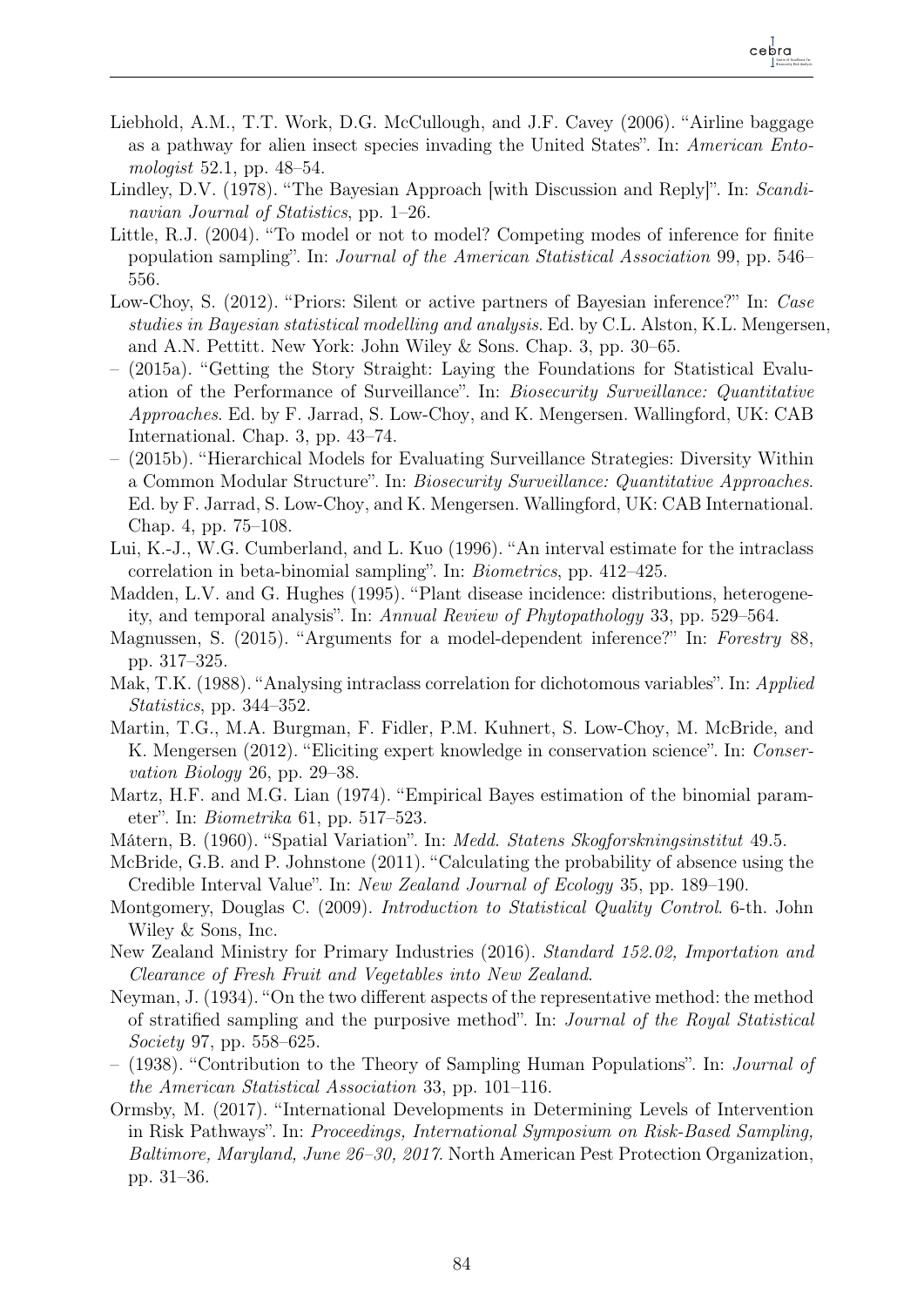Pearl, J. (1990). "Reasoning with belief functions: An analysis of compatibility". In: International Journal of Approximate Reasoning 4, pp. 363–389.

Perry, Robert L (1973). "Skip-lot sampling plans". In: *Journal of Quality Technology* 5.3.

- Pimentel, D. (2011). Biological Invasions: Economic and Environmental Costs of Alien Plant, Animal, and Microbe Species. 2nd. Hoboken, NJ: CRC Press.
- Pimentel, D., R. Zuniga, and D. Morrison (2005). "Update on the environmental and economic costs associated with alien-invasive species in the United States". In: Ecological Economics 52, pp. 273–288.
- Quinlan, M., M. Stanaway, and K. Mengersen (2015). "Biosecurity surveillance in agriculture and environment: a review". In: *Biosecurity Surveillance: Quantitative Approaches.* Ed. by F. Jarrad, S. Low-Choy, and K. Mengersen. Wallingford, UK: CAB International. Chap. 2, pp. 9–42.
- Ransom, L. (2017). "Australia's Experience with Risk-Based Sampling". In: Proceedings, International Symposium on Risk-Based Sampling, Baltimore, Maryland, June 26–30, 2017. North American Pest Protection Organization, pp. 12–17.
- <span id="page-84-0"></span>Rathman, James F., Chihae Yang, and Haojin Zhou (2018). "Dempster-Shafer theory for combining in silico evidence and estimating uncertainty in chemical risk assessment". In: Computational Toxicology 6, pp. 16–31. issn: 2468-1113.
- Robinson, A.P., M.A. Burgman, and R. Cannon (2011). "Allocating surveillance resources to reduce ecological invasions: maximizing detections and information about the threat". In: Ecological Applications 21, pp. 1410–1417.
- Rossiter, A. and S. Hester (2017). "Designing biosecurity inspection regimes to account for stakeholder incentives: An inspection game approach". In: Economic Record 93.301, pp. 277–301.
- Rossiter, Anthony, Andreas Leibbrandt, Bo Wang, Felicity Woodhams, and Susie Hester (2018). Testing Compliance-Based Inspection Protocols. Tech. rep. 1404c. Melbourne, Australia: Centre of Excellence for Biosecurity Risk Analysis (CEBRA), p. 63.
- Royall, R.M. (1970). "On Finite Population Sampling Under Certain Linear Regression Models". In: Biometrika 57, pp. 377–387.
- Saha, K.K. and S. Wang (2018). "Confidence intervals for the common intraclass correlation in the analysis of clustered binary responses". In: Journal of Biopharmaceutical Statistics 28, pp. 682–697.
- Särndal, C.E., B. Swensson, and J. Wretman (1992). Model Assisted Survey Sampling. Springer.
- Savage, L.J. (1954). The Foundations of Statistical Inference. New York: Wiley.
- Schmidli, Heinz, Sandro Gsteiger, Satrajit Roychoudhury, Anthony O'Hagan, David Spiegelhalter, and Beat Neuenschwander (2014). "Robust meta-analytic-predictive priors in clinical trials with historical control information". In: Biom 70.4, pp. 1023–1032. issn: 0006-341X. DOI: [10.1111/biom.12242](https://doi.org/10.1111/biom.12242).
- Shafer, G. (1976). A Mathematical Theory of Evidence. Princeton, New Jersey: Princeton University Press.
- (2016). "Dempster's rule of combination". In: International Journal of Approximate Reasoning 79, pp. 26–40.
- Shafer, G. and J. Pearl, eds. (1990). Readings in Uncertain Reasoning. San Mateo: Morgan Kaufman.
- Skellam, J.G. (1948). "A probability distribution derived from the binomial distribution by regarding the probability of success as variable between the sets of trials". In: Journal of the Royal Statistical Society. Series B (Methodological) 10, pp. 257–261.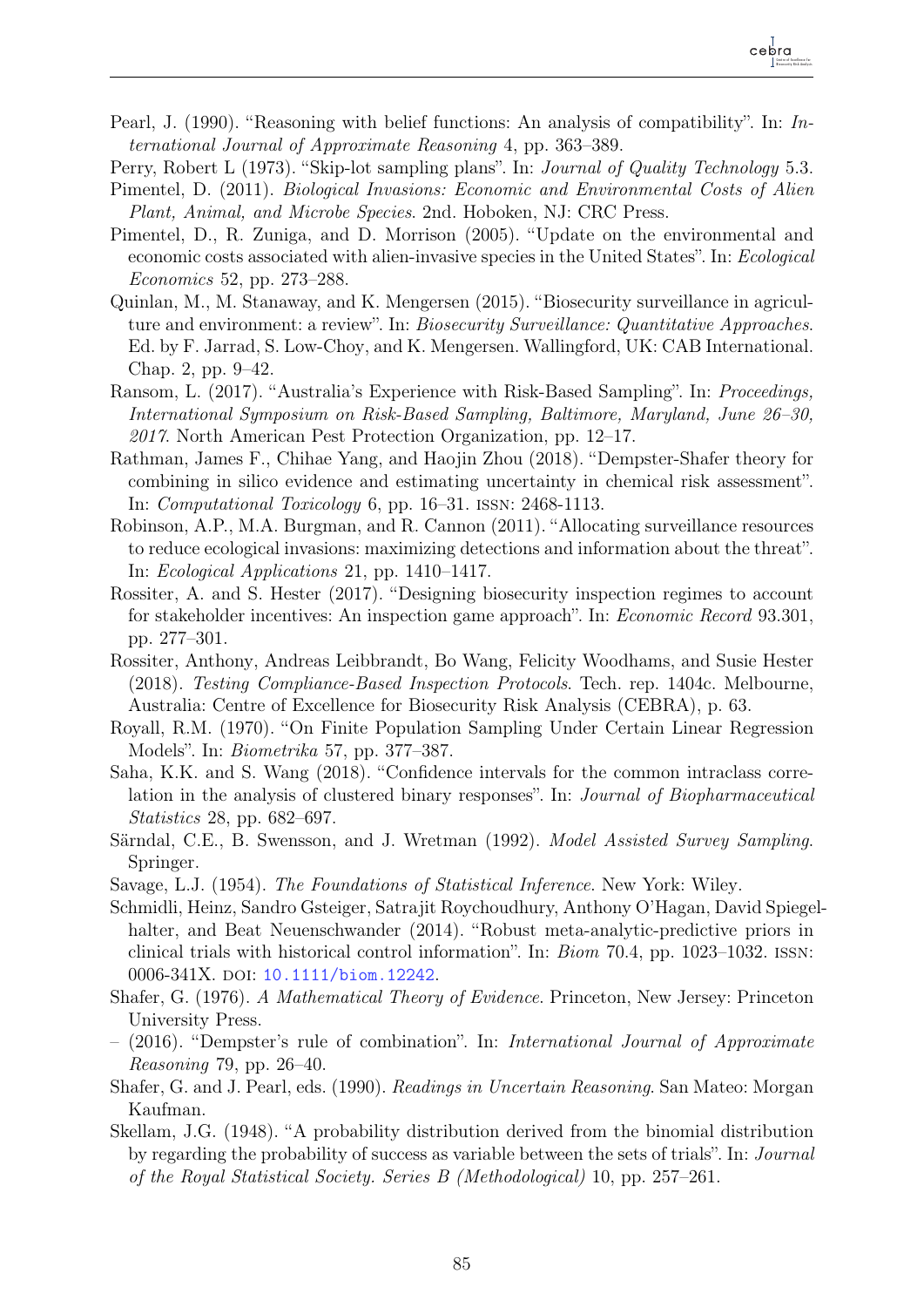- Stephens, K.N. (2001). Handbook of Applied Acceptance Sampling: Plans, Procedures, and Principles. Milwaukee, WI: American Society for Quality Press.
- Sukhatme, P.V. and B.V. Sukhatme (1970). Sampling Theory of Surveys with Applications. Ames, IA: Iowa State University Press.
- Thompson, S.K. (2012). Sampling. 3rd. New York: John Wiley and Sons.
- Tuyl, F., R. Gerlach, and K. Mengersen (2008). "A comparison of Bayes–Laplace, Jeffreys, and other priors: the case of zero events". In: The American Statistician 62, pp. 40–44.
- (2009). "Posterior predictive arguments in favor of the Bayes-Laplace prior as the consensus prior for binomial and multinomial parameters". In: Bayesian Analysis 4, pp. 151–158.
- Valliant, R., A.H. Dorfman, and R.M. Royall (2000). Finite Population Sampling and Inference: A Prediction Approach. New York: Wiley.
- vanKlinken, R. D., K. Fiedler, L. Kingham, K. Collins, and D. Barbourc (n.d.). "A risk framework for using systems approaches to manage horticultural biosecurity risks for market access". In: In prep.
- Venette, R.C., R.D. Moon, and W.D. Hutchinson (2002a). "Strategies and statistics of sampling for rare individuals". In: Annual Review of Entomology 47, pp. 143–174.
- Venette, Robert C., Roger D. Moon, and William D. Hutchison (2002b). "Strategies and Statistics of Sampling for Rare Individuals". In: Annu. Rev. Entomol. 47.1, pp. 143–174. ISSN: 0066-4170. DOI: [10.1146/annurev.ento.47.091201.145147](https://doi.org/10.1146/annurev.ento.47.091201.145147).
- Vijayaraghavan, R (2000). "Design and evaluation of skip-lot sampling plans of type SkSP-3". In: Journal of Applied Statistics 27.7, pp. 901–908.
- von Neumann, J. (1951). "Various techniques used in connection with random digits". In: U.S. National Bureau of Standards Applied Math. Series 12, pp. 36–38.
- Voorbraak, F. (1981). "On the justification of Dempster's rule of combination". In: Artificial Intelligence 48, pp. 171–197.
- Walley, P. (1987). "Belief function representations of statistical evidence". In: The Annals of Statistics 15, pp. 1439–1465.
- (1991). Statistical Reasoning with Imprecise Probabilities. London: Chapman and Hall.
- $-$  (1996a). "Inferences from multinomial data: learning about a bag of marbles". In: Journal of the Royal Statistical Society, Series B 58, pp. 3–57.
- (1996b). "Measures of uncertainty in expert systems". In: Artificial intelligence 83, pp. 1–58.
- (2000). "Towards a unified theory of imprecise probability". In: International Journal of Approximate Reasoning 24, pp. 125–148.
- (2002). "Reconciling frequentist properties with the likelihood principle". In: Journal of Statistical Planning and Inference 105, pp. 35–65.
- Walley, P. and S. Moral (1999). "Upper probabilities based only on the likelihood function". In: Journal of the Royal Statistical Society, Series B, Part 4 61, pp. 831–847.
- Wan, Fang-Hao and Nian-Wan Yang (2016). "Invasion and Management of Agricultural Alien Insects in China". In: Annu. Rev. Entomol. 61.1, pp. 77–98. ISSN: 0066-4170. DOI: [10.1146/annurev-ento-010715-023916](https://doi.org/10.1146/annurev-ento-010715-023916).
- Ware, K. D. and T. Cunia (1962). "Continuous forest inventory with partial replacement of samples". In: Forest Science monographs.
- Whattam, M., G. Clover, M. Firko, and T. Kalaris (2014). "The Biosecurity Continuum and Trade: Border Operations". In: The Handbook of Plant Biosecurity. Ed. by G. Gordh and S. McKirdy. Dordrecht: Springer. Chap. 6, pp. 149–188.